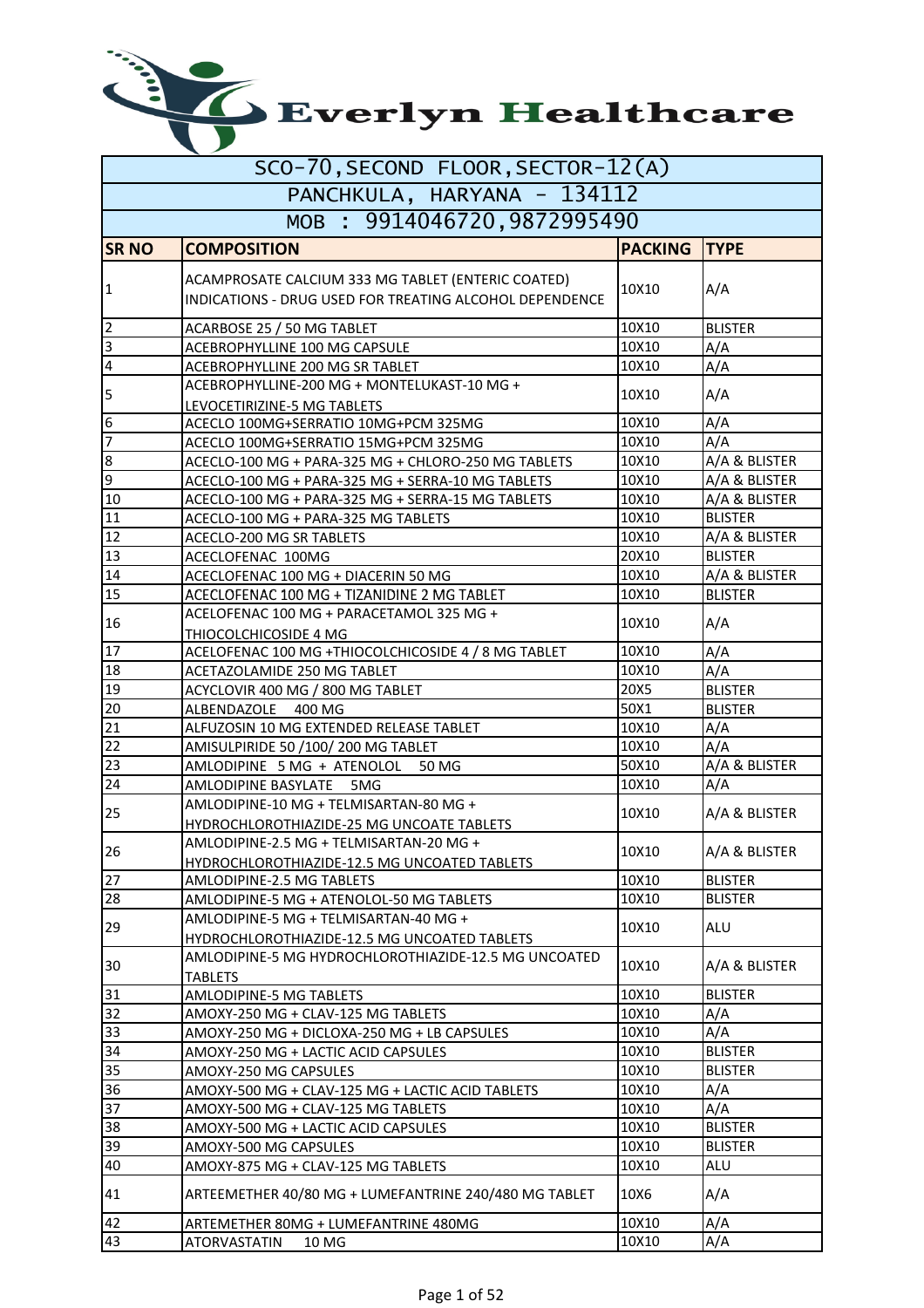| 44 | ATORVASTATIN 10/20 + CLOPIDOGREL 75 + ASPIRIN 75 MG        | 10X10   | A/A            |
|----|------------------------------------------------------------|---------|----------------|
|    | <b>CAPSULE</b>                                             |         |                |
| 45 | ATORVASTATIN-10 MG +AMLODIPINE-5 MG TABLETS                | 10X10   | A/A            |
| 46 | ATORVASTATIN-10 MG TABLETS                                 | 10X10   | A/A            |
| 47 | ATORVASTATIN-20 MG TABLETS                                 | 10X10   | A/A            |
| 48 | ATORVASTATIN-40 MG TABLETS                                 | 10X10   | A/A            |
| 49 | ATORVASTATIN-80 MG TABLETS                                 | 10X10   | A/A            |
| 50 | AZATHIOPRINE 50 MG TABLET                                  | 10X10   | <b>BLISTER</b> |
| 51 | AZITHRO-250 MG + LACTIC ACID TABLETS                       | 10X6    | <b>BLISTER</b> |
| 52 | AZITHRO-250 MG TABLETS                                     | 10X6    | <b>BLISTER</b> |
| 53 | AZITHRO-500 MG + LACTIC ACID TABLETS                       | 10X3    | <b>BLISTER</b> |
| 54 | AZITHRO-500 MG TABLETS                                     | 10X3    | <b>BLISTER</b> |
| 55 |                                                            | 10X10   |                |
| 56 | BENIDIPINE 4 MG / 8 MG TABLET                              | 10X10   | A/A<br>A/A     |
|    | <b>BETAHISTIDINE 16MG</b>                                  |         |                |
| 57 | CALCIUM CARBONATE1250 MG+CALCIUM 500MG+VIT D3 250I.U.      | 20X15   | <b>BLISTER</b> |
| 58 | CALCIUM CITRATE MALEATE + VD3+ ZINC TAB                    | 10X10   | <b>BLISTER</b> |
|    | CARBONYL IRON 100 + FOLIC ACID 0.5 MG + ZINC SULPHATE 61.8 |         |                |
| 59 | MG CAPSULES                                                | 10X10   | <b>BLISTER</b> |
| 60 | CEFIXIME-100 MG + LACTIC ACID TABLETS                      | 10X10   | A/A            |
| 61 | CEFIXIME-100 MG TABLETS                                    | 10X10   | A/A            |
| 62 | CEFIXIME-200 MG + AZITHRO-250 MG +LACTIC ACID TABLETS      | 10X10   | A/A            |
| 63 | CEFIXIME-200 MG + AZITHRO-250 MG TABLETS                   | 10X10   | A/A            |
| 64 | CEFIXIME-200 MG + CLAV-125 MG TABLETS                      | 10X10   | A/A            |
| 65 | CEFIXIME-200 MG + DICLOXACILLIN-500 MG SR TABLETS          | 10X10   | A/A            |
| 66 | CEFIXIME-200 MG + LACTIC ACID TABLETS                      | 10X10   | A/A            |
| 67 | CEFIXIME-200 MG + OFLOXA-200 MG + LACTIC ACID TABLETS      | 10X10   | A/A            |
| 68 |                                                            | 10X10   | A/A            |
|    | CEFIXIME-200 MG + OFLOXA-200 MG TABLETS                    |         |                |
| 69 | CEFIXIME-200 MG + ORNIDAZOLE-500 MG + LACTIC ACID TABLETS  | 10X10   | A/A            |
| 70 | CEFIXIME-200 MG + ORNIDAZOLE-500 MG TABLETS                | 10X10   | A/A            |
| 71 | CEFIXIME-200 MG TABLETS                                    | 10X10   | A/A            |
| 72 | CEFIXIME-400 MG TABLETS                                    | 10X10   | A/A            |
| 73 | CEFIXIME-50 MG TABLETS                                     | 10X10   | A/A            |
| 74 | CEFPODOXIME 100MG + OFLOXACIN 100MG                        | 10X10   | A/A            |
| 75 | CEFPODOXIME 200MG + CLAVULANIC 125MG                       | 10X10   | A/A            |
| 76 | CEFPODOXIME 200MG + OFLOXACIN 200MG                        | 10X10   | A/A            |
| 77 | CEFPODOXIME PROXETIL-100 MG TABLETS                        | 10X10   | A/A            |
| 78 | CEFPODOXIME PROXETIL-200 MG + CLAV-125 MG TABLETS          | 10X10   | A/A            |
|    |                                                            |         |                |
| 79 | CEFPODOXIME PROXETIL-200 MG + LEVOFLOXA-250 MG TABLETS     | 10X10   | A/A            |
| 80 | CEFPODOXIME PROXETIL-200 MG TABLETS                        | 10X10   | A/A            |
| 81 | CEFPODOXIME PROXETIL-50 MG TABLETS                         | 10X10   | A/A            |
| 82 | CEFUROXIME 500+CLAVULANIC 125 TAB                          | 10X10   | A/A            |
| 83 | CEFUROXIME AXETIL 250MG                                    | 10X10   | A/A            |
| 84 | CEFUROXIME AXETIL 500MG                                    | 10X10   | A/A            |
| 85 | CEFUROXIME AXETIL-250 MG + CLAV-125 MG TABLETS             | 10X10   | A/A            |
| 86 | CEFUROXIME AXETIL-500 MG + CLAV-125 MG TABLETS             | 10X10   | A/A            |
| 87 | CEPHALEXIN<br>125MG                                        | 20X10   | A/A            |
| 88 | 250MG<br>CEPHALEXIN                                        | 20X10   | A/A            |
| 89 | CETIRIZINE HCL 5MG+PHENYLEPHRINE 5MG+PCM 325MG             | 4X5X10  | <b>BLISTER</b> |
| 90 | CETIRIZINE HYDROCHLORIDE<br>10MG                           | 10X5X10 | <b>BLISTER</b> |
|    | CHOLECALCIFEROL 60,000 I.U (ORANGE FLAVOURED-CHEWABLE)     |         |                |
| 91 | <b>TABLETS</b>                                             | 1X4     | A/A            |
| 92 | CILNIDIPINE 5 MG/10 MG/20 MG TABLET                        | 10X10   | A/A            |
| 93 | CIPROFLOXACIN<br>500 MG                                    | 10X10   | A/A & BLISTER  |
| 94 | CITICOLINE SODIUM 200 MG                                   | 10X10   | A/A            |
| 95 |                                                            | 10X10   |                |
| 96 | CITICOLINE SODIUM 500 MG + PIRACETAM 800 MG TABLET         |         | A/A            |
|    | CITICOLINE SODIUM 500 MG TABLET                            | 10X10   | A/A            |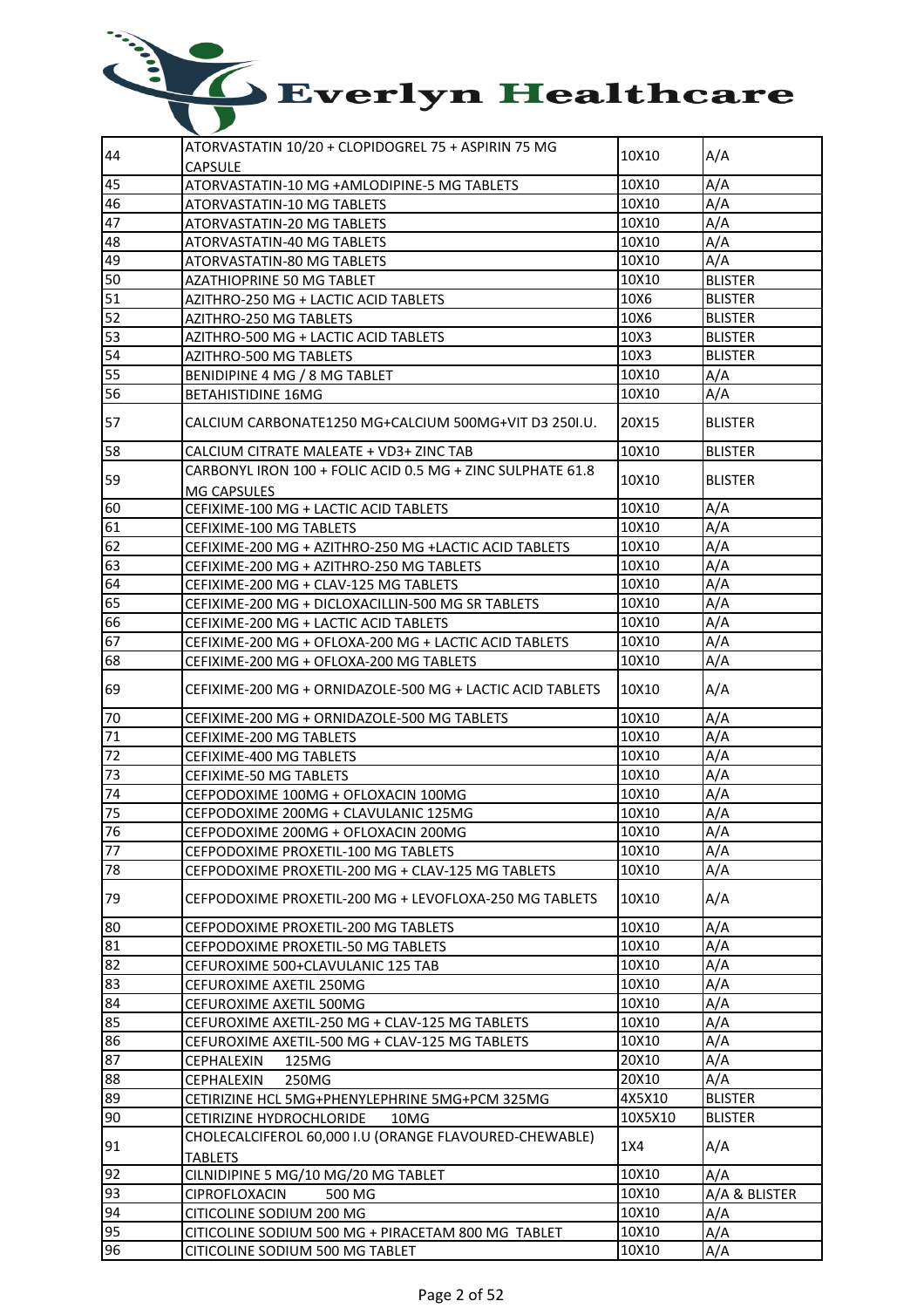| 97  | CITICOLINE SODIUM-500 MG + PIRACETAM-400 MG TABLETS                  | 10X10 | A/A            |
|-----|----------------------------------------------------------------------|-------|----------------|
| 98  | CLARITHROMYCIN 250/500 MG TABLET                                     | 10X4  | A/A            |
| 99  | CLINDAMYCIN HYDROCHLORIDE 300 MG CAPSULE                             | 10X10 | A/A            |
| 100 | CPM 2MG+PHENYLEPHRINE 5MG+PCM 325MG+CAFFEINE 30MG                    | 20X10 | <b>BLISTER</b> |
| 101 | DABIGATRAN ETEXILATE MESILATE EQ TO DABIGATRAN 110/150<br>MG CAPSULE | 10X10 | A/A            |
| 102 | DEFLAZACORT 6 / 30 MG TABLET                                         | 10X10 | A/A            |
| 103 | DEFLAZACORT-6 MG TABLETS                                             | 10X10 | A/A            |
| 104 | DESLORATADINE 5 MG + MONTELUKAST 10 MG TABLET                        | 10X10 | A/A            |
| 105 | <b>DESLORATADINE 5 MG TABLET</b>                                     | 10X10 | A/A            |
| 106 | DIACEREIN 50 MG CAPSULE                                              | 10X10 | A/A            |
| 107 | DICLO-50 MG + PARA-325 MG + CHLORO-250 MG TABLETS                    | 10X10 | A/A & BLISTER  |
| 108 | DICLO-50 MG + PARA-325 MG + SERRA-10 MG TABLETS                      | 10X10 | A/A & BLISTER  |
| 109 | DICLO-50 MG + PARA-325 MG + SERRA-15 MG TABLETS                      | 10X10 | A/A & BLISTER  |
| 110 |                                                                      | 10X10 | <b>BLISTER</b> |
| 111 | DICLO-50 MG + PARA-325 MG TABLETS                                    | 10X10 | A/A            |
|     | DICLOFENAC 50 MG + METAXALONE 400 MG TABLET                          |       |                |
| 112 | DICLOFENAC SODIUM 100 MG SR + RABEPRAZOLE 20 MG CAPSULE              | 10X10 | A/A            |
| 113 | DICLOFENAC SODIUM 50 MG + THIOCOLCHICOSIDE 4 MG CAPSULES 10X10       |       | A/A            |
| 114 | DICLOFENAC SODIUM 50 MG + THIOCOLCHICOSIDE 8 MG CAPSULES 10X10       |       | A/A            |
| 115 | DICYCLOMINE-10 MG + MEFENAMIC ACID-250 MG TABLETS                    | 10X10 | A/A            |
| 116 | DOSULEPIN HCL 25 MG /50 MG /75 MG TABLET (FORMERLY<br>DOTHIEPIN)     | 10X10 | <b>BLISTER</b> |
| 117 | DOXOFYLLINE-400 MG + MONTELUKAST-10 MG TABLETS                       | 10X10 | A/A            |
| 118 | DOXOFYLLINE-400 MG TABLETS                                           | 10X10 | A/A            |
|     | DOXYLAMINE SUCCINATE 10 MG + PYRIDOXINE 10 MG + FOLIC ACID           |       |                |
| 119 | 2.5 MG TABLET                                                        | 10X10 | <b>BLISTER</b> |
| 120 | DROTAVERINE 80 MG + MEFENAMIC ACID 250 MG TABLET                     | 10X10 | A/A & BLISTER  |
| 121 | DROTAVERINE 80 MG TABLET                                             | 10X10 | A/A & BLISTER  |
| 122 | DUTASTERIDE 0.5 MG TABLET                                            | 10X10 | A/A            |
| 123 | <b>EBASTINE 20 MG TABLET</b>                                         | 10X10 | A/A            |
| 124 | EPLERENONE 25 MG TABLET                                              | 10X10 | A/A & BLISTER  |
| 125 | ESOMEPRAZOLE 40 MG TABLET                                            | 10X10 | A/A            |
| 126 | ETODOLAC 300 + THICOLCHICOSIDE 4/8                                   | 10X10 | A/A            |
| 127 | ETODOLAC 300 MG+ PARACETAMOL 325MG                                   | 10X10 | A/A            |
| 128 | ETODOLAC 400 MG / 600 MG EXTENDED RELEASE TABLET                     | 10X10 | A/A            |
| 129 | ETODOLAC 400 MG + THIOCOLCHICOSIDE 4 MG TABLET                       | 10X10 | A/A            |
| 130 | ETORICOXIB 60 MG + PARACETAMOL 325 MG TABLET                         | 10X10 | A/A            |
| 131 | ETORICOXIB 60 MG + THIOCOLCHICOSIDE 4 MG TABLET                      | 10X10 | A/A            |
| 132 | ETORICOXIB-120 MG TABLETS                                            | 10X10 | A/A            |
| 133 | ETORICOXIB-90 MG TABLETS                                             | 10X10 | A/A            |
| 134 | FEBUXOSTAT 40 / 80 MG TABLET                                         | 10X10 | A/A            |
| 135 | FERROUS ASCORBATE 100MG + FOLIC ACID 1.5MG                           | 10X10 | A/A            |
| 136 | FERROUS ASCORBATE 100MG + FOLIC ACID 1.5MG+ZINC TAB                  | 10X10 | A/A            |
| 137 | FEXOFENADINE 120 MG + MONTELUKAST 10 MG TABLET                       | 10X10 | A/A            |
| 138 | FEXOFENADINE-120 MG TABLETS                                          | 10X10 | A/A            |
| 139 | FEXOFENADINE-180 MG TABLETS                                          | 10X10 | A/A            |
| 140 | <b>FINASTERIDE 1MG TABLET</b>                                        | 10X10 | A/A            |
| 141 | FLAVOXATE 200 MG + OFLOXACIN 200 MG TABLET                           | 10X10 | A/A            |
| 142 | <b>FLAVOXATE 200 MG TABLET</b>                                       | 10X10 | A/A            |
| 143 | FLUCONAZOLE-150 MG TABLETS                                           | 20X1  | <b>BLISTER</b> |
| 144 | FLUCONAZOLE-200 MG TABLETS                                           | 20X1  | <b>BLISTER</b> |
| 145 | FLUNARIZINE DIHYDROCHLORIDE EQ TO FLUNARIZINE 10 MG                  | 10X10 | <b>BLISTER</b> |
|     | <b>TABLET</b>                                                        |       |                |
| 146 | FLUPIRTINE MALEATE 100 MG CAPSULE                                    | 10X10 | <b>BLISTER</b> |
| 147 | GABAPENTIN 400 MG + NORTRYPTILINE 10 MG TABLET                       | 10X10 | A/A            |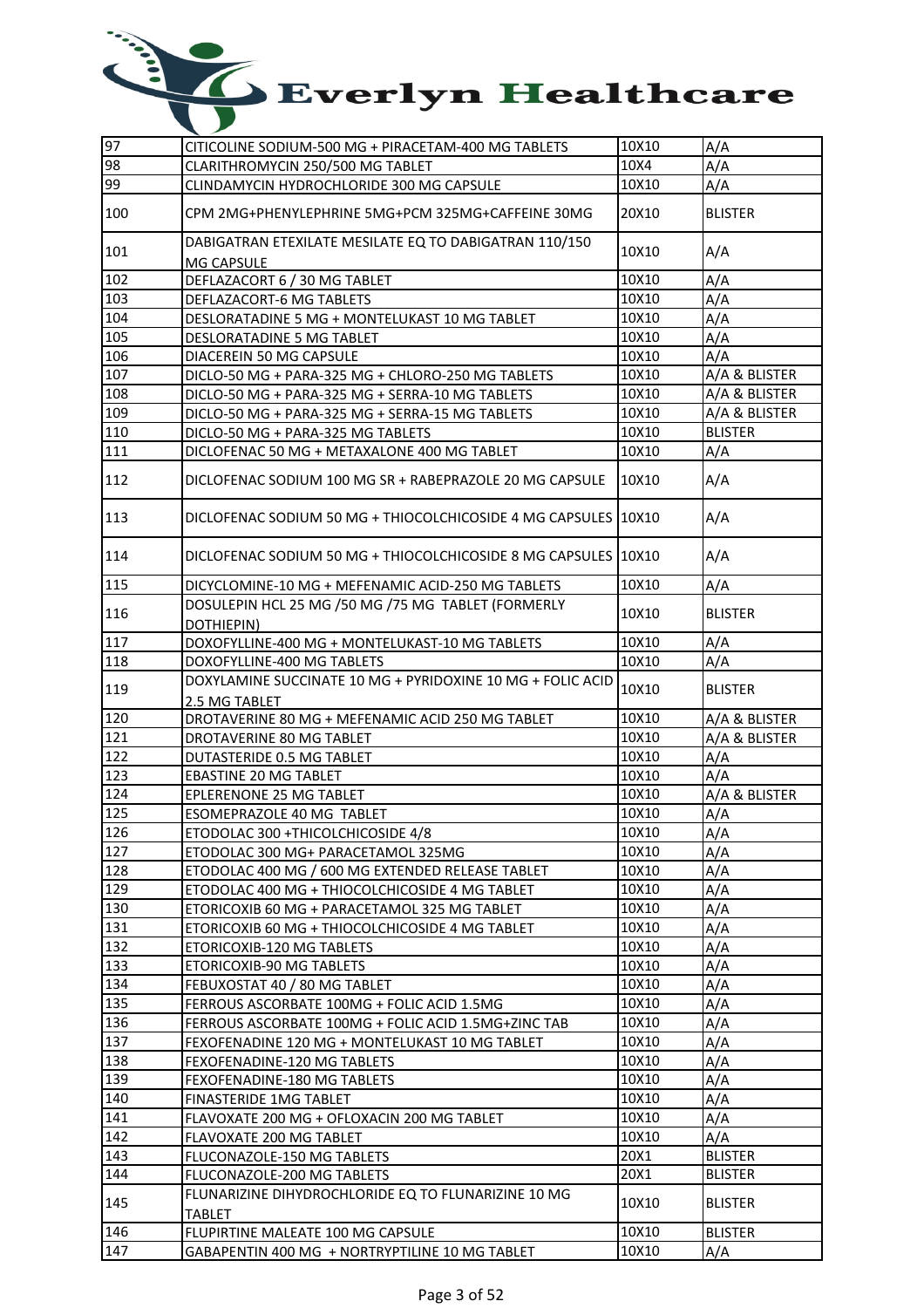| 148 | GLICLAZIDE 80MG+METFORMIN 500MG                                                                                               | 10X10 | <b>BLISTER</b> |
|-----|-------------------------------------------------------------------------------------------------------------------------------|-------|----------------|
| 149 | <b>GLICLAZIDE-30 MG TABLETS</b>                                                                                               | 10X10 | <b>BLISTER</b> |
| 150 | <b>GLICLAZIDE-40 MG TABLETS</b>                                                                                               | 10X10 | <b>BLISTER</b> |
| 151 | <b>GLICLAZIDE-60 MG TABLETS</b>                                                                                               | 10X10 | <b>BLISTER</b> |
| 152 | GLICLAZIDE-80 MG + METORMIN-500 MG BILAYERED TABLETS                                                                          | 10X10 | <b>BLISTER</b> |
| 153 | <b>GLICLAZIDE-80 MG TABLETS</b>                                                                                               | 10X10 | <b>BLISTER</b> |
| 154 | GLIMEPIRIDIE-1 MG + METFORMIN-1000 MG BILAYERED TABLETS                                                                       | 10X10 | <b>BLISTER</b> |
| 155 | GLIMEPIRIDIE-1 MG + METFORMIN-500 MG + PIOGLITAZONE-15<br>MG BILAYERED TABLETS                                                | 10X10 | <b>BLISTER</b> |
| 156 | GLIMEPIRIDIE-1 MG + METFORMIN-500 MG + VOGLIBOSE-0.2 MG<br>BILAYERED TABLETS                                                  | 10X10 | <b>BLISTER</b> |
| 157 | GLIMEPIRIDIE-1 MG + METFORMIN-500 MG BILAYERED TABLETS                                                                        | 10X10 | <b>BLISTER</b> |
| 158 | GLIMEPIRIDIE-1 MG + METFORMIN-500 MG BILAYERED TABLETS                                                                        | 10X10 | <b>BLISTER</b> |
| 159 | <b>GLIMEPIRIDIE-1 MG TABLETS</b>                                                                                              | 10X10 | <b>BLISTER</b> |
| 160 | <b>GLIMEPIRIDIE-1 MG TABLETS</b>                                                                                              | 10X10 | <b>BLISTER</b> |
| 161 | GLIMEPIRIDIE-2 MG + METFORMIN-1000 MG BILAYERED TABLETS                                                                       | 10X10 | <b>BLISTER</b> |
| 162 | GLIMEPIRIDIE-2 MG + METFORMIN-1000 MG BILAYERED TABLETS                                                                       | 10X10 | <b>BLISTER</b> |
| 163 | GLIMEPIRIDIE-2 MG + METFORMIN-1000 MG BILAYERED TABLETS                                                                       | 10X10 | <b>BLISTER</b> |
| 164 | GLIMEPIRIDIE-2 MG + METFORMIN-1000 MG BILAYERED TABLETS                                                                       | 10X10 | <b>BLISTER</b> |
| 165 | GLIMEPIRIDIE-2 MG + METFORMIN-500 MG + PIOGLITAZONE-15<br>MG BILAYERED TABLETS                                                | 10X10 | BLISTER        |
| 166 | GLIMEPIRIDIE-2 MG + METFORMIN-500 MG + PIOGLITAZONE-15<br>MG BILAYERED TABLETS                                                | 10X10 | <b>BLISTER</b> |
| 167 | GLIMEPIRIDIE-2 MG + METFORMIN-500 MG + VOGLIBOSE-0.2 MG<br><b>BILAYERED TABLETS</b>                                           | 10X10 | <b>BLISTER</b> |
| 168 | GLIMEPIRIDIE-2 MG + METFORMIN-500 MG + VOGLIBOSE-0.2 MG<br><b>BILAYERED TABLETS</b>                                           | 10X10 | <b>BLISTER</b> |
| 169 | GLIMEPIRIDIE-2 MG + METFORMIN-500 MG BILAYERED TABLETS                                                                        | 10X10 | <b>BLISTER</b> |
| 170 | GLIMEPIRIDIE-2 MG + METFORMIN-500 MG BILAYERED TABLETS                                                                        | 10X10 | <b>BLISTER</b> |
| 171 | <b>GLIMEPIRIDIE-2 MG TABLETS</b>                                                                                              | 10X10 | <b>BLISTER</b> |
| 172 | <b>GLIMEPIRIDIE-2 MG TABLETS</b>                                                                                              | 10X10 | <b>BLISTER</b> |
| 173 | <b>GLIMEPIRIDIE-3 MG UNCOATED TABLETS</b>                                                                                     | 10X10 | <b>BLISTER</b> |
| 174 | <b>GLIMEPIRIDIE-4 MG UNCOATED TABLETS</b>                                                                                     | 10X10 | <b>BLISTER</b> |
| 175 |                                                                                                                               |       | A/A            |
| 176 | HYDROXYCHLOROQUINE SULPHATE 200 MG TABLET                                                                                     | 10X10 | <b>BLISTER</b> |
| 177 | <b>ISOXSUPRINE-10 MG TABLETS</b>                                                                                              | 10X10 | A/A            |
| 178 | ISOXSUPRINE-40 MG TABLETS                                                                                                     | 10X10 | A/A            |
| 179 | IVABRADINE HCL EQ TO IVABRADINE 5 MG TABLET                                                                                   | 10X10 | <b>BLISTER</b> |
| 180 | IVERMACTIN-6 MG+ ALBENDAZOLE-400 MG                                                                                           | 20X1  | <b>BLISTER</b> |
| 181 | KETOPROFEN 50 + THIOCOLCHICOSIDE 4 MG TABLET                                                                                  | 10X10 | A/A            |
| 182 | LABETALOL 100 MG TABLET                                                                                                       | 10X10 | A/A            |
| 183 | LAMOTRIGINE IP 50 MG TABLET<br>INDICATIONS :- ANTICONVULSANT MEDICATION USED TO TREAT<br><b>EPILEPSY AND BIPOLAR DISORDER</b> | 10X10 | A/A            |
| 184 | LEFLUNOMIDE 10 MG / 20 MG TABLET                                                                                              | 10X10 | A/A            |
| 185 | LETROZOLE 2.5 MG TABLET<br>(FOR TREATMENT OF INFERTILITY)                                                                     | 20X5  | <b>BLISTER</b> |
| 186 | LEVETIRACETAM 250 /500 /750/1000 MG TABLET                                                                                    | 10X10 | <b>BLISTER</b> |
| 187 | LEVOCETIRIZINE 2.5 MG + MONTELUKAST 4 MG TABLET                                                                               | 10X10 | A/A            |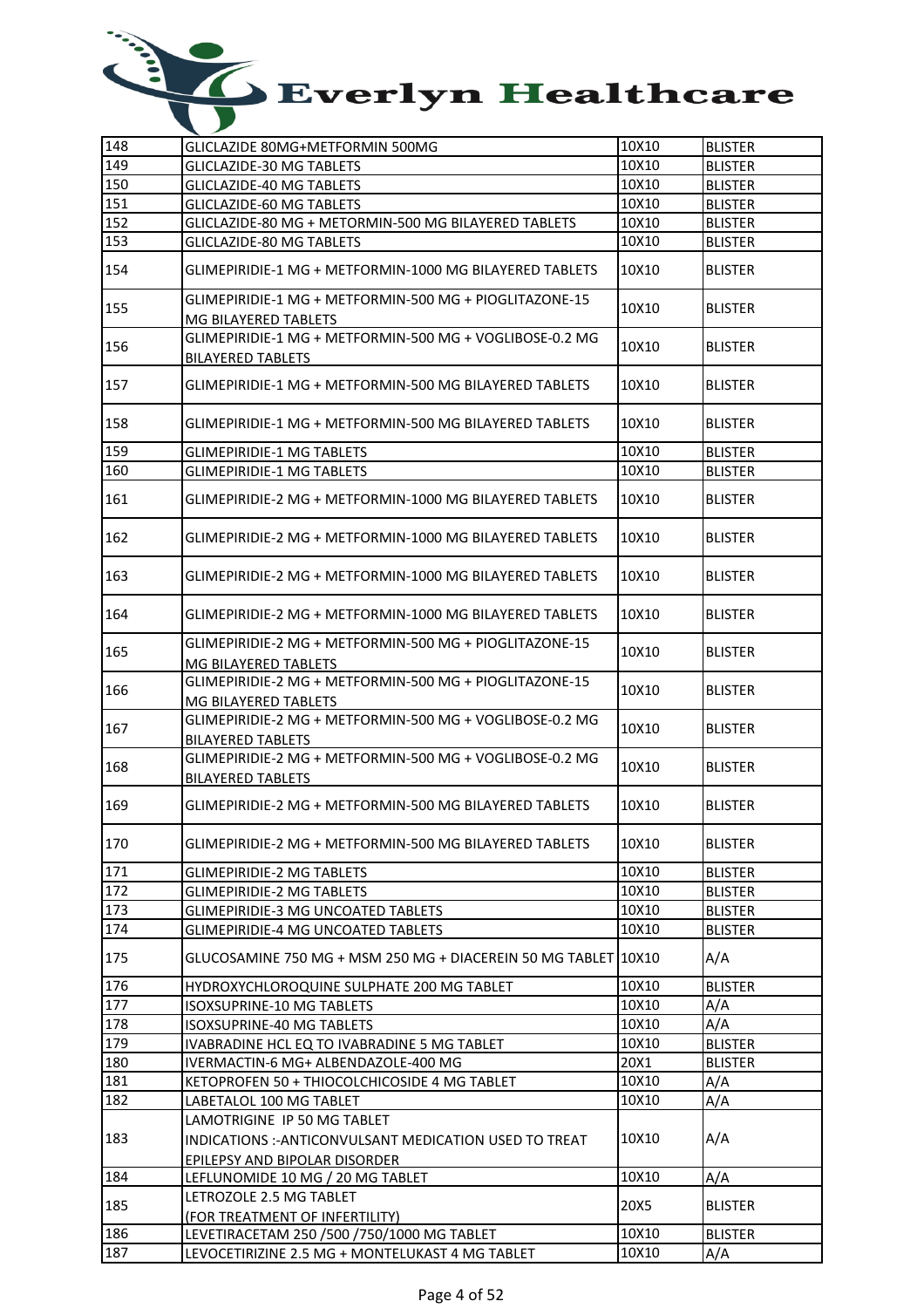| 188 | LEVOCETIRIZINE 5 MG + MONTELUKAST 10 MG TABLET                                                                       | 10X10  | A/A            |
|-----|----------------------------------------------------------------------------------------------------------------------|--------|----------------|
| 189 | LEVOCETIRIZINE 5 MG TABLET                                                                                           | 10X10  | A/A & BLISTER  |
| 190 | LEVOCETIRIZINE 5 MG+ AMBROXOL HCI 75 MG                                                                              | 10X10  | A/A            |
| 191 | LEVOCETRIZINE 2.5MG + PCM 500MG + PHENYLEPHRINE 5MG+<br>AMBROXOL 60MG                                                | 10X10  | A/A            |
| 192 | LEVOCETRIZINE HYDROCHLORIDE 2.5MG+ MONTELUKAST SODIUM<br>5MG                                                         | 10X10  | A/A            |
| 193 | LEVOFLOXACIN 250 / 500 MG TABLET                                                                                     | 10X10  | A/A & BLISTER  |
| 194 | LEVOFLOXACIN-250 MG + ORNIDA-500 MG TABLETS                                                                          | 10X10  | A/A            |
| 195 | LEVOFLOXACIN-250 MG TABLETS                                                                                          | 10X10  | A/A            |
| 196 | LEVOFLOXACIN-500 MG TABLETS                                                                                          | 10X10  | A/A            |
| 197 | LEVOFLOXACIN-750 MG TABLETS                                                                                          | 10X10  | A/A            |
| 198 |                                                                                                                      | 10X10  | A/A            |
| 199 | LEVOSULPIRIDE 25/50 MG TABLET                                                                                        | 10X4   | A/A            |
|     | LINEZOLID 600 MG TABLET<br>L-METHYL FOLATE 1 MG + MECOBALAMIN 1500 MCG+ PYRIDOXAL-                                   |        |                |
|     |                                                                                                                      |        |                |
| 200 | 5-PHOSPHATE 0.5 MG TABLET                                                                                            | 10X10  | A/A            |
|     | (AVAILABLE IN DRUG)                                                                                                  |        |                |
| 201 | L-ORNITHINE L-ASPARTATE 150 MG + PANCREATIN 100 MG TABLET                                                            | 10X10  | A/A            |
| 202 | L-ORNITHINE L-ASPARTATE 250 MG + SILYMARIN 70 / 140 MG +<br>VITAMINS TABLET                                          | 10X10  | A/A            |
| 203 | LYCOPENE 5000 MCG + VITAMINS CAPSULES                                                                                | 10X10  | A/A            |
| 204 | MEBEVERINE HCL 200 MG SR CAPSULES                                                                                    | 10X10  | A/A            |
| 205 | MECOBALAMIN 1500MCG+FOLIC ACID 1500MCG                                                                               | 10X10  | A/A            |
| 206 | METHOXSALEN 10 MG / 20 MG TABLET                                                                                     | 10X10  | <b>BLISTER</b> |
| 207 | METHYL PREDNISOLONE 4 /8 /16 MG TABLET                                                                               | 10X10  | <b>BLISTER</b> |
| 208 | METHYL-500 MCG + GABA-300 MG TABLETS                                                                                 | 10X10  | A/A            |
| 209 | METHYL-500 MCG + GABA-300 MG TABLETS                                                                                 | 10X10  | A/A            |
|     | METHYLCOBALAMIN 1500 MCG + ALPHA LIPOIC ACID 100 MG +                                                                |        |                |
| 210 | FOLIC ACID 1.5 MG + PYRIDOXINE 3 MG CAPSULE (FORMULA SAME<br>AS NUROKIND PLUS OF MANKIND) - AVAILABLE IN RED ALU-ALU | 10X10  | A/A            |
|     | <b>AI SO</b>                                                                                                         |        |                |
| 211 | METOPROLOL SUCCINATE 23.75 / 47.5 MG EQ TO METOPROLOL                                                                | 10X10  | <b>BLISTER</b> |
|     | TARTARATE 25 / 50 MG TABLET                                                                                          |        |                |
| 212 | MOXIFLOXACIN 400 MG TABLET                                                                                           | 10X5   | <b>BLISTER</b> |
| 213 | MULTIVITAMIN CAPSULE + GINSENG ( REVITAL FORMULA)                                                                    | 10X10  | A/A            |
|     | NALTREXONE HYDROCHLORIDE IP 50 MG TABLET                                                                             |        |                |
| 214 | INDICATIONS: USEFUL AS OPIATE ANTAGONISTS AND FOR                                                                    | 10X10  | A/A            |
|     | TREATMENT OF ALCOHOL ABUSE                                                                                           |        |                |
| 215 | NEBIVOLOL 2.5 / 5 MG TABLET                                                                                          | 10X10  | A/A            |
| 216 | NIMESULIDE 100MG                                                                                                     | 5X5X10 | <b>BLISTER</b> |
| 217 | NIMESULIDE 100MG+PCM 325MG                                                                                           | 10X10  | <b>BLISTER</b> |
| 218 | NIMESULIDE-100 MG + PARA-325 MG + SERRA-10 MG UNCOATED<br>TABLETS                                                    | 10X10  | A/A & BLISTER  |
| 219 | NIMUSULIDEBP-100MG+PCM IP-325+CETRIZENE HCL IP-<br>5MG+PHENYLEPHRINE HCL-10MG +CAFFEINE IP-25MG                      | 20X10  | <b>BLISTER</b> |
| 220 | OFLOXA-200 MG + ORNIDAZOLE-500 MG TABLETS                                                                            | 10X10  | A/A & BLISTER  |
| 221 | OFLOXA-200 MG TABLETS                                                                                                | 10X10  | A/A            |
| 222 | OFLOXA-400 MG TABLETS                                                                                                | 10X10  | A/A            |
| 223 | OLANZAPINE 10 MG TABLET                                                                                              | 10X10  | <b>BLISTER</b> |
| 224 | OLMESARTAN MEDOXOMIL 10 / 20/ 40 MG TABLET                                                                           | 10X10  | A/A            |
| 225 | OLOPATADINE HCL 5 MG TABLET                                                                                          | 10X10  | A/A            |
| 226 | ONDANSETRON HCI 4 MG                                                                                                 | 10X10  | A/A            |
| 227 | ORLISTAT 60/120 MG CAPSULES                                                                                          | 1X10   | A/A            |
| 228 | PANTOPRAZOLE<br>40 MG                                                                                                | 20X10  | A/A            |
|     |                                                                                                                      |        |                |
| 229 | PANTOPRAZOLE 40 MG + DOMPERIDONE 30 MG SR CAPSULE                                                                    | 10X10  | A/A            |
| 230 | PANTOPRAZOLE 40 MG + LEVOSULPIRIDE 75 MG SR CAPSULE                                                                  | 10X10  | A/A            |
| 231 | PANTOPRAZOLE-40 MG + DOMPERIDONE-10 MG TABLETS                                                                       | 10X10  | A/A            |
| 232 | PARACETAMOL 650MG                                                                                                    | 20X10  | <b>BLISTER</b> |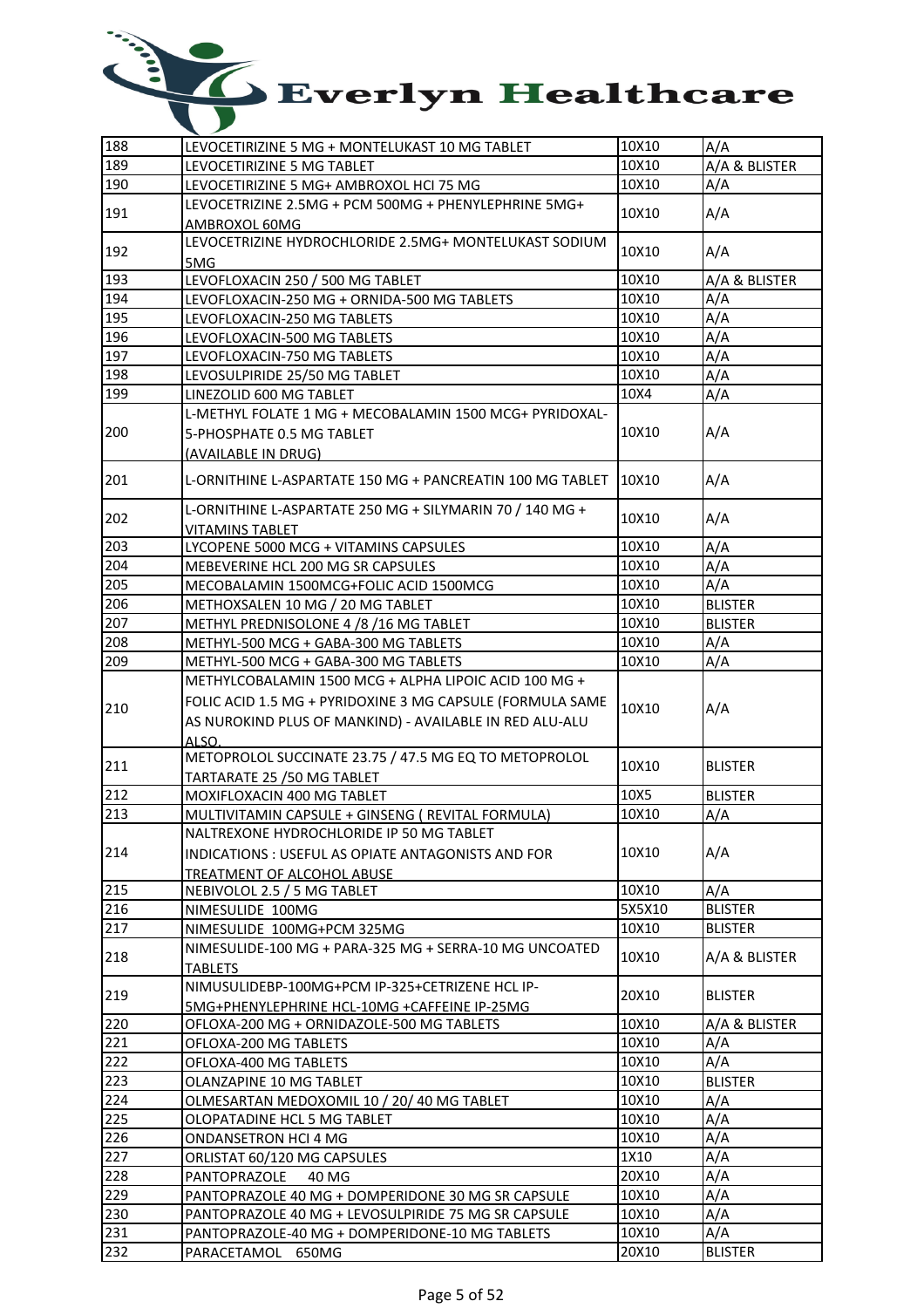| 233 | PARACETAMOL 500 MG + PHENYLEPHRINE 5 MG + CAFFEINE 30                     | 10X10 | <b>BLISTER</b> |
|-----|---------------------------------------------------------------------------|-------|----------------|
|     | MG+ DIPHENHYDRAMINE 25MG                                                  |       |                |
| 234 | PIRACETAM 400 MG /800 MG TABLET                                           | 10X10 | <b>BLISTER</b> |
| 235 | PIROXICAM TABLETS IP 20 MG TABLET                                         | 10X10 | <b>BLISTER</b> |
| 236 | PRAMIPEXOLE HCL 0.375/0.750/1.5/3 MG SR TABLET                            | 10X10 | <b>BLISTER</b> |
| 237 | PRASUGREL HCL EQ TO PRASUGREL 10 MG TABLET                                | 10X10 | A/A            |
|     | PRAZOSIN HYDROCHLORIDE EQ TO PRAZOSIN 1MG/2 MG/5MG                        |       |                |
| 238 | <b>TABLET</b>                                                             | 10X10 | A/A            |
|     | PRE BIOTIC/ PRO BIOTIC BLEND 2.75 BILLION CELLS                           |       |                |
|     | LACTOBACILLUS ACIDOPHILUS 0.75 BN + LACTOBACILLUS                         |       |                |
| 239 | RHAMNOSUS 0.90 BN + BIFIDOBACTERIUM LONGUM 0.60 BN +                      | 10X10 | A/A            |
|     | SACCHROMYCES BOULARDII 0.50 BN + FRUCTOOLIGOSACCHARIDES                   |       |                |
|     | 100 MG CAPSULES                                                           |       |                |
| 240 | PREGABA-75 MG + METHYL-1500 MCG SR TABLETS                                | 10X10 | A/A            |
| 241 | PREGABA-75 MG + METHYL-750 MCG CAPSULES                                   | 10X10 | A/A            |
| 242 | PREGABALIN 75 MG + NORTRYPTILINE 10 MG TABLET                             | 10X10 | A/A            |
|     | PREGABALIN 75 MG + NORTRYPTILINE 10 MG+MECOBALAMIN                        |       |                |
| 243 | 1500 MCG TABLET                                                           | 10X10 | A/A            |
|     | PREGABALIN 75 MG SR+ METHYLCOBALAMIN 1500 MCG                             |       |                |
| 244 | <b>BILAYERED TABLET</b>                                                   | 10X10 | A/A            |
| 245 | PREGABALIN 75 MG + METHYLCOBALAMIN 750 MCG CAPSULE                        | 10X10 | A/A            |
| 246 | PRULIFLOXACIN 600 MG TABLET                                               | 10X6  | A/A            |
| 247 | QUETIAPINE FUMARATE 50/100/200/300 MG TABLET                              | 10X10 | <b>BLISTER</b> |
| 248 | RABEPRAZOLE 20 MG + DOMPERIDONE 30 MG SR CAPSULE                          | 10X10 | A/A            |
| 249 | RABEPRAZOLE 20 MG + ITOPRIDE 150 MG SR CAPSULE                            | 10X10 | A/A            |
| 250 | RABEPRAZOLE 20 MG + LEVOSULPIRIDE 75 MG SR CAPSULE                        | 10X10 | A/A            |
| 251 | RABEPRAZOLE SODIUM 20 MG                                                  | 20X10 | A/A            |
| 252 | RABEPRAZOLE SODIUM 20 MG+DOMPERIDONE 10MG                                 | 20X10 | A/A            |
| 253 |                                                                           | 10X10 | A/A            |
| 254 | RABEPRAZOLE-20 MG + ACECLO-100 MG SR CAPSULES<br>RAMIPRIL-1.25 MG TABLETS | 10X10 | <b>BLISTER</b> |
| 255 |                                                                           | 10X10 | <b>BLISTER</b> |
|     | RAMIPRIL-10 MG TABLETS                                                    | 10X10 |                |
| 256 | RAMIPRIL-2.5 MG + AMLODIPINE-5 MG UNCOATED TABLETS                        |       | A/A & BLISTER  |
| 257 | RAMIPRIL-2.5 MG + HYDROCHLOROTHIAZIDE-12.5 MG UNCOATED                    | 10X10 | A/A & BLISTER  |
| 258 | <b>TABLETS</b>                                                            |       |                |
|     | RAMIPRIL-2.5 MG TABLETS                                                   | 10X10 | <b>BLISTER</b> |
| 259 | RAMIPRIL-5 MG + AMLODIPINE-10 MG UNCOATED TABLETS                         | 10X10 | A/A & BLISTER  |
| 260 | RAMIPRIL-5 MG + AMLODIPINE-5 MG UNCOATED TABLETS                          | 10X10 | A/A & BLISTER  |
| 261 | RAMIPRIL-5 MG + HYDROCHLOROTHIAZIDE-12.5 MG UNCOATED                      | 10X10 | A/A & BLISTER  |
|     | TABLETS                                                                   |       |                |
| 262 | RAMIPRIL-5 MG TABLETS                                                     | 10X10 | <b>BLISTER</b> |
| 263 | RANOLAZINE 500 MG SR TABLET                                               | 10X10 | A/A            |
| 264 | RIFAXIMIN 200 / 400 / 550 MG TABLET                                       | 10X10 | A/A            |
| 265 | ROSUVASTATIN CALCIUM EQ TO ROSUVASTATIN 5 / 10 / 20 / 40                  | 10X10 | A/A            |
|     | <b>MG TABLET</b>                                                          |       |                |
| 266 | SECNIDAZOLE 1GM TABLETS                                                   | 5X4X2 | <b>BLISTER</b> |
| 267 | SERRATIOPEPTIDASE-10 MG TABLETS                                           | 10X10 | ALU            |
| 268 | SILDENAFIL CITRATE EQ TO SILDENAFIL 50/100/200 MG TABLET                  | 10X4  | <b>BLISTER</b> |
| 269 | SILODOSIN 4 MG / 8 MG CAPSULE                                             | 10X10 | A/A            |
|     | SOLIFENACIN IP 5 /10 MG TABLET                                            |       |                |
| 270 | INDICATIONS :- USED TO TREAT OVERACTIVE BLADDER THAT                      | 10X10 | A/A            |
|     | <b>CAUSES FREQUENT URINATION</b>                                          |       |                |
| 271 | SUMATRIPTAN 25 / 50 / 100 MG TABLET                                       | 10X10 | A/A            |
|     | SUMATRIPTAN 85 MG + NAPROXEN 500 MG TABLET                                |       |                |
| 272 |                                                                           | 10X10 | A/A            |
|     | BRAND LEADER - (HEADSET) OF LUPIN                                         |       |                |
| 273 | <b>INDICATIONS - SEVERE MIGRAINE</b>                                      | 10X10 |                |
|     | TAMSULOSIN 0.4 MG + DUTASTERIDE 0.5 MG TABLET                             |       | A/A            |
| 274 | TAMSULOSIN 0.4 MG TABLET                                                  | 10X10 | A/A            |
| 275 | TELMISARTAN 40 MG + CHLORTHALIDONE 12.5 MG TABLET                         | 10X10 | A/A            |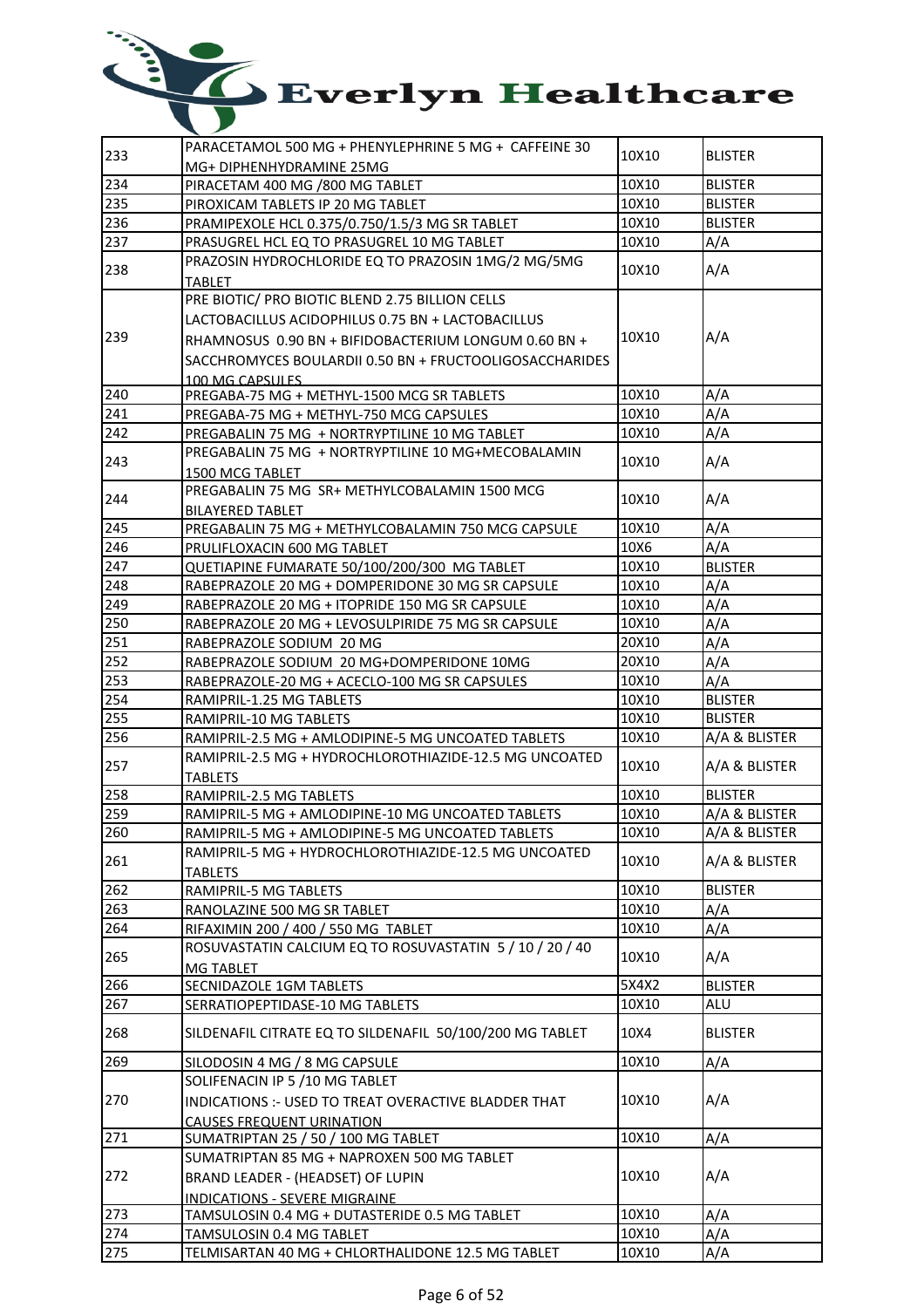| 276 | TELMISARTAN 40 MG + CILNIDIPINE 10 MG TABLET                                                | 10X10  | A/A            |
|-----|---------------------------------------------------------------------------------------------|--------|----------------|
| 277 | TELMISARTAN-20 MG TABLETS                                                                   | 10X10  | A/A            |
| 278 | TELMISARTAN-20 MG TABLETS                                                                   | 10X10  | A/A            |
| 279 | TELMISARTAN-40 MG +AMLODIPINE-5 MG TABLETS                                                  | 10X10  | A/A            |
| 280 | TELMISARTAN-40 MG +HYDROCHLOROTHIAZIDE-12.5 MG TABLETS                                      | 10X10  | A/A            |
| 281 | TELMISARTAN-80 MG +AMLODIPINE-5 MG TABLETS                                                  | 10X10  | A/A            |
| 282 | TELMISARTAN-80 MG TABLETS                                                                   | 10X10  | A/A            |
| 283 | TERBINAFINE HCL 250 / 500 MG TABLET                                                         | 10X7   | <b>BLISTER</b> |
| 284 | THIOCOCHICOSIDE 4 /8 MG CAPSULES                                                            | 10X10  | A/A            |
|     | TOLVAPTAN IP 15 /30 MG TABLET                                                               |        |                |
| 285 | INDICATIONS :- USED TO TREAT LOW LEVEL OF SALT (SODIUM) IN                                  | 10X10  | A/A            |
|     | THE BLOOD                                                                                   |        |                |
| 286 | <b>TORSAMIDE 10MG</b>                                                                       | 10X10  | A/A            |
| 287 | <b>TORSAMIDE 40MG</b>                                                                       | 10X10  | A/A            |
| 288 | TORSEMIDE-10 MG + SPIRONOLACTONE-50 MG UNCOATED                                             | 10X10  | A/A & BLISTER  |
|     | <b>TABLETS</b>                                                                              |        |                |
| 289 | TORSEMIDE-20 MG + SPIRONOLACTONE-50 MG UNCOATED                                             | 10X10  | A/A & BLISTER  |
|     | <b>TABLETS</b>                                                                              |        |                |
| 290 | TORSEMIDE-5 MG + SPIRONOLACTONE-50 MG UNCOATED TABLETS                                      | 10X10  | A/A & BLISTER  |
| 291 | TRAMADOL 50MG+PCM 325MG                                                                     | 10X10  | <b>BLISTER</b> |
| 292 | TRANEXAMIC ACID 500 MG + MEFENAMIC ACID 250 MG                                              | 10X10  | A/A & BLISTER  |
| 293 | TRIOXSALEN 5 /25 MG TABLET                                                                  | 2X5X10 | <b>BLISTER</b> |
| 294 | TRYPSIN+CHYMOTRYPSIN 100000 AU TABLETS                                                      | 10X10  | A/A            |
| 295 | TRYPSIN+CHYMOTRYPSIN 200000 AU TABLETS                                                      | 10X10  | A/A            |
| 296 | TRYPSIN+CHYMOTRYPSIN 50000 AU + DICLO-50 MG + PARA-325 MG<br><b>TABLETS</b>                 | 10X10  | A/A            |
| 297 | TRYPSIN-48 MG+BROMELAIN-90 MG+RUTOSIDE-100 MG TABLETS                                       | 10X10  | A/A            |
| 298 | TRYPSIN-48 MG+BROMELAIN-90 MG+RUTOSIDE-100 MG+ACECLO-<br>100 MG TABLETS                     | 10X10  | A/A            |
| 299 | TRYPSIN-48 MG+BROMELAIN-90 MG+RUTOSIDE-100 MG+DICLO<br>SOD-50 MG TABLETS                    | 10X10  | A/A            |
| 300 | TRYPSIN-CHYMOTRYPSIN 50,000 ARMOUR UNITS +ACECLOFENAC<br>100 MG + PARACETAMOL 325 MG TABLET | 10X10  | A/A            |
| 301 | URSODEOXYCHOLIC ACID-150 MG TABLETS                                                         | 10X10  | A/A & BLISTER  |
| 302 | URSODEOXYCHOLIC ACID-300 MG TABLETS                                                         | 10X10  | A/A & BLISTER  |
| 303 | VINPOCETINE BP 5 MG TABLET                                                                  | 10X10  | <b>BLISTER</b> |
|     | VIT K27-22.5MCG+CALCITROL-0.25MCG+CALCIUM CARBONATE                                         |        |                |
| 304 | 625MG+BORON-500MCG+ZINC-7.5 MG TAB                                                          | 10X10  | A/A            |
| 305 | VOGLIBOSE0.2 MG TABLETS                                                                     | 10X10  | A/A            |
| 306 | VOGLIBOSE0.2 MG TABLETS                                                                     | 10X10  | A/A            |
| 307 | VOGLIBOSE0.3 MG TABLETS                                                                     | 10X10  | A/A            |
| 308 | VORICONAZOLE 200 MG TABLET                                                                  | 10X4   | A/A            |
|     |                                                                                             |        |                |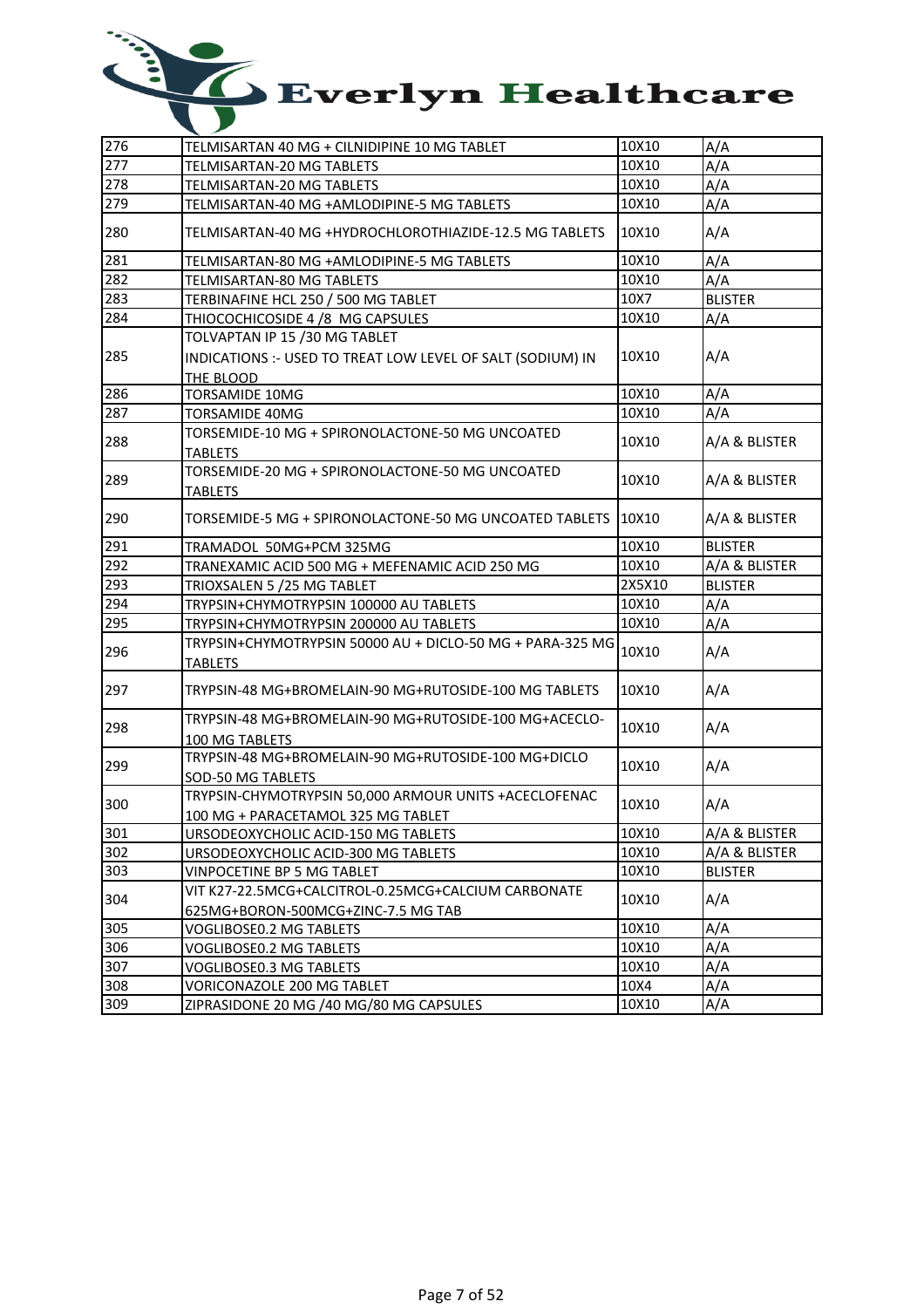| SCO-70, SECOND FLOOR, SECTOR-12(A) |                                                                                                   |                |                         |
|------------------------------------|---------------------------------------------------------------------------------------------------|----------------|-------------------------|
|                                    | PANCHKULA, HARYANA - 134112                                                                       |                |                         |
|                                    | MOB : 9914046720,9872995490                                                                       |                |                         |
| <b>SR NO</b>                       | <b>COMPOSITION</b>                                                                                | <b>PACKING</b> | <b>TYPE</b>             |
| $\mathbf{1}$                       | ACECLOFENAC 200MG +RABIPRAZOLE SODIUM 20MG                                                        | 10X10          | A/A                     |
| $\overline{2}$                     | AMOXYCILLIN CAPSULE IP<br>250MG                                                                   | 10X10          | <b>BLISTER</b>          |
| 3                                  | AMOXYCILLIN TRIHYDRATE IP250MG +DICLOXACILLIN250MG CAPSULES                                       | 10X10          | A/A &<br><b>BLISTER</b> |
| 4                                  | AMOXYCILLIN TRIHYDRATE IP250MG +DICLOXACILLIN250MG+LACTIC ACID<br><b>BACILLUS2.5MSP CAPSULES</b>  | 10X10          | A/A &<br><b>BLISTER</b> |
| 5                                  | <b>B-COMPLEX CAPSULES</b>                                                                         | 20X15          | <b>STRIP</b>            |
|                                    | BETA CAROTENE (30% DISPERSION) 15MG+VITAMIN E ACETATE IP 25MG                                     |                |                         |
| 6                                  | +VITAMIN C IP 100MG+COPPER BP                                                                     | 10X10          | <b>STRIP</b>            |
| 7                                  | CARBOCISTEINE BP 375 MG CAPSULES                                                                  | 10X10          | A/A                     |
| 8                                  | CARBONYL IRON 50MG+FOLIC ACID 1MG+VIT B12 5MG+ZNSO4                                               | 10X2X15        | A/A                     |
| 9                                  | CHLORAMPHENICOL 250                                                                               | 15X2X10        | A/A                     |
| 10                                 | CHLORAMPHENICOL 500                                                                               | 10X2X10        | A/A                     |
|                                    | COPPER SULPHATEUSP 500MCG+MANGANESE                                                               |                | A/A &                   |
| 11                                 | SULPHATEUSP500MCG+CHROMIUM CHLORIDEUSP200MCG+SODIUM                                               | 10X10          | <b>BLISTER</b>          |
|                                    | SELENATE100MCG                                                                                    |                |                         |
| 12                                 | COPPER0.5MG + IODINE0.1MG                                                                         | 10X10          | A/A                     |
|                                    | +MAGNESE0.5MG+MAGNESIUM3MG+ZINC10MG+SELENIUM40MCG+                                                |                |                         |
| 13                                 | DEXRABEPRAZOLE SODIUM (EC) 10MG+ DOMPERIDONE (SR)30MG                                             | 10X10          | A/A &                   |
|                                    | <b>CAPSULES</b>                                                                                   |                | <b>BLISTER</b>          |
| 14                                 | DIACERIN 50 MG                                                                                    | 10X10          | A/A &                   |
| 15                                 |                                                                                                   | 10X10          | <b>BLISTER</b>          |
| 16                                 | DOMPERIDONE SR 30MG + ESOMEPRAZOLE 40MG<br>DOXYCYCLINE 100 MG + LACTO BACCILLUS 5 SPORES          | 10X10          | A/A<br>A/A              |
| 17                                 | ESOMEPRAZOLE (EC) IP 20MG + DOMPERIDONE (SR) IP 30MG                                              | 10X10          | A/A & STRIP             |
| 18                                 | ESOMEPRAZOLE (EC) IP 20MG + LEVOSULPIRIDE (SR) IP 75MG                                            | 10X10          | A/A & STRIP             |
| 19                                 | FERROUS FUMERATEUSP45MG+DIBASIC CALCIUM<br>PHOSPHATEIP75MG+ZINC SULPHATEIP10MG+MAGANESES          | 10X10          | A/A                     |
|                                    | HYDROXIDEIP10MG+                                                                                  |                |                         |
|                                    |                                                                                                   |                |                         |
| 20                                 | FOLIC ACID IP 0.15MG +CALCIUM 75MG+PHOSPHOROUS58MG+FERROUS<br>FUMARATE IP30MG + POTASSIUM 2MG +   | 10X10          | A/A                     |
| 21                                 | FOLIC ACID IP 1000MCG                                                                             | 10X10          | A/A                     |
| 22                                 |                                                                                                   | 10X10          | A/A &                   |
|                                    | GABAPENTIN USP 300MG CAPSULE                                                                      |                | <b>BLISTER</b>          |
| 23                                 | GASTRO -RESISTANT ESOMEPRAZOLE IP 40MG + DOMPERIDONE (SR) IP                                      | 10X10          | A/A &                   |
|                                    | <b>30MG CAPSULE</b>                                                                               |                | <b>BLISTER</b>          |
| 24                                 | GINSENG EXTRACT 48MG + VIT.A 2500IU + VIT.D3 IP 200IU + VIT.B1 IP                                 | 10X10          | A/A &                   |
|                                    | 1.0MG + VIT.B2IP 1.0MG + VIT.B6 IP1.0MG +                                                         |                | <b>BLISTER</b>          |
| 25                                 | IP500MCG+CALCIUMPANTOTHENATEIP5MG+NIACINAMIDEIP25MG+BIOTI                                         | 10X10          | <b>BLISTER</b>          |
|                                    | NIP10MCG+LYSINE HYDROCHLORIDEUSP50MG+                                                             |                |                         |
| 26                                 | ITACONAZOLE-100MG CAP                                                                             | 10X1X4         | A/A &<br><b>BLISTER</b> |
| 27                                 | ITACONAZOLE-200MG CAP                                                                             | 10X1X4         | A/A &<br><b>BLISTER</b> |
| 28                                 | LACTOBACILLUS SPOROGENES60MIILION SPORES CAPSULES                                                 | 10X10          | A/A                     |
| 29                                 | LANSOPRAZOLE 30 MG                                                                                | 10X10          | A/A                     |
| 30                                 | LORNOXICAM 8 MG + PARACETAMOL 325 MG                                                              | 10X10          | A/A                     |
| 31                                 | LYCOPENE 10 % 2000 MCG+MULTIVITAMIN                                                               | 5X2X15         | A/A                     |
| 32                                 | LYCOPENEUSP6MG+LUTEINUSP6MG+BETA CAROTENEUSP<br>10MG+VITAMIN B6IP1MG+ VITAMIN D3IP200IU+FOLICACID | 10X10          | A/A                     |
| 33                                 | MECOBALAMIN JP 1000MCG+ALPHA LIPOIC ACID USP 200MG +VITAMIN<br>B6IP3MG+FOLIC ACID                 | 10X10          | A/A                     |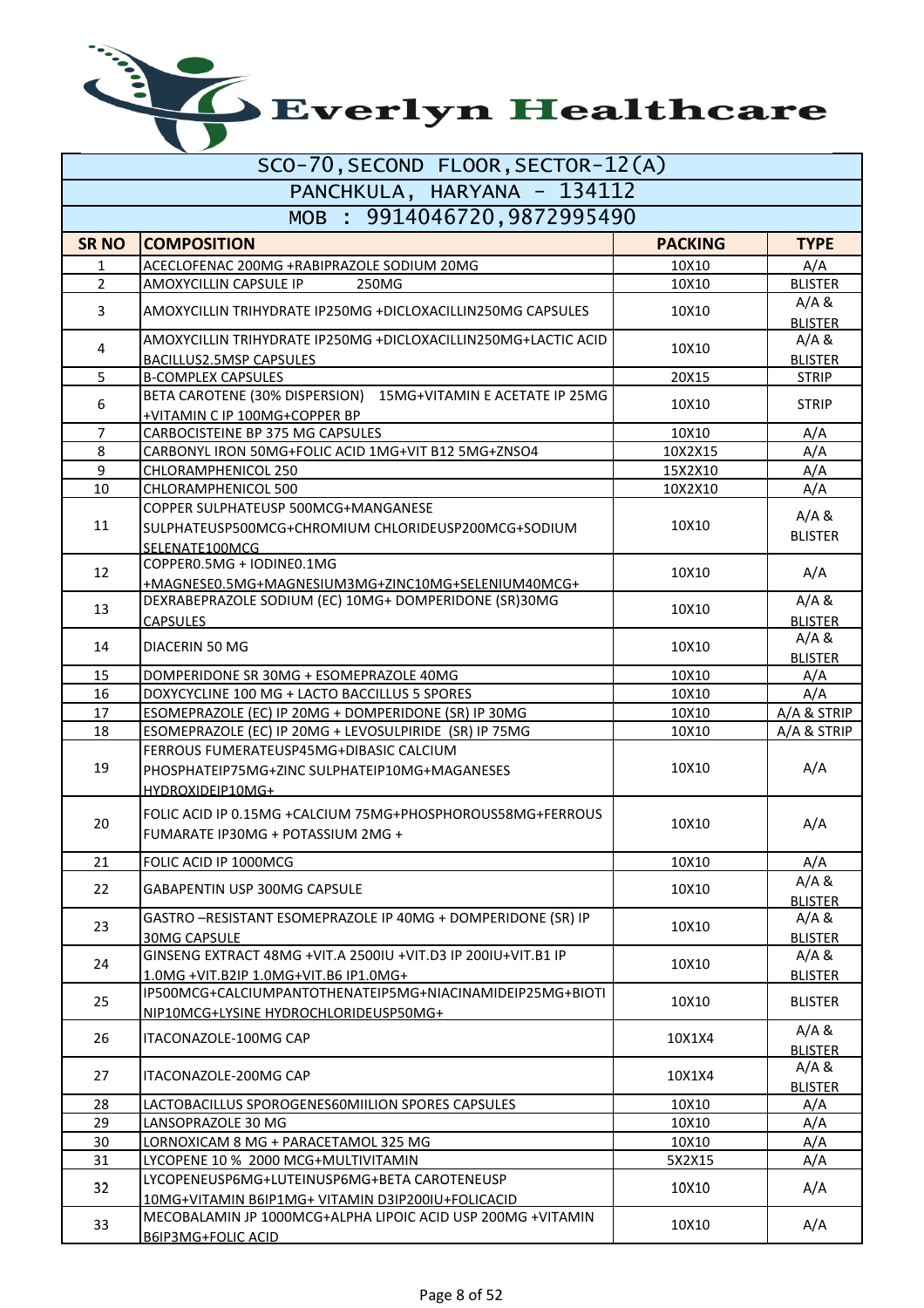| 34 | MECOBALAMIN JP 1500MCG + ALPHA LIPOIC ACID USP 100MG + FOLIC<br>ACID IP 1.5MG+ PYRIDOXINE HCL IP 3MG                                   | 10X10 | A/A         |
|----|----------------------------------------------------------------------------------------------------------------------------------------|-------|-------------|
| 35 | MECOBALAMIN JP 1500MCG + ALPHA LIPOIC ACID USP 100MG +<br>THIAMINE MONO NITRATE IP 10MG +FOLIC ACID IP                                 | 10X10 | A/A         |
| 36 | METHYLCOBALAMINE + VITAMIN                                                                                                             | 10X10 | A/A         |
| 37 | METHYLCOBALAMINE 1500 MCG + ALPHALIPOIC ACID 200 MG +<br>PYRIDOCXINE HCI 3 MG + FOLIC ACID 1.5 MG + BIOTIN 30 MCG                      | 10X10 | A/A         |
| 38 | METHYLCOBALAMINEJP500MCG+ALPHALIPOICUSP100MG+FOLICIP1.5MG<br>+PYRIDOXINEIP3MG                                                          | 10X10 | A/A         |
| 39 | OMEPRAZOLE 20 MG                                                                                                                       | 20X15 | A/A & STRIP |
| 40 | OMEPRAZOLE 20 MG+DOMPERIDONE 10MG                                                                                                      | 20X15 | A/A & STRIP |
| 41 | PANTOPRAZOLE 40MG+DOMPERIDONE 30MG(SR)                                                                                                 | 10X10 | A/A & STRIP |
| 42 | PANTOPRAZOLE SODIUM 40 MG + ITOPRIDE SR 150 MG                                                                                         | 10X10 | A/A & STRIP |
| 43 | PANTOPRAZOLE SODIUM (ENTERIC COATED)IP                                                                                                 | 10X10 | A/A & STRIP |
| 44 | 40MG+DOMPERIDONE(SUSTAINED RELEASE)IP 30MGCAPSULES<br>PANTOPRAZOLE SODIUM (ENTERIC COATED)IP 40MG+LEVOSULPIRIDE<br>(SR)IP 75MGCAPSULES | 10X10 | A/A & STRIP |
| 45 | PARACETAMOL 325 MG+ TRAMADOL HCI 37.5 MG                                                                                               | 10X10 | A/A         |
| 46 | <b>PREGABALIN 75MG</b>                                                                                                                 | 10X10 | A/A         |
| 47 | PREGABALIN IP 75MG + MECOBALAMIN JP 750MCG CAPSULE                                                                                     | 10X10 | A/A         |
| 48 | RABEPRAZOLE SODIUM 20 MG+DOMPERIDONE 30MG                                                                                              | 10X10 | A/A & STRIP |
| 49 | RABEPRAZOLE SODIUM 20 MG+ITOPRIDE 150MG                                                                                                | 10X10 | A/A & STRIP |
| 50 | RABEPRAZOLE SODIUM(EC) IP 20MG + DOMPERIDONE(SR) IP 30MG<br><b>CAPSULE</b>                                                             | 10X10 | A/A & STRIP |
| 51 | RABEPRAZOLE SODIUM(EC) IP 20MG + LEVOSULPIRIDE(SR) 75 MG<br><b>CAPSULE</b>                                                             | 10X10 | A/A & STRIP |
| 52 | TETRACYCLINE HCI 250 MG                                                                                                                | 10X10 | A/A         |
| 53 | VIT.B12 IP 1MCG+VIT.C IP 50MG+VIT.E IP5MG+CALCIUM PANTOTHENATE<br>IP10MG+NIACINAMIDE IP 10MG+                                          | 10X10 | A/A         |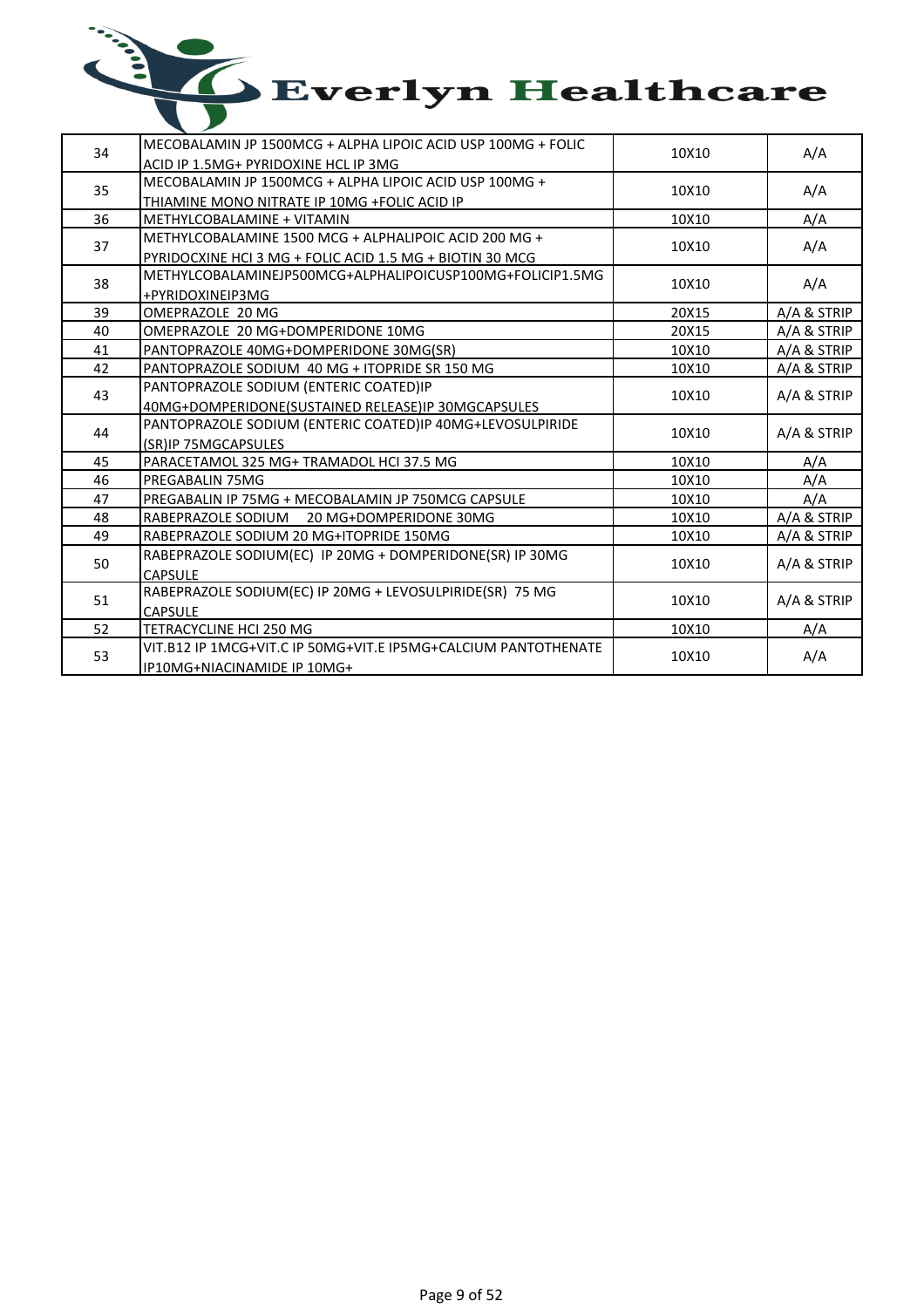| SCO-70, SECOND FLOOR, SECTOR-12(A) |                                                                                     |                |  |
|------------------------------------|-------------------------------------------------------------------------------------|----------------|--|
| PANCHKULA, HARYANA - 134112        |                                                                                     |                |  |
|                                    | MOB : 9914046720,9872995490                                                         |                |  |
| <b>SR NO</b>                       | <b>COMPOSITION</b>                                                                  | <b>PACKING</b> |  |
| 1                                  | IBUPROFEN 100MG+PCM162MG/ 5ML                                                       | 60ML           |  |
| $\overline{2}$                     | MEFENAMIC ACID 50MG+ PCM 125MG/5ML                                                  | 60ML           |  |
| 3                                  | LEVOCETIRIZINE HCL 2.5MG+MONTELKAST SODIUM 4.0MG                                    | 60ML           |  |
| 4                                  | OFLOXACIN 50MG/5ML                                                                  | 60ML           |  |
| 5                                  | CPM 125MG+PHENYLEPHRINE 2.5MG + PCM 125MG/ 5ML                                      | 60ML           |  |
| 6                                  | PHENYLEPHRINE 5MG+PCM 250MG+CPM 2MG                                                 | 60ML           |  |
| 7                                  | PARACETAMOL250 MG/5ML                                                               | 60ML           |  |
| 8                                  | PARACETAMOL125 MG/5ML                                                               | 60ML           |  |
| 9                                  | PHENYLEPHRINE HCL 5MG+CPM 2MG                                                       | 60ML           |  |
| 10                                 | PCM 125MG+DICYCLOMINE 5MG/5ML                                                       | 60ML           |  |
| 11                                 | LEVOCETIRIZINE IP 2.5MG+ MONTELUKAST IP 4MG SYRUP                                   | 60ML           |  |
| 12                                 | PHENYLEPHRINE HCL IP 5MG+CHLORPHENIRAMINE MALEATE IP 0.5MG<br>+PARACETAMOL IP 125MG | 60ML           |  |
|                                    | PHENYLEPHRINE HYDROCHLORIDE, IP 5MG +DEXTROMETHORPHAN IP                            |                |  |
| 13                                 | 10MG+CHLORPHENIRAMINE MALEATE IP 2MG SYRUP                                          | 60ML           |  |
| 14                                 | <b>PROTEIN SYRUP</b>                                                                | 100ML          |  |
| 15                                 | DIPHENHYDRAMINE 14.08MG+AMMONIUM CHLORIDE 138MG/5ML                                 | 100ML          |  |
| 16                                 | <b>B-COMPLEX SYRUP.</b>                                                             | 100ML          |  |
| 17                                 | CPM 2.5MG+AMMONIUM CHLORID 125MG+SOD CITRATE 55MG                                   | 100ML          |  |
| 18                                 | SODIUM FEREDETATE +FOLIC ACID+VIT.B12                                               | 100ML          |  |
|                                    | AMBROXOL HYDROCHLORIDE IP 30MG+ LEVOSALBUTAMOL SULPHATE IP                          |                |  |
| 19                                 | 1MG ` IP 50MG SYRUP                                                                 | 100ML          |  |
|                                    | AMBROXOL HCL IP15MG+TERBUTALINESULPHATE IP                                          |                |  |
| 20                                 | 1.5MG+GUAIPHENESIN IP50MG+MENTHOL1.5MG +SORBITOL SYRUP                              | 100ML          |  |
|                                    | AMBROXOL HCL IP 30MG+LORATADINE USP 5MG +GUAIPHENESIN 50MG                          |                |  |
| 21                                 | <b>SYRUP</b>                                                                        | 100ML          |  |
| 22                                 | AMBROXOL HCL IP 15MG +TERBUTALINE SULPHATE IP 1.50MG +                              | 100ML          |  |
|                                    | GUAIPHENESIN IP50MG+MENTHOL IP 1MG SYRUP                                            |                |  |
| 23                                 | BROMHEXINE HCL 2MG+TERBUTALINE SULPHATE IP 1.25MG                                   | 100ML          |  |
|                                    | +GUAIPHENESIN IP 50MG + MANTHOL IP 0.5MG SYRUP                                      |                |  |
|                                    | DIPHENYDRAMINEHCL IP14.08MG+AMMONIUM                                                |                |  |
| 24                                 | CHLORIDEIP138MG+SODIUM CITRATE57.03MG +MENTHOL1.14MGSYRUP                           | 100ML          |  |
|                                    |                                                                                     |                |  |
| 25                                 | DISODIUM HYDROGEN CITRATE 1.38GM SYRUP                                              | 100ML          |  |
|                                    | DEXTROMETHORPHAN HBR IP 5MG +PHENYLEPHRINE HCL IP                                   |                |  |
| 26                                 | 5MG+CETIRIZINE HYDROCHLORIDEIP 2.5MG + PARACETAMOL IP 125MG                         | 100ML          |  |
|                                    | <b>SYRUP</b>                                                                        |                |  |
|                                    | DEXTROMETHORPHAN HBRIP 10MG + AMBROXOL HCL IP                                       |                |  |
| 27                                 | 15MG+CHLORPHENIRAMINE MALEATE IP 2MG+ PHENYLEPHRINE HCL IP                          | 100ML          |  |
|                                    | 5MG+MENTHOL IP 1.5MG SYRUP                                                          |                |  |
| 28                                 | DEXTROMETHORPHAN HBRIP 10MG +CHLORPHENIRAMINE MALEATE IP                            | 100ML          |  |
|                                    | 2MG                                                                                 |                |  |
| 29                                 | <b>DEXTROMETHORPHANHBRIP</b>                                                        |                |  |
|                                    | 5MG+BROMHEXINEHCLIP4MG+AMMONIUMCHLORIDEIP50MG+MENTHOL                               | 100ML          |  |
|                                    | IP 2.5MG                                                                            |                |  |
| 30                                 | DEXTROMETHORPHANHBR IP 5MG+BROMHEXINEHCL                                            | 100ML          |  |
|                                    | IP2MG+AMMONIUMCHLORIDE IP 50MG+MENTHOL IP 2.5MG                                     |                |  |
| 31                                 | PROTEIN HYDROLYSATE20%1000MG+NIACINAMIDEIP 15MG+D                                   | 100ML          |  |
|                                    | PANTHENOL IP 1.5MG+L LYSINEUSP30MG+MANGANNESE                                       |                |  |
| 32                                 | LIQUID PARAFFIN IP 1.25ML +MILK OF MAGNESIA IP 3.75ML+SODIUM                        | 100ML          |  |
|                                    | PICOSULPHATE BP 3.33MG SYRUP                                                        |                |  |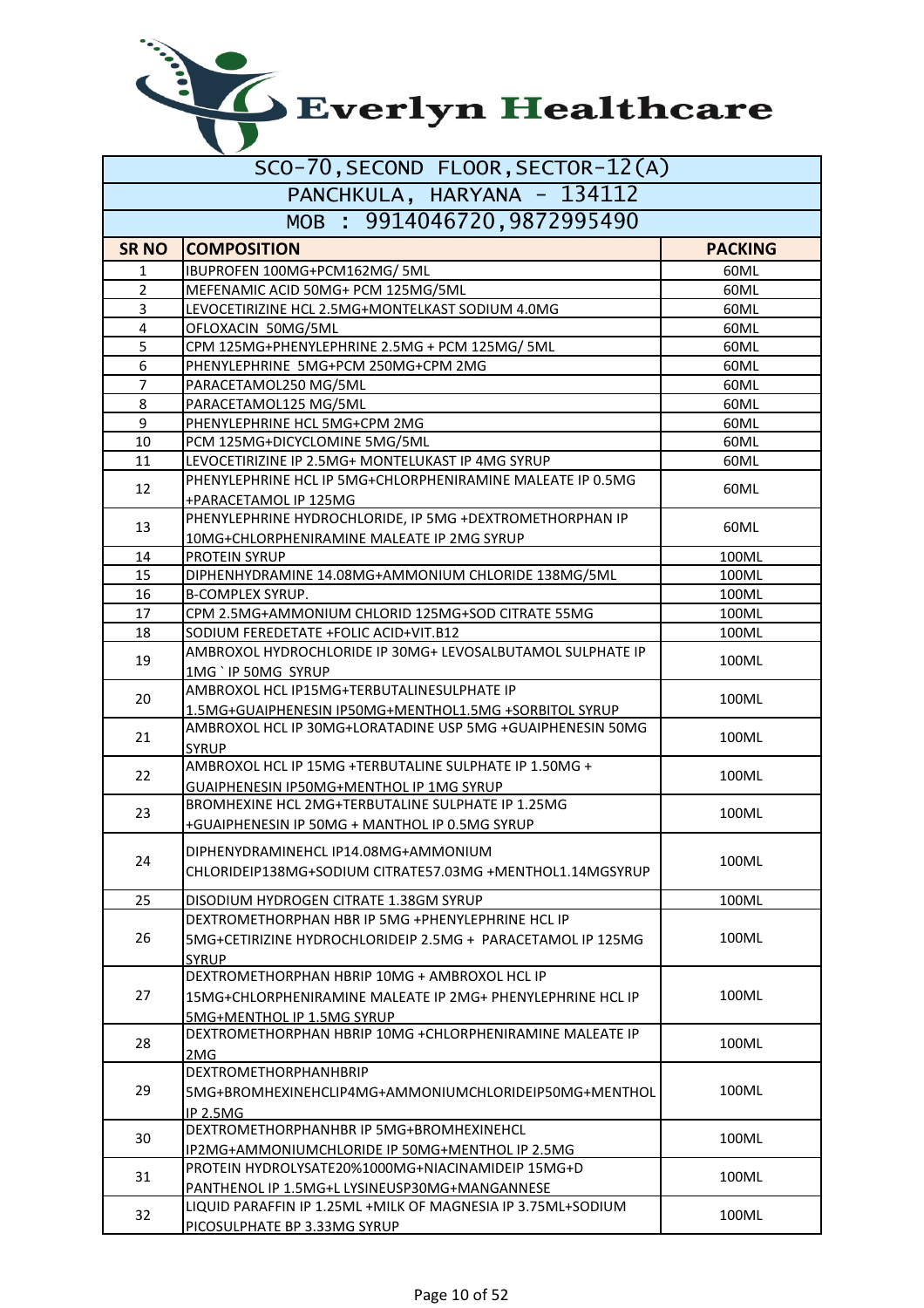| 33 | LEVOSALBUTAMOL IP 0.5MG +AMBROXOL HCL IP 15MG +GUAIPHENESIN<br><b>IP 50MG SYRUP</b>                                | 100ML       |
|----|--------------------------------------------------------------------------------------------------------------------|-------------|
| 34 | LEVOSALBUTAMOL IP 1MG +AMBROXOL HCL IP 30MG +GUAIPHENESIN IP<br>50MG + MENTHOL 1MG SYRUP                           | 100ML       |
| 35 | SODIUM FEREDETATE BP 231MG +CYANOCOBALAMIN IP 15MCG+FOLIC<br>ACID IP 1.5MG SYRUP                                   | 100ML       |
| 36 | TERBUTALINE SULPHATEIP 2.5MG + GUAIPHENESIN IP 100MG + MENTHOL<br>IP 5MG + BROMHEXINE HYDROCHLORIDE IP 8MG SYRUP   | 100ML       |
| 37 | TERBUTALINE SULPHATEIP 1.25MG + GUAIPHENESIN IP 50MG + MENTHOL<br>IP 0.5MG + BROMHEXINE HYDROCHLORIDE IP 2MG SYRUP | 100ML       |
| 38 | TERBUTALINE SULPHATEIP 1.25MG + AMBROXOL HCL IP 15MG<br>+GUAIPHENESIN IP 50MG + MENTHOL IP 0.5MG SYRUP             | 100ML       |
| 39 | D-PANTHENOL IP 3MG+L-LYSINEMONOHYDRATE USP 2OMG+ZINC<br>SULPHATE MONOHYDRATE IP 25MG SYRUP                         | 100ML       |
| 40 | SUCRALFATE 1000MG.+OXETHAZINE 20MG                                                                                 | 100ML/200ML |
| 41 | LACTULOSE 10MG                                                                                                     | 100ML/200ML |
| 42 | SUCRALFATE 1000MG/10ML                                                                                             | 100ML/200ML |
| 43 | MG(OH)2 200MG+DRIED ALU HYDROXIDE 200MG+DIMETHICONE<br>25MG/5ML                                                    | 170ML       |
| 44 | MG(OH)2 250MG+DRIED ALU HYDROXIDE 250MG+DIMETHICONE<br>50MG/5ML                                                    | 170ML       |
| 45 | MAGALDRATE 400MG+SIMETHICONE 20MG/10ML                                                                             | 170ML       |
| 46 | MAGALDRATE 400MG+SIMETHICONE 20MG/10ML + BENCOCAINE                                                                | 170ML       |
| 47 | LYCOPENE, ANTI-OXIDANT+MULTIVITAMINS& ESSENTIAL MINERALS                                                           | 200ML       |
| 48 | DIASTASE (1:1200) 50MG+PEPSIN(1:3000)10MG/15ML                                                                     | 200ML       |
| 49 | CARBONYL IRON 50 MG+CYANOCOBALAMIN 5MCG+FOLIC ACID<br>1MG/15ML                                                     | 200ML       |
| 50 | CYPROHEPTADINE HCL IP 2MG + TRICHOLINE CITRATE 275MG + SORBITOL<br>IP 3.57MG SYRUP                                 | 200ML       |
| 51 | CYPROHEPTADINE HCL IP 2MG + TRICHOLINE CITRATE 275MG + SORBITOL<br>IP 3.575GM SYRUP                                | 200ML       |
| 52 | CHLORPHENIRAMINE MALEATE IP 2MG +AMBROXOL HCL<br>IP15MG+GUAIPHENESIN50MG+                                          | 200ML       |
| 53 | CYPROHEPTADINE HCL IP 2MG+ TRICHOLINE CITRATE SOL.(65%) 275MG+<br>SORBITOL SOLUTION(70%) Q.S SYRUP                 | 200ML       |
| 54 | CALCIUM CARBONATE IP 250MG+VITAMIN D3IP400IU+ZINC SULPHATE<br>7.5MG SYRUP                                          | 200ML       |
| 55 | DIASTASEIP50MG+ PEPSINIP 10MG+DIL OIL BP1MG+CARAWAY OIL<br>BP1MG+ANISE OIL BP 1MG                                  | 200ML       |
| 56 | FUNGAL DIASTASE IP 50MG + PEPSIN IP 10MG SYRUP                                                                     | 200ML       |
| 57 | SULPHATE IP 2MG+ZINC SULPHATEIP 2MG+COPPER SULPHATE BP 2MG                                                         | 200ML       |
|    | <b>SYRUP</b>                                                                                                       |             |
| 58 | LYCOPENE 10% 2000MCG+NIACINAMIDE IP25MG+VIT. B6 IP                                                                 |             |
|    | 1.5MG+VIT.B12 IP1MCG+FOLIC ACID IP100MCG + SELENIUM<br>35MCG+ZINCIP3MG+MANGANESE2MG+IODINE100MCG+COPPER500MCG      | 200ML       |
|    | <b>SYRUP</b>                                                                                                       |             |
|    | THIAMINE HCL IP 2MG+ RIBOFLAVIN IP 1.0MG +CYANOCOBALAMIN IP                                                        |             |
| 59 | 1MCG+NIACINAMIDE IP 15MG+                                                                                          | 200ML       |
| 60 | 15MG + D-PANTHENOL IP 3MG+ CYANOCOBALAMIN IP2MCG+LYSINE<br>HYDROCHLORIDE USP 70MG SYRUP                            | 200ML       |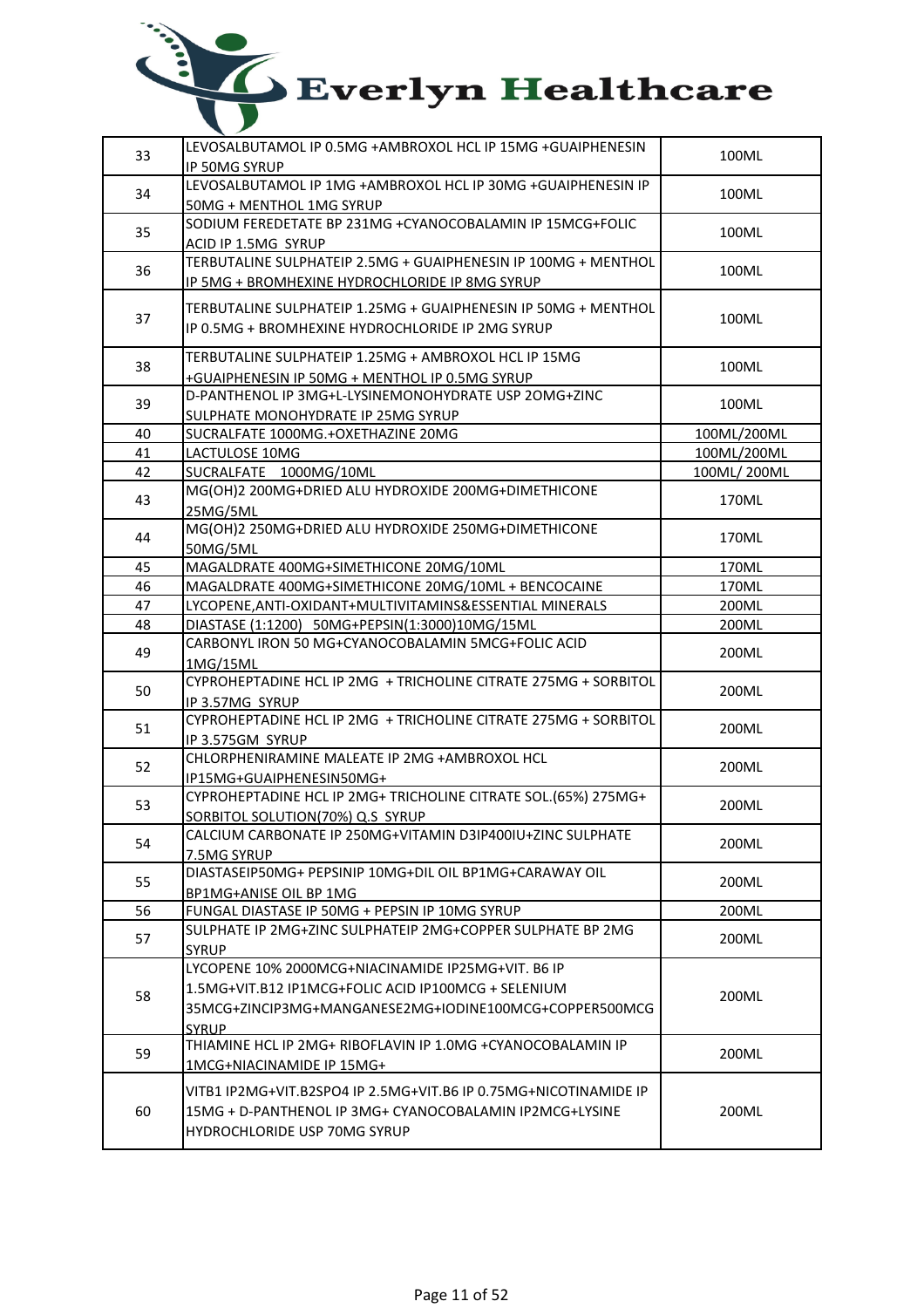

| 61 | VIT.A(AS PALMITATE)IP1500IU + VIT.D3 IP100IU+VIT.E IP3MG + THIAMINE<br>IHCL IP1.5MG + RIBOFLAVIN SOD.IP1.5MG + PYRIDOXINE HCL<br>IP1.5MCGCYANOCOBALAMIN IP 1.5MCG + NIACINAMIDE IP 5MG +<br>IASCORBIC ACID 30MG + D-PANTHENOL IP 2.5MG + L-LYSINE<br>HYDROCHLORIDE USP40MG + FERROUS GLUCONATE USP10MG + ZINC<br>IGLUCONATEUSP 5MG + MAGNESIUM GLUCONATE USP10MG SYRUP | 200ML  |
|----|------------------------------------------------------------------------------------------------------------------------------------------------------------------------------------------------------------------------------------------------------------------------------------------------------------------------------------------------------------------------|--------|
| 62 | CHLORHEXIDINE GLUCONATE 0.2%W/V+SOD.FLUORIDE 0.5%W/.V                                                                                                                                                                                                                                                                                                                  | 100 MI |

### PAEDIATRIC SYRUP

| <b>SRNO</b>    | <b>COMBINATION</b>                                                                                | <b>PACKING</b>           |
|----------------|---------------------------------------------------------------------------------------------------|--------------------------|
| 1              | ALBENDAZOLE 200 MG/5ML                                                                            | 10ML                     |
| $\overline{2}$ | AZITHROMYCIN 200MG/5ML                                                                            | 15ML                     |
| 3              | AZITHROMYCIN 100MG/5ML                                                                            | 15ML                     |
| 4              | FAC 25MG+FOLIC ACID 200MCG +L-LYSINE 200MG/5ML                                                    | 15ML                     |
| 5              | CYPROHEPTADINE HCL 2 MG+TRICHOLINE 55MG/ML                                                        | 15ML                     |
| 6              | DIASTASE (1:2000)20MG+CINNAMON OIL 200MCG+CRAWAY OIL                                              | 15ML                     |
| $\overline{7}$ | 400MCG+CARDAMON OIL 400MCG /ML<br>PCM 125MG+CPM 1MG+PHENYLEPHRINE 2.5MG/ML                        | 15ML                     |
| 8              |                                                                                                   | 15ML                     |
|                | <b>B-COMPLEX SYRUP.</b>                                                                           |                          |
| 9              | ONDANSETRON 2 MG/ML                                                                               | 30ML                     |
| 10             | DOMPERIDONE 1MG/5MG                                                                               | 30ML                     |
| 11             | CETRIZINE HYDROCHLORIDE 5MG/5ML                                                                   | 30ML                     |
| 12             | OFLOXACIN 50MG+ORNIDAZOLE 125MG/5ML                                                               | 30ML                     |
| 13             | DEFLAZECORT SYP 30 ML                                                                             | 30ML                     |
| 14             | ACID IP 0.2MG+LYSINE MONHYDROCHLORIDEUSP 100MG+THIAMINE<br>HYDROCHLORIDE IP 1MG+VIT.B2IP1MG+      | 30ML                     |
| 15             | VIT.B6 IP 1MG + D-PANTHENOL IP 3MG+NIACINAMIDE IP10MG DROP                                        | 30ML                     |
| 16             | AMBROXOL HYDROCHLORIDEIP 7.5MG +TERBUTALINE SULPHATEIP<br>0.25MG +GUAIPHENESIN IP 12.5MG DROP     | <b>EACH ML CONTAINS</b>  |
| 17             | VIT.A(AS PALMITATE)IP 5000IU+VIT.D3 IP 400IU+FERRIC AMMONIUM                                      | <b>EACH ML CONTAINS</b>  |
| 18             | CITRATE IP 25MG+VIT.B12IP 5MCG+FOLIC<br>PARACETAMOL100MG+ PHENYLEPHRINE HCL 2.5MG+ BROMHEXINE HCL | <b>EACH ML CONTAINS</b>  |
|                | 2MG +CHLORPHENIRAMINE MALEATE1MG DROPS                                                            |                          |
| 19             | HYDROXYZINE HYDROCHLORIDE IP 6MG DROP                                                             | <b>EACH ML CONTAINS</b>  |
| 20             | PARACETAMOL DROP IP 150MG DROP                                                                    | <b>EACH ML CONTAINS</b>  |
| 21             | CHOLECALCIFEROL (VITAMIN D3) IP 400IU ORAL DROP                                                   | <b>EACH ML CONTAINS</b>  |
| 22             | ACECLOFENAC IP 50MG + PARACETAMOL 125MG SUSPENSION                                                | <b>EACH 5ML CONTAINS</b> |
| 23             | CHOLECALCIFEROL CONCENTRATE (POWDER FROM)(VIT.D3) IP 60000IU<br>ORAL SOLUTION                     | <b>EACH 5ML CONTAINS</b> |
| 24             | CALCIUM CARBONATE 250MG+VIT.D3 200IU+MAGNESIUM HYDROXIDE                                          | <b>EACH 5ML CONTAINS</b> |
|                | 75MG+ZINC GLUCONATE 2MG                                                                           |                          |
| 25             | FERROUS ASCORBATE 30MG + FOLIC ACID IP 550MCG SUSPENSION                                          | <b>EACH 5ML CONTAINS</b> |
| 26             | LACTULOSE SOLUTION USP 3.335GM                                                                    | <b>EACH 5ML CONTAINS</b> |
| 27             | MEFENAMIC ACID SUSPENSION<br>100MG                                                                | <b>EACH 5ML CONTAINS</b> |
| 28             | OFLOXACIN IP 50MG + METRONIDAZOLE IP 120MG + SIMETHICONE 10<br><b>MG SUSPENSION</b>               | <b>EACH 5ML CONTAINS</b> |
| 29             | OFLOXACIN IP 50MG + ORNIDAZOLE IP 125MG SUSPENSION                                                | <b>EACH 5ML CONTAINS</b> |
| 30             | OXETACAINE BP 10MG + ALUMINIUM HYDROXIDE IP 0.291GM +                                             | <b>EACH 5ML CONTAINS</b> |
|                | MAGNESIUM HYDROXIDE IP 98 MG GEL                                                                  |                          |
| 31             | PARACETAMOL IP 125MG+CHLORPHENIRAMINE MALEATE IP 1MG+<br>PHENYLEPHRINE HCL IP 2.5MG SUSPENSION    | <b>EACH 5ML CONTAINS</b> |
| 32             | PARACETAMOL IP 125MG PAEDIATRIC ORAL SUSPENSION                                                   | <b>EACH 5ML CONTAINS</b> |
| 33             | PARACETAMOL IP 250MG + MEFENAMIC ACID IP 100MG SUSPENSION                                         | <b>EACH 5ML CONTAINS</b> |
| 34             | PARACETAMOL PAEDIATRIC ORAL SUSPENSION IP<br>250MG                                                | <b>EACH 5ML CONTAINS</b> |
|                |                                                                                                   |                          |
| 35             | PARACETAMOL IP 250MG + CHLORPHENIRAMINE MALEATE IP 2MG+<br>PHENYLEPHRINE HCL IP 5MG SUSPENSION    | <b>EACH 5ML CONTAINS</b> |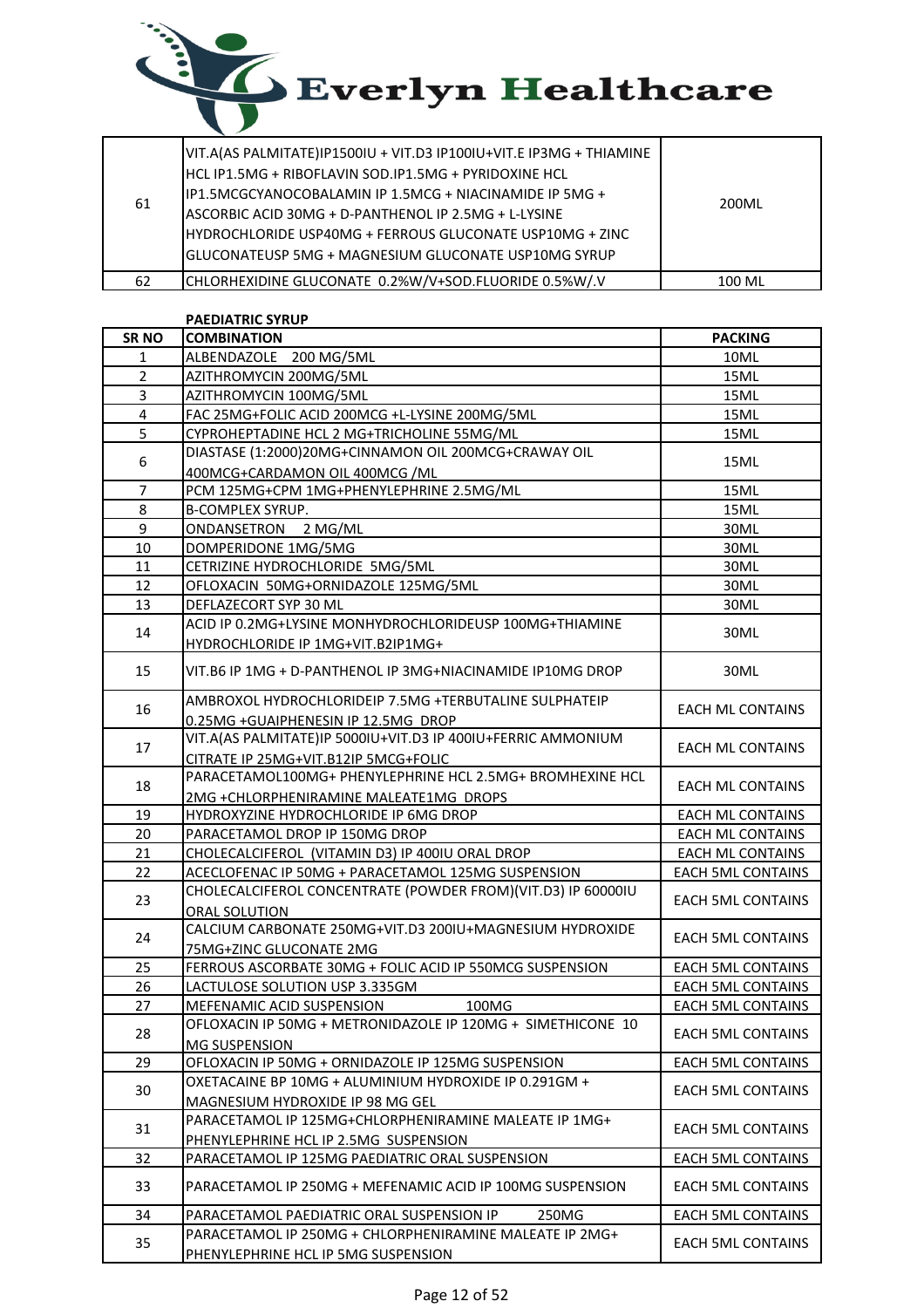

| 36 | ISODIUM PICOSULFATE BP 5MG ORAL SOLUTION            | <b>EACH 5ML CONTAINS</b>  |
|----|-----------------------------------------------------|---------------------------|
| 37 | ISUCRALFATE USP 1GM + OXETACAINE BP 20MG SUSPENSION | <b>EACH 10ML CONTAINS</b> |
| 38 | ILACTULOSE SOLUTION USP 10GM                        | <b>EACH 15ML CONTAINS</b> |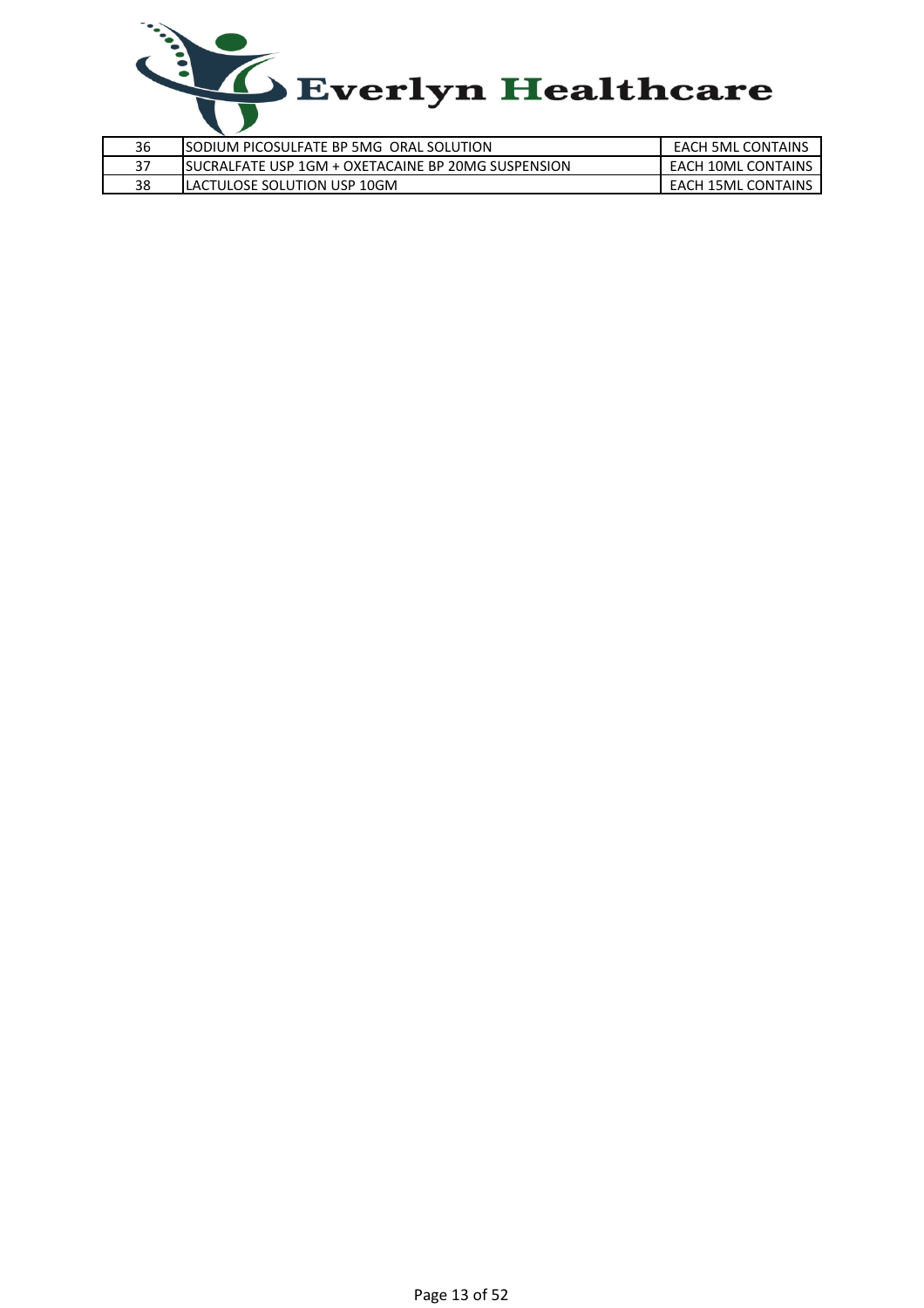| $\blacktriangle$ Everlyn Healthcare |
|-------------------------------------|
|                                     |

| SCO-70, SECOND FLOOR, SECTOR-12(A) |                                                                    |                |
|------------------------------------|--------------------------------------------------------------------|----------------|
| PANCHKULA, HARYANA - 134112        |                                                                    |                |
| MOB : 9914046720,9872995490        |                                                                    |                |
| SR <sub>NO</sub>                   | <b>COMPOSITION</b>                                                 | <b>PACKING</b> |
| 1                                  | AMOXY-200 MG+CLAV-28.5 MG DRY SYRUP                                | 30 ML          |
| 2                                  | AMOXY-200 MG+CLAV-28.5 MG DRY SYRUP WITH WATER                     | 30 ML          |
| 3                                  | AMOXY-400 MG+CLAV-57 MG DRY SYRUP                                  | 30 ML          |
| 4                                  | AMOXY-400 MG+CLAV-57 MG DRY SYRUP WITH WATER                       | 30 ML          |
| 5                                  | AMOXYCILLIN 125 MG/5ML                                             | 30 ML          |
| 6                                  | AMOXYCILLIN 125 MG/ML                                              | 30 ML          |
| $\overline{7}$                     | CEFIXIME-100 MG DRY SYRUP                                          | 30 ML          |
| 8                                  | CEFIXIME-100 MG DRY SYRUP WITH WATER                               | 30 ML          |
| 9                                  | CEFIXIME-50 MG + CLAV-31.25 MG DRY SYRUP                           | 30 ML          |
| 10                                 | CEFIXIME-50 MG + CLAV-31.25 MG DRY SYRUP WITH WATER                | 30 ML          |
| 11                                 | CEFIXIME-50 MG + OFLOXA-50 MG DRY SYRUP                            | 30 ML          |
| 12                                 | CEFIXIME-50 MG + OFLOXA-50 MG DRY SYRUP WITH WATER                 | 30 ML          |
| 13                                 | CEFIXIME-50 MG DRY SYRUP                                           | 30 ML          |
| 14                                 | CEFIXIME-50 MG DRY SYRUP WITH WATER                                | 30 ML          |
| 15                                 | CEFPODOXIME PROXETIL-100 MG + CLAV-62.5 MG DRY<br>SYRUP            | 30 ML          |
| 16                                 | CEFPODOXIME PROXETIL-100 MG + CLAV-62.5 MG DRY<br>SYRUP WITH WATER | 30 ML          |
| 17                                 | CEFPODOXIME PROXETIL-100 MG DRY SYRUP                              | 30 ML          |
| 18                                 | CEFPODOXIME PROXETIL-100 MG DRY SYRUP WITH WATER                   | 30 ML          |
| 19                                 | CEFPODOXIME PROXETIL-50 MG + CLAV-31.25 MG DRY<br><b>SYRUP</b>     | 30 ML          |
| 20                                 | CEFPODOXIME PROXETIL-50 MG + CLAV-31.25 MG DRY<br>SYRUP WITH WATER | 30 ML          |
| 21                                 | CEFPODOXIME PROXETIL-50 MG DRY SYRUP                               | 30 ML          |
| 22                                 | CEFPODOXIME PROXETIL-50 MG DRY SYRUP WITH WATER                    | 30 ML          |
| 23                                 | CEFUROXIME AXETIL-125 MG DRY SYRUP                                 | 30 ML          |
| 24                                 | CEFUROXIME AXETIL-125 MG DRY SYRUP WITH WATER                      | 30 ML          |
| 25                                 | CEPHALEXIN 125MG/4ML                                               | 30 ML          |
| 26                                 | CLARITHROMYCIN ORAL SUSPENSION 125MG                               | 30 ML          |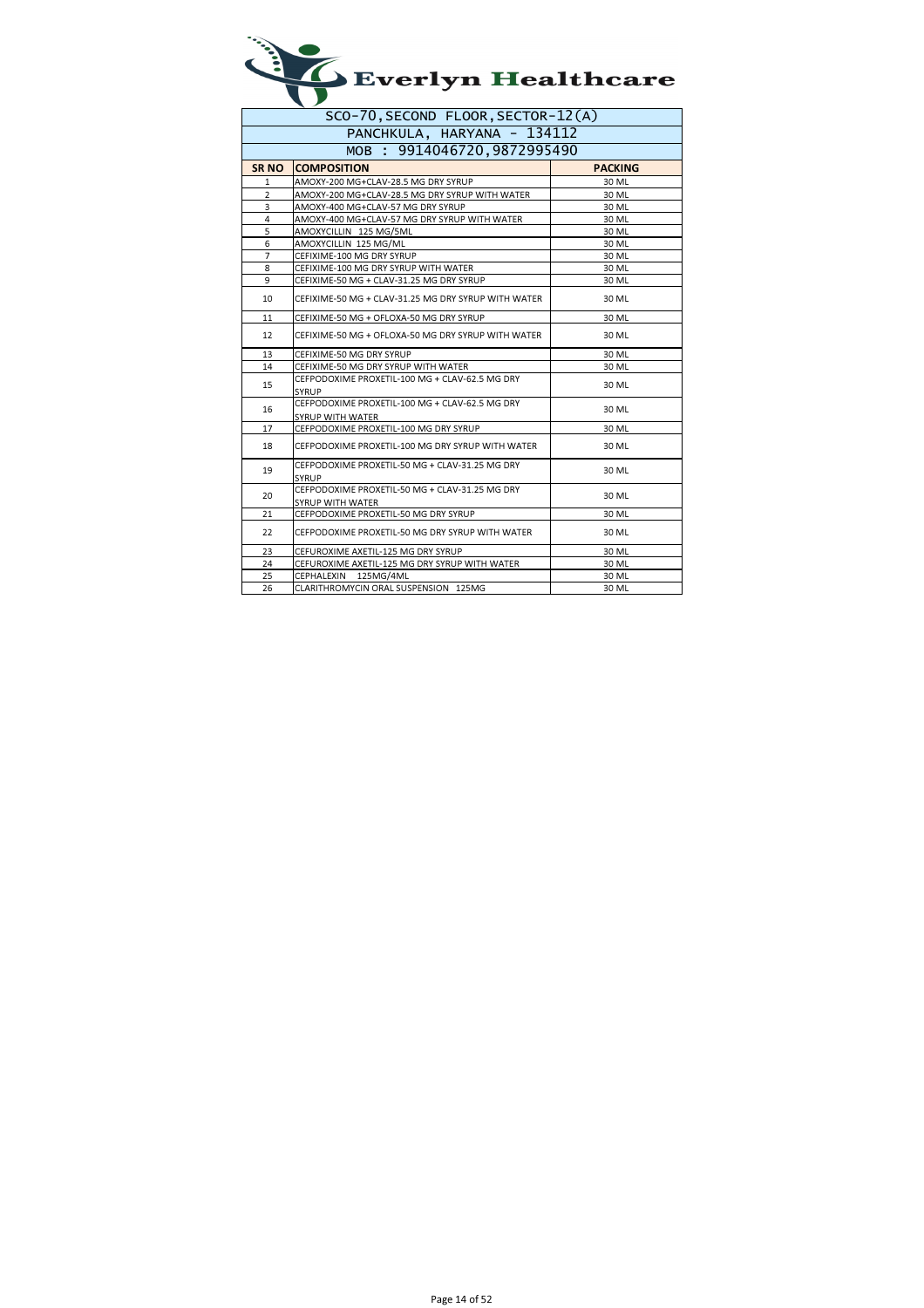| SCO-70,SECOND FLOOR,SECTOR-IZ(A) |                                              |                         |
|----------------------------------|----------------------------------------------|-------------------------|
| PANCHKULA, HARYANA - 134112      |                                              |                         |
| MOB : 9914046720,9872995490      |                                              |                         |
| <b>SR NO</b>                     | <b>COMPOSITION</b>                           | <b>STRENGTH</b>         |
|                                  | (BETA-LACTAMS)                               |                         |
| 1                                | AMOXYCILLIN & POTASSIUM CLAVULANATE INJ.     | 150MG/300MG/1.2 GM      |
| $\mathcal{P}$                    | AMOXYCILLIN & SULBACTAM FOR INJ.             | 1.5GM                   |
| 3                                | METHYLPREDNISOLONE SODIUM SUCCINATE FOR INJ. | 40MG/125MG/500MG/1000MG |
| 4                                | MEROPENEM FOR INJ.                           | 125MG/500MG/1000MG      |
| 5                                | MEROPENEM & SULBACTAM FOR INJ.               | 1.5GM                   |
| 6                                | PIPERACILLIN & TAZOBACTAM FOR INJ.           | 1.125GM/2.25GM/4.5GM    |
| 7                                | AZTREONAM FOR INJ.                           | 500MG / 1000MG          |
| 8                                | IMIPENEM & CILASTATIN FOR INJ.               | 1GM /2GM                |
| 9                                | POLYMYXIN B FOR INJ.                         | 5,00,000 IU             |
| 10                               | TICARCILLIN &CLAVULANIC ACID INJ.            | 3.1GM                   |
| 11                               | AMPICILLIN INJ.                              | 500MG                   |
| 12                               | AMPICILLIN & CLOXACILLIN FOR INJ             | 500 MG                  |
| 13                               | AMPICILLIN & SULBACTAM FOR INJ.              | 1.5 GM                  |
| 14                               | CAPREOMYCIN<br>INJ.                          | 1000 MG                 |

|                | (CRITICAL CARE INJECTIONS)           |                            |
|----------------|--------------------------------------|----------------------------|
| <b>SR NO</b>   | <b>COMPOSITION</b>                   | <b>STRENGTH</b>            |
| 1.             | TERLIPRESSIN<br>INJ.                 | 1MG/10ML                   |
| $\overline{2}$ | OCTREOTIDE ACETATE INJ.              | 50MCG/ML; 100MCG/ML        |
| 3              | MILRINONE LACTATE INJ. (10ML)        | 1MG/1ML                    |
| 4              | ACETYLCYSTEINE INJ. (2ML/5ML)        | 200MG/ML                   |
| 5              | L-ORINITINE -L-ASPARTATE INJ.(10ML)  | 5GM/10 ML                  |
| 6              | LABETALOL INJ.                       | 5MG/ML                     |
| 7              | VASOPRESSIN INJ.                     | 20 UNITS / ML              |
| 8              | EDARAVONE INJ.                       | 1.5MG/ML                   |
| 9              | COLISTIMETHATE SODIUM FOR INJ.       | 1MIU/2MIU/3MIU/4.5 Million |
| 10             | TIGECYCLINE FOR INJ.                 | 50MG                       |
| 11             | GRANISETRON INJ.(3ML)                | 1MG/1ML                    |
| 12             | LEVOCARNITINE INJ.(5ML(L-CARNITINE)) | 1GM/5ML                    |
| 13             | HEPARIN SODIUM INJ. (5ML)            | 5000 IU/ML,1000IU/ML       |

|               | <b>DRY INJECTION</b>                    |                                   |
|---------------|-----------------------------------------|-----------------------------------|
|               | (CEPHALOSPORINS)                        |                                   |
| <b>SR NO</b>  | <b>COMPOSITION</b>                      | <b>STRENGTH</b>                   |
|               | CEFTRIAXONE INJ.                        | 125MG/250MG/500MG/1GM /2GM        |
| $\mathcal{P}$ | CEFTRIAXONE & SULBACTAM FOR INJ.        | 375MG/750MG/1.5GM                 |
| 3             | CEFTRIAXONE & TAZOBACTAM FOR INJ.       | 140.625MG/281.25MG/562.50MG/1.125 |
|               |                                         | <b>GM</b>                         |
| 4             | CEFOPERAZONE INJ.                       | 1GM                               |
| 5             | CEFOPERAZONE & SULBACTAM FOR INJ. (1:1) | 500MG/1GM/2GM                     |
| 6             | CEFOPERAZONE & SULBACTAM FOR INJ.(2:1)  | 750MG/1.5GM/3GM                   |
|               | CEFOPERAZONE & TAZOBACTAM FOR INJ.      | 1.125 GM                          |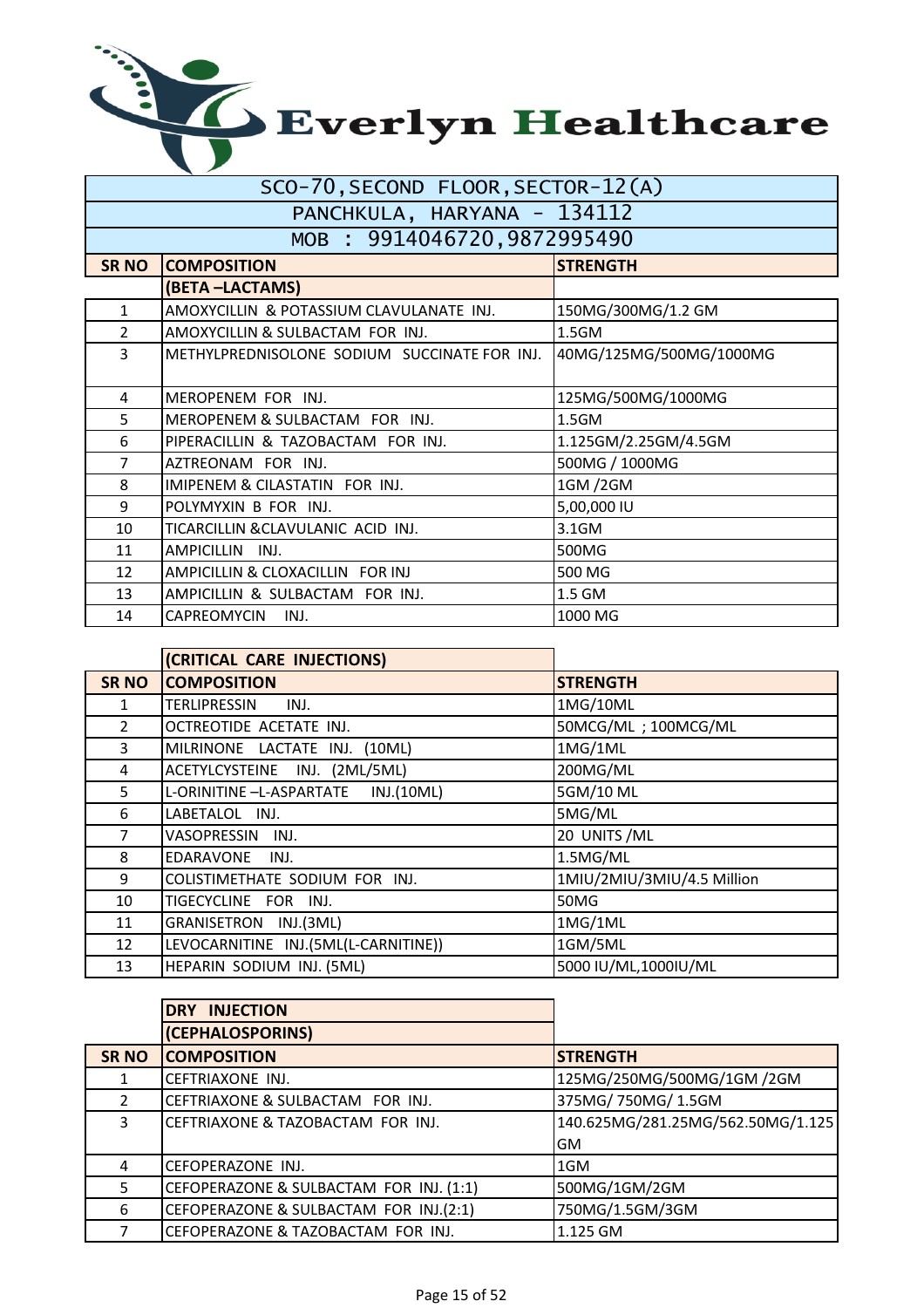

| 8  | CEFUROXIME SODIUM INJ.             | 750MG/1500MG       |
|----|------------------------------------|--------------------|
| 9  | CEFEPIME INJ.                      | 250MG/ 1GM         |
| 10 | CEFEPIME HCI & SULBACTAM FOR INJ.  | 1.5GM/3GM          |
| 11 | CEFEPIME HCI & TAZOBACTAM FOR INJ. | 281.25 MG/1.125 GM |
| 12 | <b>CEFOTAXIME INJ.</b>             | 250MG/500MG/1000MG |
| 13 | CEFTAZIDIME FOR INJ.               | 250MG/500MG/1000MG |
| 14 | CEFTAZIDIME & TAZOBACTAM FOR INJ.  | 281.25 MG/1.125GM  |
| 15 | CEFEPIROME INJ.                    | 1 GM               |
| 16 | CEFTAZIDIME & TOBRAMYCIN FOR INJ.  | 1.120 GM/560 MG    |
| 17 | CEFEPIME & AMIKACIN FOR INJ.       | 625MG / 1.250GM    |

### (LYOPHLIZIED INJECTIONS)

| SR NO | <b>COMPOSITION</b>                     | <b>ISTRENGTH</b>   |
|-------|----------------------------------------|--------------------|
|       | PANTOPRAZOLE FOR INJ.                  | 40MG               |
| 2     | RABEPRAZOLE FOR INJ.                   | 20MG               |
| 3     | ESOMEPRAZOLE SODIUM FOR INJ.           | 40 MG              |
| 4     | ARTESUNATE INJ.                        | 60MG/120MG         |
| 5.    | ACYCLOVIR INJ.                         | 500MG              |
| 6     | VANCOMYCIN HCI FOR INJ.                | 250MG/500MG/1000MG |
|       | HYDROCORTICOSONE SODIUM SUCCINATE INJ. | 100MG              |
| 8     | DISODIUM PAMIDRONATE INJ.              | 30MG/60MG/90MG     |

|                | <b>GENERAL INJECTIONS</b>                 |                                |
|----------------|-------------------------------------------|--------------------------------|
|                | (LIQUID INJECTIONS)                       |                                |
| <b>SR NO</b>   | <b>COMPOSITION</b>                        | <b>STRENGTH</b>                |
| 1              | ADRNALINE BITARTRATE<br>INJ.              | 1MG/1ML                        |
| $\overline{2}$ | $\alpha$ - $\beta$ ARTEETHER INJ.         | 75MG/ML                        |
| 3              | $\alpha$ - $\beta$ ARTEETHER INJ.         | 150MG/ML                       |
| $\overline{4}$ | AMIKACIN SULPHATE INJ.                    | 100MG/2ML                      |
| 5              | AMIKACIN SULPHATE INJ.                    | 250MG/2ML                      |
| 6              | AMIKACIN SULPHATE INJ.                    | 500MG/2ML                      |
| $\overline{7}$ | CLINDAMYCIN PHOSPHATE INJ. (2ML,4ML)      | 150MG/ML                       |
| 8              | NORADRENALINE BITARTRATE INJ.             | 2MG/ML                         |
| 9              | TOBRAMYCIN SULPHATE INJ.(2ML)             | 40MG/ML                        |
| 10             | VITAMIN D3 INJ.(6,00,000 I.U)             | 15MG/ML                        |
| 11             | TRIAMCINOLONE ACETONIDE<br>INJ.           | 40MG/ML                        |
| 12             | TRIAMCINOLONE ACETONIDE<br>INJ.           | 10MG/ML                        |
| 13             | NANDROLONE DECANOATE<br>INJ.              | 25MG/ML                        |
| 14             | NANDROLONE DECANOATE<br>INJ.              | 50MG/ML                        |
| 15             | NANDROLONE DECANOATE<br>INJ.              | 100MG/ML                       |
| 16             | DICLOFENAC SODIUM<br>INJ.                 | 75MG/ML                        |
| 17             | DICLOFENAC SODIUM<br>INJ.                 | 25MG/ML                        |
| 18             | ONDANSETRON INJ.(2ML,10 ML vial)          | 2MG/ML                         |
| 19             | ONDANSETRON & RANITIDINE INJ.(COMBI PACK) | ONDANSETRON 2MG/ML &RANITIDINE |
|                |                                           | 25MG/ML                        |
| 20             | RANITIDINE<br>INJ.                        | 25MG/ML                        |
| 21             | TRAMADOL HCl INJ. (1ML,2ML)               | 50MG/ML                        |
| 22             | (2ML,4ML)<br>CITICOLINE INJ.              | 250MG/ML                       |
| 23             | IRON SUCROSE INJ.(2.5ML,5ML)              | 20MG/ML                        |
| 24             | METHYLCOBALAMIN INJ.                      | 500MG/ML                       |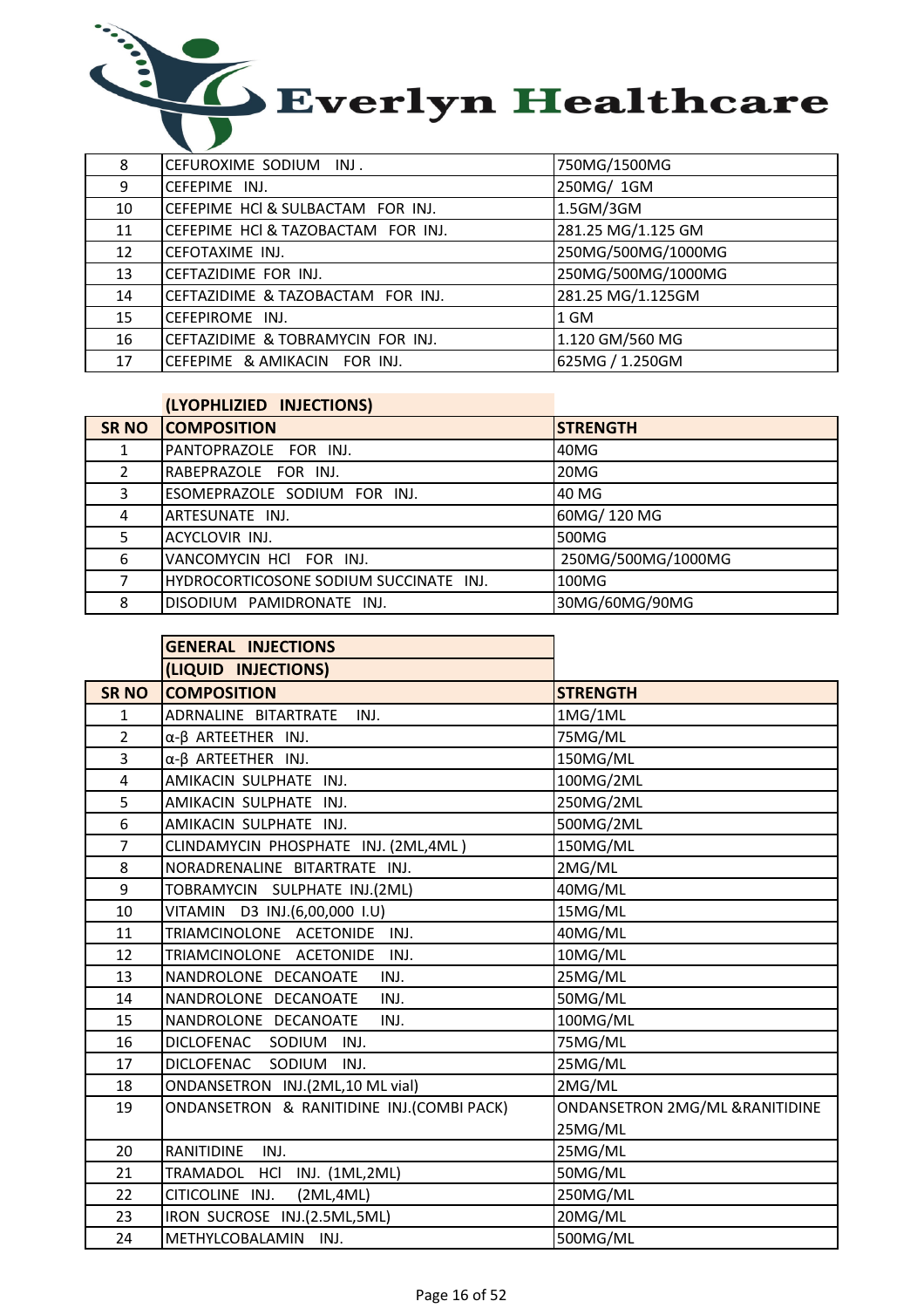

| 25 | METHYLCOBALAMIN<br>INJ.                  | 1000MCG/2ML                        |
|----|------------------------------------------|------------------------------------|
| 26 | INJ.<br><b>METHYLCOBALAMIN</b>           | 1500MCG/2ML                        |
| 27 | INJ.<br>METHYLCOBALAMIN                  | 2500MCG/2ML                        |
| 28 | METHYLCOBALAMIN<br>INJ. WITH VITAMINS    | METHYL COBALAMIN 1000MCG/2ML,      |
|    |                                          | +VIT.B6 100MG/2ML+ NIACINAMIDE     |
|    |                                          | 100MG/2ML                          |
| 29 | METHYLCOBALAMIN INJ. WITH VITAMINS       | METHYL COBALAMIN 1500MCG/2ML,      |
|    |                                          | +VIT.B6 100MG/2ML+ NIACINAMIDE     |
|    |                                          | 100MG/2ML                          |
| 30 | METHYLCOBALAMIN INJ. WITH VITAMINS       | METHYL COBALAMIN 1500MCG/2ML,      |
|    |                                          | +FOLIC ACID 0.7MG/2ML+ NIACINAMIDE |
|    |                                          | 12MG/2ML                           |
| 31 | LEVOSULPIRIDE INJ. (2ML)                 | 25 MG/2 ML                         |
| 32 | NANDROLONE PHENYLPROPIONATE<br>INJ.      | 25MG/ML, 50MG/ML                   |
| 33 | TRANEXAMIC ACID INJ.<br>(5ML)            | 500MG/5ML                          |
| 34 | SODIUM BICARBONATE INJ.                  | 5%w/v                              |
| 35 | ACECLOFENAC INJ.                         | 150MG/ML                           |
| 36 | NETILMICIN SULPHATE INJ.                 | 25MG/ML, 50MG/ML                   |
| 37 | NETILMICIN SULPHATE INJ.                 | 100MG/ML,/200MG/ML,300MG/ML        |
| 38 | DOPAMINE<br>HCI INJ.                     | 40MG/ML                            |
| 39 | NIMODIPINE INJ.                          | 10MG/50ML                          |
| 40 | PIRACETAM<br>INJ.                        | 200MG /ML                          |
| 41 | CONC. NITROGLYCERIN SOLUTION FOR<br>INJ. | 5MG/ML                             |
| 42 | DICLOFENAC SODIUM & DICYCLOMINE HCI INJ. | DICLOFENAC 50MG/ML & DICYCLOMINE   |
|    |                                          | 20MG/ML                            |
| 43 | ATROPINE SULFATE INJ.                    | 0.5MG/ML                           |
| 44 | DEXAMETHASONE SODIUM PHOSPHATE INJ.      | 4MG/ML,8MG/2ML                     |
| 45 | <b>KETOPROFEN</b><br>INJ.                | 100MG/2ML                          |
| 46 | THIOCOLCHICOSIDE INJ.                    | 4MG/2ML                            |
| 47 | DORTAVERINE HCI INJ.                     | 40MG/2ML                           |
| 48 | GENTAMICIN SULPHATE INJ.                 | 40MG/ML,80MG/2ML                   |
| 49 | TRIMETHOPRIM & SULPHAMETHOXAZOLE INJ.    | TRIMETHOPRIM 80MG/5ML &            |
|    |                                          | SULPHAMETHOXAZOLE 400MG/5ML        |
| 50 | ANALGIN<br>INJ.                          | 500MG/ML                           |
| 51 | VERAPAMIL INJ.                           | 2.5MG/ML                           |
| 52 | DOBUTAMINE INJ.                          | 50MG/ML                            |
| 53 | PROTAMINE SULPHATE INJ.                  | 10MG/10ML                          |
| 54 | CHLORPHENIRAMINE MALEATE INJ.            | 10MG/ML                            |

| (HARMONAL INJECTIONS)                      |                     |
|--------------------------------------------|---------------------|
| <b>SR NO COMPOSITION</b>                   | <b>ISTRENGTH</b>    |
| <b>PROGESTERONE INJ. (2ML)</b>             | 50MG/ML ;100MG/ML   |
| OESTRADIOL BENZOATE INJ.                   | <b>5MG/ML</b>       |
| <b>IHYDROXY PROGESTERONE CAPROATE INJ.</b> | 250MG/ML; 500MG/2ML |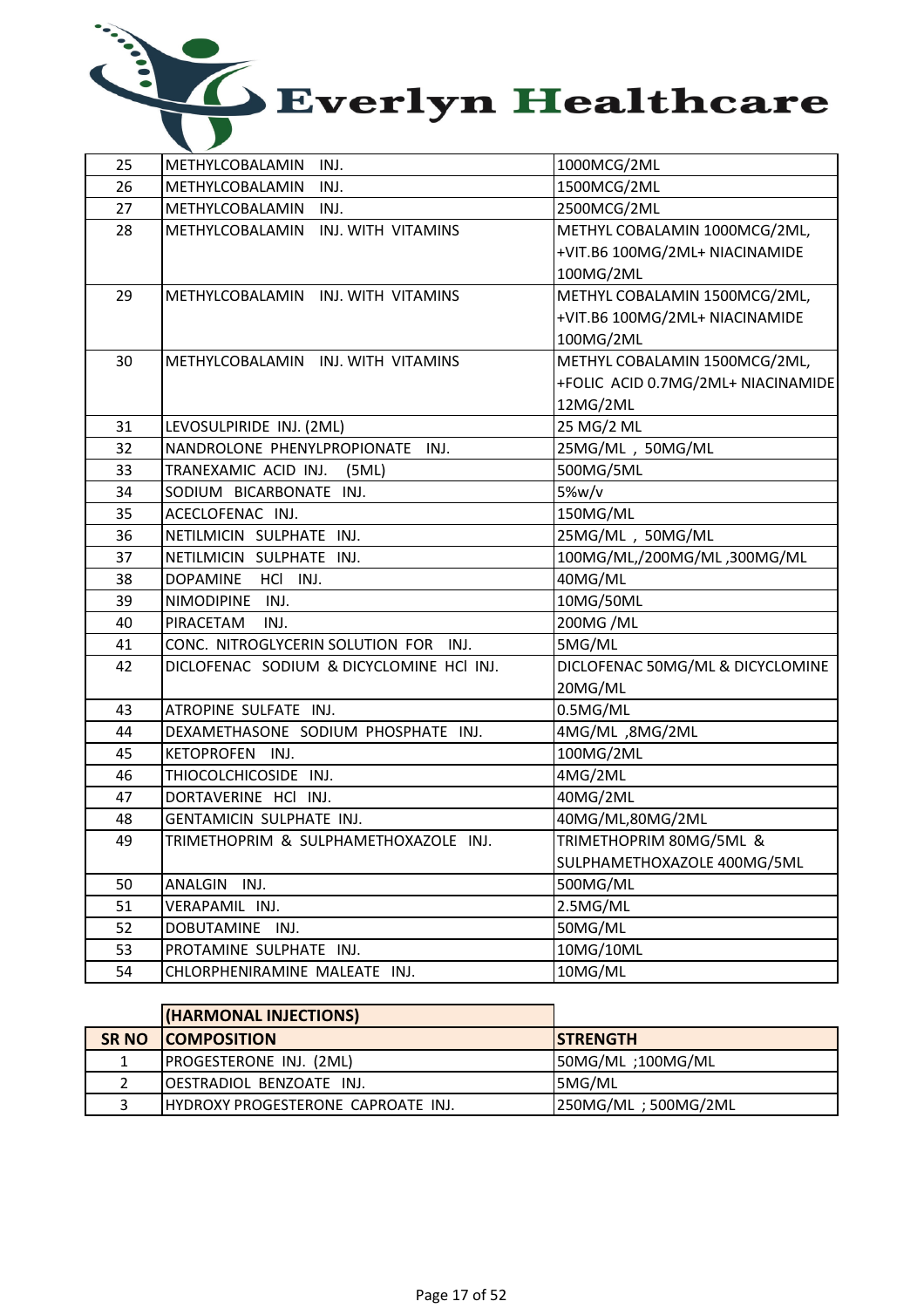| Everlyn Healthcare |
|--------------------|
|                    |

|                |                                                            | SCO-70, SECOND FLOOR, SECTOR-12(A)          |            |                         |
|----------------|------------------------------------------------------------|---------------------------------------------|------------|-------------------------|
|                |                                                            | PANCHKULA, HARYANA - 134112                 |            |                         |
|                | MOB:                                                       | 9914046720, 9872995490                      |            |                         |
| <b>SRNO</b>    |                                                            | <b>COMPOSITION</b>                          |            | <b>STRENGTH</b>         |
|                |                                                            | Diclofenac Diethylamine                     | B.P.       | 1.16 %w/w               |
|                |                                                            | (eq. to Diclofenac Sodium                   | I.P.       | 1.00 %w/w)              |
|                | Diclofenac Diethylamine, Methyl                            | Methyl Salicylate                           | I.P.       | 10.0 %w/w               |
| $\mathbf{1}$   | Salicylate, Menthol with Linseed oil                       | Menthol                                     | I.P.       | 5.00 %w/w               |
|                | Gel                                                        | Linseed oil                                 | B.P.       | 3.00 %w/w               |
|                |                                                            | Benzyl Alcohol (Preservative)<br>Gel Base   | I.P.       | 1.00 %w/w               |
|                |                                                            |                                             |            | Q.S                     |
|                |                                                            | Mometasone Furoate                          | I.P.       | 0.10 %w/w               |
|                |                                                            | Terbinafine Hcl                             | B.P.       | 1.00 %w/w               |
|                | Mometasone Furoate With                                    | Cream Base                                  |            | Q.S                     |
| $\overline{2}$ | Terbinafine Hcl Cream                                      |                                             |            |                         |
|                |                                                            |                                             |            |                         |
|                |                                                            |                                             |            |                         |
|                |                                                            | Ketoconazole                                |            | 2.00 % w/v              |
| 3              | Ketoconazole Wth Zinc Pyrithione                           | Zinc Pyrithione                             | I.P.       | 1.00 % w/v              |
|                | Shampoo                                                    | Detergent Base                              |            | Q.S                     |
|                |                                                            |                                             |            |                         |
|                |                                                            | Adapalene                                   |            | 0.10 %w/w               |
| 4              | Adapalene With Clindamycin Gel                             | Clindamycin Phosphate Eq. to<br>Clindamycin | USP I.P.   |                         |
|                |                                                            | Gel Base                                    |            | 1.00 %w/w Q.S           |
|                |                                                            | Mometasone Furoate                          | I.P.       | $0.10 %$ w/v            |
|                | Mometasone with Fusidic acid                               | Fusidic acid                                | I.P.       | 2.00 %w/v               |
| 5              | Cream/ Ointment                                            | Cream Base                                  |            | Q.S                     |
|                |                                                            |                                             |            |                         |
|                |                                                            | Beclomethasone Dipropionate                 | I.P.       | 0.025 %w/w              |
|                | Beclomethasone Dipropionate                                | Neomycin Sulphate                           |            |                         |
| 6              | With Neomycin Sulphate Cream                               | Cream base                                  | I.P.       | 0.500 %w/w Q.S          |
|                |                                                            |                                             |            |                         |
|                |                                                            | Beclomethasone Dipropionate                 |            |                         |
|                |                                                            | Neomycin Sulphate                           | I.P.       | 0.025 %w/w              |
|                | Beclomethason-e Dipropionate                               | Econazole                                   | I.P.       | 0.500 %w/w              |
| 7              | Neomycin and Econazole Cream                               | Cream Base                                  | I.P.       | 1.000 %w/w              |
|                |                                                            |                                             |            | Q.S                     |
|                |                                                            |                                             |            |                         |
|                |                                                            |                                             |            |                         |
|                |                                                            | Hydroquinone                                | <b>USP</b> | 2.00 % w/w              |
|                | Hydroquinone, Tretinoin and                                | Tretinoin                                   | <b>USP</b> | $0.025%$ w/w            |
| 8              | Mometasone Cream                                           | Mometasone Furoate                          | I.P.       | 0.100 %w/w              |
|                |                                                            | Cream Base                                  |            | Q.S                     |
|                |                                                            | Mometasone Furoate                          | I.P.       | $0.10 %$ w/w            |
|                |                                                            | Salicylic Acid                              | I.P.       | 5.00 %w/w               |
| 9              | Mometasone Furoate with Salicylic                          | <b>Ointment Base</b>                        |            | Q.S                     |
|                | acid Ointment                                              |                                             |            |                         |
|                |                                                            |                                             |            |                         |
|                |                                                            | Povidone Iodine                             | I.P.       | 5.00 %w/w               |
|                |                                                            | (Available iodine 0.5%w/w)                  |            |                         |
| 10             | Povidone Iodine, Metronidazole<br>With Sucralfate Ointment | Metronidazole                               |            |                         |
|                |                                                            | Sucralfate                                  | I.P.       | 1.00 %w/w 7.00 %w/w Q.S |
|                |                                                            | <b>Ointment Base</b>                        | <b>USP</b> |                         |
|                |                                                            | Povidone Iodine                             | I.P.       | 5.00 %w/w               |
|                | Povidone Iodine, Metronidazole                             | (Available iodine 0.5%w/w)                  |            |                         |
| 11             | With Aloe Vera Ointment                                    | Metronidazole                               |            |                         |
|                |                                                            | Aloe Vera                                   | I.P.       | 1.00 %w/w 1.50 %w/w Q.S |
|                |                                                            | <b>Ointment Base</b>                        |            |                         |
|                |                                                            | Clobetasol Propionate                       |            | $0.05 %$ w/w            |
|                |                                                            | Cream Base                                  |            | Q.S                     |
| 12             | Clobetasol Propionate Cream USP                            |                                             | <b>USP</b> |                         |
|                |                                                            |                                             |            |                         |
|                |                                                            | Mometasone Furoate                          |            | $0.10 %$ w/w            |
| 13             | Mometasone Furoate Cream IP                                | Cream Base                                  | I.P.       | Q.S                     |
|                |                                                            |                                             |            |                         |
|                | Ofloxacin,                                                 | Ofloxacin                                   | I.P.       | 0.75 %w/w               |
|                | Ornidazole,                                                | Ornidazole                                  | I.P.       | 2.00 %w/w               |
|                | Terbinafine Hydrochloride &                                |                                             |            |                         |
| 14             | Clobetasol Propionate Cream                                | Terbinafine Hydrochloride                   | B.P.       | 1.00 %w/w               |
|                |                                                            | Clobetasol Propionate                       | I.P.       | 0.05 %w/w               |
|                |                                                            | Cream Base                                  |            | Q.S                     |
|                |                                                            | Permethrin                                  |            | 5.00 %w/v               |
| 1 <sub>5</sub> | Darmathrin R. Catrimida Intion                             | Cetrimide                                   |            | 0.10 %w/v Q.S           |
|                |                                                            |                                             |            |                         |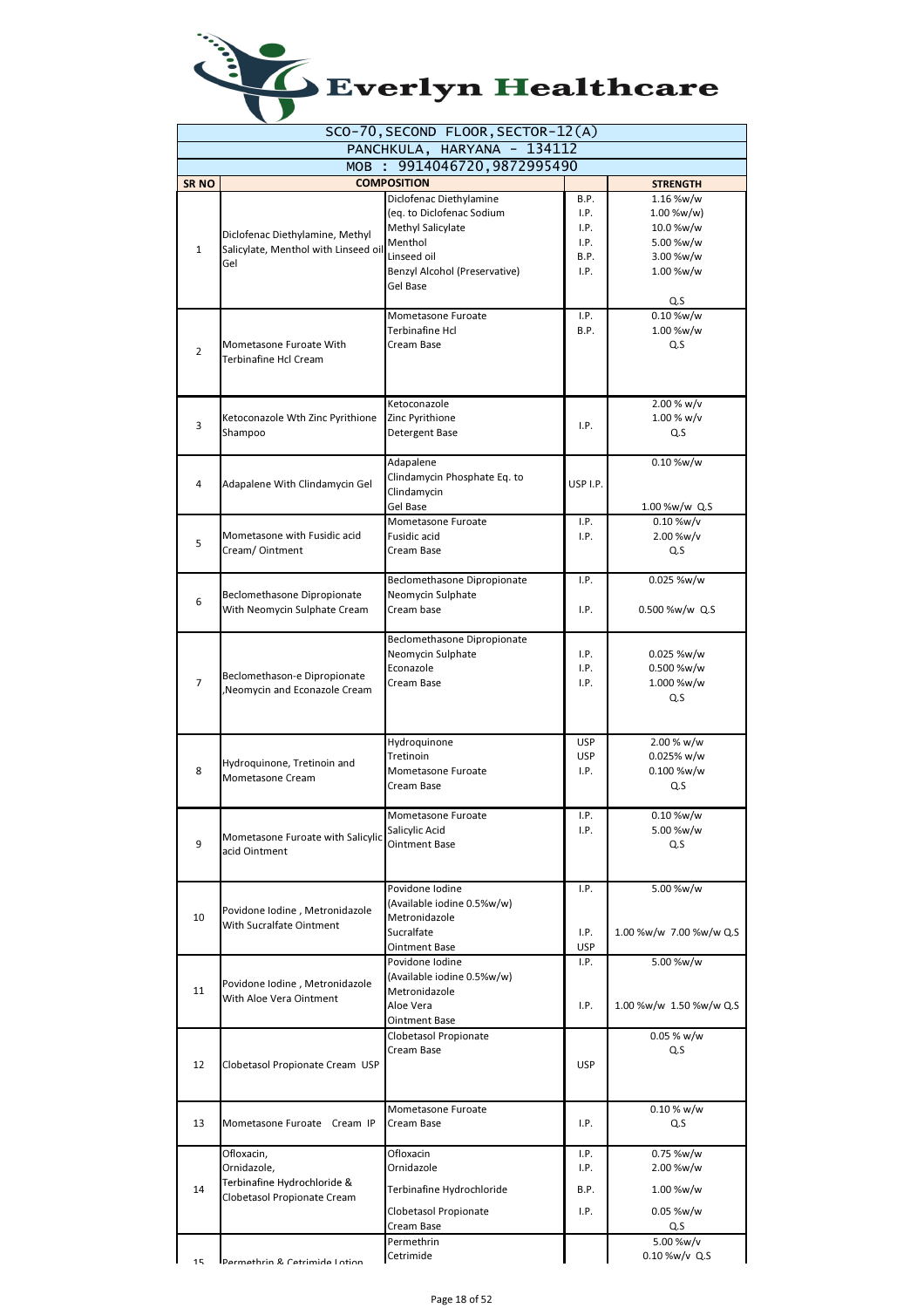| LJ | רכו ווכנות ותו מג ככנות ותונוס בטנוטוז                                                                | Everlyn Healthcare                                                                                                                            |                                            |                                                                      |
|----|-------------------------------------------------------------------------------------------------------|-----------------------------------------------------------------------------------------------------------------------------------------------|--------------------------------------------|----------------------------------------------------------------------|
|    |                                                                                                       | <b>Lotion Base</b>                                                                                                                            |                                            |                                                                      |
| 16 | Ketoconazole Shampoo                                                                                  | Ketoconazole<br>Detergent Base                                                                                                                | I.P.                                       | 2.00 %w/v<br>Q.S                                                     |
| 17 | Clobetasol Propionate, Neomycin<br>Sulphate & Miconazole Nitrate<br>Cream                             | Clobetasol Propionate<br>Neomycin Sulphate<br>Miconazole Nitrate<br>Cream Base                                                                | I.P.<br>I.P.<br>I.P.                       | $0.05 %$ w/w<br>$0.50 %$ w/w<br>2.00 % w/w<br>Q.S                    |
| 18 | Beclomethasone Dipropionate<br>Neomycin Sulphate &<br>Clotrimazole Cream                              | Beclomethasone Dipropionate<br>Neomycin Sulphate<br>Clotrimazole<br>Cream Base                                                                | I.P.<br>I.P.<br>I.P.                       | 0.025%w/w0.500%w/w<br>1.000%w/w<br>Q.S                               |
| 19 | <b>Tacrolimus Ointment</b>                                                                            | <b>Tacrolimus</b><br>Ointment Base                                                                                                            | <b>USP</b>                                 | 0.10 %w/w<br>Q.S                                                     |
| 20 | Terbinafine Hydrochloride<br>Cream                                                                    | Terbinafine Hydrochloride<br>Benzyl alcohol<br>(As preservative)<br>Cream Base                                                                | B.P.<br>I.P.                               | 1.00 %w/w<br>1.00 %w/w<br>Q.S                                        |
| 21 | Ketoconazole Cream                                                                                    | Ketoconazole<br>Cream Base                                                                                                                    | I.P.                                       | 2.00 %w/w<br>Q.S                                                     |
| 22 | Potassium Nitate, Sodium<br>Monofluorophosphate with<br>Triclosan<br>Tooth Gel                        | Potassium Nitate<br>Sodium Monofluorophosphate<br>Triclosan<br>Gel Base                                                                       | B.P.<br><b>USP</b><br><b>USP</b>           | 5.00 % w/w<br>0.70%w/w<br>0.30%w/w                                   |
| 23 | Ketoconazole & Zinc Pyrithione<br>Shampoo                                                             | Ketoconazole<br>Zinc Pyrithione                                                                                                               | I.P.                                       | Q.S<br>2.00 %w/v<br>$0.10$ %w/v                                      |
| 24 | Ofloxacin, Fluocinolone Acetonide,<br>Clotrimazole & Chlorocresol Cream Chlorocresol                  | Detergent Base<br>Ofloxacin<br><b>Fluocinolone Acetonide</b><br>Clotrimazole<br>(As<br>Preservative)<br>Cream Base                            | I.P.<br>I.P.<br>I.P.<br>I.P.               | Q.S<br>0.50 %w/w<br>0.01 %w/w<br>1.00 %w/w<br>$0.10 %$ w/w<br>Q.S    |
| 25 | Mupirocin Ointment IP                                                                                 | Mupirocin                                                                                                                                     | I.P.                                       | 2.00 % w/w                                                           |
| 26 | Sodium Fusidate Ointment                                                                              | Ointment Base<br>Sodium Fusidate<br>Ointment Base                                                                                             | I.P.                                       | Q.S<br>2.00 % w/w<br>Q.S                                             |
| 27 | Clobetasol Propionate,<br>Gentamicin, Tonaftate,<br>lodochlorhydroxyquinoline &<br>Ketoconazole Cream | Clobetasol Propionate<br>Gentamicin Sulphate eq. to<br>Gentamicin<br>Tolnaftate<br>Iodochlorhydroxyquinoline<br>Ketoconazole<br>Ointment Base | I.P.<br>I.P.<br>I.P.<br>I.P.<br>I.P.       | 0.05 %w/w<br>0.10 %w/w<br>1.00 %w/w<br>1.00 %w/w<br>2.00 %w/w<br>Q.S |
| 28 | Permethrin Lotion                                                                                     | Permethrin<br>Lotion Base                                                                                                                     |                                            | 5.00 %w/v<br>Q.S                                                     |
| 29 | Aceclofenac, Methyl Salicylate,<br>Menthol, Linseed oil with Capsaicin Linseed oil<br>Gel             | Aceclofenac<br>Methyl Salicylate<br>Menthol<br>Capsaicin<br>Gel Base                                                                          | I.P.<br>I.P.<br>I.P.<br>B.P.<br><b>USP</b> | 1.50 %w/w<br>10.0 %w/w<br>5.00 %w/w<br>3.00 %w/w<br>0.01 %w/w<br>Q.S |
| 30 | Clindamycin Phosphate with<br>Nicotinamide Gel                                                        | Clindamycin Phosphate<br>Eq. to Clindamycin<br>Nicotinamide<br>Gel Base                                                                       | I.P.<br>I.P.                               | 1.00 %w/w<br>4.00 %w/w<br>Q.S                                        |
| 31 | Mometasone Furoate Lotion USP                                                                         | Mometasone Furoate<br>In a lotion Base                                                                                                        | <b>USP</b>                                 | 0.1 %w/w<br>Q.S                                                      |
| 32 | Hydroquinone Cream USP                                                                                | Hydroquinone<br>Cream Base                                                                                                                    | <b>USP</b>                                 | 3.00 %w/w<br>Q.S                                                     |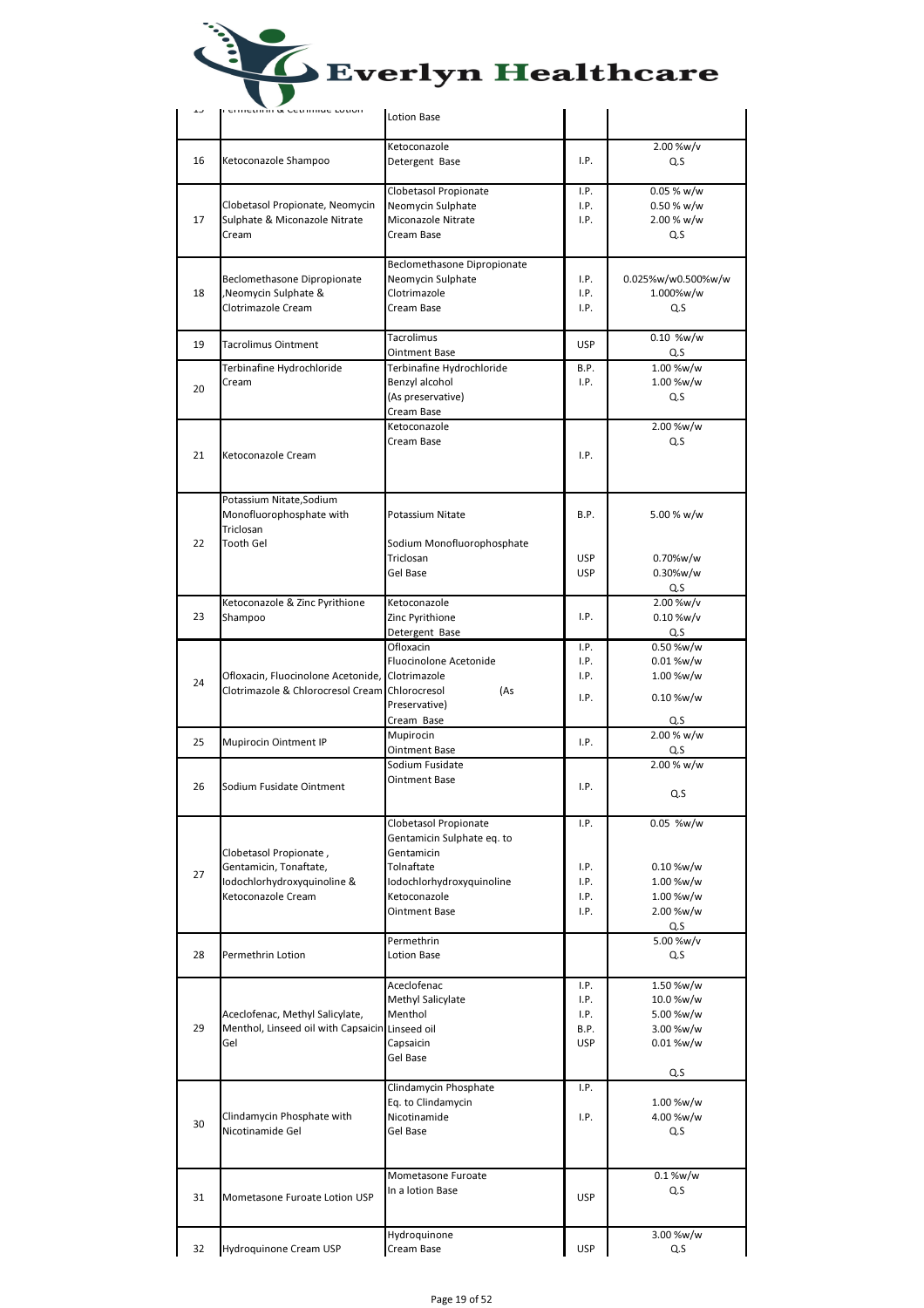|  | <b>Everlyn Healthcare</b> |  |
|--|---------------------------|--|
|  |                           |  |

|    |                                                       | Fusidic acid                | I.P.       | 2.000 %w/w    |
|----|-------------------------------------------------------|-----------------------------|------------|---------------|
|    | Fusidic Acid & Beclomrthason-e                        | Beclomethasone Dipropionate | I.P.       | 0.025 %w/w    |
| 33 |                                                       |                             |            |               |
|    | Dipropionate Cream                                    | Cream Base                  |            |               |
|    |                                                       |                             |            | Q.S           |
|    |                                                       | Clindamycin Phosphate       |            |               |
|    |                                                       | Eq. to Clindamycin          |            | 1.00 %w/w     |
| 34 | Clindamycin Phosphate Gel IP                          | Gel Base                    | I.P.       | Q.S           |
|    |                                                       |                             |            |               |
|    |                                                       |                             |            |               |
|    |                                                       |                             |            |               |
|    |                                                       | Beclomethasone Dipropionate |            |               |
|    |                                                       | Clotrimazole                | I.P.       | $0.025\%$ w/v |
|    | Beclomethasone Dipropionate &                         | <b>Lotion Base</b>          | I.P.       | 1.000 %w/v    |
| 35 |                                                       |                             |            |               |
|    | Clotrimazole Lotion                                   |                             |            | Q.S.          |
|    |                                                       |                             |            |               |
|    |                                                       |                             |            | Q.S           |
|    |                                                       | Fusidic acid                |            | 2.000 %w/w    |
|    |                                                       | Cream Base                  |            | Q.S           |
| 36 | Fusidic Acid Cream                                    |                             | I.P.       |               |
|    |                                                       |                             |            |               |
|    |                                                       |                             |            |               |
|    |                                                       | Clobetasol Propionate       | I.P.       | 0.05 %w/w     |
| 37 | Clobetasol Propionate & Salicylic                     | Salicylic Acid              | I.P.       | 3.00 %w/w     |
|    | <b>Acid Ointment</b>                                  | Ointment Base               |            | Q.S           |
|    |                                                       |                             |            |               |
|    | Calamine,                                             | Calamine                    | I.P.       | 15.0 %w/v     |
|    | Zinc Oxide, Bentonite, Glycerin &                     | Zinc Oxide                  | I.P.       | 5.00 %w/v     |
|    | Sodium Citrate Lotion                                 |                             |            |               |
|    |                                                       | Bentonite                   | I.P.       | 3.00 %w/v     |
| 38 |                                                       |                             |            |               |
|    |                                                       | Glycerin                    | I.P.       | 5.00 %w/v     |
|    |                                                       | Sodium Citrate              | I.P.       | $0.05\%$ w/v  |
|    |                                                       | Lotion Base                 |            | Q.S           |
|    |                                                       |                             |            |               |
|    |                                                       | Calamine                    | I.P.       | 8.00 %w/v     |
| 39 | Calamine & Liquid Paraffin Lotion                     | Liquid Paraffin             | I.P.       | 10.0 %w/v     |
|    |                                                       |                             |            |               |
|    |                                                       | lotion Base                 |            | Q.S           |
|    |                                                       | Luliconazole                | I.P.       | 1.00 %w/w     |
|    |                                                       | Cream Base                  |            | Q.S           |
| 40 | Luliconazole Cream                                    | Preservative:               |            |               |
|    |                                                       |                             |            |               |
|    |                                                       | Benzyl Alcohol              | I.P.       | 1.00 %w/w     |
|    |                                                       |                             |            |               |
|    |                                                       | Sertaconazole Nitrate       | B.P.       | 2.00 %w/w     |
|    |                                                       | Cream Base                  |            | Q.S           |
| 41 | Sertaconazole Nitrate Cream                           | Preservative:               |            |               |
|    |                                                       |                             | I.P.       | 1.00 %w/w     |
|    |                                                       | Benzyl Alcohol              |            |               |
|    |                                                       |                             |            |               |
|    | Clobetasol Propionate & Salicylic                     | Clobetasol Propionate       | I.P.       | 0.05 %w/w     |
| 42 | <b>Acid Ointment</b>                                  | Salicylic Acid              | I.P.       | 3.00 %w/w     |
|    |                                                       | Ointment Base               |            | Q.S           |
|    | Calamine,                                             | Calamine                    | I.P.       | 15.0 %w/v     |
|    |                                                       |                             |            |               |
|    | Zinc Oxide, Bentonite, Glycerin &                     | Zinc Oxide                  | I.P.       | 5.00 %w/v     |
|    | Sodium Citrate Lotion                                 |                             |            |               |
| 43 |                                                       | Bentonite                   | I.P.       | 3.00 %w/v     |
|    |                                                       | Glycerin                    | I.P.       | 5.00 %w/v     |
|    |                                                       | Sodium Citrate              | I.P.       | $0.05\%$ w/v  |
|    |                                                       | Lotion Base                 |            | Q.S           |
|    |                                                       |                             |            |               |
|    |                                                       |                             |            |               |
|    |                                                       | Calamine                    | I.P.       | 8.00 %w/v     |
| 44 | Calamine & Liquid Paraffin Lotion                     | Liquid Paraffin             | I.P.       | 10.0 %w/v     |
|    |                                                       | lotion Base                 |            | Q.S           |
|    |                                                       | Luliconazole                | I.P.       | 1.00 %w/w     |
|    |                                                       |                             |            |               |
|    |                                                       | Cream Base                  |            | Q.S           |
| 45 | Luliconazole Cream                                    | Preservative:               |            |               |
|    |                                                       | Benzyl Alcohol              | I.P.       | 1.00 %w/w     |
|    |                                                       |                             |            |               |
|    |                                                       | Sertaconazole Nitrate       | B.P.       | 2.00 %w/w     |
|    |                                                       |                             |            |               |
|    |                                                       | Cream Base                  |            | Q.S           |
| 46 |                                                       | Preservative:               |            |               |
|    | Sertaconazole Nitrate Cream                           |                             |            |               |
|    |                                                       | Benzyl Alcohol              | I.P.       | 1.00 %w/w     |
|    |                                                       |                             |            |               |
|    |                                                       |                             |            |               |
|    |                                                       | Hydroquinone                | <b>USP</b> | 2.000 %w/w    |
| 47 | Hydroquinone, Tretinoin &                             | Tretinoin                   | <b>USP</b> | 0.025 %w/w    |
|    | Fluocinolone Acetonide Cream                          | Fluocinolone Acetonide      | I.P.       | 0.010 %w/w    |
|    |                                                       | Cream Base                  |            | Q.S           |
|    |                                                       | Tacrolimus                  |            | 0.03 %w/w     |
| 48 |                                                       |                             |            |               |
|    | Tacrolimus Ointment                                   | Ointment Base               | <b>USP</b> | Q.S           |
|    |                                                       |                             |            |               |
|    |                                                       | Nadifloxacin,               |            | 1.00 %w/w     |
| 49 | Nadifloxacin, Miconazole Nitrate & Miconazole Nitrate |                             | I.P.       | 2.00 %w/w     |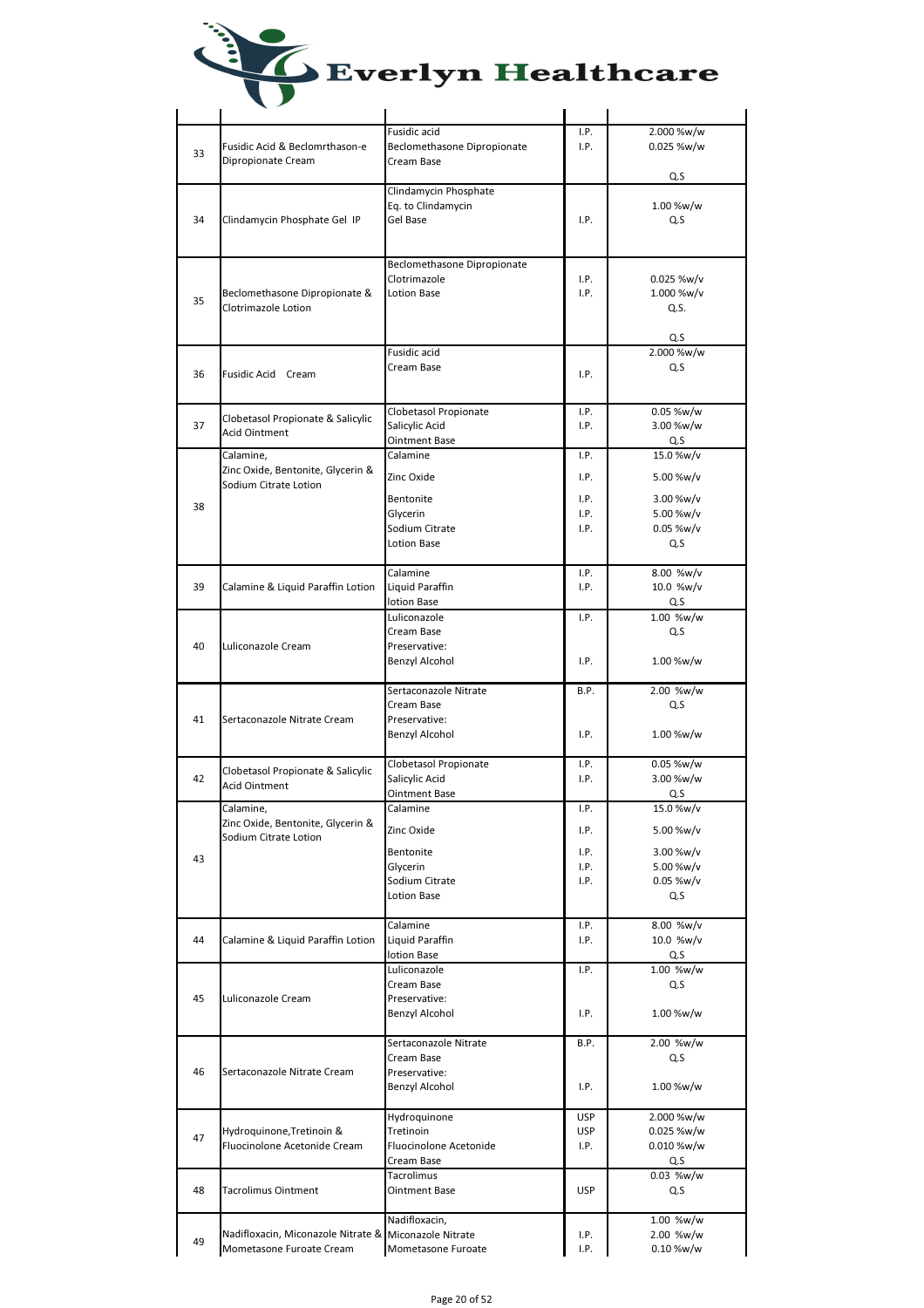|    |                                    | Cream Base                       |            | Q.S                 |
|----|------------------------------------|----------------------------------|------------|---------------------|
|    |                                    | Halobetasol Propionate           | <b>USP</b> | 0.05 %w/w           |
|    | Halobetasol Propionate & Salicylic | Salicylic Acid                   | I.P.       | 3.00 % w/w          |
| 50 | <b>Acid Ointmrent</b>              | Ointment Base                    |            | Q.S                 |
|    |                                    |                                  |            |                     |
|    |                                    |                                  |            | 1.00 %w/w           |
|    |                                    | Diclofenac Diethylamine          | B.P.       | 1.16 %w/w           |
|    |                                    | (Eq. to Diclofenac Sodium        | I.P.       | 1.00 %w/w)          |
|    |                                    | Methyl Salicylate                | I.P.       | 10.0 %w/w           |
|    | Diclofenac Diethylamine, Methyl    | Menthol                          | I.P.       | 5.00 %w/w           |
| 51 | Salicylate, Menthol Linseed oil &  | Linseed oil                      | B.P.       | 3.00 %w/w           |
|    | Capsaicin Gel                      | Capsaicin                        | <b>USP</b> | 0.025 %w/w          |
|    |                                    |                                  |            |                     |
|    |                                    | Benzyl Alcohol                   | I.P.       | 1.00 % w/w          |
|    |                                    | (as preservative)                |            | Q.S                 |
|    |                                    | Gel base                         |            |                     |
|    | Liquid Paraffin with White soft    | Light Liquid Paraffin            | I.P.       | 6.00 %w/w           |
| 52 | paraffin Cream                     | White soft paraffin              | I.P.       | 15.0 %w/w           |
|    |                                    | Cream Base                       |            | Q.S                 |
|    |                                    |                                  |            |                     |
|    | Iodine, Potassium Iodine, Tannic   |                                  |            |                     |
|    | Acid, Alum, Thymol, Menthol,       | Iodine                           | I.P.       | 1.00 %w/v 2.00 %w/v |
|    | Camphor with Glycerine             |                                  |            |                     |
|    | Gum Paint                          | Potassium Iodine                 | I.P.       | 0.50 %w/v           |
|    |                                    | <b>Tannic Acid</b>               | I.P.       | 1.50 %w/v           |
| 53 |                                    | Alum                             | I.P.       | $0.25$ %w/v         |
|    |                                    |                                  |            |                     |
|    |                                    | Thymol                           | I.P.       | $0.25$ %w/v         |
|    |                                    | Menthol                          | I.P.       | $0.20$ %w/v         |
|    |                                    | Camphor                          | I.P.       | Q.S                 |
|    |                                    | Glycerine                        | I.P.       |                     |
|    |                                    |                                  |            |                     |
|    |                                    | <b>Fluticasone Propionate</b>    |            | 0.025 %w/w          |
|    |                                    | Imidurea USP NF                  |            | 0.200 %w/w          |
| 54 | Fluticasone Propionate Cream       | (As preservative)                | I.P.       |                     |
|    |                                    |                                  |            |                     |
|    |                                    | Cream Base                       |            | Q.S                 |
|    |                                    | Octinoxate                       | <b>USP</b> | 7.500 %w/v          |
|    | Octinoxate, Avobenzone,            | Avobenzone                       | <b>USP</b> | 3.000 %w/v          |
| 55 | Oxybenzone with Titanium Oxide     | Oxybenzone                       | <b>USP</b> | 3.000 %w/v          |
|    | Lotion                             | Titanium Oxide                   | I.P.       | 2.000 %w/v          |
|    |                                    | Lotion Base                      |            | Q.S                 |
|    |                                    | Fluticasone Propionate           |            | 0.050 %w/w          |
|    |                                    | Imidurea USP NF                  |            |                     |
| 56 | Fluticasone Propionate Cream BP    |                                  | I.P.       | 0.200 %w/w          |
|    |                                    | (As preservative)                |            |                     |
|    |                                    | In non greasy base               |            | Q.S                 |
|    |                                    | Chlorhexidine Gluconate Solution |            |                     |
|    | Chlorhexidine Gluconate Mouth      | Eq. to Chlorhexidine Gluconate   | I.P.       |                     |
| 57 | Wash I.P.                          | In flavoured base                |            | 0.20 %w/v           |
|    |                                    |                                  |            |                     |
|    |                                    |                                  |            | Q.S                 |
|    |                                    | Halobetasol Propionate           | <b>USP</b> | 0.05 %w/w           |
| 58 | Halobetasol Propionate with        | Clotrimazole                     | I.P.       | 1.00 %w/w           |
|    | Clotrimazole Cream                 | Cream Base                       |            |                     |
|    |                                    |                                  |            | Q.S                 |
|    |                                    | Mometasone Furoate               | I.P.       | $0.10 %$ w/w        |
|    |                                    | Fusidic Acid                     | I.P.       | 2.00 %w/w           |
| 59 | Mometasone Furoate, Fusidic Acid   | Clotrimazole                     | I.P.       | 1.00 %w/w           |
|    | with Clotrimazole Cream            | (Preservative)                   |            |                     |
|    |                                    | Benzoic Acid                     | I.P.       | 0.20%w/w            |
|    |                                    | Cream base                       |            | Q.S                 |
|    |                                    | Eberconazole Nitrate             | <b>USP</b> | 1.00 %w/w           |
|    | Eberconazole Nitrate with          | Mometasone Furoate               | I.P.       | 0.10 %w/w           |
| 60 | Mometasone Furoate Cream           | Cream base                       |            | Q.S                 |
|    |                                    |                                  |            |                     |
|    |                                    | Itraconazole                     | B.P.       | 1.00 %w/w           |
|    |                                    |                                  |            |                     |
|    |                                    | Preservatives                    |            |                     |
| 61 | Itraconazole gel                   | Methyl Paraben                   | I.P.       | 0.10 %w/w           |
|    |                                    | Propyl Paraben                   | I.P.       | 0.05 %w/w           |
|    |                                    | Gel Base                         |            | Q.S                 |
| 62 | Linseed Oil,                       | Each gm contains:                |            |                     |
|    | Diclofenac Diethylamine,           | Linseed Oil                      | ВP         | 3.0 % w/w           |
|    |                                    |                                  | IP         |                     |
|    | Methyl Salicylate,                 | Diclofenac Diethylamine          |            |                     |
|    | Menthol & Benzyl Alcohol gel       | Eq. to Diclofenac Sodium         |            | $1.0 %$ w/w         |
|    |                                    | Methyl Salicylate                | ΙP         | 10.0 % w/w          |
|    |                                    | Menthol                          | IP         | 5% w/w              |
|    |                                    | Benzyl Alcohol gel               | BP         | 1.0 % w/w           |
|    |                                    | (As Preservative)                |            |                     |
|    |                                    | In a water washable base         |            | q.s.                |
|    |                                    |                                  |            |                     |
|    |                                    |                                  |            |                     |
| 63 | Linseed Oil,                       | Each gm contains:                |            |                     |
|    | Diclofenac Diethylamine,           | Linseed Oil                      |            | 3.0 % w/w           |
|    |                                    |                                  |            |                     |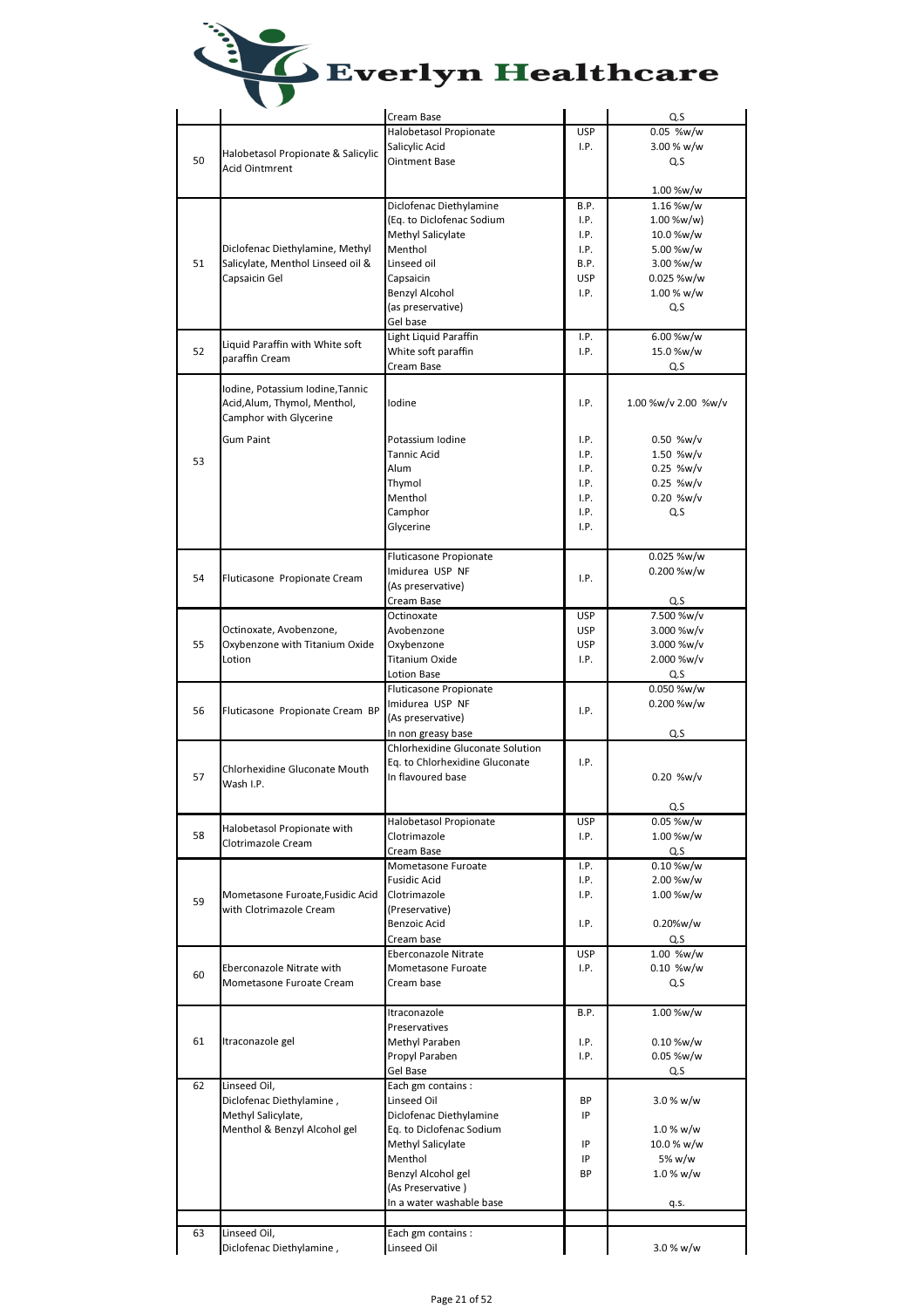|    |                                                                                            | Everlyn Healthcare                                                                                                                                          |                                |                                                                          |
|----|--------------------------------------------------------------------------------------------|-------------------------------------------------------------------------------------------------------------------------------------------------------------|--------------------------------|--------------------------------------------------------------------------|
|    | Methyl Salicylate<br>Menthol Gel                                                           | Diclofenac Diethylamine<br>eq to Diclofenac sodium<br>Methyl Salicylate<br>Menthol<br>Gel                                                                   |                                | 1.16 % w/w<br>1.0 % w/w<br>10.0 % w/w<br>0.05% w/w                       |
| 64 | Ciprofloxacin HCL,<br>Flucinolone Acetonide,<br>Clotrimazole<br>Cream base                 | Ciprofloxacin HCL<br>Eqv. To Ciprofloxacin<br><b>Flucinolone Acetonide</b><br>Clotrimazole<br>Cream base<br>Methyl Paraben sodium<br>Prophyl Paraben Sodium | IP<br>IP<br>IP<br>IP           | 5 % w/v<br>$0.025 %$ w/v<br>$1.0 %$ w/v<br>q.s<br>0.2 % w/w<br>0.1 % w/w |
| 65 | Gamma Benzemne Hexa<br>Chloride & Cetrimide<br>Lotion                                      | Gamma Benzemne Hexa Chloride<br>Cetrimide                                                                                                                   | IP                             | $1\%w/v$<br>0.1 % w/v                                                    |
| 66 | Chlorhexadine Gluconate,<br>& Cetrimide Solution                                           | <b>Chlorhexadine Gluconate Solution</b><br>Cetrimide                                                                                                        | IP<br>IP                       | 0.3 % v/v<br>$0.6 %$ w/v                                                 |
| 67 | Ketoconazole,<br>Zinc Pyrithione Lotion                                                    | Ketoconazole<br>Zinc Pyrithione                                                                                                                             | IP                             | 2.0 % w/v<br>$1.0 %$ w/v                                                 |
| 68 | Calamine, Zinc Oxide,<br>Bentonite, Sodium Citrate,<br>Liquid Phonel<br>Glycerin Lotion    | Calamine<br>Zinc Oxide<br>Bentonite<br>Sodium Citrate<br>Liquid Phonel<br>Glycerin                                                                          | IP<br>IP<br>IP<br>IP<br>IP     | 15 % w/w<br>5.0 % w/v<br>3.0 % w/v<br>0.5 % w/v<br>0.5 % w/v<br>5 % w/v  |
| 69 | Adapalene, Clindamycin<br>Gel                                                              | Each 15 gm contains :<br>Adapelin<br>Clindamycin Phosphate<br>Eq. to Clindamycin<br>Gel Base                                                                | IP                             | 0.1 % w/w<br>1 % w/w<br>q.s                                              |
| 70 | Hydroquinone, Tretinoin &<br>Mometasone Furoate<br>Cream                                   | Each 15 gm contains :<br>Hydroquinone<br>Tretinoin<br>Mometasone Furoate<br>In a cream base                                                                 | <b>USP</b><br><b>USP</b><br>ΙP | 2.00 % w/w<br>0.025 % w/w<br>0.1 % w/w<br>q.s                            |
| 71 | Permethrin Lotion                                                                          | Each 30 gm contains :<br>Permethrin                                                                                                                         |                                | 5 % w/w                                                                  |
| 72 | LuCiconazole Lotion                                                                        | Luliconazole Lotion                                                                                                                                         |                                | 1 % W/V                                                                  |
| 73 | Luliconazole Cream                                                                         | Luliconazole Cream                                                                                                                                          |                                | 1%                                                                       |
| 74 | Beclomethasone Dipropionate,<br>Clotrimazole,<br>Neomycin Sulphate &<br>Chlorocresol Cream | <b>Beclomethasone Dipropionate</b><br>Clotrimazole<br>Neomycin Sulphate<br>eq. to Neomycin<br>Chlorocresol                                                  | I.P.<br>I.P.<br>I.P.<br>I.P.   | $0.025 %$ w/w<br>1 % w/w<br>0.5 % w/w<br>0.1 % w/w                       |
| 75 | Beclomethasone Dipropionate,<br>Lidocaine, Phenylephrine &<br>Zinc Oxide Cream             | Beclomethasone Dipropionate<br>Lidocaine<br>Phenylephrine HCL<br>Zinc Oxide                                                                                 | I.P<br>I.P.<br>I.P.<br>I.P.    | $0.025 %$ w/w<br>3.2%w/w<br>0.1%w/w<br>5.0% w/w                          |
| 76 | Clotrimazole Cream I.P.                                                                    | Clotrimazole                                                                                                                                                | I.P.                           | $1$ gm $/ 100$ gm                                                        |
| 77 | Clotrimazole Solution                                                                      | Clotrimazole                                                                                                                                                | I.P.                           | 1 gm / 100 gm                                                            |
| 78 | Sucralfate, Metronidazole &<br>Lignocaine Cream                                            | Sucralfate<br>Metronidazole<br>Lignocaine                                                                                                                   | I.P.<br>I.P.<br>I.P.           | $0.07$ gm<br>$0.01$ gm<br>0.04 gm                                        |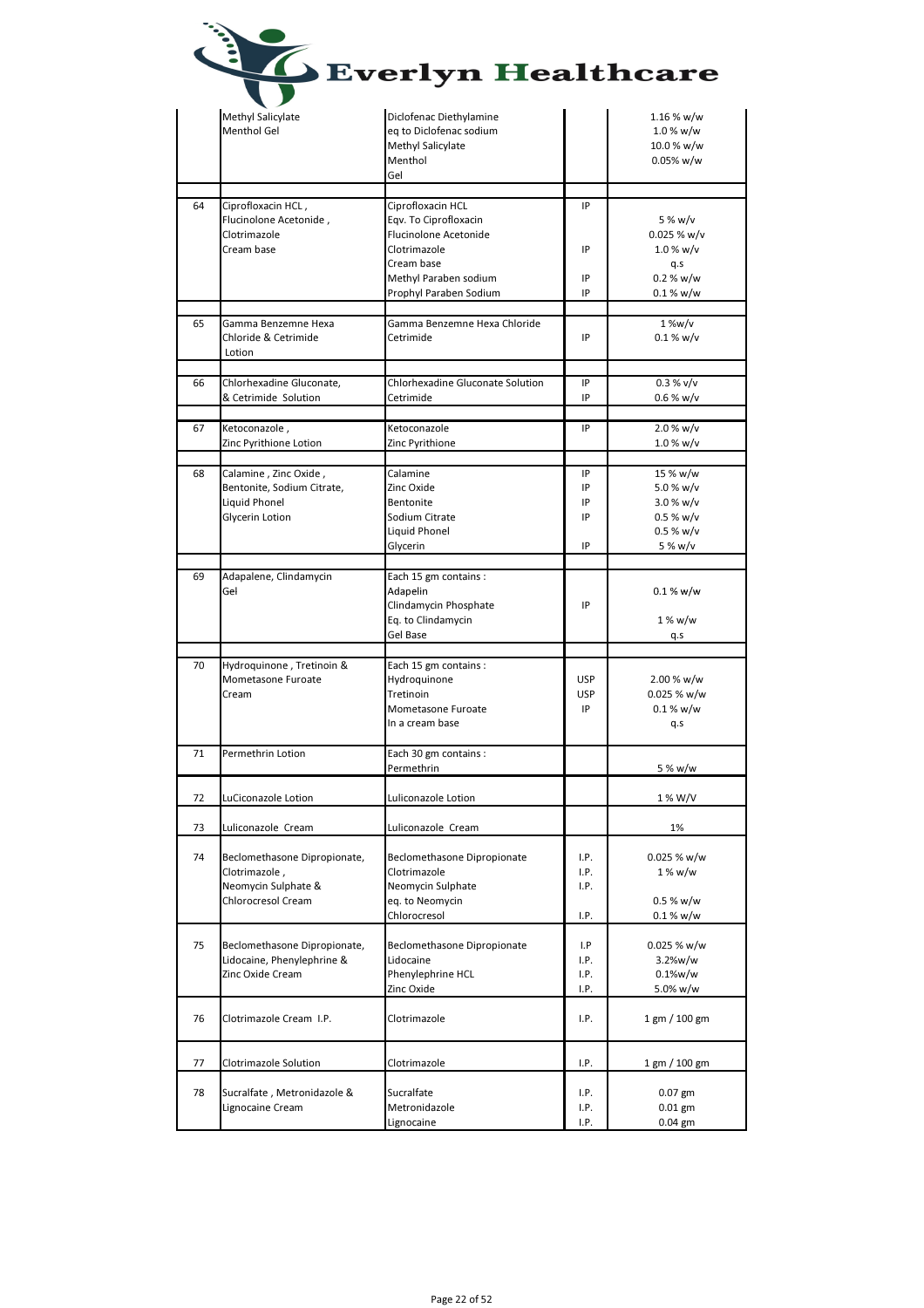|       | Everlyn Healthcare                                                                |
|-------|-----------------------------------------------------------------------------------|
|       | SCO-70, SECOND FLOOR, SECTOR-12(A)                                                |
|       | PANCHKULA, HARYANA - 134112                                                       |
| SR NO | MOB : 9914046720,9872995490<br><b>COMPOSITION</b>                                 |
| 1     | Each soft gelatin capsule contains (Approx).                                      |
|       | Calcitrol .25mcg                                                                  |
|       | Calcium Carbonate 500mg<br>Methylcobalamin 1500mcg                                |
|       | Vit. B6 3mg                                                                       |
|       | Folic Acid 1.5mg                                                                  |
| 2     | Each soft gelatin capsule contains (Approx).                                      |
|       | Omega 3 300mg                                                                     |
|       | Methylcobalamin 1500mcg<br>Calcitrol .25mcg                                       |
|       | Folic Acid 400mcg                                                                 |
|       | Calcium Carbonate 500mg<br>Boron 1.5mg                                            |
|       |                                                                                   |
| 3     | Each soft gelatin capsule contains (Approx).                                      |
|       | Vitamin E 400 I.U<br>Wheat Germ Oil 100mg                                         |
|       | Omega 3 - 30mg                                                                    |
| 4     | Each soft gelatin capsule contains (Approx).                                      |
|       | Omega 3 (Alpha Linolenic Acid) 253mg                                              |
|       | Omega 6 (Linoleic Acid) 88.3mg                                                    |
|       | Omega 9 (Oleic Acid) 21.3mg                                                       |
| 5     | Each soft gelatin capsule contains (Approx).                                      |
|       | Green Tea Extract 10mg<br>Ginkgo Biloba 10mg                                      |
|       | GINSENG 42.5mg                                                                    |
|       | Grape Seed Extract 15mg                                                           |
|       | Garlic Extract 20mg<br>DHA 60MG                                                   |
|       | EPA 90MG                                                                          |
|       | Citrus Bioflavonoids 20mg<br>Lutein 250mcg                                        |
|       | Naturl mixed carotenoids (10%) 11.33MG                                            |
|       | Wheat Germ Oil 25mg                                                               |
|       | Choline Bitartrate 25mg<br>Benfothiamine 1.5mg                                    |
|       | Biotin 100mcg                                                                     |
|       | Folic Acid 150mcg<br>Vit.k 10mcg                                                  |
|       | Niacinamide 20mg                                                                  |
|       | Piperine 5mg<br>Vit B6 1mg                                                        |
|       | Vit B12 1mcg                                                                      |
|       | Vit D3 200 I.U                                                                    |
|       | Calcium Ascorbate 45mg<br>Elemental Calcium 20mg                                  |
|       | Elemental Phosphorous 15.45mg                                                     |
|       | Ferrous Fumerate 30mg<br>Magnesium Oxide 30mg                                     |
|       | Manganese Sulphate 1.5mg                                                          |
|       | Potassium Iodide 150mcg                                                           |
|       | Zinc Oxide 15mg<br>Elemental Copper .5mg                                          |
|       | Chromium Picolinate 65mcg                                                         |
|       | Sodium Molybdate Dihydrate 25mcg<br>Sodium Selenite Pentahydrate (Selenium) 20mcg |
|       | Elemental Chloride 4mg                                                            |
|       | Elemental Potassium 3.6mg                                                         |
|       | Sodium Borate 150mcg<br>Colloidal Silicon Dioxide 2mg                             |
|       | Nickel Sulphate 5mcg                                                              |
|       | Stannous Chloride Dihydrate 10mcg                                                 |
|       | Elemental Vanadium 10mcg<br>Lactic Acid Bacillus 150million Spores                |
|       | L-Glutathione 2mg                                                                 |
| 6     | Each soft gelatin capsule contains (Approx).                                      |
|       | Lycopene 10% 5000mcg                                                              |
|       | Lutein 8% 2000mcg<br>Betacarotene 10% 5.17mg                                      |
|       | Zinc Sulphate 27.45mg                                                             |
|       | Selenium Dioxide 70mcg                                                            |
|       | Grape Seed Ext. 10mg                                                              |
| 7     | Each soft gelatin capsule contains (Approx)                                       |
|       | Ferrous Ascorbate 100mg                                                           |
|       | Adenosylcobalamin 100mcg<br>Folic Acid 5mg                                        |
|       | Zinc 7.5mg                                                                        |
|       | Niacinamide 10mg                                                                  |
|       | Vit B1 1mg<br>Vit B6 3mg                                                          |
|       | Vit B12 1mcg                                                                      |
|       |                                                                                   |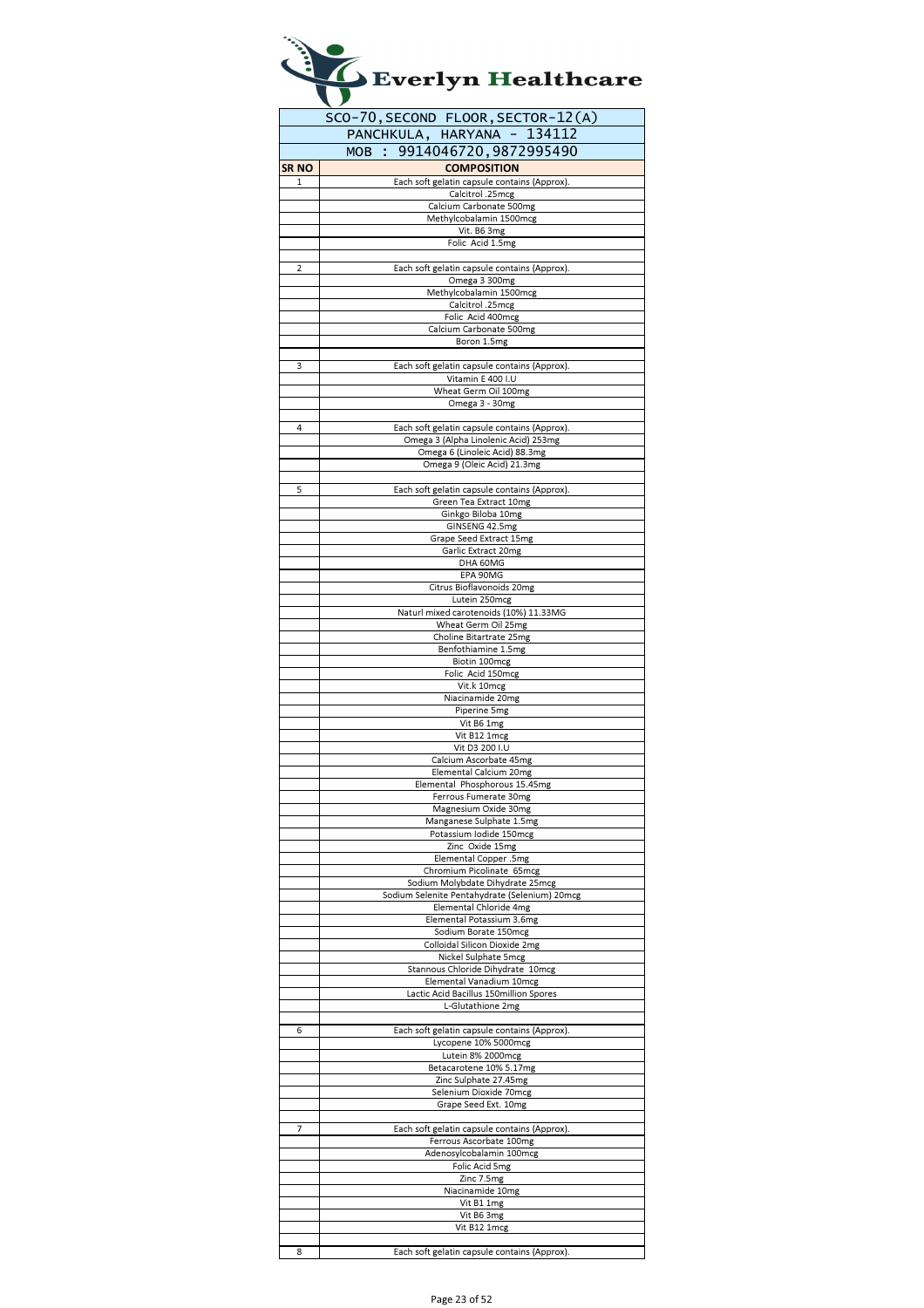|    | Ginseng extract powder - 42.5 mg             |
|----|----------------------------------------------|
|    | Vitamin A - 2500 IU                          |
|    | Vitamin B1 - 1 mg                            |
|    |                                              |
|    | Vitamin B2 - 1.5mg                           |
|    | Vitamin B3 - 10mg                            |
|    | Vitamin B5 - 5mg                             |
|    | Vitamin B6 - 1mg                             |
|    | Vitamin B12 - 1mcg                           |
|    | Vitamin C - 50mg                             |
|    | Vitamin D3 - 200IU                           |
|    | Vitamin E- 5mg                               |
|    | Folic Acid - 0.15mg                          |
|    | Calcium - 75mg                               |
|    | Phosphorus - 58mg                            |
|    | Ferrous Fumerate - 30mg                      |
|    | Zinc - 10mg                                  |
|    | Magnesium - 3mg                              |
|    | Pottasium -2mg                               |
|    |                                              |
|    | Manganese - 0.5mg                            |
|    | Copper - 0.5mg                               |
|    | lodine -0.1mg                                |
|    |                                              |
| 9  | Each soft gelatin capsule contains (Approx). |
|    | Calcium Carbonate 500mg                      |
|    | Calcitrol 0.25mcg                            |
|    | EPA 90mg                                     |
|    | DHA 60mg                                     |
|    | Vit K2-7 45mcg                               |
|    | Folic Acid 400mcg                            |
|    | Boron 1.5mg                                  |
|    | Methycobalamin 750mcg                        |
|    |                                              |
|    |                                              |
| 10 | Each soft gelatin capsule contains (Approx). |
|    | Grapeseed Extract 25 mg                      |
|    | Lycopene 10% 2 mg                            |
|    | Lutein 6% 3mg                                |
|    | Vit.A 5000 i.u                               |
|    | Vit.B1 1mg                                   |
|    | Vit.B2 1mg                                   |
|    | Folic Acid 1.5mg                             |
|    | Zinc Sulphate Monohydrate 7.5mg              |
|    |                                              |
| 11 | EACH SOFTGEL CONTAINS:                       |
|    | Myo-Inositol 500mg                           |
|    |                                              |
|    | L-Methyl Folate 500mcg                       |
|    | Vit D3 1000 i.u                              |
|    | N-Acetyl Cysteine 250mg                      |
|    | L-Arginine 100mg                             |
|    |                                              |
| 12 | EACH SOFTGEL CONTAINS:                       |
|    | Bovine Colostrum 500mg                       |
|    | Vit C 100mg                                  |
|    | <b>Vit E 25 IU</b>                           |
|    | Lycopene 500mcg                              |
|    |                                              |
| 13 | Each soft gelatin capsule contains (Approx). |
|    | Cissus Quandraguiaris Linn Ext 400mg         |
|    | Vitex Nirgundo Ext 100mg                     |
|    | Boswellia Serrata Ext 100mg                  |
|    | Withania Somnifera 100mg                     |
|    |                                              |
|    |                                              |
| 14 | Each soft gelatin capsule contains (Approx). |
|    | Vitamin-A (as palmitate) 1600 IU             |
|    | Vitamin-D3 100 IU                            |
|    | Vitamin-B1 1 mg                              |
|    | Vitamin-B2 1 mg                              |
|    | Vitamin-B60.5 mg                             |
|    | Vitamin-B12 0.5 mcg                          |
|    | Vitamin-C 25 mg                              |
|    | Vitamin-E Acetate 5 mg                       |
|    | Nicotinamide 15 mg                           |
|    | Calcium Pantothenate 1 mg                    |
|    | Folic Acid 50 mcg                            |
|    | Calcium as Dicalcium Phosphate 75 mg         |
|    | Phosphorus from DCP 58 mg                    |
|    | Copper from Copper Sulphate 45 mcg           |
|    | Iodine from Potassium Iodide 0.075 mg,       |
|    | Manganese as Manganese Sulphate 0.5 mg       |
|    |                                              |
|    | Magnesium as Magnesium Sulphate 3 mg         |
|    | Zinc Sulphate 0.5 mg                         |
|    | Potassium as Potassium Sulphate 2 mg         |
|    | Molybdenum as Sodium Molybdate 0.1 mg        |
|    |                                              |
| 15 | Each soft gelatin capsule contains (Approx). |
|    | Omega 3 (EPA 180mg + DHA 120mg)              |
|    |                                              |
| 16 | Each soft gelatin capsule contains (Approx). |
|    | Omega 3 (EPA + DHA) 300mg                    |
|    |                                              |
| 17 | Each soft gelatin capsule contains (Approx). |
|    | Flaxseed Oil 450mg                           |
|    |                                              |
| 18 | EACH SOFTGEL CONTAINS:                       |
|    | Carbonyl Iron 100mg                          |
|    |                                              |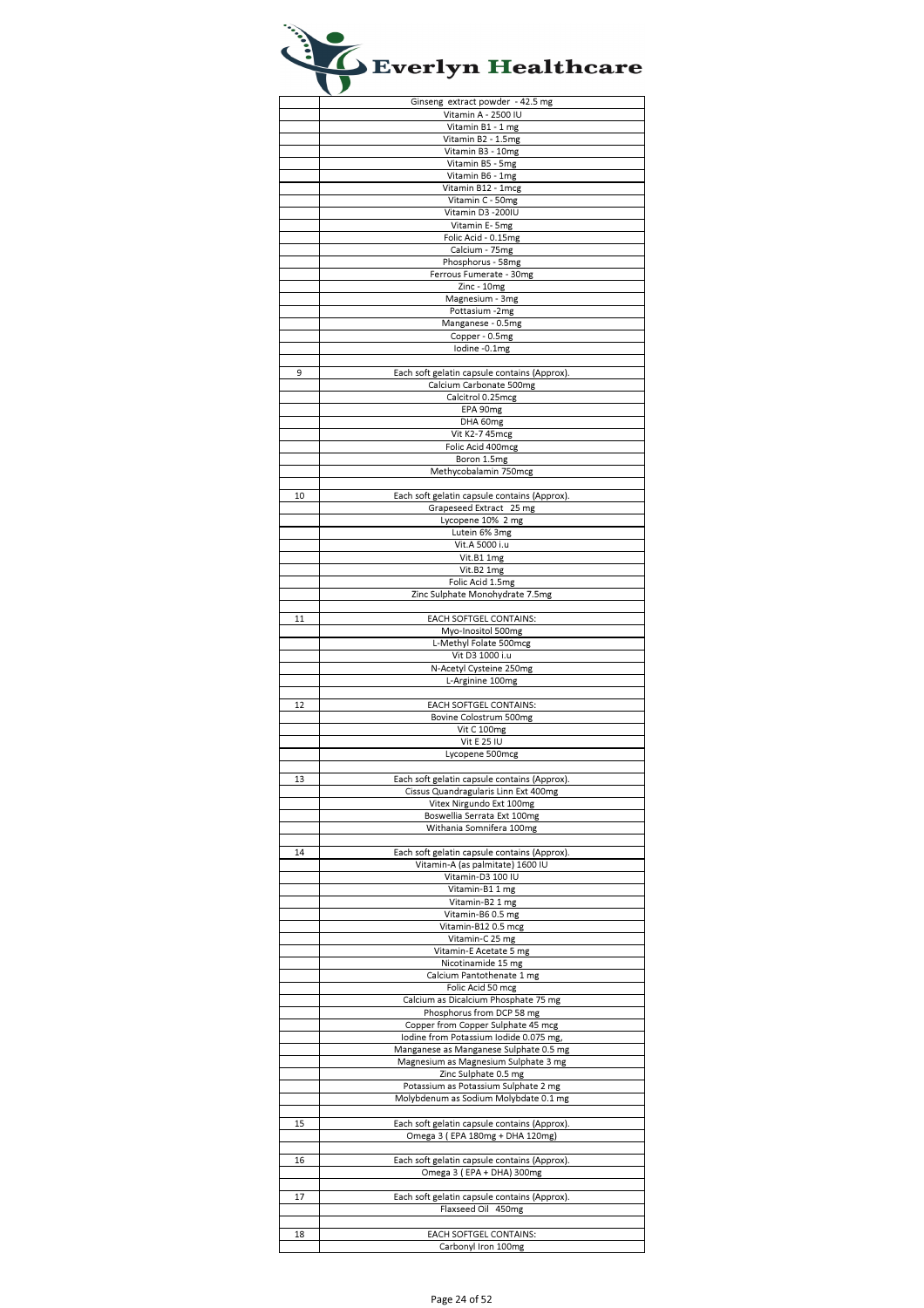|    | Zinc Sulphate Monohydrate 61.8mg                           |
|----|------------------------------------------------------------|
|    |                                                            |
|    | Selenium 60mcg                                             |
|    | Folic Acid 1 mg                                            |
|    | Vit.B12 15mcg                                              |
|    |                                                            |
| 19 | Each soft gelatin capsule contains (Approx).               |
|    |                                                            |
|    | Vit.A 1600 iu                                              |
|    | Betacarotene 5mg                                           |
|    | Vit.E 25iu                                                 |
|    | Ascorbic Acid 50mg                                         |
|    | Zinc Sulphate 7.5mg                                        |
|    |                                                            |
|    | Copper Sulphate 1mg                                        |
|    | Sodium Selenate 150mcg                                     |
|    | Manganese Sulphate 1.5mg                                   |
|    |                                                            |
| 20 | Each soft gelatin capsule contains (Approx).               |
|    | Lycopene 5000mcg                                           |
|    | Vit.A 5000iu                                               |
|    |                                                            |
|    | Vit.C 50mg                                                 |
|    | Vit.E 10mg                                                 |
|    | Zinc Sulphate Monohydrate 22.5mg                           |
|    | Selenium Dioxide 70mcg                                     |
|    |                                                            |
| 21 | Each soft gelatin capsule contains (Approx).               |
|    | DIACERIN 50 MG                                             |
|    | GLUCOSAMINE 750 MG                                         |
|    | METHYL SULPHONYL METHANE 250 MG                            |
|    |                                                            |
|    |                                                            |
| 22 | Each soft gelatin capsule contains (Approx).               |
|    | PREGABALIN 75 MG                                           |
|    | METHYLCOBLAMIN 750 MCG                                     |
|    |                                                            |
| 23 | Each soft gelatin capsule contains (Approx).               |
|    | COENZYME Q10 -- 100 MG                                     |
|    | SELENIUM -- 70MCG                                          |
|    | L-ARGININE -- 100 MG                                       |
|    | EPA -- 90 MG                                               |
|    |                                                            |
|    | DHA -- 60 MG                                               |
|    |                                                            |
| 24 | Each soft gelatin capsule contains (Approx).               |
|    | COENZYME Q10 100MG                                         |
|    | EICOSAPENTAENOIC ACID 90MG                                 |
|    | DOCOSAHEXAENOIC ACID 60MG                                  |
|    | LYCOPENE (AS 10%) 4000MCG                                  |
|    | SELENIUM 70MCG                                             |
|    |                                                            |
| 25 | Each soft gelatin capsule contains (Approx).               |
|    |                                                            |
|    | Curcumin 500mg                                             |
|    |                                                            |
|    | Piperine 10mg                                              |
|    |                                                            |
| 26 | Each soft gelatin capsule contains (Approx).               |
|    | Ferrous Ascorbate 100mg                                    |
|    | Folic Acid 1.5mg                                           |
|    | Zinc Sulphate Monohydrate 22.5mg                           |
|    |                                                            |
| 27 |                                                            |
|    | Each soft gelatin capsule contains (Approx).<br>Vit C 50mg |
|    |                                                            |
|    | ALA 100mg                                                  |
|    | Grape seed 25mg                                            |
|    | Glutathione 500mcg                                         |
|    |                                                            |
| 28 | Each soft gelatin capsule contains (Approx).               |
|    | Methylcobalmin 1500 mcg                                    |
|    | Alpha Lipoic Acid 100mg                                    |
|    | Folic Acid 1.5mg                                           |
|    | Pyridoxine HCL 3mg                                         |
|    | Green tea 10mg                                             |
|    | B13mg                                                      |
|    | B <sub>2</sub> 3mg                                         |
|    | <b>B62mg</b>                                               |
|    |                                                            |
|    | Chromium 150mg                                             |
|    | Selenium 60mcg                                             |
|    | Soya lecithin 5mg                                          |
|    |                                                            |
| 29 | Each soft gelatin capsule contains (Approx).               |
|    | Lecithin 525mg                                             |
|    | Silymarine 140mg                                           |
|    |                                                            |
| 30 | Each soft gelatin capsule contains (Approx).               |
|    | CRANBERRY EXTRACT 200 MG                                   |
|    | D-MANNOSE 50 MG                                            |
|    |                                                            |
|    |                                                            |
| 31 | Each soft gelatin capsule contains (Approx).               |
|    | OMEGA3FATTYACID(DHA40%) 200mg                              |
|    | <b>FOLICACID 5MG</b>                                       |
|    | METHYLCOBALAMINE 1500mcg                                   |
|    | PYRIDOXINE 1.5mg                                           |
|    |                                                            |
| 32 | Each soft gelatin capsule contains (Approx).               |
|    | SAW PALMETTO EXTRACT 320MG                                 |
|    | BETA SITOSTEROL 75MG                                       |
|    | <b>BIOTIN 5MG</b>                                          |
|    | VITAMINE B6 2MG                                            |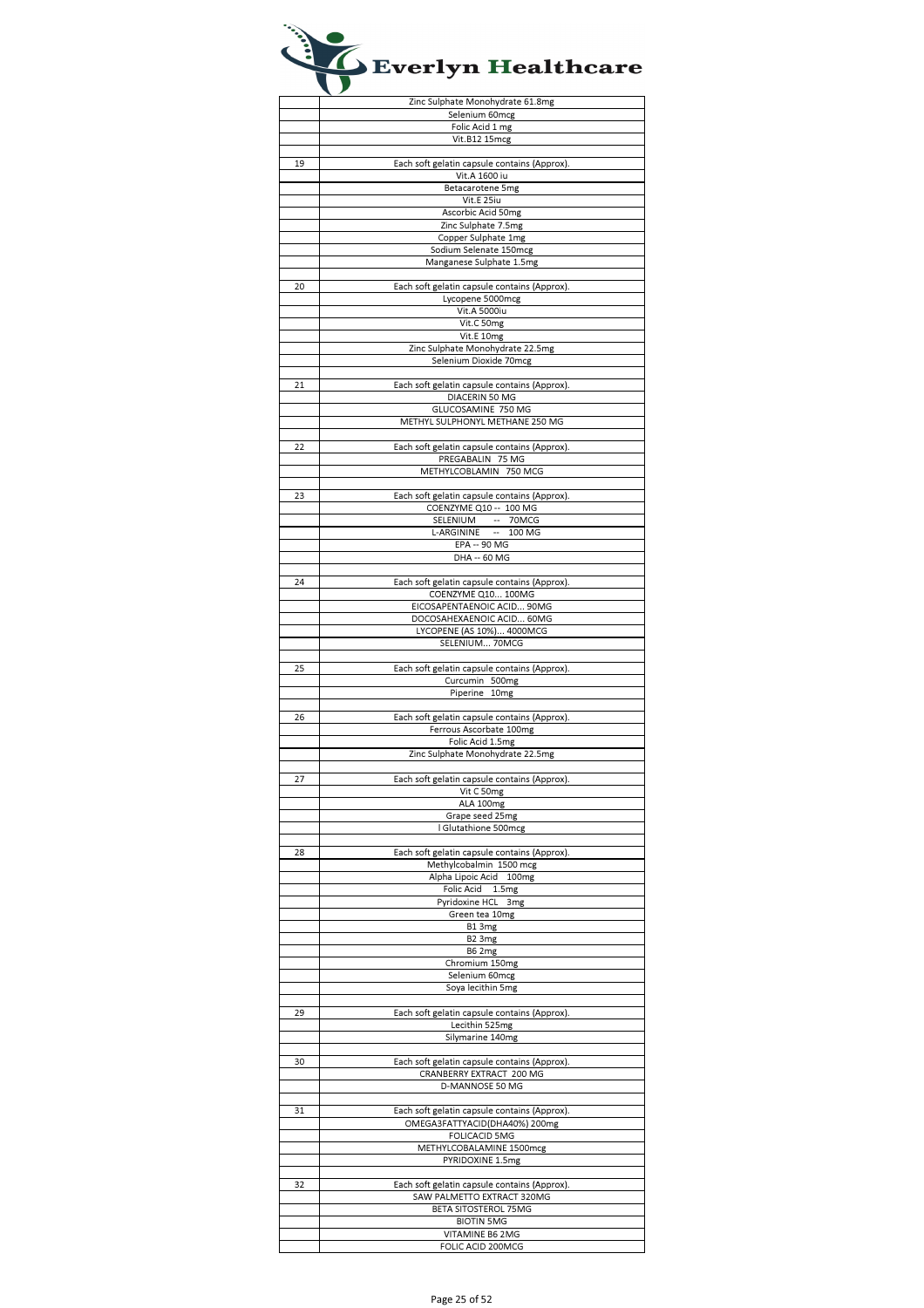|    | ZINC METHIONINE COMPLEX 12MG                      |
|----|---------------------------------------------------|
|    | SELINIUM 34MCG                                    |
|    |                                                   |
|    | NIACINAMIDE 18MG                                  |
|    | PHOSPHATIDLY CHOLINE 25mg                         |
|    |                                                   |
| 33 | Each soft gelatin capsule contains (Approx)       |
|    | Calcium Carbonate 500mg                           |
|    | Calcitrol 0.25mcg                                 |
|    |                                                   |
|    | Vit K2-7 45mcg                                    |
|    | Folic Acid 400mcg                                 |
|    | Boron 1.5mg                                       |
|    | Methycobalamin 750mcg                             |
|    |                                                   |
| 34 | Each soft gelatin capsule contains (Approx).      |
|    | Collagen peptide 40mg                             |
|    |                                                   |
|    | Sod.Hyaluronate 30mg                              |
|    | Chondroitin sulfate 200mg                         |
|    | Vit C 35mg                                        |
|    |                                                   |
| 35 | Each soft gelatin capsule contains (Approx).      |
|    | Calcium citrate 22.75mg                           |
|    | Vitamin C 18.5mg                                  |
|    |                                                   |
|    | Light Magnesium Oxide 11.85mg                     |
|    | Iron(Ferrous Ascorbate) 8mg                       |
|    | Aloe Barbadensis 7.5mg                            |
|    | Zinc monomethionine 4mg                           |
|    | Vitamin B10.5mg                                   |
|    | Vitamin B2 0.5mg                                  |
|    | Vitamin B5 0.7mg                                  |
|    |                                                   |
|    | Vitmain B9 64mcg                                  |
|    | Vitamin B12 0.2mcg                                |
|    | Vitamin D3 16mcg                                  |
|    | Vitamin A 320mcg                                  |
|    | Chromium Picolinate 100mcg                        |
|    | Potassium lodide 100mcg                           |
|    | Cupric oxide 150mcg                               |
|    |                                                   |
|    | Sodium bicarbonate 100mcg                         |
|    | Manganese chloride 225 mcg                        |
|    | Sodium Molybdate 16mcg                            |
|    | Stanous Chloride 5mcg                             |
|    | Colloidal Silicon Dioxide 125mcg                  |
|    | Selenium 16mcg                                    |
|    |                                                   |
|    | Vitamin B6 7.2mg                                  |
|    | Vitamin B3 6.3mg                                  |
|    | Vitamin E 6mg                                     |
|    | Glutamic Acid 5.25mg                              |
|    | L-lysine 5mg                                      |
|    |                                                   |
|    |                                                   |
|    |                                                   |
| 36 | Each soft gelatin capsule contains (Approx).      |
|    | Calcium Carbonate 500mg                           |
|    | Calcitrol 0.25mcg                                 |
|    | Vit K2-7 45mcg                                    |
|    |                                                   |
|    | Folic Acid 1.5mg                                  |
|    |                                                   |
| 37 | Each soft gelatin capsule contains (Approx).      |
|    | Omega-3 Fatty Acids                               |
|    | Eicosapentaenoic Acid 90mg                        |
|    | Docosahexaenoic Acid 60mg                         |
|    | Alpha Lipoic Acid 30mg                            |
|    | Pine Bark Extract 10mg                            |
|    | Vitamin C 40mg                                    |
|    | Vitamin E Acetate 15mg                            |
|    |                                                   |
|    | Betacarotene (as 10% dispersion) 2.4mg            |
|    | Vitamin B6 2mg                                    |
|    | Benfotiamine 1.6mg                                |
|    | Folic Acid 100mcg                                 |
|    | Vitamin B 12 1mcg                                 |
|    | Zinc(as Zinc Sulphate Monohydrate) 10mg           |
|    | Selenium (as Sodium Selenate) 55mcg               |
|    | Chromium (as Chromium chloride Hexahydrate) 35mcg |
|    |                                                   |
| 38 |                                                   |
|    | Each soft gelatin capsule contains (Approx).      |
|    | EPA 90mg                                          |
|    | DHA. 60mg                                         |
|    | Ferrous Ascorbate 10mg                            |
|    | Green Tea Extract 10mg                            |
|    | Ginseng 42.5mg                                    |
|    | Grape Seed Extract 10mg                           |
|    | Natural Mixed Carotenoids 10% 5.17mg              |
|    | Vitamin D3 200 i.u                                |
|    | Wheat Germ Oil 15mg                               |
|    |                                                   |
|    | Vitamin B6 1mg                                    |
|    | Vitamin B12 1mcg                                  |
|    | Niacinamide 10mg                                  |
|    | Folic Acid 0.15mg                                 |
|    | Biotin 0.1mg                                      |
|    | Copper Sulphate Pentahydrate 0.5mg                |
|    |                                                   |
|    | Chromium Picolinate 0.065mg                       |
|    | Selenium Dioxide 70mcg                            |
|    | Nickel Sulphate 0.5mg                             |
|    | Iodine (as potassium Iodide) 0.15mg               |
|    | Manganese (as Manganese Sulphate) 3mg             |
|    | Magnesium (as magnesium Sulphate) 1.5mg           |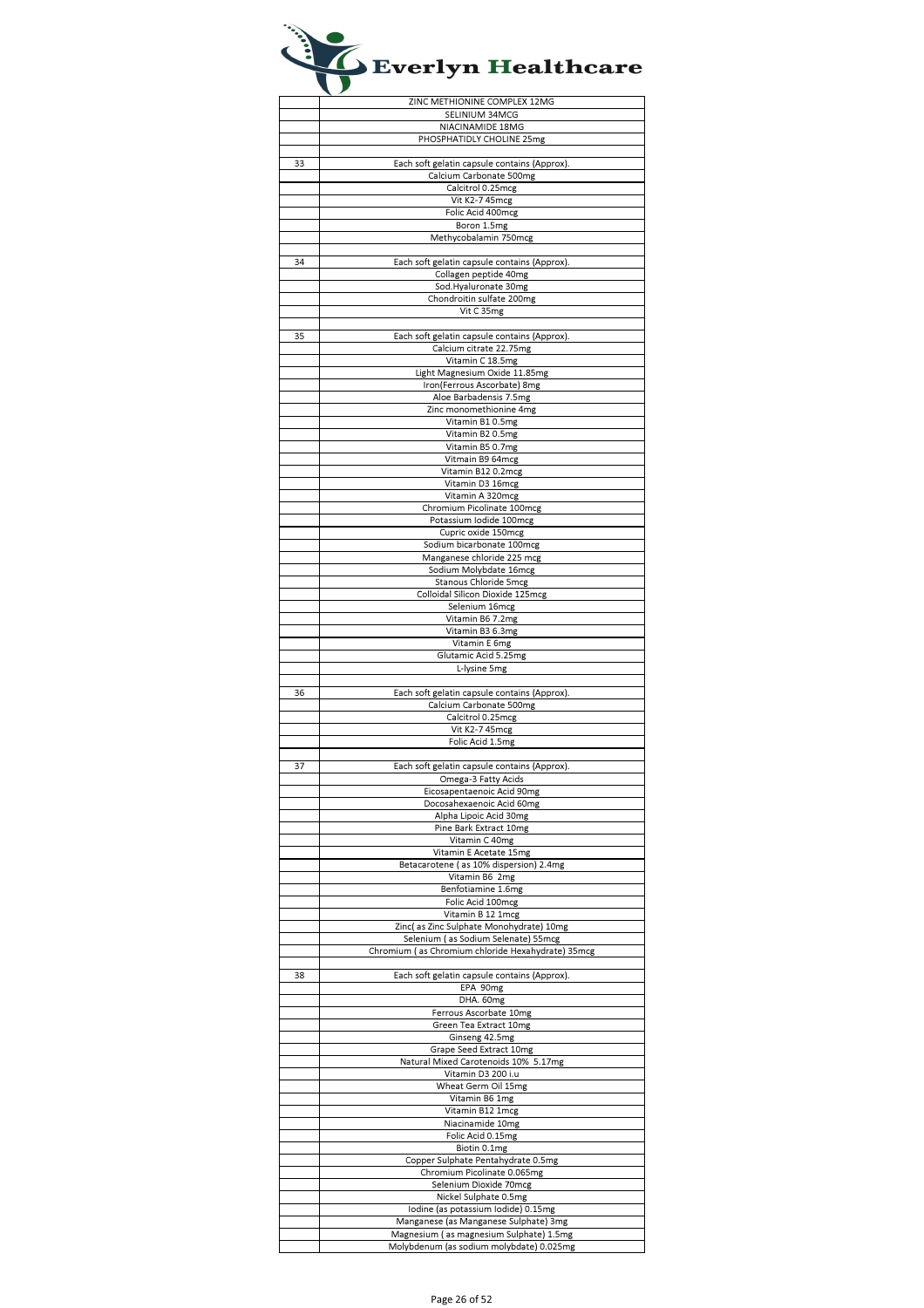|    | Citrus bioflavonoids 20mg                    |
|----|----------------------------------------------|
|    | Choline Bitartrate 25mg                      |
|    | Lecithin 0.25mg                              |
|    |                                              |
|    | Pottassium Sulphate 3.6mg                    |
|    | Calcium Acorbate 5mg                         |
|    |                                              |
|    |                                              |
| 39 | Each soft gelatin capsule contains (Approx)  |
|    | Coenzyme Q-10 L<br>100mg,                    |
|    | Lycopene 10%<br>5000 I.U                     |
|    |                                              |
|    | Vitamin B1<br>10 mg,                         |
|    | Vitamin B2<br>10 mg,                         |
|    | Vitamin B12-<br>125 mcg,                     |
|    |                                              |
|    | Vitamin B6-<br>2mg,                          |
|    | Vitamin E<br>12.5mg,                         |
|    | Zinc Sulphate<br>22.5mg,                     |
|    | Selenium Dioxide                             |
|    | 74 mcg,                                      |
|    | DHA-<br>60 mg,                               |
|    | L-Arginine<br>250 <sub>mg</sub>              |
|    | L-Carnitine<br>250 mg,                       |
|    |                                              |
|    | Green Tea Extract 200mg                      |
|    |                                              |
| 40 | Each soft gelatin capsule contains (Approx). |
|    | DHA40% 160mg                                 |
|    |                                              |
|    | <b>FOLICACID 5MG</b>                         |
|    | Lycopene 5000mcg                             |
|    | Zinc 27.45 mg                                |
|    |                                              |
|    |                                              |
| 41 | Each soft gelatin capsule contains (Approx). |
|    | Resveratrol 30% 5mg                          |
|    | Zinc (Zinc Sulphate Mono) 12mg               |
|    |                                              |
|    | Grape Seed Extract 50mg                      |
|    | Omega 3 Fatty Acids 150mg                    |
|    |                                              |
|    | Chromium (Chromium Picolinate) 200mcg        |
|    | Selenium (Selenium Dioxide) 34mcg            |
|    |                                              |
| 42 |                                              |
|    | Each soft gelatin capsule contains (Approx). |
|    | METHYLCOBALAMIN 1500MG                       |
|    | ALPHA LIPOIC ACID100MG                       |
|    | PYRIDOXINE HCL3MG                            |
|    |                                              |
|    | FOLIC ACID1.5MG                              |
|    | VITAMIN D31000MG                             |
|    |                                              |
|    |                                              |
| 43 | Each soft gelatin capsule contains (Approx). |
|    | Ginseng extract powder - 42.5 mg             |
|    | Green Tea Extract - 10mg                     |
|    |                                              |
|    | Vitamin A - 2500 IU                          |
|    | Vitamin B1 - 1 mg                            |
|    | Vitamin B2 - 1.5mg                           |
|    |                                              |
|    | Vitamin B3 - 10mg                            |
|    | Vitamin B5 - 5mg                             |
|    | Vitamin B6 - 1mg                             |
|    | Vitamin B12 - 1mcg                           |
|    |                                              |
|    | Vitamin C - 50mg                             |
|    | Vitamin D3 -200IU                            |
|    | Vitamin E- 5mg                               |
|    |                                              |
|    | Folic Acid - 0.15mg                          |
|    | Calcium - 75mg                               |
|    | Phosphorus - 58mg                            |
|    |                                              |
|    | Ferrous Fumerate - 30mg                      |
|    | Zinc - 10mg                                  |
|    | Magnesium - 3mg                              |
|    |                                              |
|    | Pottasium -2mg                               |
|    | Manganese - 0.5mg                            |
|    | Copper - 0.5mg                               |
|    |                                              |
|    | lodine -0.1mg                                |
|    |                                              |
| 44 | Each soft gelatin capsule contains (Approx). |
|    | Evening Prirose Oil 1000mg                   |
|    |                                              |
|    |                                              |
| 45 | Each soft gelatin capsule contains (Approx). |
|    | METHYLCOBALAMIN 1500MG                       |
|    |                                              |
|    | ALPHA LIPOIC ACID 100MG                      |
|    | BENFOTHIAMINE 100MG                          |
|    | FOLIC ACID1.5MG                              |
|    | INOSITOL 100MG                               |
|    |                                              |
|    |                                              |
| 46 | Each soft gelatin capsule contains (Approx). |
|    | Calcium Carbonate 500mg                      |
|    |                                              |
|    | Calcitrol 0.25mcg                            |
|    | Vit K2-7 45mcg                               |
|    | Folic Acid 400mcg                            |
|    | Boron 1.5mg                                  |
|    |                                              |
|    | Methycobalamin 1500mcg                       |
|    |                                              |
| 47 |                                              |
|    | Each soft gelatin capsule contains (Approx)  |
|    | Calcitrol .25mcg                             |
|    | Calcium Citrate 425mg                        |
|    |                                              |
|    | Zinc Sulphate 20mg                           |
|    | Magnesium 40mg                               |
|    | Methylcobalamin 1500 mcg                     |
|    |                                              |
|    |                                              |
| 48 | Each soft gelatin capsule contains (Approx). |
|    | Calcium Carbonate 500mg                      |
|    | Calcitrol 0.25mcg                            |
|    |                                              |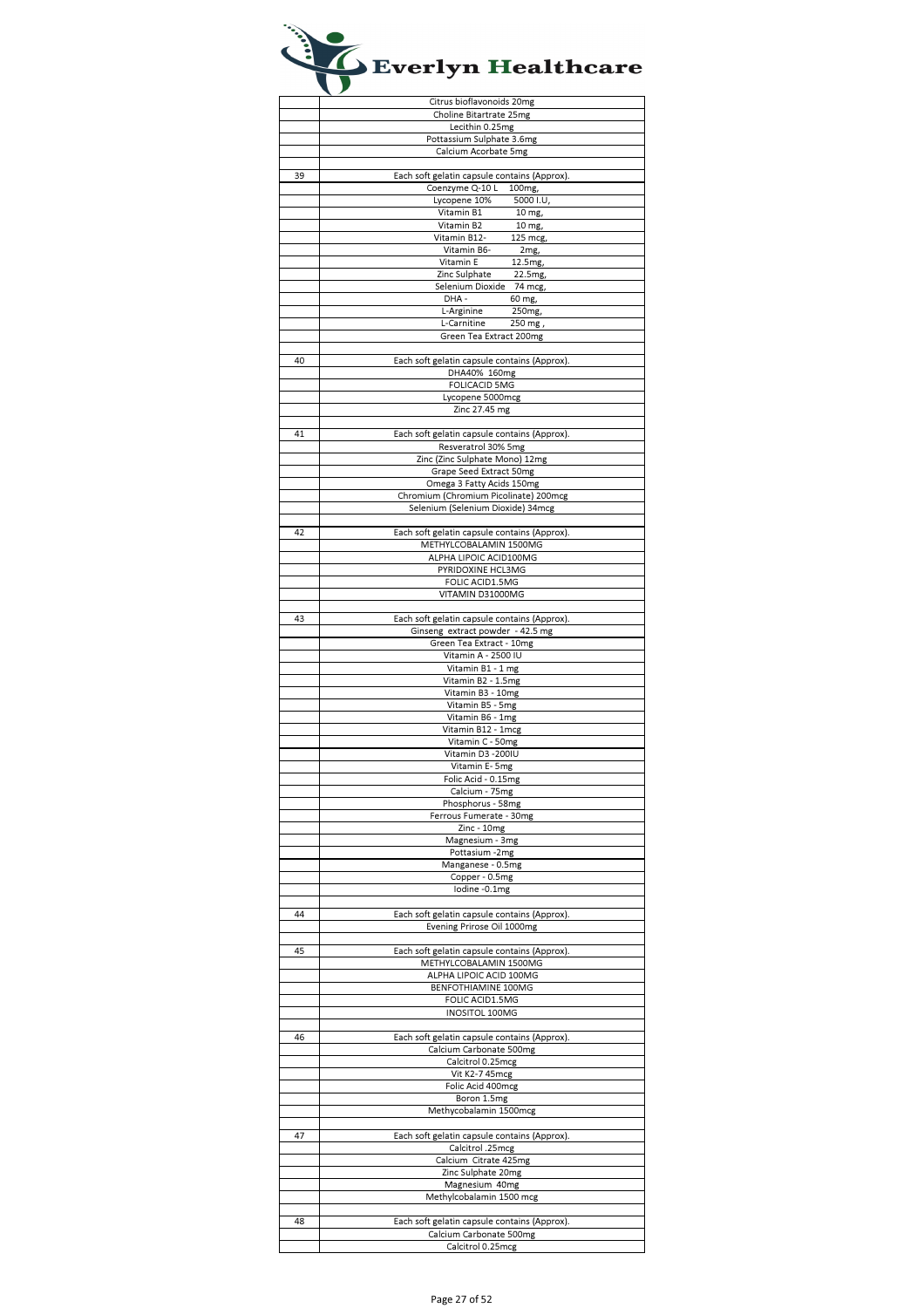|    | Vit K2-7 45mcg                                  |
|----|-------------------------------------------------|
|    | Zinc 7.5 mg                                     |
|    | Magnesium 50 mg                                 |
|    | Methycobalamin 1500mcg                          |
|    | L-Methyl Folate 800 Mcg                         |
|    |                                                 |
| 49 | Each soft gelatin capsule contains (Approx).    |
|    | Cod Liver Oil 300mg                             |
|    | Vitamin E 400 IU                                |
|    |                                                 |
| 50 | Each soft gelatin capsule contains (Approx).    |
|    | PREGABALIN 75 MG                                |
|    | METHYLCOBLAMIN 1500 MCG                         |
|    | Alpha Lipoic Acid 100mg                         |
|    |                                                 |
| 51 | Each soft gelatin capsule contains (Approx).    |
|    | I Glutathione 500mg                             |
|    |                                                 |
|    | Vit C 100Mg                                     |
|    |                                                 |
| 52 | Each soft gelatin capsule contains (Approx).    |
|    | Calcitriol 0.25 mcg                             |
|    | Calcium Carbonate 500 mg                        |
|    | Soy Isoflavones 40% 50 mg                       |
|    | Vitamin K 2-7 45 mcg                            |
|    | Magnesium 50 mg                                 |
|    |                                                 |
| 53 | Each soft gelatin capsule contains (Approx).    |
|    | Calcitrol .25mcg                                |
|    | Calcium Carbonate 500mg                         |
|    | Zinc 7.5 mg                                     |
|    | Vit. C 75mg                                     |
|    | Magnesium 40mg                                  |
|    |                                                 |
| 54 | Each soft gelatin capsule contains (Approx).    |
|    | Lycopene6%- 4000mcg                             |
|    | Green Tea Extract (Eq. toPolyphenol 50%) - 25mg |
|    | Curcumin 95%-25mg                               |
|    | L- arginine- 10mg                               |
|    | Soya lecithin- 5 mg                             |
|    | Ascorbic Acid-50mg                              |
|    | Selenium Dioxide Monohydrate- 70mcg             |
|    | Vitamin B12-5mcg                                |
|    |                                                 |
|    | Zinc Sulphate Monohydrate- 27.45mg              |
|    | Folic Acid- 1.5mg.                              |
|    |                                                 |
| 55 | Each soft gelatin capsule contains (Approx).    |
|    | Myo-Inositol 550mg                              |
|    | D-chiro-inositol 13.8mg                         |
|    | L-Methylfolate 200mcg                           |
|    | Chromium Picolinate 100mcg                      |
|    | Vitamin D3 400IU                                |
|    |                                                 |
| 56 | Each soft gelatin capsule contains (Approx).    |
|    | Beta Carotene (10 % Dispersion)<br>10 mg        |
|    | Lutien 8% 6000 mcg                              |
|    | Lycopene 6% 10000 mcg                           |
|    | Lycine Hydrochloride 50 mg                      |
|    | Niacinamide 25 mg                               |
|    | Vitamins B6<br>1 mg                             |
|    | Folic Acid 500 mcg                              |
|    | Biotin 10 mcg                                   |
|    | Vitamin B 12<br>5 mcg                           |
|    | Vitamin D3 5 mcg                                |
|    | Dibasic Calcium Phosphate 75 mg                 |
|    | Ferrous Fumarate 45 mg                          |
|    | Megnesium Hydroxide 10 mg                       |
|    | Zinc Sulphate 500 mcg                           |
|    | Sodium Selenate 200 mcg                         |
|    |                                                 |
| 57 | Each soft gelatin capsule contains (Approx).    |
|    | Lycopene 2000mcg                                |
|    | $\overline{\text{V}}$ it.A 2500iu               |
|    | Vit.C 50mg                                      |
|    | Vit.E 10 IU                                     |
|    | Zinc Sulphate Monohydrate 27.45mg               |
|    | Selenium Dioxide 70mcg                          |
|    |                                                 |
| 58 | Each soft gelatin capsule contains (Approx).    |
|    | CRANBERRY EXTRACT 200 MG                        |
|    | D-MANNOSE 200 MG                                |
|    | HIBISCUS EXTRACT 100MG                          |
|    |                                                 |
| 59 | Each soft gelatin capsule contains (Approx).    |
|    | Lycopene 6% 5000mcg                             |
|    | Lutein 8% 6mg                                   |
|    | Biotin 10mcg                                    |
|    | DiBasic Calcium Phosphate 75mg                  |
|    | Lysine 50mg                                     |
|    | Ferrous Fumerate 45mg                           |
|    | Niacinamide 20mg                                |
|    |                                                 |
|    | Zinc Sulphate 10mg                              |
|    | Magnesium Hydroxide 10mg                        |
|    | Betacarotene 10% 1000mcg                        |
|    | Folic Acid 200mcg                               |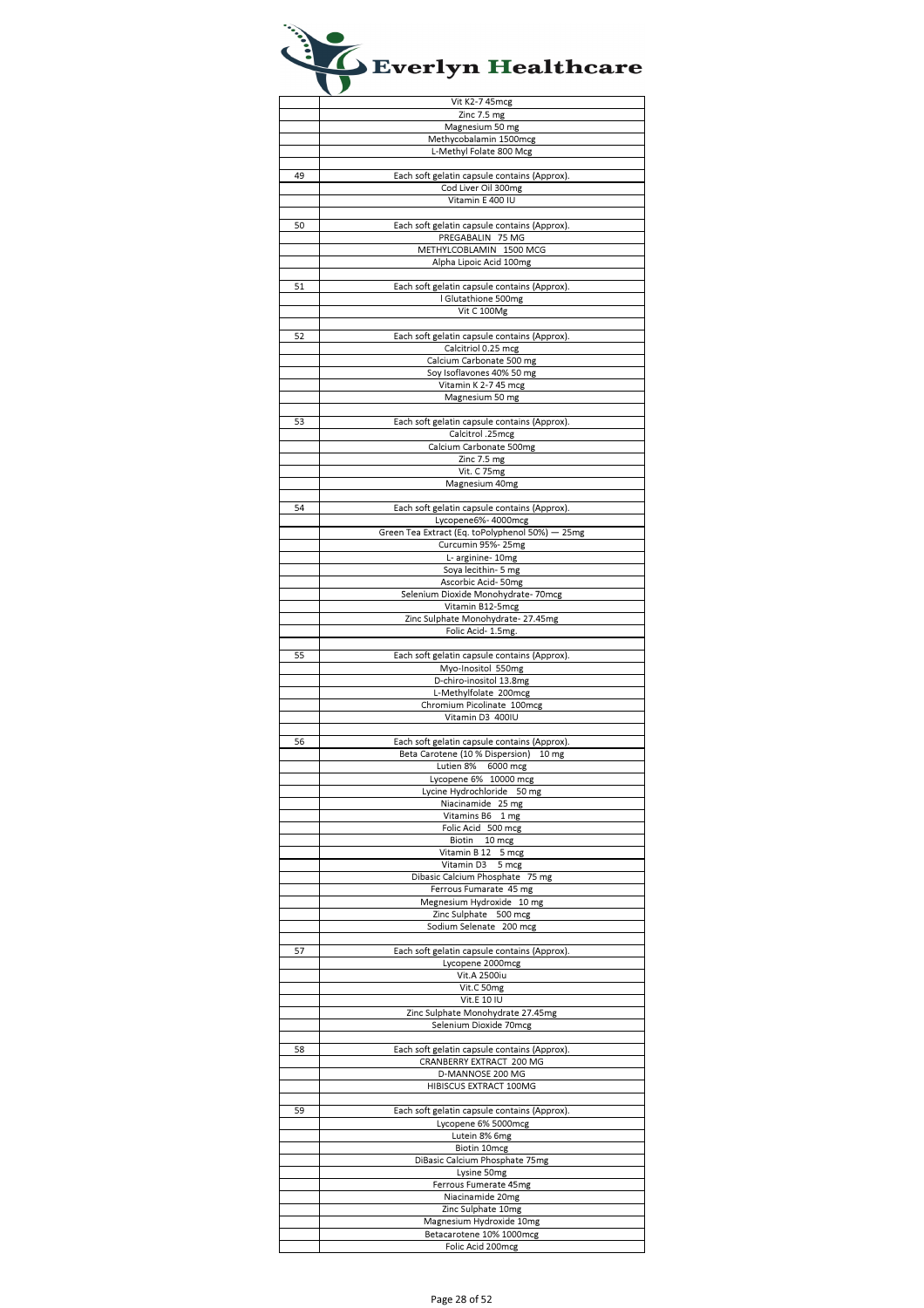|    | Copper Sulphate 500mcg                                                       |
|----|------------------------------------------------------------------------------|
|    | Manganese Sulphate 500mcg                                                    |
|    | Chromium Chloride 100mcg                                                     |
|    |                                                                              |
|    | Sodium Selenate 100mcg                                                       |
|    | Vitamin B6 1mg                                                               |
|    | Vitamin D3 5mcg                                                              |
|    | Vitamin B12 1mcg                                                             |
|    |                                                                              |
|    |                                                                              |
| 60 | Each soft gelatin capsule contains (Approx).                                 |
|    | Methylcobalamine 1500MCG                                                     |
|    | L-Methylfolate 1mg                                                           |
|    | Pyridoxal-5Phosphate 0.5mg                                                   |
|    |                                                                              |
| 61 | Each soft gelatin capsule contains (Approx).                                 |
|    | TRYPSINE 96mg                                                                |
|    | <b>BROMELAIN 180mg</b>                                                       |
|    | RUDOSIDE TRIHYDRATE 200mg                                                    |
|    |                                                                              |
|    | HARPAGOPHYLUM DRY EXTRACT As Harpagosides 5mg                                |
|    |                                                                              |
| 62 | Each soft gelatin capsule contains (Approx).                                 |
|    | Beta Carotene 30% 30mg                                                       |
|    |                                                                              |
| 63 | Each soft gelatin capsule contains (Approx).                                 |
|    | Calcitrol .25mcg                                                             |
|    | Calcium Carbonate 200mg                                                      |
|    | Methylcobalamin 750mcg                                                       |
|    | Vit. B6 3mg                                                                  |
|    |                                                                              |
|    | Folic Acid 1.5mg                                                             |
|    |                                                                              |
| 64 | Each soft gelatin capsule contains (Approx).                                 |
|    | Coenzyme Q10 300mg                                                           |
|    |                                                                              |
| 65 | Each soft gelatin capsule contains (Approx).                                 |
|    | Vitamin B1 2mg                                                               |
|    |                                                                              |
|    | Vitamin B2 3mg                                                               |
|    | Vitamin B3 25mg                                                              |
|    | Vitamin B6 10mg                                                              |
|    | Pantothenic Acid 6mg                                                         |
|    | Methylcobalamin 500mcg                                                       |
|    | Vitamin C (Coated) 50mg                                                      |
|    | Folic Acid 10mg                                                              |
|    | Biotin 300mcg                                                                |
|    |                                                                              |
|    |                                                                              |
| 66 | Each soft gelatin capsule contains (Approx).                                 |
|    | Alfacalcidol .25mcg                                                          |
|    | Calcium Carbonate 500mg                                                      |
|    | Methylcobalamin 750mcg                                                       |
|    | Chromium Picolinate 50mcg                                                    |
|    |                                                                              |
|    |                                                                              |
| 67 | Each soft gelatin capsule contains (Approx).                                 |
|    |                                                                              |
|    | Methylcobalamine 1500MCG                                                     |
|    | L-Methylfolate 800mcg                                                        |
|    | Pyridoxal-5Phosphate 500mcg                                                  |
|    | DHA 40% 200mg                                                                |
|    |                                                                              |
| 68 | EACH SOFTGEL CONTAINS:                                                       |
|    | Vit E 200 IU                                                                 |
|    | Levocarnitine 500mg                                                          |
|    |                                                                              |
| 69 | EACH SOFTGEL CONTAINS:                                                       |
|    | Ferrous Asparto glycinate 100mg                                              |
|    | L-Methylfolate 300mcg                                                        |
|    |                                                                              |
|    | Methylcobalamin 1500mcg                                                      |
| 70 |                                                                              |
|    | Each soft gelatin capsule contains (Approx).                                 |
|    | Lycopene 10% 2000mcg                                                         |
|    | Methylcobalamin 750mcg                                                       |
|    | Vit.C 2500IU                                                                 |
|    | Vit.E 10 IU                                                                  |
|    | Zinc Sulphate Monohydrate 27.45mg                                            |
|    | Selenium Dioxide 70mcg                                                       |
|    |                                                                              |
| 71 | Each soft gelatin capsule contains (Approx).                                 |
|    | Methylcobalmin 1000 mcg                                                      |
|    |                                                                              |
|    | Alpha Lipoic Acid 100mg                                                      |
|    | Folic Acid 1.5mg                                                             |
|    | Vitamin B6 3mg                                                               |
|    | Benfothiamine 100mg                                                          |
|    | Inositol 100mg                                                               |
|    |                                                                              |
| 72 | Each soft gelatin capsule contains (Approx).                                 |
|    | Coenzyme Q-10 L<br>100mg,                                                    |
|    | Lycopene 10%<br>6000 I.U,                                                    |
|    | Alfatocoferol<br><b>25IU</b>                                                 |
|    | Zinc Monomethionine<br>16.8 mg,                                              |
|    | Selenium Monomethionine 70 mcg,                                              |
|    |                                                                              |
|    | DHA-<br>60 mg,                                                               |
|    | L-Arginine<br>200mg,                                                         |
|    | L-Carnitine<br>500 mg,                                                       |
|    | Citrus Bioflavonoids 75mg                                                    |
|    | Magnesium Ocide 22.5mg                                                       |
|    | Vridadaru Extract (Argyrela Speciosa Syn.A.Nervosa)<br>64 <sub>mg</sub>      |
|    | Folic Acid<br>5000mcg<br>Adenosine Triphosphate Disodium<br>20 <sub>mg</sub> |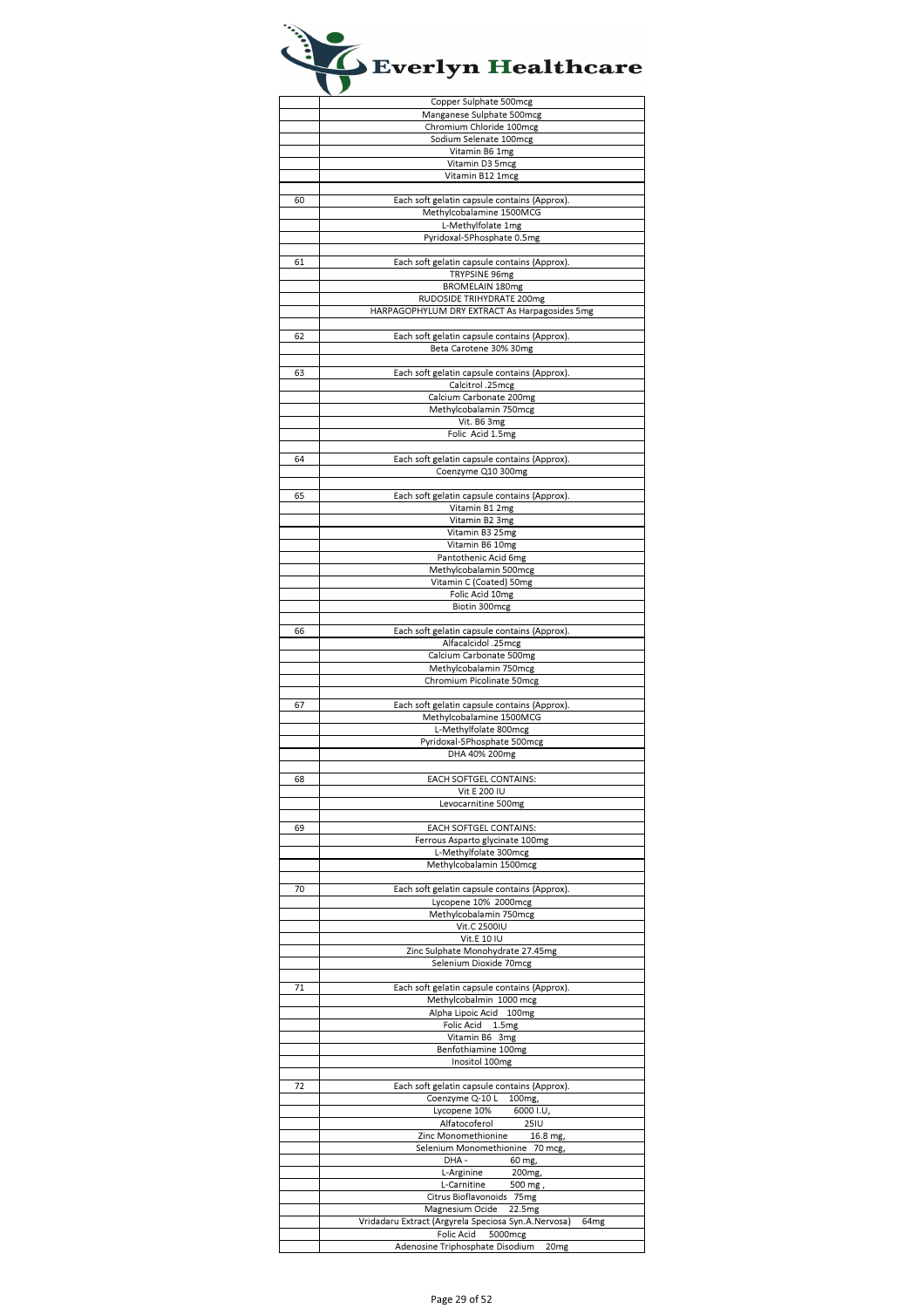| 73 | Each soft gelatin capsule contains (Approx). |
|----|----------------------------------------------|
|    | Methylcobalamin 1500mcg                      |
|    | Benfothiamin 100mg                           |
|    | Alpha Lipoic Acid 100mg                      |
|    | Inositol 77.5mg                              |
|    | Folic Acid 3000mcg                           |
|    | Calcium Pantothenate 12.5mg                  |
|    | Vitamin B6 3mg                               |
|    | Vitamin B2 10mg                              |
|    | Nicotinamide 45mg                            |
|    | Vitamin E 25IU                               |
|    |                                              |
|    | Vitamin A 10.33mg                            |
|    | Chromium Picolinate 200mcg                   |
|    | Selenium Monomethionine 85mcg                |
|    | Zinc Monomethionine 12.8mg                   |
|    | Evening Primrose Oil 65.22mg                 |
|    | L-Arginine 50mg                              |
|    | Choline Bitarterate 36.88mg                  |
|    |                                              |
| 74 | Each soft gelatin capsule contains (Approx). |
|    | Vitamin B12 1Mcg                             |
|    | Vitamin B6 3mg                               |
|    | Folic Acid 1.5mg                             |
|    |                                              |
|    |                                              |
| 75 | Each soft gelatin capsule contains (Approx). |
|    | Calcium Citrate 500mg                        |
|    | Calcitrol 0.25mcg                            |
|    | Vit K2-7 45mcg                               |
|    | Zinc 7.5 mg                                  |
|    | Magnesium 50 mg                              |
|    | Vit B12 15mcg                                |
|    | L-Methyl Folate 800 Mcg                      |
|    |                                              |
| 76 | Each soft gelatin capsule contains (Approx). |
|    |                                              |
|    | Vitamin C (Coated) 50mg                      |
|    | Zinc Sulphate 27.45mg                        |
|    | Beta-Carotene 10% 10mg                       |
|    | Ginkgo Biloba 24% 10mg                       |
|    | Vitamin E 10 I.U                             |
|    | Lutein 8% 6 mg                               |
|    | Lycopene 10% (Dispersion) mcg                |
|    | Vitamin A (Acetate) 2500 I.U                 |
|    | Sodium Selenate 70 mcg                       |
|    |                                              |
| 77 | Each soft gelatin capsule contains (Approx). |
|    | Flaxseed 500 mg                              |
|    |                                              |
|    | Wheat Germ Oil 100mg                         |
|    |                                              |
| 78 | Each soft gelatin capsule contains (Approx). |
|    | Lycopene 4000mcg                             |
|    | L-Arginine-10mg                              |
|    | Selenium DioxideMonohydrate-70mcg            |
|    | Vitamin B12-5mcg                             |
|    | Zinc Sulphate Monohydrate-27.45mg            |
|    | Folic Acid-1.5mg                             |
|    |                                              |
| 79 | Each soft gelatin capsule contains :         |
|    | EPA 90 mg.                                   |
|    |                                              |
|    | DHA 60 mg.                                   |
|    | Vitamin E Acetate 10 mg.                     |
|    | Vitamin C 10 mg.                             |
|    | Zinc Sulphate Monohydrate 7.5 mg.            |
|    | Folic Acid 2.5 mg.                           |
|    | Chromium Picolinate 100 mcg.                 |
|    | Selenium Dioxide 40 mcg.                     |
|    | Manganese Sulphate 2 mg.                     |
|    | Vitamin B3 1 mg.                             |
|    | Copper Sulphate 1 mg.                        |
|    | Vitamin A (as Palmitate) 2500 I.U.           |
|    | Grape Seed Extract 50 mg.                    |
|    |                                              |
|    |                                              |
| 80 | Each soft gelatin capsule contains (Approx). |
|    | PREGABALIN 75 MG                             |
|    | METHYLCOBLAMIN 750 MCG                       |
|    | Alpha Lipoic Acid 100mg                      |
|    | Folic Acid 1.5mg                             |
|    | Vit B6 3mg                                   |
|    |                                              |
| 81 | Each soft gelatin capsule contains (Approx). |
|    | Ajowain Oil 10mg                             |
|    |                                              |
|    | Fennel Oll 10mg                              |
|    | Caraway Oil 10mg                             |
|    | Coriander Oil 10mg                           |
|    | Cardamom Oil 10mg                            |
|    |                                              |
| 82 | Each soft gelatin capsule contains (Approx). |
|    | Carallum Fimbriata 300mg                     |
|    | Garcinia Cambogia 200mg                      |
|    | Green tea oil 65mg                           |
|    | Piperine 11mg                                |
|    |                                              |
|    |                                              |
| 83 | Each soft gelatin capsule contains (Approx). |
|    | Carica Papaya Extract 350mg                  |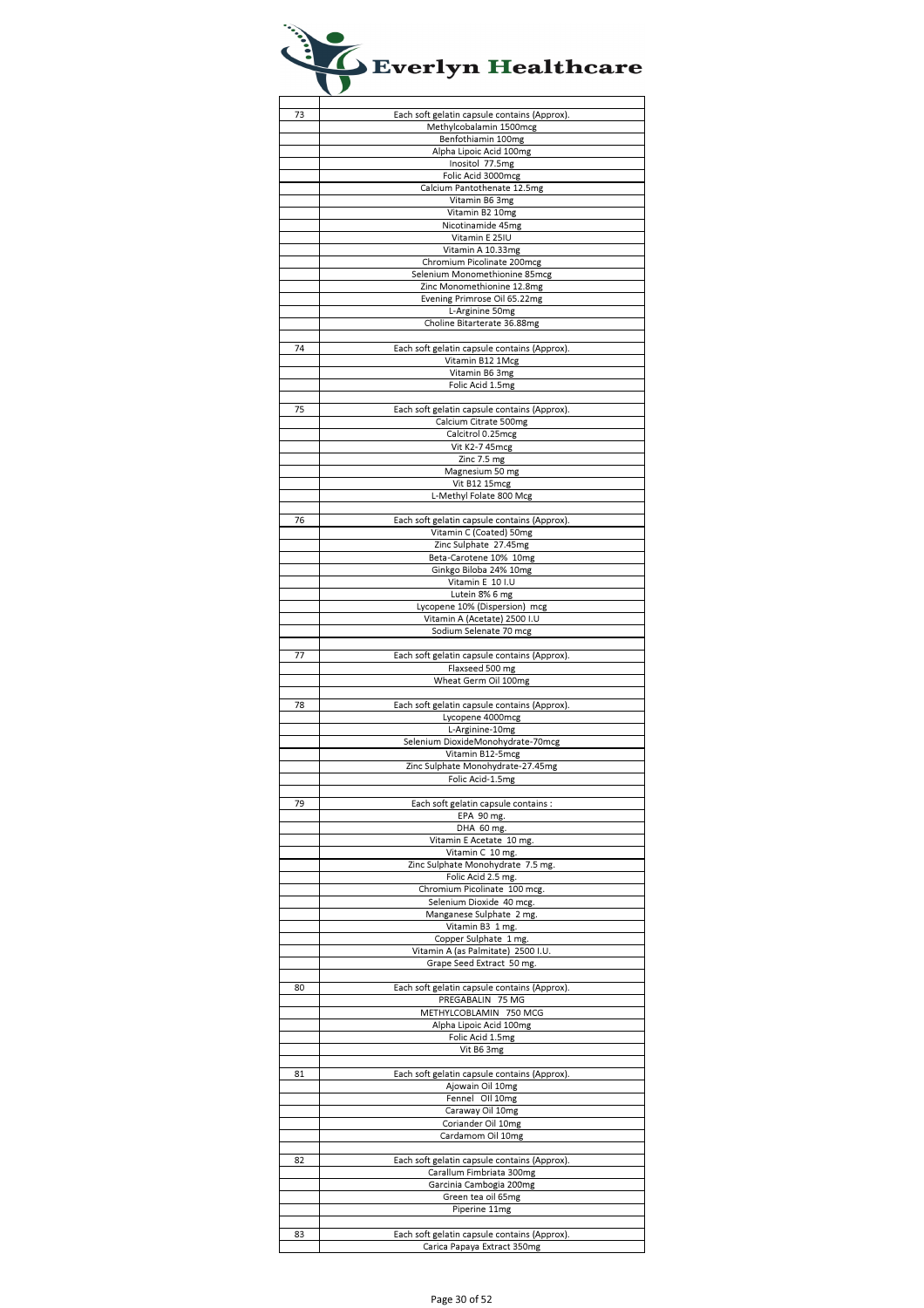|    | Tinospora Cordifolia 150mg                                             |
|----|------------------------------------------------------------------------|
|    |                                                                        |
| 84 | Each soft gelatin capsule contains (Approx).                           |
|    | GLUCOSAMINE SULPHATE 250MG                                             |
|    | CHONDRIATINE SULPHATE 50MG<br>ASHWAGANDHA 40MG                         |
|    | <b>BROMELAIN 60MG</b>                                                  |
|    | RUTOSIDE 25MG                                                          |
|    | Cissus Quandragularis Linn(Hadjod) 40MG                                |
|    | GUGGAL 50MG                                                            |
|    | MSM 100MG                                                              |
|    | HYALURONIC ACID 7.5MG<br>SOYA LECITHINE 15MG                           |
|    | CATS CLAW BARK POWDER 15MG                                             |
|    | <b>BORON 3MG</b>                                                       |
|    | BOSWELLIA SERRETA GUM POWDER 25 MG                                     |
|    | DI CALCIUM PHOS PHATE 50MG                                             |
|    |                                                                        |
| 85 | Each soft gelatin capsule contains (Approx).<br>DHA40% 200mg           |
|    | <b>FOLICACID 5MG</b>                                                   |
|    |                                                                        |
| 86 | Each soft gelatin capsule contains (Approx).                           |
|    | Calcitrol .25mcg                                                       |
|    | Calcium Carbonate 500mg<br>Zinc Sulphate 7.5mg                         |
|    | Magnesium Oxide 50mg                                                   |
|    |                                                                        |
| 87 | Each soft gelatin capsule contains (Approx).                           |
|    | Ginseng extract powder - 42.5 mg                                       |
|    | Vitamin A - 2500 IU                                                    |
|    | Vitamin B1 - 1 mg                                                      |
|    | Vitamin B2 - 1.5mg<br>Vitamin B3 - 10mg                                |
|    | Vitamin B5 - 5mg                                                       |
|    | Vitamin B6 - 1mg                                                       |
|    | Vitamin B12 - 1mcg                                                     |
|    | Vitamin C - 50mg                                                       |
|    | Vitamin D3 - 200IU                                                     |
|    | Vitamin E- 5mg<br>Folic Acid - 0.15mg                                  |
|    | Calcium - 75mg                                                         |
|    | Phosphorus - 58mg                                                      |
|    | Ferrous Fumerate - 30mg                                                |
|    | Zinc - 10mg                                                            |
|    | Magnesium - 3mg<br>Pottasium -2mg                                      |
|    | Manganese - 0.5mg                                                      |
|    | Copper - 0.5mg                                                         |
|    | lodine -0.1mg                                                          |
|    |                                                                        |
| 88 | Each soft gelatin capsule contains (Approx).<br>METHYLCOBALAMIN 1500MG |
|    | ALPHA LIPOIC ACID100MG                                                 |
|    | PYRIDOXINE HCL3MG                                                      |
|    |                                                                        |
| 89 | EACH SOFTGEL CONTAINS:                                                 |
|    | Vitamin E 400 IU                                                       |
| 90 | EACH SOFTGEL CONTAINS:                                                 |
|    | Calcium Carbonate 500 mg                                               |
|    | Vitamin d3 2000iu                                                      |
|    | L methylfolate 800mcg                                                  |
|    | Pyridodoxal 5 phosphate 05mg<br>methylcobalamine 1500 mcg              |
|    |                                                                        |
| 91 | Each soft gelatin capsule contains (Approx).                           |
|    | COENZYME Q10 100 MG                                                    |
|    | Levocarnitine 250mg                                                    |
|    | Methylcobalamin 500mcg                                                 |
| 92 | EACH SOFTGEL CONTAINS:                                                 |
|    | Vit E 400 IU                                                           |
|    | Levocarnitine 200mg                                                    |
|    |                                                                        |
| 93 | EACH SOFTGEL CONTAINS:<br>Calcium Citrate 500mg                        |
|    | Vitamin D3 500I.U                                                      |
|    |                                                                        |
| 94 | Each soft gelatin capsule contains (Approx).                           |
|    | Calcium Citrate Malate 500mg                                           |
|    | Calcitrol 0.25mcg<br>Vit K2-7 45mcg                                    |
|    | Zinc 7.5 mg                                                            |
|    | Magnesium 50 mg                                                        |
|    | Methycobalamin 1500mcg                                                 |
|    | L-Methyl Folate 800 Mcg                                                |
|    |                                                                        |
| 95 | Each soft gelatin capsule contains (Approx).<br>Vitamin E 400 I.U      |
| 96 | Each soft gelatin capsule contains (Approx).                           |
|    | Calcitrol .25mcg                                                       |
|    | Calcium Carbonate 500mg                                                |
|    | Methylcobalamin 1500mcg                                                |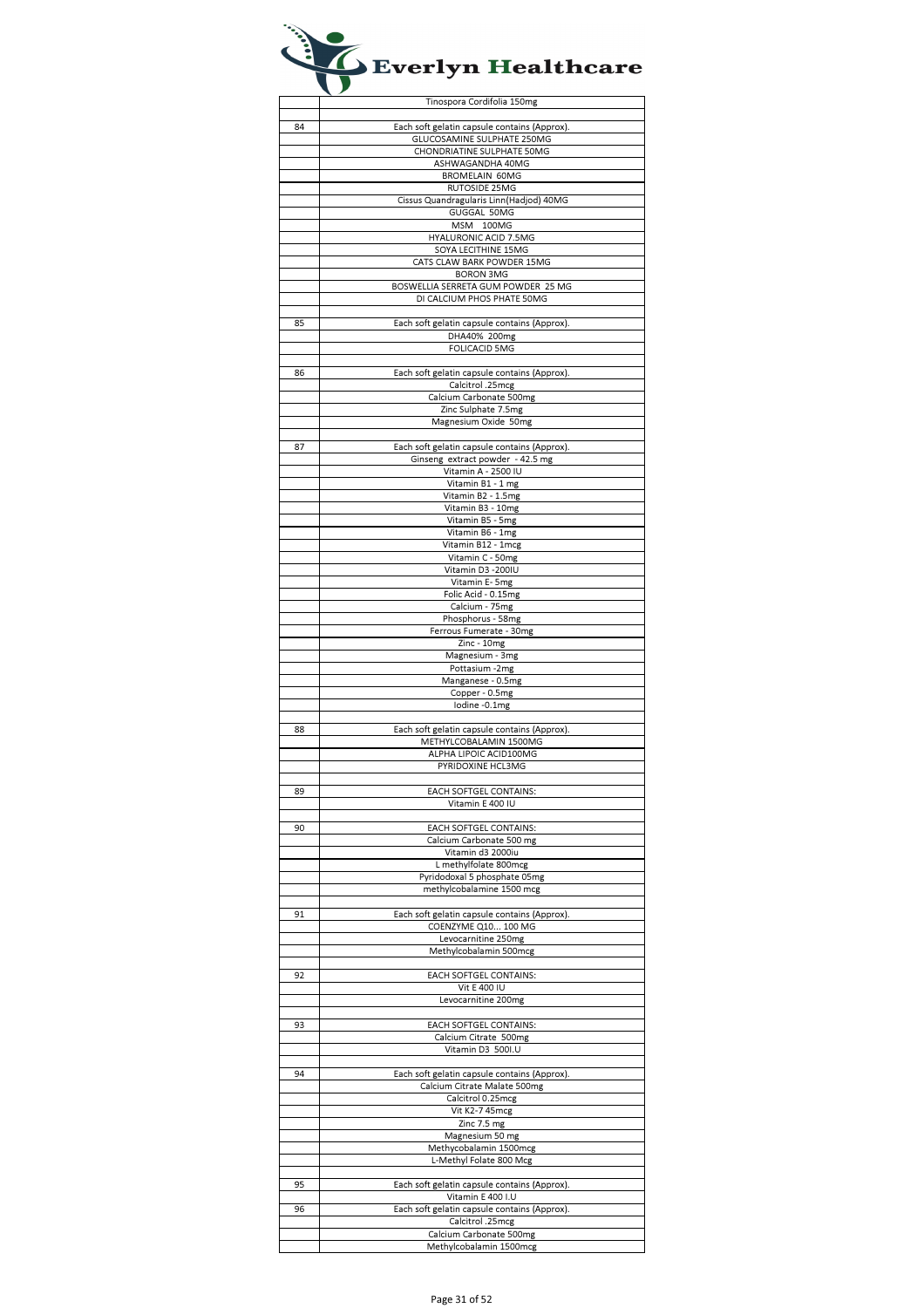|     | Vit. B6 3mg                                   |
|-----|-----------------------------------------------|
|     | Folic Acid 1.5mg                              |
|     |                                               |
| 97  | Each soft gelatin capsule contains (Approx).  |
|     | Omega 3 300mg                                 |
|     | Methylcobalamin 1500mcg                       |
|     | Calcitrol .25mcg                              |
|     | Folic Acid 400mcg                             |
|     | Calcium Carbonate 500mg                       |
|     | Boron 1.5mg                                   |
|     |                                               |
| 98  | Each soft gelatin capsule contains (Approx).  |
|     | Vitamin E 400 I.U                             |
|     | Wheat Germ Oil 100mg                          |
|     | Omega 3 - 30mg                                |
|     |                                               |
| 99  | Each soft gelatin capsule contains (Approx).  |
|     | Omega 3 (Alpha Linolenic Acid) 253mg          |
|     | Omega 6 (Linoleic Acid) 88.3mg                |
|     | Omega 9 (Oleic Acid) 21.3mg                   |
|     |                                               |
| 100 | Each soft gelatin capsule contains (Approx).  |
|     | Green Tea Extract 10mg                        |
|     | Ginkgo Biloba 10mg                            |
|     | GINSENG 42.5mg                                |
|     | Grape Seed Extract 15mg                       |
|     | Garlic Extract 20mg                           |
|     | DHA 60MG                                      |
|     | EPA 90MG                                      |
|     | Citrus Bioflavonoids 20mg                     |
|     | Lutein 250mcg                                 |
|     | Naturl mixed carotenoids (10%) 11.33MG        |
|     | Wheat Germ Oil 25mg                           |
|     | Choline Bitartrate 25mg                       |
|     | Benfothiamine 1.5mg                           |
|     | Biotin 100mcg                                 |
|     | Folic Acid 150mcg                             |
|     | Vit.k 10mcg                                   |
|     | Niacinamide 20mg                              |
|     | Piperine 5mg                                  |
|     | Vit B6 1mg                                    |
|     | Vit B12 1mcg                                  |
|     | Vit D3 200 I.U                                |
|     | Calcium Ascorbate 45mg                        |
|     | Elemental Calcium 20mg                        |
|     | Elemental Phosphorous 15.45mg                 |
|     | Ferrous Fumerate 30mg                         |
|     | Magnesium Oxide 30mg                          |
|     | Manganese Sulphate 1.5mg                      |
|     | Potassium Iodide 150mcg                       |
|     | Zinc Oxide 15mg                               |
|     | Elemental Copper .5mg                         |
|     | Chromium Picolinate 65mcg                     |
|     | Sodium Molybdate Dihydrate 25mcg              |
|     | Sodium Selenite Pentahydrate (Selenium) 20mcg |
|     | Elemental Chloride 4mg                        |
|     | Elemental Potassium 3.6mg                     |
|     | Sodium Borate 150mcg                          |
|     | Colloidal Silicon Dioxide 2mg                 |
|     | Nickel Sulphate 5mcg                          |
|     | Stannous Chloride Dihydrate 10mcg             |
|     | Elemental Vanadium 10mcg                      |
|     | Lactic Acid Bacillus 150million Spores        |
|     | L-Glutathione 2mg                             |
|     |                                               |
| 101 | Each soft gelatin capsule contains (Approx).  |
|     | Lycopene 10% 5000mcg                          |
|     | Lutein 8% 2000mcg                             |
|     | Betacarotene 10% 5.17mg                       |
|     | Zinc Sulphate 27.45mg                         |
|     | Selenium Dioxide 70mcg                        |
|     | Grape Seed Ext. 10mg                          |
|     |                                               |
| 102 | Each soft gelatin capsule contains (Approx).  |
|     | Ferrous Ascorbate 100mg                       |
|     | Adenosylcobalamin 100mcg                      |
|     | Folic Acid 5mg                                |
|     | Zinc 7.5mg                                    |
|     | Niacinamide 10mg                              |
|     | Vit B1 1mg                                    |
|     | Vit B6 3mg                                    |
|     | Vit B12 1mcg                                  |
|     |                                               |
| 103 | Each soft gelatin capsule contains (Approx).  |
|     | Ginseng extract powder - 42.5 mg              |
|     | Vitamin A - 2500 IU                           |
|     |                                               |
|     | Vitamin B1 - 1 mg                             |
|     | Vitamin B2 - 1.5mg                            |
|     | Vitamin B3 - 10mg                             |
|     | Vitamin B5 - 5mg                              |
|     | Vitamin B6 - 1mg                              |
|     | Vitamin B12 - 1mcg                            |
|     | Vitamin C - 50mg                              |
|     | Vitamin D3 - 200IU                            |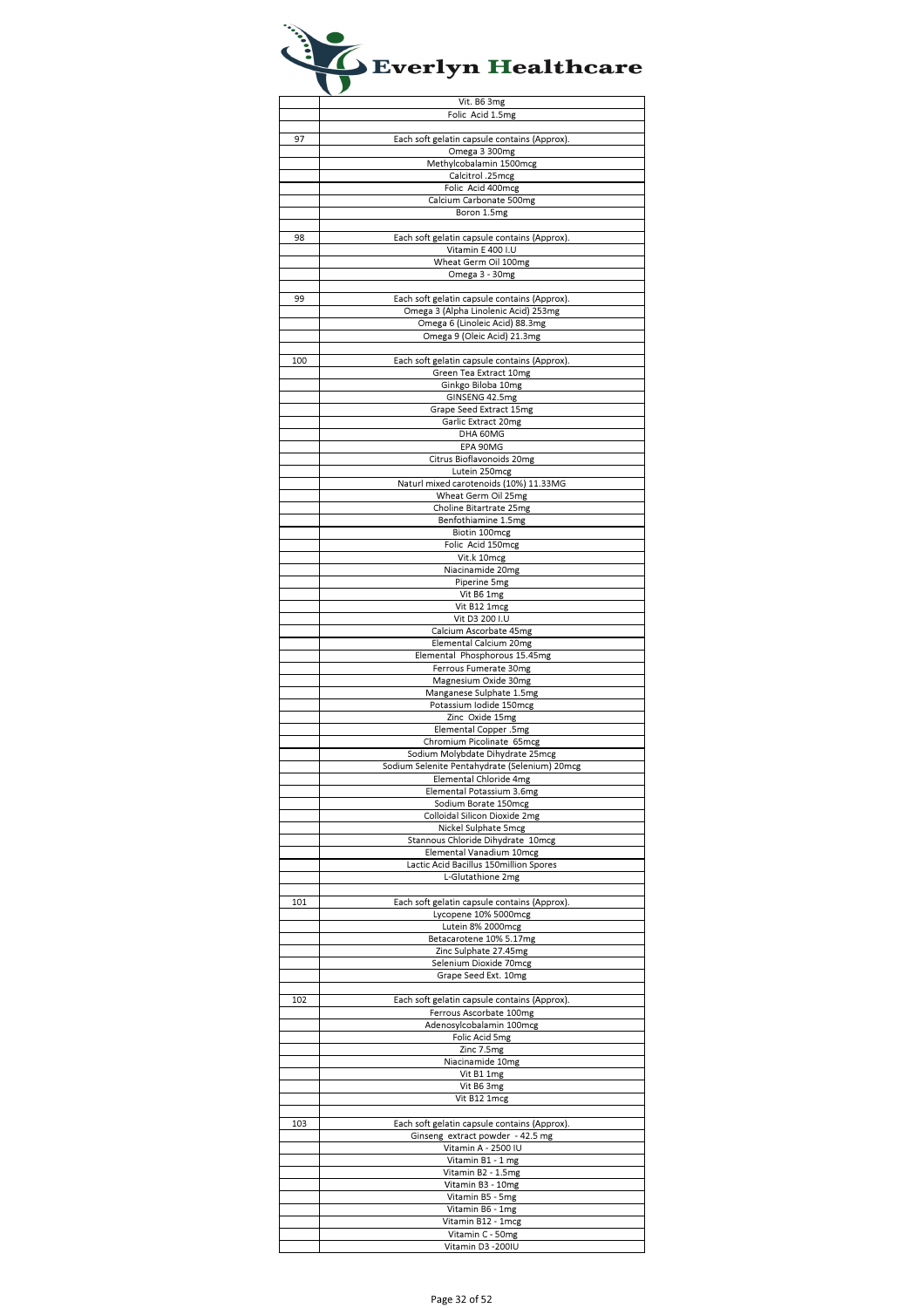|     | Vitamin E- 5mg                               |
|-----|----------------------------------------------|
|     | Folic Acid - 0.15mg                          |
|     | Calcium - 75mg                               |
|     | Phosphorus - 58mg                            |
|     | Ferrous Fumerate - 30mg                      |
|     | Zinc - 10mg                                  |
|     | Magnesium - 3mg                              |
|     | Pottasium -2mg                               |
|     | Manganese - 0.5mg                            |
|     | Copper - 0.5mg                               |
|     | lodine -0.1mg                                |
|     |                                              |
| 104 | Each soft gelatin capsule contains (Approx). |
|     | Calcium Carbonate 500mg                      |
|     | Calcitrol 0.25mcg                            |
|     | EPA 90mg                                     |
|     | DHA 60mg                                     |
|     |                                              |
|     | Vit K2-7 45mcg                               |
|     | Folic Acid 400mcg                            |
|     | Boron 1.5mg                                  |
|     | Methycobalamin 750mcg                        |
|     |                                              |
| 105 | Each soft gelatin capsule contains (Approx). |
|     | Grapeseed Extract 25 mg                      |
|     | Lycopene 10% 2 mg                            |
|     | Lutein 6% 3mg                                |
|     | Vit.A 5000 i.u                               |
|     | Vit.B1 1mg                                   |
|     | Vit.B2 1mg                                   |
|     | Folic Acid 1.5mg                             |
|     | Zinc Sulphate Monohydrate 7.5mg              |
|     |                                              |
| 106 | EACH SOFTGEL CONTAINS:                       |
|     | Myo-Inositol 500mg                           |
|     | L-Methyl Folate 500mcg                       |
|     | Vit D3 1000 i.u                              |
|     | N-Acetyl Cysteine 250mg                      |
|     | L-Arginine 100mg                             |
|     |                                              |
| 107 | EACH SOFTGEL CONTAINS:                       |
|     | Bovine Colostrum 500mg                       |
|     | Vit C 100mg                                  |
|     | Vit E 25 IU                                  |
|     | Lycopene 500mcg                              |
|     |                                              |
| 108 | Each soft gelatin capsule contains (Approx). |
|     | Cissus Quandragularis Linn Ext 400mg         |
|     | Vitex Nirgundo Ext 100mg                     |
|     | Boswellia Serrata Ext 100mg                  |
|     | Withania Somnifera 100mg                     |
|     |                                              |
|     |                                              |
| 109 | Each soft gelatin capsule contains (Approx). |
|     | Vitamin-A (as palmitate) 1600 IU             |
|     | Vitamin-D3 100 IU                            |
|     | Vitamin-B1 1 mg                              |
|     | Vitamin-B2 1 mg                              |
|     | Vitamin-B6 0.5 mg                            |
|     | Vitamin-B12 0.5 mcg                          |
|     | Vitamin-C 25 mg                              |
|     |                                              |
|     | Vitamin-E Acetate 5 mg                       |
|     | Nicotinamide 15 mg                           |
|     | Calcium Pantothenate 1 mg                    |
|     | Folic Acid 50 mcg                            |
|     | Calcium as Dicalcium Phosphate 75 mg         |
|     | Phosphorus from DCP 58 mg                    |
|     | Copper from Copper Sulphate 45 mcg           |
|     | lodine from Potassium lodide 0.075 mg,       |
|     | Manganese as Manganese Sulphate 0.5 mg       |
|     | Magnesium as Magnesium Sulphate 3 mg         |
|     | Zinc Sulphate 0.5 mg                         |
|     | Potassium as Potassium Sulphate 2 mg         |
|     | Molybdenum as Sodium Molybdate 0.1 mg        |
|     |                                              |
| 110 | Each soft gelatin capsule contains (Approx). |
|     | Omega 3 (EPA 180mg + DHA 120mg)              |
|     |                                              |
| 111 | Each soft gelatin capsule contains (Approx). |
|     | Omega 3 (EPA + DHA) 300mg                    |
|     |                                              |
| 112 | Each soft gelatin capsule contains (Approx). |
|     | Flaxseed Oil 450mg                           |
|     |                                              |
| 113 | EACH SOFTGEL CONTAINS:                       |
|     | Carbonyl Iron 100mg                          |
|     | Zinc Sulphate Monohydrate 61.8mg             |
|     | Selenium 60mcg                               |
|     | Folic Acid 1 mg                              |
|     |                                              |
|     | Vit.B12 15mcg                                |
| 114 |                                              |
|     | Each soft gelatin capsule contains (Approx). |
|     | Vit.A 1600 iu                                |
|     | Betacarotene 5mg<br>Vit.E 25iu               |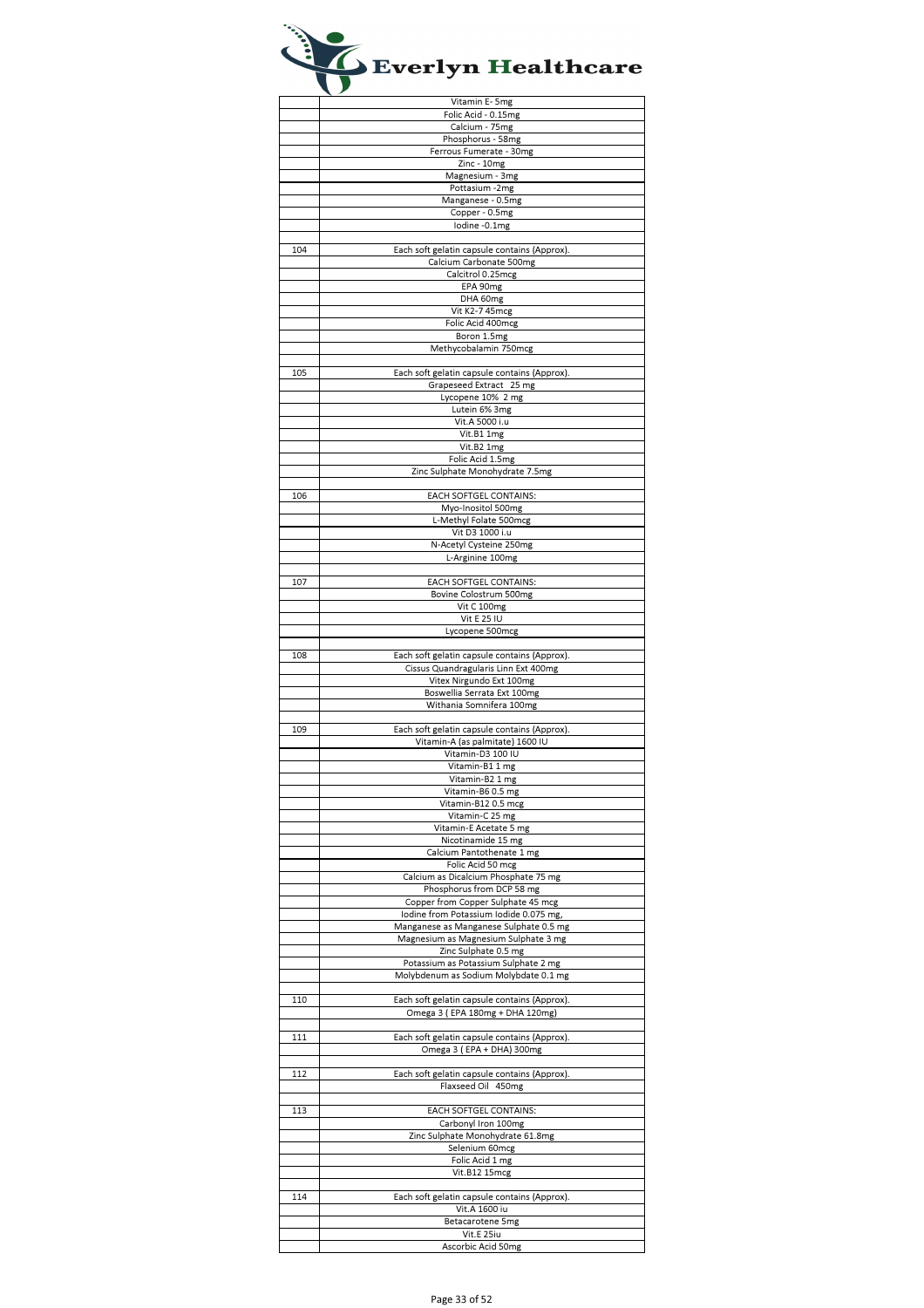|     | Zinc Sulphate 7.5mg                                                     |
|-----|-------------------------------------------------------------------------|
|     | Copper Sulphate 1mg                                                     |
|     | Sodium Selenate 150mcg                                                  |
|     | Manganese Sulphate 1.5mg                                                |
|     |                                                                         |
| 115 | Each soft gelatin capsule contains (Approx).                            |
|     | Lycopene 5000mcg                                                        |
|     | Vit.A 5000iu                                                            |
|     | Vit.C 50mg                                                              |
|     | Vit.E 10mg                                                              |
|     | Zinc Sulphate Monohydrate 22.5mg                                        |
|     | Selenium Dioxide 70mcg                                                  |
|     |                                                                         |
| 116 | Each soft gelatin capsule contains (Approx).                            |
|     | DIACERIN 50 MG                                                          |
|     | GLUCOSAMINE 750 MG                                                      |
|     | METHYL SULPHONYL METHANE 250 MG                                         |
|     |                                                                         |
| 117 | Each soft gelatin capsule contains (Approx).                            |
|     | PREGABALIN 75 MG                                                        |
|     | METHYLCOBLAMIN 750 MCG                                                  |
|     |                                                                         |
| 118 | Each soft gelatin capsule contains (Approx).                            |
|     | COENZYME Q10 -- 100 MG                                                  |
|     | SELENIUM -- 70MCG                                                       |
|     | L-ARGININE -- 100 MG                                                    |
|     | EPA -- 90 MG                                                            |
|     | DHA -- 60 MG                                                            |
|     |                                                                         |
| 119 | Each soft gelatin capsule contains (Approx).                            |
|     | COENZYME Q10 100MG                                                      |
|     | EICOSAPENTAENOIC ACID 90MG                                              |
|     | DOCOSAHEXAENOIC ACID 60MG                                               |
|     | LYCOPENE (AS 10%) 4000MCG                                               |
|     | SELENIUM 70MCG                                                          |
|     |                                                                         |
| 120 | Each soft gelatin capsule contains (Approx).                            |
|     | Curcumin 500mg                                                          |
|     | Piperine 10mg                                                           |
|     |                                                                         |
| 121 | Each soft gelatin capsule contains (Approx).<br>Ferrous Ascorbate 100mg |
|     | Folic Acid 1.5mg                                                        |
|     | Zinc Sulphate Monohydrate 22.5mg                                        |
|     |                                                                         |
| 122 | Each soft gelatin capsule contains (Approx).                            |
|     | Vit C 50mg                                                              |
|     | ALA 100mg                                                               |
|     | Grape seed 25mg                                                         |
|     | I Glutathione 500mcg                                                    |
|     |                                                                         |
| 123 | Each soft gelatin capsule contains (Approx).                            |
|     | Methylcobalmin 1500 mcg                                                 |
|     | Alpha Lipoic Acid 100mg                                                 |
|     | Folic Acid 1.5mg                                                        |
|     |                                                                         |
|     | Pyridoxine HCL 3mg                                                      |
|     | Green tea 10mg                                                          |
|     | B13mg                                                                   |
|     | B2 3mg                                                                  |
|     | <b>B62mg</b>                                                            |
|     | Chromium 150mg                                                          |
|     | Selenium 60mcg                                                          |
|     | Soya lecithin 5mg                                                       |
|     |                                                                         |
| 124 | Each soft gelatin capsule contains (Approx).                            |
|     | Lecithin 525mg                                                          |
|     | Silymarine 140mg                                                        |
| 125 |                                                                         |
|     | Each soft gelatin capsule contains (Approx)                             |
|     | CRANBERRY EXTRACT 200 MG<br>D-MANNOSE 50 MG                             |
|     |                                                                         |
| 126 | Each soft gelatin capsule contains (Approx).                            |
|     | OMEGA3FATTYACID(DHA40%) 200mg                                           |
|     | <b>FOLICACID 5MG</b>                                                    |
|     | METHYLCOBALAMINE 1500mcg                                                |
|     | PYRIDOXINE 1.5mg                                                        |
|     |                                                                         |
| 127 | Each soft gelatin capsule contains (Approx).                            |
|     | SAW PALMETTO EXTRACT 320MG                                              |
|     | BETA SITOSTEROL 75MG                                                    |
|     | <b>BIOTIN 5MG</b>                                                       |
|     | VITAMINE B6 2MG                                                         |
|     | FOLIC ACID 200MCG                                                       |
|     | ZINC METHIONINE COMPLEX 12MG                                            |
|     | SELINIUM 34MCG                                                          |
|     | NIACINAMIDE 18MG                                                        |
|     | PHOSPHATIDLY CHOLINE 25mg                                               |
|     |                                                                         |
| 128 | Each soft gelatin capsule contains (Approx).                            |
|     | Calcium Carbonate 500mg                                                 |
|     | Calcitrol 0.25mcg<br>Vit K2-7 45mcg                                     |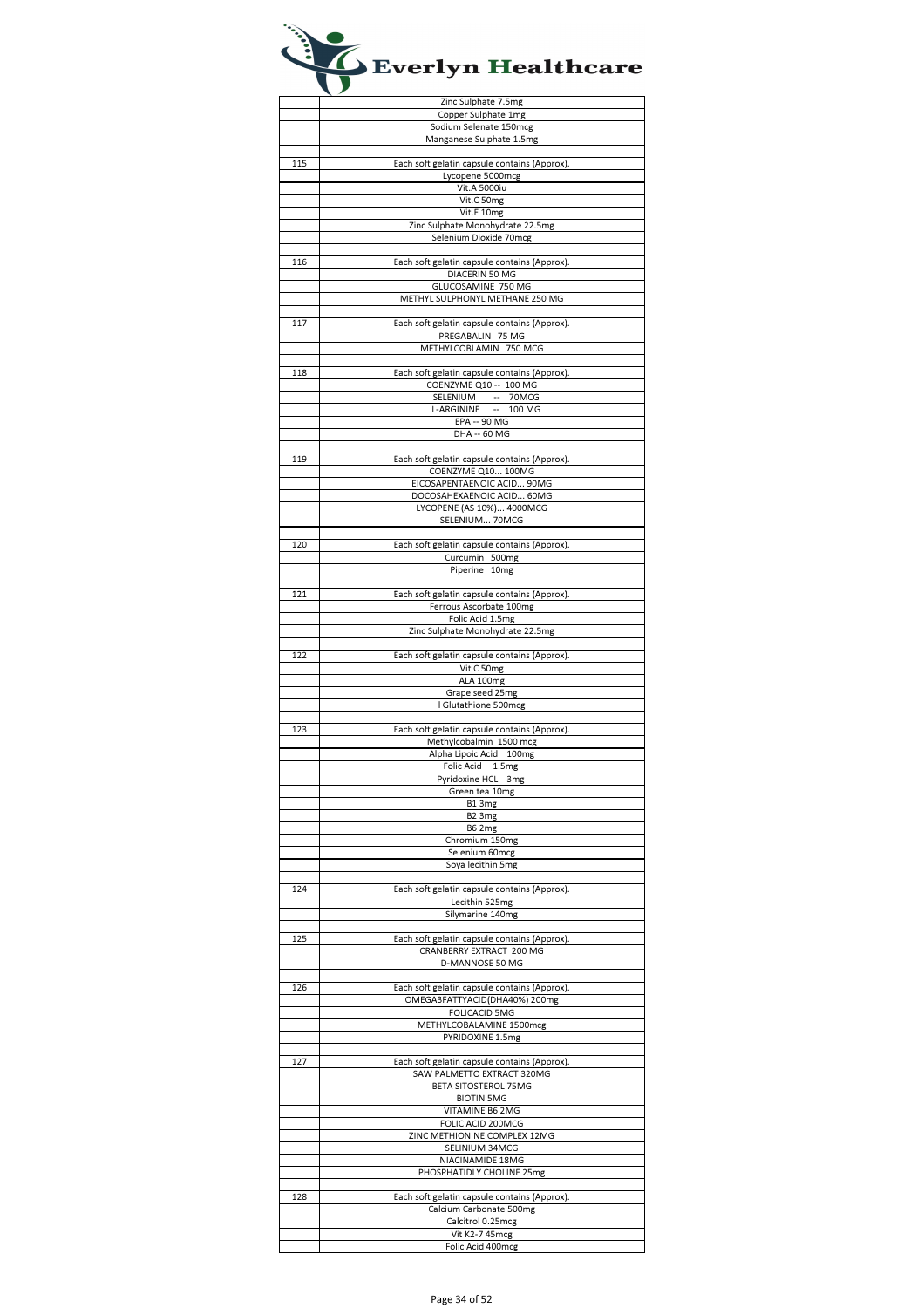|     | Boron 1.5mg                                       |
|-----|---------------------------------------------------|
|     | Methycobalamin 750mcg                             |
|     |                                                   |
| 129 | Each soft gelatin capsule contains (Approx).      |
|     | Collagen peptide 40mg                             |
|     | Sod.Hyaluronate 30mg                              |
|     |                                                   |
|     | Chondroitin sulfate 200mg                         |
|     | Vit C 35mg                                        |
|     |                                                   |
| 130 | Each soft gelatin capsule contains (Approx).      |
|     | Calcium citrate 22.75mg                           |
|     | Vitamin C 18.5mg                                  |
|     | Light Magnesium Oxide 11.85mg                     |
|     | Iron(Ferrous Ascorbate) 8mg                       |
|     | Aloe Barbadensis 7.5mg                            |
|     | Zinc monomethionine 4mg                           |
|     | Vitamin B10.5mg                                   |
|     | Vitamin B2 0.5mg                                  |
|     | Vitamin B5 0.7mg                                  |
|     | Vitmain B9 64mcg                                  |
|     | Vitamin B12 0.2mcg                                |
|     | Vitamin D3 16mcg                                  |
|     | Vitamin A 320mcg                                  |
|     | Chromium Picolinate 100mcg                        |
|     | Potassium Iodide 100mcg                           |
|     |                                                   |
|     | Cupric oxide 150mcg                               |
|     | Sodium bicarbonate 100mcg                         |
|     | Manganese chloride 225 mcg                        |
|     | Sodium Molybdate 16mcg                            |
|     | Stanous Chloride 5mcg                             |
|     | Colloidal Silicon Dioxide 125mcg                  |
|     | Selenium 16mcg                                    |
|     | Vitamin B6 7.2mg                                  |
|     | Vitamin B3 6.3mg                                  |
|     | Vitamin E 6mg                                     |
|     | Glutamic Acid 5.25mg                              |
|     | L-lysine 5mg                                      |
|     |                                                   |
| 131 | Each soft gelatin capsule contains (Approx).      |
|     | Calcium Carbonate 500mg                           |
|     | Calcitrol 0.25mcg                                 |
|     | Vit K2-7 45mcg                                    |
|     |                                                   |
|     | Folic Acid 1.5mg                                  |
|     |                                                   |
| 132 | Each soft gelatin capsule contains (Approx).      |
|     | Omega-3 Fatty Acids                               |
|     | Eicosapentaenoic Acid 90mg                        |
|     | Docosahexaenoic Acid 60mg                         |
|     | Alpha Lipoic Acid 30mg                            |
|     | Pine Bark Extract 10mg                            |
|     | Vitamin C 40mg                                    |
|     | Vitamin E Acetate 15mg                            |
|     | Betacarotene (as 10% dispersion) 2.4mg            |
|     | Vitamin B6 2mg                                    |
|     | Benfotiamine 1.6mg                                |
|     | Folic Acid 100mcg                                 |
|     | Vitamin R 12 1mcg                                 |
|     | Zinc(as Zinc Sulphate Monohydrate) 10mg           |
|     | Selenium (as Sodium Selenate) 55mcg               |
|     | Chromium (as Chromium chloride Hexahydrate) 35mcg |
|     |                                                   |
|     |                                                   |
| 133 | Each soft gelatin capsule contains (Approx).      |
|     | EPA 90mg                                          |
|     | DHA. 60mg                                         |
|     | Ferrous Ascorbate 10mg                            |
|     | Green Tea Extract 10mg                            |
|     | Ginseng 42.5mg                                    |
|     | Grape Seed Extract 10mg                           |
|     | Natural Mixed Carotenoids 10% 5.17mg              |
|     | Vitamin D3 200 i.u                                |
|     | Wheat Germ Oil 15mg                               |
|     | Vitamin B6 1mg                                    |
|     | Vitamin B12 1mcg                                  |
|     | Niacinamide 10mg                                  |
|     | Folic Acid 0.15mg                                 |
|     | Biotin 0.1mg                                      |
|     | Copper Sulphate Pentahydrate 0.5mg                |
|     | Chromium Picolinate 0.065mg                       |
|     | Selenium Dioxide 70mcg                            |
|     | Nickel Sulphate 0.5mg                             |
|     | Iodine (as potassium Iodide) 0.15mg               |
|     | Manganese (as Manganese Sulphate) 3mg             |
|     | Magnesium (as magnesium Sulphate) 1.5mg           |
|     | Molybdenum (as sodium molybdate) 0.025mg          |
|     |                                                   |
|     | Citrus bioflavonoids 20mg                         |
|     | Choline Bitartrate 25mg                           |
|     | Lecithin 0.25mg                                   |
|     | Pottassium Sulphate 3.6mg                         |
|     | Calcium Acorbate 5mg                              |
|     |                                                   |
| 134 | Each soft gelatin capsule contains (Approx).      |
|     |                                                   |
|     | Coenzyme Q-10 L<br>100mg,                         |
|     | Lycopene 10%<br>5000 I.U                          |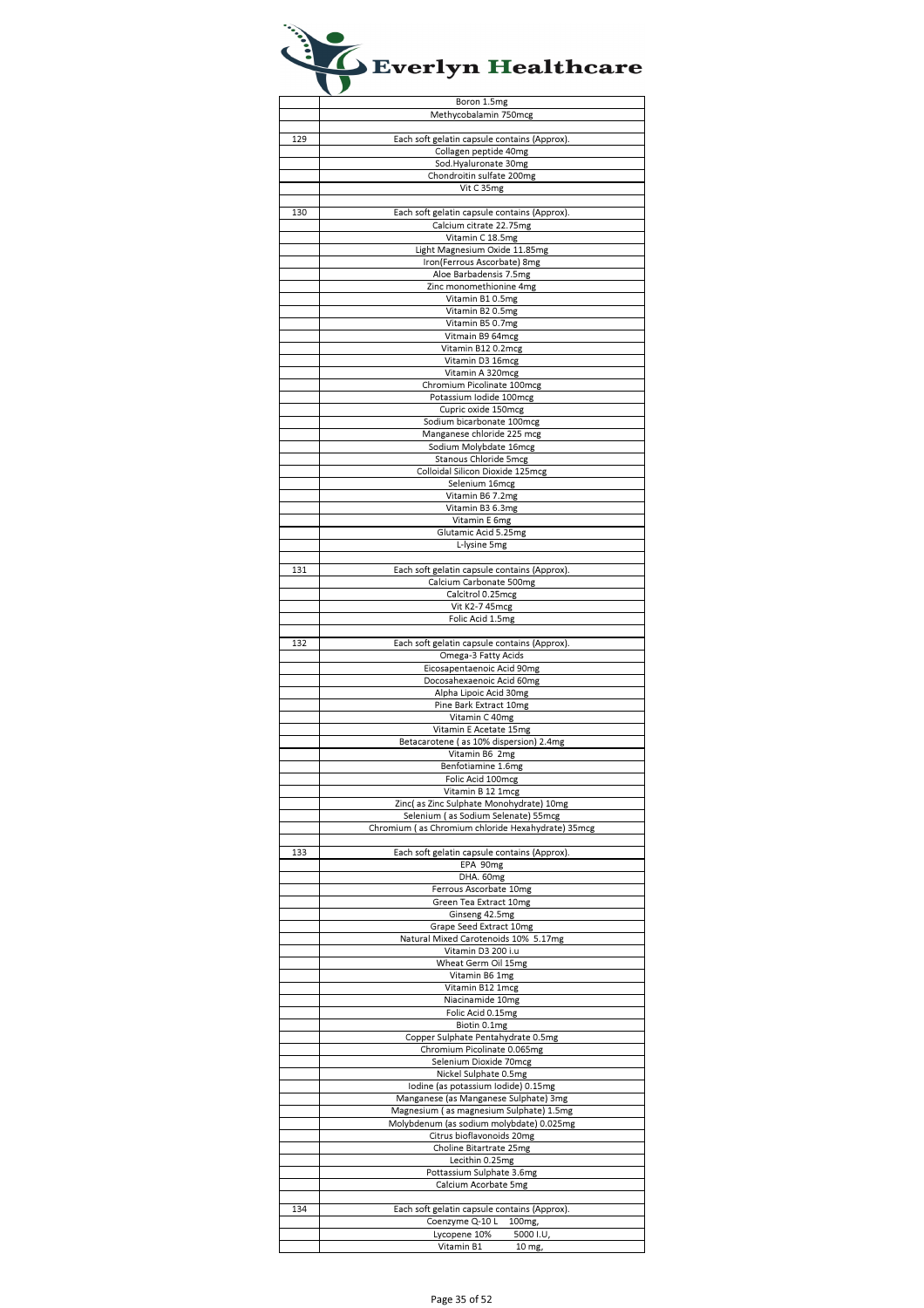|     | Vitamin B2<br>10 mg,                         |
|-----|----------------------------------------------|
|     | Vitamin B12-<br>125 mcg,                     |
|     | Vitamin B6-<br>2mg,                          |
|     |                                              |
|     | Vitamin E<br>12.5mg,                         |
|     | Zinc Sulphate<br>22.5mg,                     |
|     | Selenium Dioxide 74 mcg,                     |
|     | DHA -<br>60 mg,                              |
|     | L-Arginine<br>250mg,                         |
|     |                                              |
|     | L-Carnitine<br>250 mg,                       |
|     | Green Tea Extract 200mg                      |
|     |                                              |
| 135 | Each soft gelatin capsule contains (Approx). |
|     | DHA40% 160mg                                 |
|     |                                              |
|     | <b>FOLICACID 5MG</b>                         |
|     | Lycopene 5000mcg                             |
|     | Zinc 27.45 mg                                |
|     |                                              |
| 136 | Each soft gelatin capsule contains (Approx). |
|     | Resveratrol 30% 5mg                          |
|     | Zinc (Zinc Sulphate Mono) 12mg               |
|     | Grape Seed Extract 50mg                      |
|     |                                              |
|     | Omega 3 Fatty Acids 150mg                    |
|     | Chromium (Chromium Picolinate) 200mcg        |
|     | Selenium (Selenium Dioxide) 34mcg            |
|     |                                              |
| 137 | Each soft gelatin capsule contains (Approx). |
|     | METHYLCOBALAMIN 1500MG                       |
|     | ALPHA LIPOIC ACID100MG                       |
|     |                                              |
|     | PYRIDOXINE HCL3MG                            |
|     | FOLIC ACID1.5MG                              |
|     | VITAMIN D31000MG                             |
|     |                                              |
| 138 | Each soft gelatin capsule contains (Approx). |
|     | Ginseng extract powder - 42.5 mg             |
|     | Green Tea Extract - 10mg                     |
|     |                                              |
|     | Vitamin A - 2500 IU                          |
|     | Vitamin B1 - 1 mg                            |
|     | Vitamin B2 - 1.5mg                           |
|     | Vitamin B3 - 10mg                            |
|     | Vitamin B5 - 5mg                             |
|     | Vitamin B6 - 1mg                             |
|     |                                              |
|     | Vitamin B12 - 1mcg                           |
|     | Vitamin C - 50mg                             |
|     | Vitamin D3 - 200IU                           |
|     | Vitamin E- 5mg                               |
|     | Folic Acid - 0.15mg                          |
|     | Calcium - 75mg                               |
|     | Phosphorus - 58mg                            |
|     | Ferrous Fumerate - 30mg                      |
|     |                                              |
|     | Zinc - 10mg                                  |
|     | Magnesium - 3mg                              |
|     | Pottasium -2mg                               |
|     |                                              |
|     | Manganese - 0.5mg                            |
|     | Copper - 0.5mg                               |
|     |                                              |
|     | lodine -0.1mg                                |
|     |                                              |
| 139 | Each soft gelatin capsule contains (Approx). |
|     | Evening Prirose Oil 1000mg                   |
|     |                                              |
| 140 | Each soft gelatin capsule contains (Approx). |
|     | METHYLCOBALAMIN 1500MG                       |
|     | ALPHA LIPOIC ACID 100MG                      |
|     |                                              |
|     | BENFOTHIAMINE 100MG                          |
|     | FOLIC ACID1.5MG                              |
|     | INOSITOL 100MG                               |
|     |                                              |
| 141 | Each soft gelatin capsule contains (Approx). |
|     | Calcium Carbonate 500mg                      |
|     | Calcitrol 0.25mcg                            |
|     | Vit K2-7 45mcg                               |
|     | Folic Acid 400mcg                            |
|     | Boron 1.5mg                                  |
|     |                                              |
|     | Methycobalamin 1500mcg                       |
|     |                                              |
| 142 | Each soft gelatin capsule contains (Approx). |
|     | Calcitrol .25mcg                             |
|     | Calcium Citrate 425mg                        |
|     | Zinc Sulphate 20mg                           |
|     | Magnesium 40mg                               |
|     | Methylcobalamin 1500 mcg                     |
|     |                                              |
| 143 | Each soft gelatin capsule contains (Approx). |
|     |                                              |
|     | Calcium Carbonate 500mg                      |
|     | Calcitrol 0.25mcg                            |
|     | Vit K2-7 45mcg                               |
|     | Zinc 7.5 mg                                  |
|     | Magnesium 50 mg                              |
|     | Methycobalamin 1500mcg                       |
|     |                                              |
|     | L-Methyl Folate 800 Mcg                      |
|     |                                              |
| 144 | Each soft gelatin capsule contains (Approx). |
|     | Cod Liver Oil 300mg                          |
|     | Vitamin E 400 IU                             |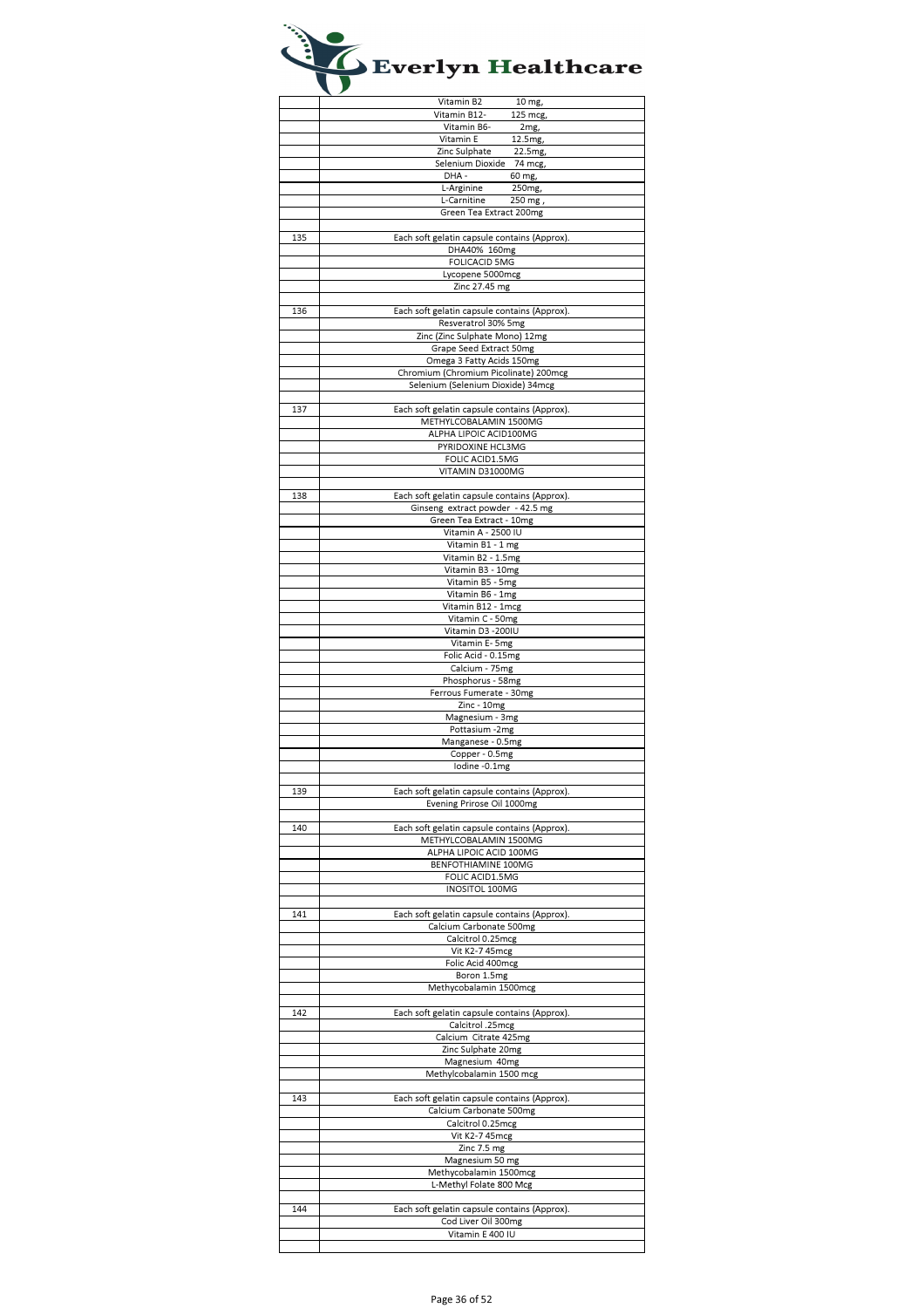| 145 | Each soft gelatin capsule contains (Approx).    |
|-----|-------------------------------------------------|
|     | PREGABALIN 75 MG                                |
|     |                                                 |
|     | METHYLCOBLAMIN 1500 MCG                         |
|     | Alpha Lipoic Acid 100mg                         |
|     |                                                 |
| 146 |                                                 |
|     | Each soft gelatin capsule contains (Approx).    |
|     | I Glutathione 500mg                             |
|     | Vit C 100Mg                                     |
|     |                                                 |
| 147 | Each soft gelatin capsule contains (Approx).    |
|     |                                                 |
|     | Calcitriol 0.25 mcg                             |
|     | Calcium Carbonate 500 mg                        |
|     | Soy Isoflavones 40% 50 mg                       |
|     | Vitamin K 2-7 45 mcg                            |
|     |                                                 |
|     | Magnesium 50 mg                                 |
|     |                                                 |
| 148 | Each soft gelatin capsule contains (Approx).    |
|     | Calcitrol .25mcg                                |
|     |                                                 |
|     | Calcium Carbonate 500mg                         |
|     | Zinc 7.5 mg                                     |
|     | Vit. C 75mg                                     |
|     | Magnesium 40mg                                  |
|     |                                                 |
|     |                                                 |
| 149 | Each soft gelatin capsule contains (Approx).    |
|     | Lycopene6%- 4000mcg                             |
|     | Green Tea Extract (Eq. toPolyphenol 50%) - 25mg |
|     | Curcumin 95%-25mg                               |
|     |                                                 |
|     | L- arginine- 10mg                               |
|     | Soya lecithin- 5 mg                             |
|     | Ascorbic Acid-50mg                              |
|     | Selenium Dioxide Monohydrate- 70mcg             |
|     | Vitamin B12-5mcg                                |
|     |                                                 |
|     | Zinc Sulphate Monohydrate- 27.45mg              |
|     | Folic Acid- 1.5mg.                              |
|     |                                                 |
| 150 | Each soft gelatin capsule contains (Approx).    |
|     | Myo-Inositol 550mg                              |
|     | D-chiro-inositol 13.8mg                         |
|     | L-Methylfolate 200mcg                           |
|     |                                                 |
|     | Chromium Picolinate 100mcg                      |
|     | Vitamin D3 400IU                                |
|     |                                                 |
| 151 | Each soft gelatin capsule contains (Approx).    |
|     | Beta Carotene (10 % Dispersion) 10 mg           |
|     | Lutien 8% 6000 mcg                              |
|     | Lycopene 6% 10000 mcg                           |
|     |                                                 |
|     | Lycine Hydrochloride 50 mg                      |
|     | Niacinamide 25 mg                               |
|     | Vitamins B6 1 mg                                |
|     | Folic Acid 500 mcg                              |
|     | Biotin 10 mcg                                   |
|     | Vitamin B 12 5 mcg                              |
|     | Vitamin D3 5 mcg                                |
|     |                                                 |
|     | Dibasic Calcium Phosphate 75 mg                 |
|     | Ferrous Fumarate 45 mg                          |
|     | Megnesium Hydroxide 10 mg                       |
|     | Zinc Sulphate 500 mcg                           |
|     | Sodium Selenate 200 mcg                         |
|     |                                                 |
| 152 | Each soft gelatin capsule contains (Approx).    |
|     |                                                 |
|     | Lycopene 2000mcg                                |
|     | Vit.A 2500iu                                    |
|     | Vit.C 50mg                                      |
|     | Vit.E 10 IU                                     |
|     | Zinc Sulphate Monohydrate 27.45mg               |
|     | Selenium Dioxide 70mcg                          |
|     |                                                 |
|     |                                                 |
| 153 | Each soft gelatin capsule contains (Approx).    |
|     | CRANBERRY EXTRACT 200 MG                        |
|     | D-MANNOSE 200 MG                                |
|     | HIBISCUS EXTRACT 100MG                          |
|     |                                                 |
| 154 | Each soft gelatin capsule contains (Approx).    |
|     |                                                 |
|     | Lycopene 6% 5000mcg                             |
|     | Lutein 8% 6mg                                   |
|     | Biotin 10mcg                                    |
|     | DiBasic Calcium Phosphate 75mg                  |
|     | Lysine 50mg                                     |
|     | Ferrous Fumerate 45mg                           |
|     | Niacinamide 20mg                                |
|     |                                                 |
|     | Zinc Sulphate 10mg                              |
|     | Magnesium Hydroxide 10mg                        |
|     | Betacarotene 10% 1000mcg                        |
|     | Folic Acid 200mcg                               |
|     | Copper Sulphate 500mcg                          |
|     | Manganese Sulphate 500mcg                       |
|     | Chromium Chloride 100mcg                        |
|     |                                                 |
|     | Sodium Selenate 100mcg                          |
|     | Vitamin B6 1mg                                  |
|     | Vitamin D3 5mcg                                 |
|     | Vitamin B12 1mcg                                |
|     |                                                 |
| 155 | Each soft gelatin capsule contains (Approx).    |

 $\overline{\phantom{a}}$ 

Methylcobalamine 1500MCG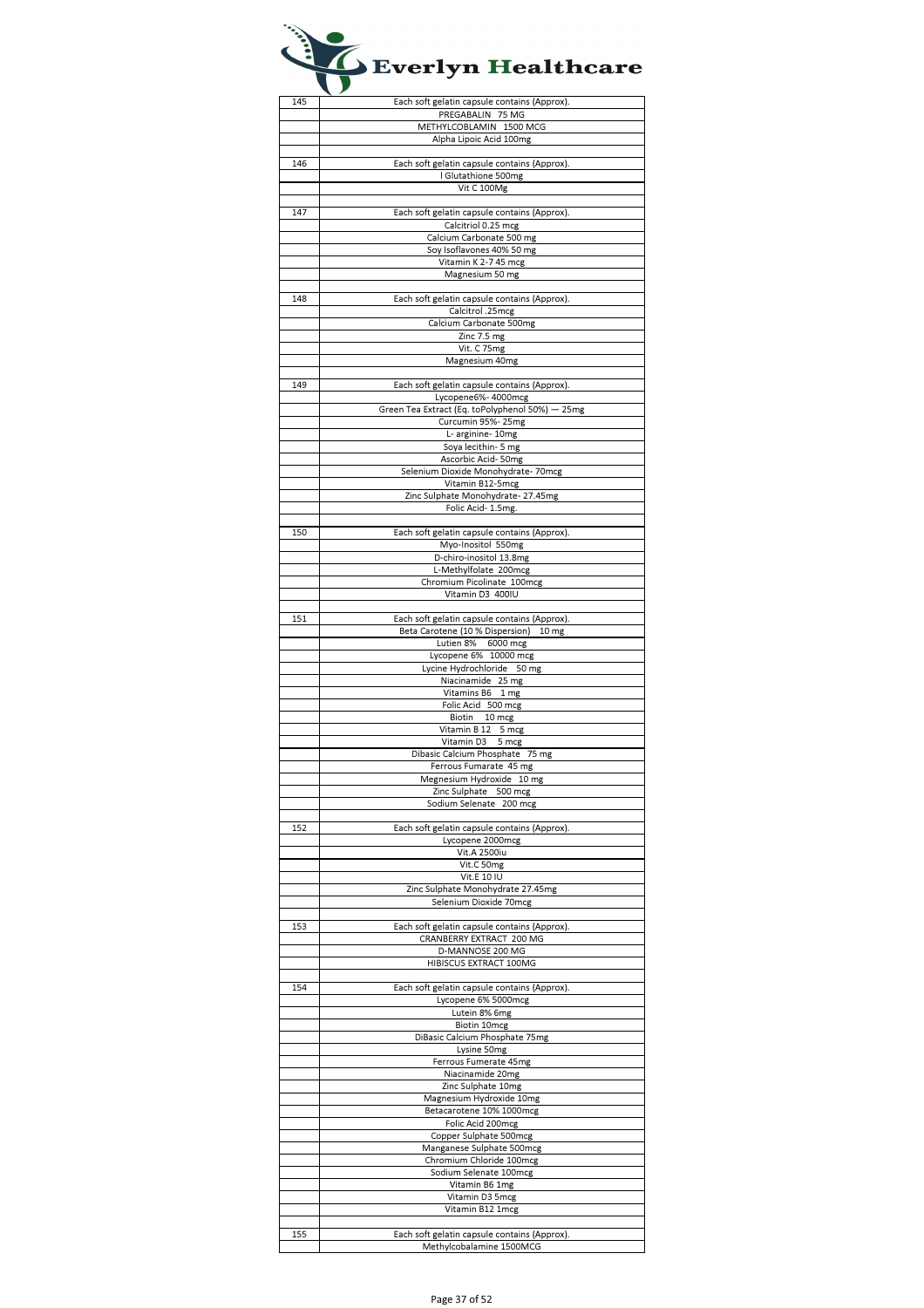|     | L-Methylfolate 1mg                                             |
|-----|----------------------------------------------------------------|
|     | Pyridoxal-5Phosphate 0.5mg                                     |
|     |                                                                |
| 156 | Each soft gelatin capsule contains (Approx).                   |
|     | TRYPSINE 96mg                                                  |
|     | BROMELAIN 180mg                                                |
|     | RUDOSIDE TRIHYDRATE 200mg                                      |
|     | HARPAGOPHYLUM DRY EXTRACT As Harpagosides 5mg                  |
|     |                                                                |
| 157 | Each soft gelatin capsule contains (Approx).                   |
|     | Beta Carotene 30% 30mg                                         |
|     |                                                                |
| 158 | Each soft gelatin capsule contains (Approx).                   |
|     | Calcitrol .25mcg                                               |
|     | Calcium Carbonate 200mg                                        |
|     | Methylcobalamin 750mcg                                         |
|     | Vit. B6 3mg                                                    |
|     | Folic Acid 1.5mg                                               |
|     |                                                                |
| 159 | Each soft gelatin capsule contains (Approx).                   |
|     | Coenzyme Q10 300mg                                             |
|     |                                                                |
| 160 | Each soft gelatin capsule contains (Approx).<br>Vitamin B1 2mg |
|     | Vitamin B2 3mg                                                 |
|     | Vitamin B3 25mg                                                |
|     | Vitamin B6 10mg                                                |
|     | Pantothenic Acid 6mg                                           |
|     | Methylcobalamin 500mcg                                         |
|     | Vitamin C (Coated) 50mg                                        |
|     | Folic Acid 10mg                                                |
|     | Biotin 300mcg                                                  |
|     |                                                                |
| 161 | Each soft gelatin capsule contains (Approx).                   |
|     | Alfacalcidol .25mcg                                            |
|     | Calcium Carbonate 500mg                                        |
|     | Methylcobalamin 750mcg                                         |
|     | Chromium Picolinate 50mcg                                      |
|     |                                                                |
| 162 | Each soft gelatin capsule contains (Approx).                   |
|     | Methylcobalamine 1500MCG                                       |
|     | L-Methylfolate 800mcg                                          |
|     | Pyridoxal-5Phosphate 500mcg                                    |
|     | DHA 40% 200mg                                                  |
| 163 | EACH SOFTGEL CONTAINS:                                         |
|     | Vit E 200 IU                                                   |
|     | Levocarnitine 500mg                                            |
|     |                                                                |
| 164 | EACH SOFTGEL CONTAINS:                                         |
|     | Ferrous Asparto glycinate 100mg                                |
|     | L-Methylfolate 300mcg                                          |
|     | Methylcobalamin 1500mcg                                        |
|     |                                                                |
| 165 | Each soft gelatin capsule contains (Approx).                   |
|     | Lycopene 10% 2000mcg                                           |
|     | iviethylcobalamin 750mcg                                       |
|     | Vit.C 2500IU                                                   |
|     | Vit.E 10 IU                                                    |
|     | Zinc Sulphate Monohydrate 27.45mg<br>Selenium Dioxide 70mcg    |
|     |                                                                |
| 166 | Each soft gelatin capsule contains (Approx).                   |
|     | Methylcobalmin 1000 mcg                                        |
|     | Alpha Lipoic Acid 100mg                                        |
|     | Folic Acid 1.5mg                                               |
|     | Vitamin B6 3mg                                                 |
|     | Benfothiamine 100mg                                            |
|     | Inositol 100mg                                                 |
|     |                                                                |
| 167 | Each soft gelatin capsule contains (Approx).                   |
|     | Coenzyme Q-10 L<br>100mg,                                      |
|     | Lycopene 10%<br>6000 I.U,<br>Alfatocoferol<br><b>25IU</b>      |
|     | Zinc Monomethionine 16.8 mg,                                   |
|     | Selenium Monomethionine 70 mcg,                                |
|     |                                                                |
|     |                                                                |
|     | DHA-<br>60 mg,                                                 |
|     | L-Arginine<br>200mg,<br>L-Carnitine                            |
|     | 500 mg,<br>Citrus Bioflavonoids 75mg                           |
|     | Magnesium Ocide 22.5mg                                         |
|     | Vridadaru Extract (Argyrela Speciosa Syn.A.Nervosa)<br>64mg    |
|     | Folic Acid<br>5000mcg                                          |
|     | Adenosine Triphosphate Disodium<br>20 <sub>mg</sub>            |
|     |                                                                |
| 168 | Each soft gelatin capsule contains (Approx).                   |
|     | Methylcobalamin 1500mcg                                        |
|     | Benfothiamin 100mg                                             |
|     | Alpha Lipoic Acid 100mg                                        |
|     | Inositol 77.5mg                                                |
|     | Folic Acid 3000mcg                                             |
|     | Calcium Pantothenate 12.5mg<br>Vitamin B6 3mg                  |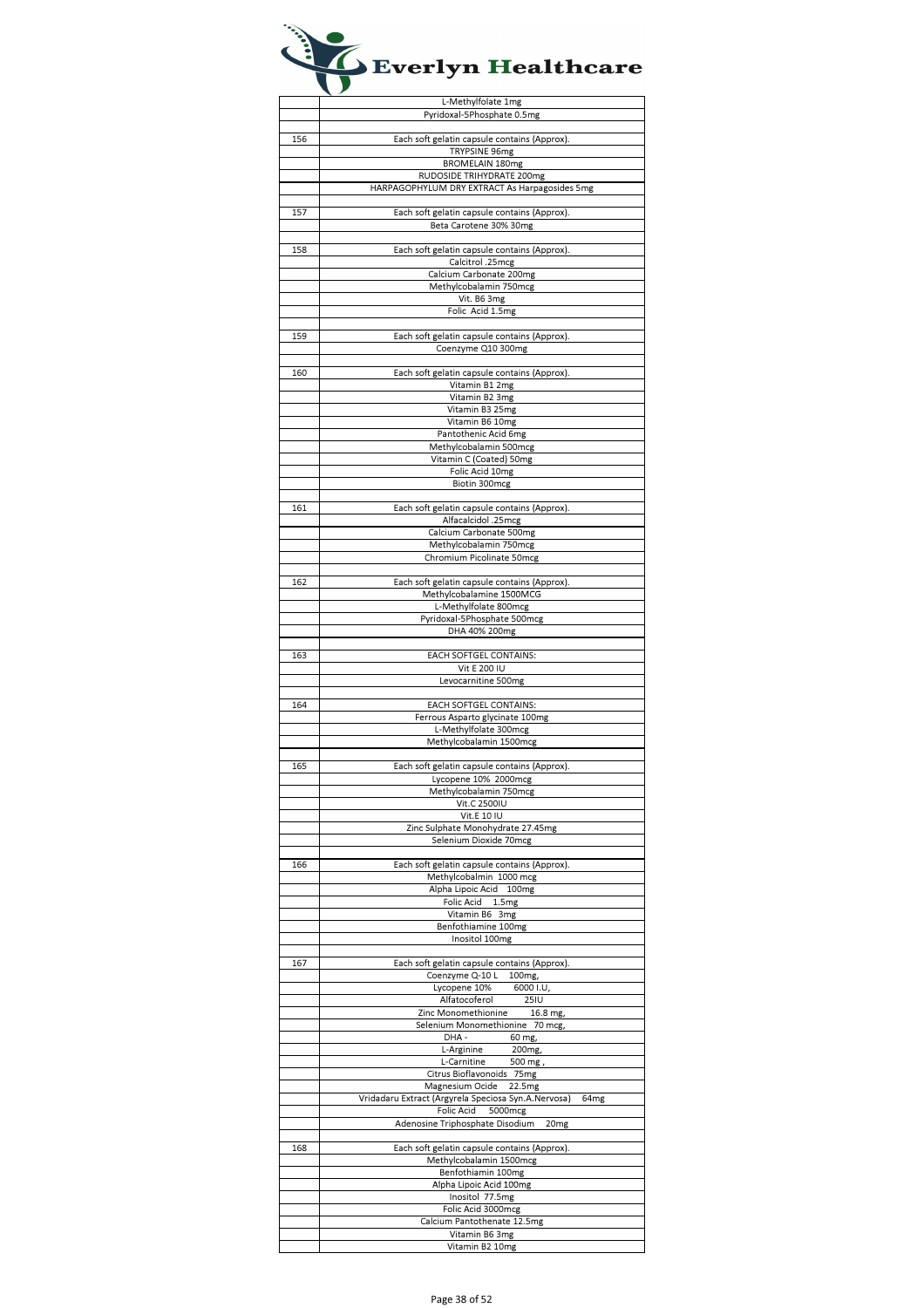|     | Nicotinamide 45mg                                      |
|-----|--------------------------------------------------------|
|     | Vitamin E 25IU                                         |
|     | Vitamin A 10.33mg                                      |
|     | Chromium Picolinate 200mcg                             |
|     | Selenium Monomethionine 85mcg                          |
|     | Zinc Monomethionine 12.8mg                             |
|     |                                                        |
|     | Evening Primrose Oil 65.22mg                           |
|     | L-Arginine 50mg                                        |
|     | Choline Bitarterate 36.88mg                            |
|     |                                                        |
| 169 | Each soft gelatin capsule contains (Approx).           |
|     | Vitamin B12 1Mcg                                       |
|     | Vitamin B6 3mg                                         |
|     |                                                        |
|     | Folic Acid 1.5mg                                       |
|     |                                                        |
| 170 | Each soft gelatin capsule contains (Approx).           |
|     | Calcium Citrate 500mg                                  |
|     | Calcitrol 0.25mcg                                      |
|     | Vit K2-7 45mcg                                         |
|     | Zinc 7.5 mg                                            |
|     | Magnesium 50 mg                                        |
|     |                                                        |
|     | Vit B12 15mcg                                          |
|     | L-Methyl Folate 800 Mcg                                |
|     |                                                        |
| 171 | Each soft gelatin capsule contains (Approx).           |
|     | Vitamin C (Coated) 50mg                                |
|     | Zinc Sulphate 27.45mg                                  |
|     | Beta-Carotene 10% 10mg                                 |
|     |                                                        |
|     | Ginkgo Biloba 24% 10mg                                 |
|     | Vitamin E 10 I.U                                       |
|     | Lutein 8% 6 mg                                         |
|     | Lycopene 10% (Dispersion) mcg                          |
|     | Vitamin A (Acetate) 2500 I.U                           |
|     | Sodium Selenate 70 mcg                                 |
|     |                                                        |
|     |                                                        |
| 172 | Each soft gelatin capsule contains (Approx).           |
|     | Flaxseed 500 mg                                        |
|     | Wheat Germ Oil 100mg                                   |
|     |                                                        |
| 173 | Each soft gelatin capsule contains (Approx).           |
|     | Lycopene 4000mcg                                       |
|     | L-Arginine-10mg                                        |
|     |                                                        |
|     | Selenium DioxideMonohydrate-70mcg                      |
|     | Vitamin B12-5mcg                                       |
|     | Zinc Sulphate Monohydrate-27.45mg                      |
|     | Folic Acid-1.5mg                                       |
|     |                                                        |
| 174 | Each soft gelatin capsule contains :                   |
|     | EPA 90 mg.                                             |
|     |                                                        |
|     |                                                        |
|     | DHA 60 mg.                                             |
|     | Vitamin E Acetate 10 mg.                               |
|     | Vitamin C 10 mg.                                       |
|     | Zinc Sulphate Monohydrate 7.5 mg.                      |
|     | Folic Acid 2.5 mg.                                     |
|     | Chromium Picolinate 100 mcg.                           |
|     | Selenium Dioxide 40 mcg.                               |
|     |                                                        |
|     | Manganese Sulphate 2 mg.                               |
|     | Vitamin B3 1 mg.                                       |
|     | Copper Sulphate 1 mg.                                  |
|     | Vitamin A (as Palmitate) 2500 I.U.                     |
|     | Grape Seed Extract 50 mg.                              |
|     |                                                        |
| 175 | Each soft gelatin capsule contains (Approx).           |
|     | PREGABALIN 75 MG                                       |
|     | METHYLCOBLAMIN 750 MCG                                 |
|     | Alpha Lipoic Acid 100mg                                |
|     |                                                        |
|     | Folic Acid 1.5mg                                       |
|     | Vit B6 3mg                                             |
|     |                                                        |
| 176 | Each soft gelatin capsule contains (Approx).           |
|     | Ajowain Oil 10mg                                       |
|     | Fennel Oll 10mg                                        |
|     | Caraway Oil 10mg                                       |
|     | Coriander Oil 10mg                                     |
|     |                                                        |
|     | Cardamom Oil 10mg                                      |
|     |                                                        |
| 177 | Each soft gelatin capsule contains (Approx).           |
|     | Carallum Fimbriata 300mg                               |
|     | Garcinia Cambogia 200mg                                |
|     | Green tea oil 65mg                                     |
|     | Piperine 11mg                                          |
|     |                                                        |
| 178 |                                                        |
|     | Each soft gelatin capsule contains (Approx).           |
|     | Carica Papaya Extract 350mg                            |
|     | Tinospora Cordifolia 150mg                             |
|     |                                                        |
| 179 | Each soft gelatin capsule contains (Approx).           |
|     | GLUCOSAMINE SULPHATE 250MG                             |
|     | CHONDRIATINE SULPHATE 50MG                             |
|     | ASHWAGANDHA 40MG                                       |
|     | <b>BROMELAIN 60MG</b>                                  |
|     |                                                        |
|     | RUTOSIDE 25MG                                          |
|     | Cissus Quandragularis Linn(Hadjod) 40MG<br>GUGGAL 50MG |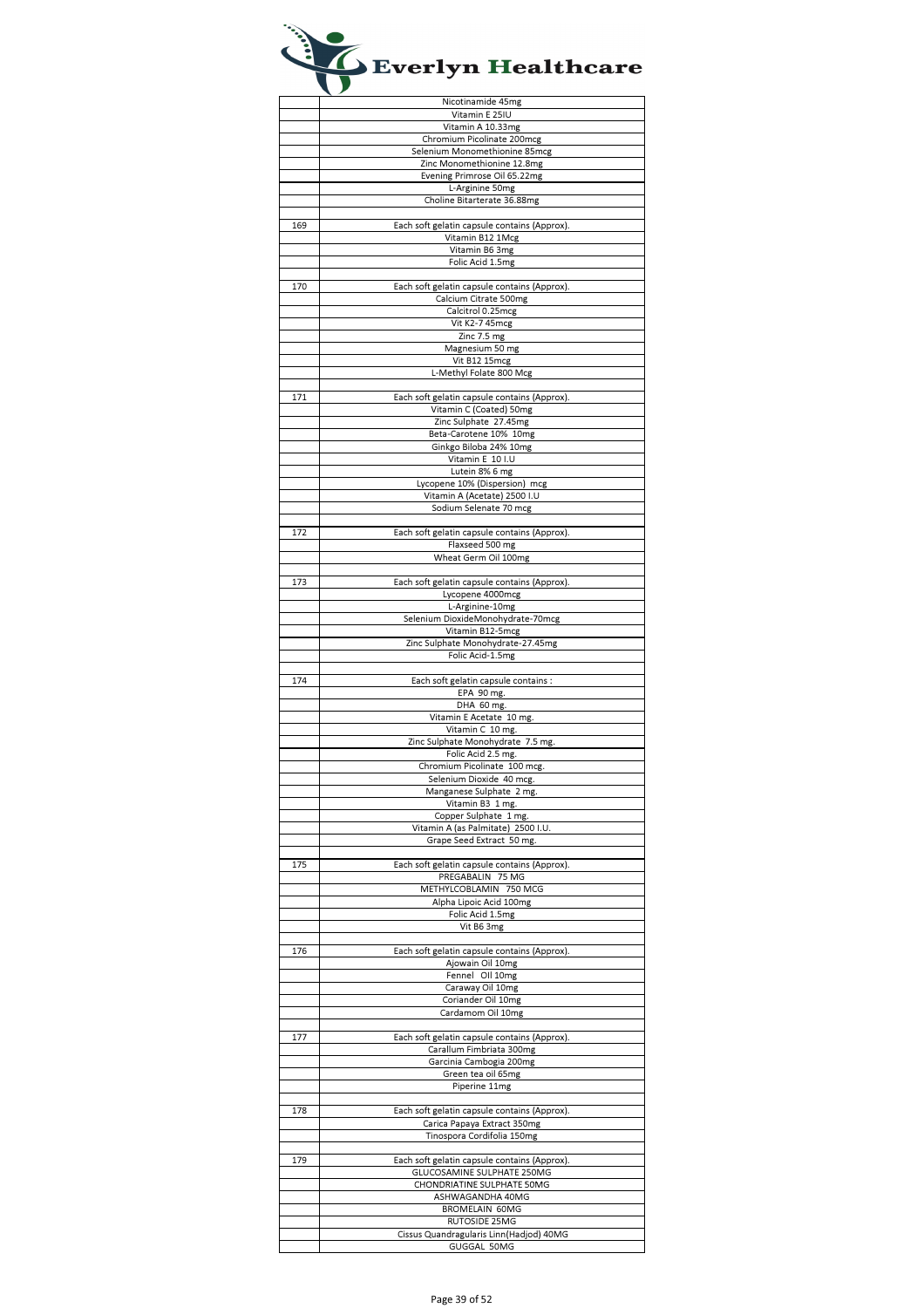|     | MSM 100MG                                                                |
|-----|--------------------------------------------------------------------------|
|     | <b>HYALURONIC ACID 7.5MG</b>                                             |
|     | SOYA LECITHINE 15MG                                                      |
|     | CATS CLAW BARK POWDER 15MG                                               |
|     | <b>BORON 3MG</b>                                                         |
|     | BOSWELLIA SERRETA GUM POWDER 25 MG                                       |
|     | DI CALCIUM PHOS PHATE 50MG                                               |
|     |                                                                          |
| 180 | Each soft gelatin capsule contains (Approx).                             |
|     | DHA40% 200mg                                                             |
|     | <b>FOLICACID 5MG</b>                                                     |
|     |                                                                          |
| 181 |                                                                          |
|     | Each soft gelatin capsule contains (Approx).<br>Calcitrol .25mcg         |
|     | Calcium Carbonate 500mg                                                  |
|     | Zinc Sulphate 7.5mg                                                      |
|     | Magnesium Oxide 50mg                                                     |
|     |                                                                          |
|     |                                                                          |
| 182 | Each soft gelatin capsule contains (Approx).                             |
|     | Ginseng extract powder - 42.5 mg                                         |
|     | Vitamin A - 2500 IU                                                      |
|     | Vitamin B1 - 1 mg                                                        |
|     | Vitamin B2 - 1.5mg                                                       |
|     | Vitamin B3 - 10mg                                                        |
|     | Vitamin B5 - 5mg                                                         |
|     | Vitamin B6 - 1mg                                                         |
|     | Vitamin B12 - 1mcg                                                       |
|     | Vitamin C - 50mg                                                         |
|     | Vitamin D3 -200IU                                                        |
|     | Vitamin E-5mg                                                            |
|     | Folic Acid - 0.15mg                                                      |
|     | Calcium - 75mg                                                           |
|     | Phosphorus - 58mg                                                        |
|     | Ferrous Fumerate - 30mg                                                  |
|     | Zinc - 10mg                                                              |
|     | Magnesium - 3mg                                                          |
|     | Pottasium -2mg                                                           |
|     | Manganese - 0.5mg                                                        |
|     | Copper - 0.5mg                                                           |
|     | lodine -0.1mg                                                            |
|     |                                                                          |
| 183 |                                                                          |
|     | Each soft gelatin capsule contains (Approx).                             |
|     | METHYLCOBALAMIN 1500MG                                                   |
|     | ALPHA LIPOIC ACID100MG                                                   |
|     | PYRIDOXINE HCL3MG                                                        |
|     |                                                                          |
| 184 | EACH SOFTGEL CONTAINS:                                                   |
|     | Vitamin E 400 IU                                                         |
|     |                                                                          |
| 185 | EACH SOFTGEL CONTAINS:                                                   |
|     | Calcium Carbonate 500 mg                                                 |
|     | Vitamin d3 2000iu                                                        |
|     | L methylfolate 800mcg                                                    |
|     | Pyridodoxal 5 phosphate 05mg                                             |
|     | methylcobalamine 1500 mcg                                                |
|     |                                                                          |
| 186 | Each soft gelatin capsule contains (Approx).                             |
|     | COENZYME Q10 100 MG                                                      |
|     | Levocarnitine 250mg                                                      |
|     | Methylcobalamin 500mcg                                                   |
|     |                                                                          |
| 187 | EACH SOFTGEL CONTAINS:                                                   |
|     | Vit E 400 IU                                                             |
|     | Levocarnitine 200mg                                                      |
|     |                                                                          |
| 188 | EACH SOFTGEL CONTAINS:                                                   |
|     | Calcium Citrate 500mg                                                    |
|     | Vitamin D3 500I.U                                                        |
|     |                                                                          |
| 189 | Each soft gelatin capsule contains (Approx).                             |
|     | Calcium Citrate Malate 500mg                                             |
|     | Calcitrol 0.25mcg                                                        |
|     | Vit K2-7 45mcg                                                           |
|     | Zinc 7.5 mg                                                              |
|     | Magnesium 50 mg                                                          |
|     | Methycobalamin 1500mcg                                                   |
|     | L-Methyl Folate 800 Mcg                                                  |
|     |                                                                          |
|     |                                                                          |
| 190 | Each soft Gelatin capsule contains :<br>Calcium (As Dicalcium Phosphate) |
|     | 50 <sub>mg</sub>                                                         |
|     | Phosphorus (as Dicalcium phosphate)<br>38 <sub>mg</sub>                  |
|     | Vitamin C 5mg                                                            |
|     | Mangnessium (as Mangnesium Sulphate) 3mg                                 |
|     | Vitamin E (Natural) 2 IU                                                 |
|     | Potassium (From Potassium Phosphate)<br>2 <sub>mg</sub>                  |
|     | Calcium Patothenate 1mg                                                  |
|     | Vitamin B1 1mg                                                           |
|     | Vitamin B2 1mg                                                           |
|     | Vitamin B6 0.5mg                                                         |
|     | Manganese (as Manganese Sulphate) 0.5mg                                  |
|     | Zinc (From Zinc Sulphate) 0.5mg                                          |
|     | Vitamin A (Oily from as Palmitate) 1600IU 941mcg                         |
|     | Iodine (From Potassium Iodide)<br>0.075mg                                |
|     |                                                                          |
|     | Molybdenum (as Sodium Molydate)<br>0.01 <sub>mg</sub>                    |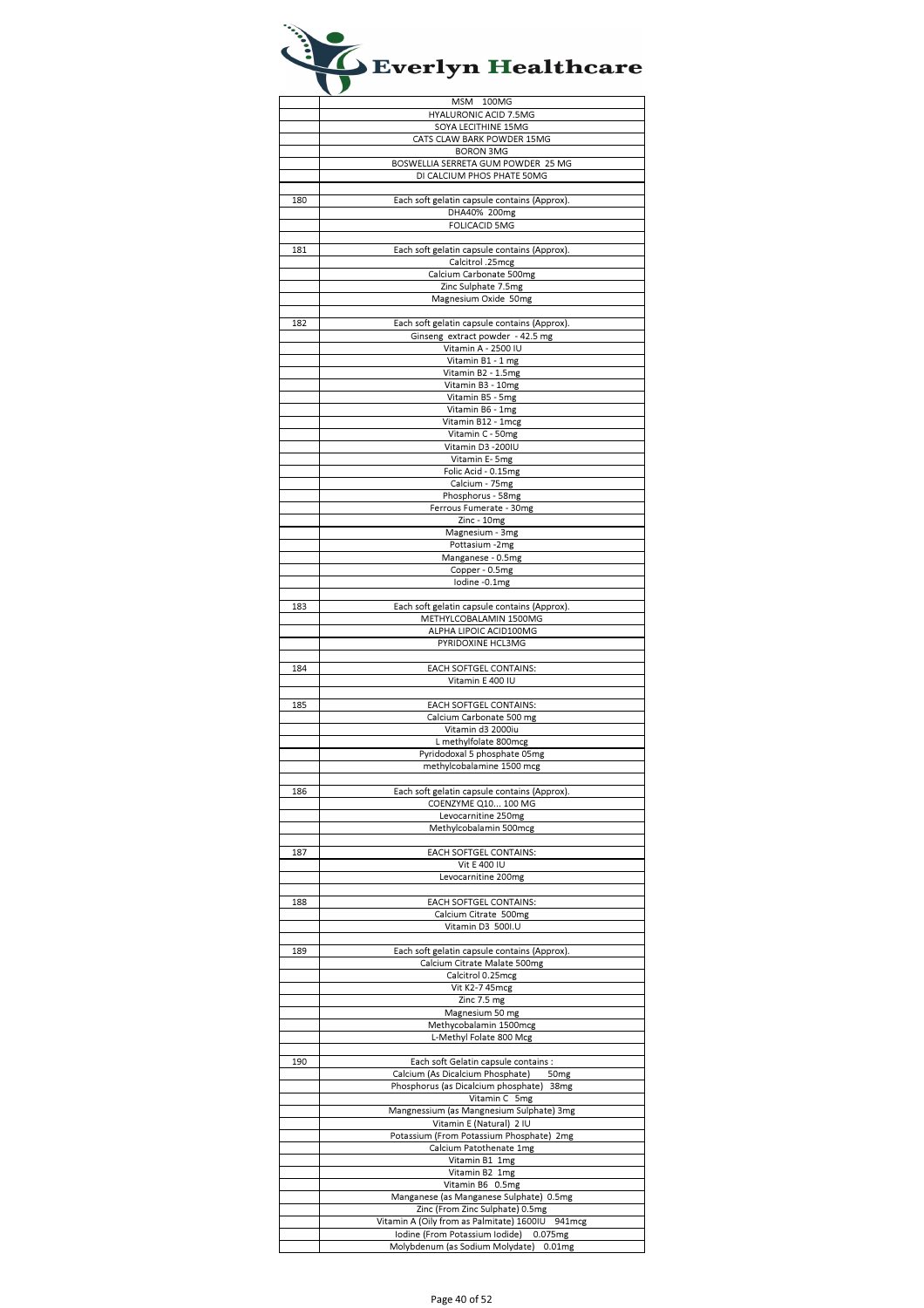|     | Vitamin D3 100 IU 2.5mcg                                                                |
|-----|-----------------------------------------------------------------------------------------|
|     | Folic Acid 50mcg                                                                        |
|     | Copper (From Copper Sulphate) 45mcg                                                     |
|     | Vitamin B12 0.5mcg                                                                      |
| 191 | Each soft gelatin capsule contains : (Aprox)                                            |
|     | Ginseng Extract Powder                                                                  |
|     | Vitamin A                                                                               |
|     | Vitamin D3                                                                              |
|     | Vitamin B1                                                                              |
|     | Vitamin B2                                                                              |
|     | Vitamin B6                                                                              |
|     | Vitamin B12                                                                             |
|     | Vitamin C                                                                               |
|     | Vitamin E (Acetate)                                                                     |
|     | Calcium Panthonate                                                                      |
|     | Nicotinamide                                                                            |
|     | <b>Folic Acid</b>                                                                       |
|     | Calcium Carbonate                                                                       |
|     | Ferrous Fumarate                                                                        |
|     | Potassium Sulphate                                                                      |
|     | Copper Sulphate                                                                         |
|     | Potassium Iodine                                                                        |
|     | Manganese Sulphate                                                                      |
|     | Magenesium Sulphate                                                                     |
|     | Zinc sulphate                                                                           |
|     | Selenium                                                                                |
|     | Lactobacillus Sporogenes                                                                |
|     | Excipients                                                                              |
|     |                                                                                         |
| 192 | Each soft gelatin capsule contains : (Aprox)<br>Ginkgo biloba 80mg                      |
|     | Folic acid 75mcg                                                                        |
|     | Vitamin B2 2.5mg.                                                                       |
|     | Vitamin B1 2.5mg.                                                                       |
|     | Niacinamide 25mg                                                                        |
|     | Calcium pantothenate 12.5mg                                                             |
|     | Vitamin B6 1mg.                                                                         |
|     | Vitamin C 75mg                                                                          |
|     | Methylcobalamin 10mcg                                                                   |
|     |                                                                                         |
| 193 | Each soft gelatin capsule contains (Approx).                                            |
|     | COENZYME Q10 100MG                                                                      |
|     | EICOSAPENTAENOIC ACID 90MG                                                              |
|     | DOCOSAHEXAENOIC ACID 60MG                                                               |
|     | LYCOPENE (AS 10%) 4000MCG                                                               |
|     | SELENIUM 70MCG                                                                          |
|     | Resveratrol 100mg                                                                       |
|     |                                                                                         |
| 194 | Each soft gelatin capsule contains (Approx).                                            |
|     | Omega 3 (EPA 180mg + DHA 120mg)                                                         |
|     |                                                                                         |
|     | Each soft gelatin capsule contains (Approx).<br>Calcitrol 0.25mcg                       |
| 195 |                                                                                         |
|     |                                                                                         |
|     |                                                                                         |
| 196 | Each soft gelatin capsule contains (Approx).                                            |
|     | Univestin 250mg                                                                         |
|     |                                                                                         |
| 197 | Each soft gelatin capsule contains (Approx).                                            |
|     | Lycopene 10% 6000mcg                                                                    |
|     | Methylcobalamin 500mcg<br>Green Tea Ext 50mg                                            |
|     | Beta Carotene 10mg                                                                      |
|     | Vitamin-A (as palmitate) 1600 IU                                                        |
|     | Vitamin-D3 100 IU                                                                       |
|     | Vitamin-B1 1 mg                                                                         |
|     | Vitamin-B2 1 mg                                                                         |
|     | Vitamin-B60.5 mg                                                                        |
|     | Vitamin-B12 0.5 mcg                                                                     |
|     | Vitamin-C 25 mg                                                                         |
|     | Vitamin-E Acetate 5 mg                                                                  |
|     | Nicotinamide 15 mg                                                                      |
|     | Calcium Pantothenate 1 mg                                                               |
|     | Folic Acid 50 mcg                                                                       |
|     | Calcium as Dicalcium Phosphate 75 mg                                                    |
|     | Phosphorus from DCP 58 mg                                                               |
|     | Copper from Copper Sulphate 45 mcg                                                      |
|     | lodine from Potassium lodide 0.075 mg,                                                  |
|     | Manganese as Manganese Sulphate 0.5 mg                                                  |
|     | Magnesium as Magnesium Sulphate 3 mg                                                    |
|     | Zinc Sulphate 0.5 mg                                                                    |
|     | Potassium as Potassium Sulphate 2 mg                                                    |
|     | Molybdenum as Sodium Molybdate 0.1 mg                                                   |
|     |                                                                                         |
| 198 | Each soft gelatin capsule of 750mg contains (Approx).                                   |
|     | Pyrus molus fruit ext. (Apple) 50%                                                      |
|     | Pyrus communis fruit ext. (Pear) 5%                                                     |
|     | Phoenix dactylifera fruit ext. (Dates) 9%                                               |
|     | Punica granatum fruit ext. (Pomegranate) 2%                                             |
|     | Curcuma longa rhizome ext. (Turmeric) 5%                                                |
|     | Musa paradisiaca flower ext. (Banana) 3%                                                |
|     | Vitis vinifera Fruit ext. (Black Grapes) 10%<br>Aloe barbidenis leaves ext. (Kumari) 3% |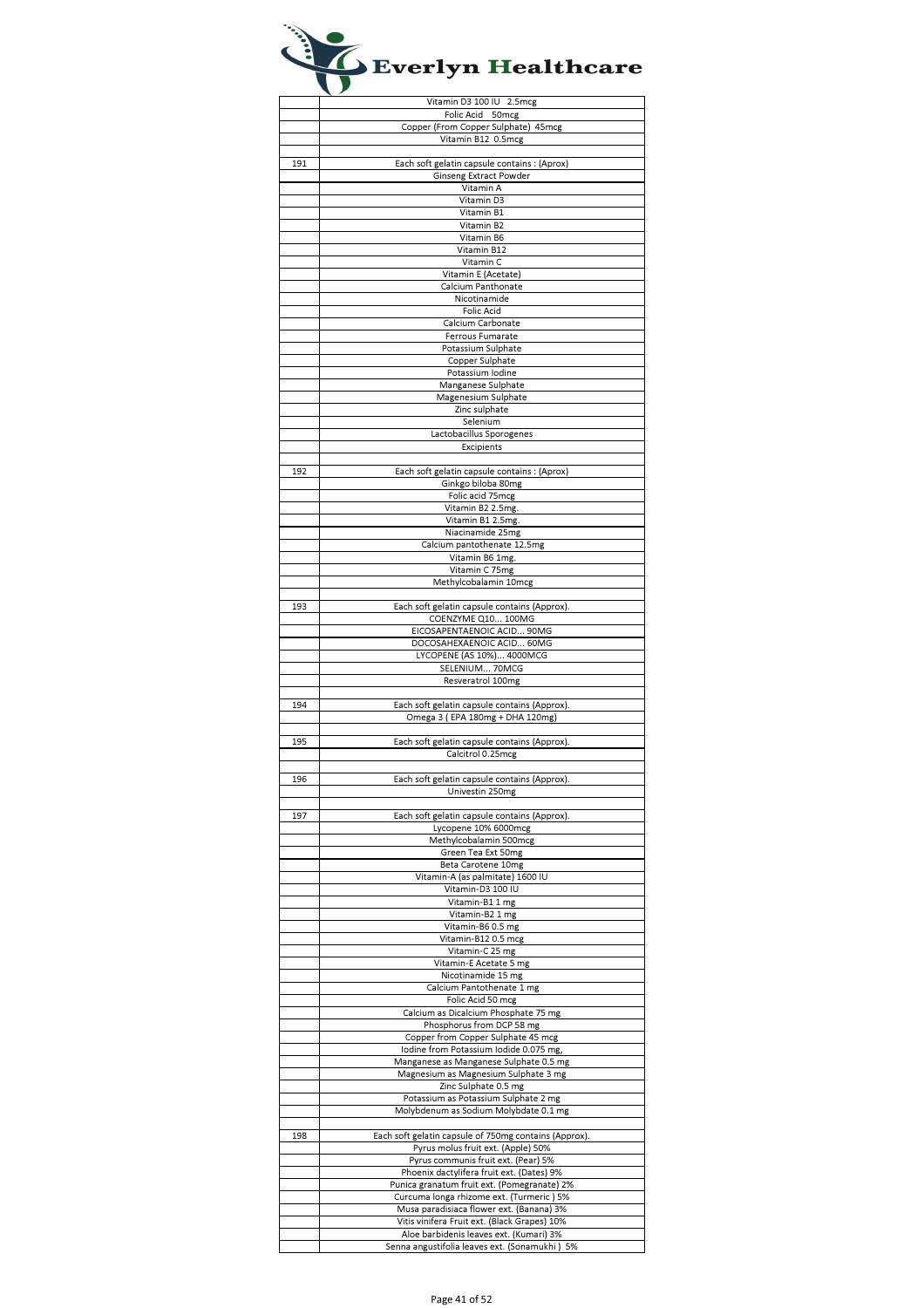|     | Emblica officinalis fruit ext. (Amla) 2%                                  |
|-----|---------------------------------------------------------------------------|
|     | Syzygium cuminii seed ext. (Kala Jamun) 3%                                |
|     | Vaccinium myrtillum fruit ext. (Blue berry, Neel badri) 3%                |
|     |                                                                           |
| 199 | Each soft gelatin capsule contains (Approx).                              |
|     | COENZYME Q10 100 MG                                                       |
|     | LYCOPENE 10% 5000 MCG.                                                    |
|     | <b>VIT.B1 10 MG</b>                                                       |
|     | <b>VIT.B2 10 MG</b>                                                       |
|     | <b>VIT B12 125 MCG</b>                                                    |
|     | VIT B6 2 MG<br><b>VIT.E 12.5 MG</b>                                       |
|     | ZINC SULPHATE 22.5 MG                                                     |
|     | SELENIUM DIOXIDE 74 MCG                                                   |
|     | DHA 60 MG                                                                 |
|     | L-ARGININE 50 MG                                                          |
|     | GREEN TEA EXTRACT 20 MG                                                   |
|     |                                                                           |
| 200 | Each soft gelatin capsule contains (Approx).                              |
|     | Evening Primrose Oil 500mg                                                |
|     | Cod Liver Oil 300mg                                                       |
|     |                                                                           |
| 201 | Each soft gelatin capsule contains (Approx).                              |
|     | Ferrous ascorbate eq to 100 mg elemental iron<br>Cholecalciferol 1000 i.u |
|     | Folic acid 1.5 mg                                                         |
|     | Cyanocobalamin 7.5 mcg                                                    |
|     | Pyridoxin 1.5 mg                                                          |
|     |                                                                           |
| 202 | EACH SOFTGELATINE CAPOSULE CONTAINS APPROX                                |
|     | GINSENG POWDER 42.50 MG                                                   |
|     | LYCOPENE 10% 6000 MCG                                                     |
|     | VITAMIN A 2500 IU                                                         |
|     | VITAMIN B1 1 MG                                                           |
|     | VITAMIN B2 1.5 MG                                                         |
|     | VITAMIN B6 1 MG                                                           |
|     | VITAMIN B12 1MCG                                                          |
|     | VITAMIN D3 200 IU                                                         |
|     | VITAMINE 5 IU                                                             |
|     | CALCIUM PANTOTHENATE 2.5 MG                                               |
|     | FILOC ACID 150MCG<br>NIACINAMIDE 20 MG                                    |
|     | VITAMIN C 50 MG                                                           |
|     | POTASSIUM IODIDE 1 MG                                                     |
|     | MAGNESIUM SULPHATE 10 MG                                                  |
|     | DIBASIC CALCIUM PHOSPHATE 75 MG                                           |
|     | COPPER SULPHATE PENTAHYDRATE 500 MCG                                      |
|     | FERROUS FUMARATE 30 MG                                                    |
|     | ZINC SULPHATE MONOHYDRATE 10 MG                                           |
|     | SELENIUM DIOXIDE MONOHYDRATE 40 MCG                                       |
|     | MANGANESE SULPHATE 1.5 MG                                                 |
|     |                                                                           |
| 203 | EACH SOFTGELATINE CAPOSULE CONTAINS APPROX                                |
|     | GRAPE SEED EXTRACT 25 MG<br>LYCOPENE 6% 6 MG                              |
|     | OMEGA 3 FATTY ACID 50 MG                                                  |
|     | LUTEIN 8% 3 MG                                                            |
|     | VITAMIN A PALMITATE 5000 IU                                               |
|     | VITAMIN B1 5 MG                                                           |
|     | VITAMIN B25 MG                                                            |
|     | VITAMIN B6 1.5 MG                                                         |
|     | VITAMIN B12 15 MCG                                                        |
|     | FOLIC ACID 1.5 MG                                                         |
|     | ZINC SULPHATE MONOHYDRATE<br>23 MG                                        |
|     | SELENIUM DIOXIDE MONOHYDRATE<br>75 MCG                                    |
|     |                                                                           |
| 204 | Each soft gelatin capsule contains (Approx).                              |
|     | Flaxseed Oil 450mg                                                        |
| 205 | Each soft gelatin capsule contains (Approx).                              |
|     | Coenzyme Q10 100mg                                                        |
|     | VitE 200 mg                                                               |
|     |                                                                           |
| 206 | Each Soft Gelatin Capsules Contains :                                     |
|     | CoenzymeQ10 30 mg.                                                        |
|     | Vitamins:                                                                 |
|     | Biotin 150 mcg.                                                           |
|     | Vitamin A 1500 mcg.                                                       |
|     | Vitamin B1 2 mg.                                                          |
|     | Vitamin B12 2 mg.                                                         |
|     | Vitamin B2 2 mg.<br>Vitamin B3 30 mg.                                     |
|     | Vitamin B5 5 mg.                                                          |
|     | Vitamin B6 2 mg.                                                          |
|     | Vitamin C 100 mg.                                                         |
|     | Vitamin D3 500 IU                                                         |
|     | Vitamin E<br>10 mg.                                                       |
|     | Minerals:                                                                 |
|     | Betacarotene 5 gm.                                                        |
|     | Calcium<br>50 mg.                                                         |
|     | Chromium<br>0.5 mg.                                                       |
|     | Copper<br>2 mg.                                                           |
|     | lodine<br>100 mcg.                                                        |
|     | Iron<br>50 mg.                                                            |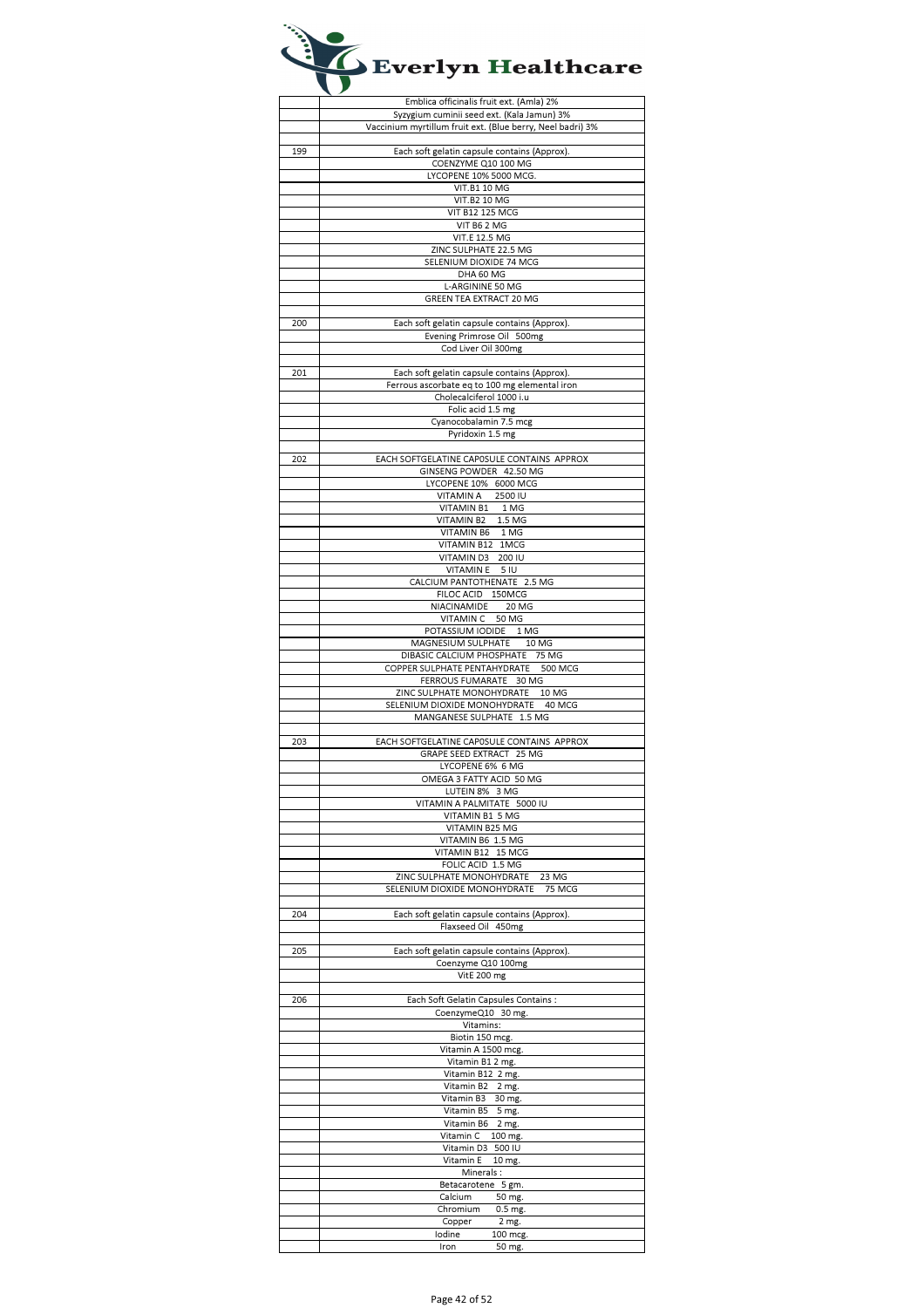|     | Magnesium<br>100 mg.                                                   |
|-----|------------------------------------------------------------------------|
|     | Manganese<br>5 mg.                                                     |
|     | Molybdenum<br>0.5 mg.                                                  |
|     | Phosphorus<br>50 mg.                                                   |
|     | Potassium<br>2 mg.                                                     |
|     |                                                                        |
|     | $0.5$ mg.<br>Selenium                                                  |
|     | Sodium<br>$0.3$ mg.                                                    |
|     | Vandium<br>$0.1$ mg.                                                   |
|     | Zinc Oxide<br>15 mg.                                                   |
|     | L-Lysine<br>5 mg.                                                      |
|     | <b>Essential Acids</b>                                                 |
|     |                                                                        |
|     | Folic Acid 1 mg.                                                       |
|     | Lycopene 10% 10 mg.                                                    |
|     | Omega-3,6 & 9 90mg                                                     |
|     | Natural Extract                                                        |
|     | Grape Seed Extract 100 mg.                                             |
|     |                                                                        |
| 207 | Each Soft Gelatin Capsule Contains :                                   |
|     | Chelated Iron with Amino Acid Ferrous Asparto Glycinate 100 mg.        |
|     |                                                                        |
|     | Folic Acid 1.5 mg.                                                     |
|     | Methylcobalamin 1500 mcg.                                              |
|     | Zinc 10 mg.                                                            |
|     | Vitamin C 30 mg.                                                       |
|     |                                                                        |
| 208 | Each Soft Gelatin Capsule Contains :                                   |
|     | Coral grains Calcium 500 mg.                                           |
|     |                                                                        |
|     | (Okinawa Coral Fresh Calcium)                                          |
|     | EPA & DHA 120 mg.                                                      |
|     | Folic Acid 1.5 mg.                                                     |
|     | Zinc 10 mg.                                                            |
|     | Manganese 5 mg.                                                        |
|     | Vitamin D3 1000 IU                                                     |
|     |                                                                        |
|     | Boron 1.5 mg.                                                          |
|     | Copper 2 mg.                                                           |
|     | Vitamin K2 7 40 mcg.                                                   |
|     | Vitamin B12 1500 mcg.                                                  |
|     | Vitamin C 100 mg.                                                      |
|     | Magnesium 200 mg.                                                      |
|     |                                                                        |
|     | Vitamin B6 3 mg.                                                       |
|     |                                                                        |
| 209 | Each Soft Gelatin Capsule Contains :                                   |
|     | Soya Isoflavonids 40%60mg                                              |
|     | Evenimg Permisol Oil220mg                                              |
|     | Vit C50mg                                                              |
|     |                                                                        |
|     | Vit B62mg                                                              |
|     | Vit B123mcg                                                            |
|     | Niacinamide16mg                                                        |
|     | Folic Acid400mg                                                        |
|     |                                                                        |
|     |                                                                        |
|     | Di Basic Calcium Phosphate135mg                                        |
|     | Magnesium Sulphate50mg                                                 |
|     | Zinc Sulphate USP27.4mg                                                |
|     | D Biotin30mcg                                                          |
|     | Beta carotene (10%)10mg                                                |
|     | Ferrous Fumerate eq to Elemental iron15mg +Vit D3400i.u                |
|     |                                                                        |
|     |                                                                        |
| 210 | Each Soft Gelatin Capsule Contains:                                    |
|     | DHA 150mg                                                              |
|     | Astaxanthin 7mg                                                        |
|     | Lutein Containing Zeaxanthin 7mg                                       |
|     | L-Glutathione 5mg                                                      |
|     |                                                                        |
| 211 | Each Soft Gelatin Capsule Contains :                                   |
|     |                                                                        |
|     | Wheat Germ 400mg                                                       |
|     | Omega 3 30mg                                                           |
|     |                                                                        |
| 212 | Each Softgelatin Capsule Contains :                                    |
|     | Omega 3 Fatty Acid 500mg                                               |
|     | Methylcobalamin 500 mcg                                                |
|     | Vitamin B6 1mg                                                         |
|     | Vitamin C 50 mg                                                        |
|     | Vitamin E 10 mg                                                        |
|     |                                                                        |
|     | Copper 1mg                                                             |
|     | Chromium 100 mcg                                                       |
|     | Folic Acid 300 mcg                                                     |
|     | Manganese 2mg                                                          |
|     | Selenium 40 mcg                                                        |
|     | Zinc 7.5 mg                                                            |
|     |                                                                        |
| 213 | Each soft gelatin capsule contains (Approx).                           |
|     |                                                                        |
|     | Univestin 250mg                                                        |
|     | Collagen peptide 40mg                                                  |
|     | Sod.Hyaluronate 30mg                                                   |
|     | Chondroitin sulfate 200mg                                              |
|     |                                                                        |
| 214 | Each soft gelatin capsule contains (Approx).                           |
|     |                                                                        |
|     | Omega 3 fatty 500mg                                                    |
|     | Methylcobalamin 750mcg                                                 |
|     | Alpha Lipoic Acid 50mg                                                 |
|     | Chromium Picolinate 200mcg                                             |
|     | Selenium 75mcg                                                         |
|     |                                                                        |
|     |                                                                        |
| 215 | Each soft gelatin capsule contains (Approx).                           |
|     | Vitamin A(as Beta Carotene) 5000IU<br>Vitamin C(as Ascorbic Acid) 60mg |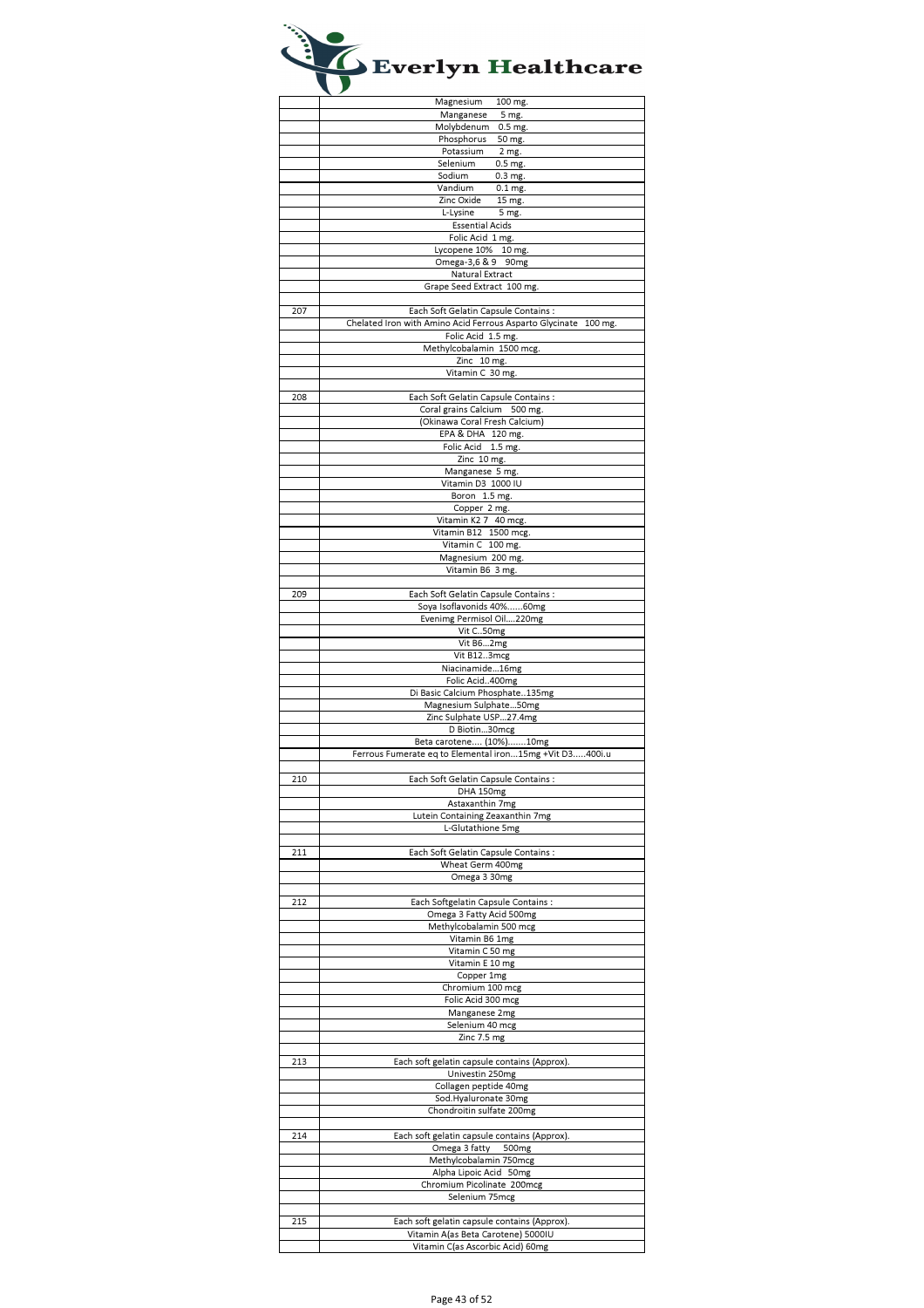

| Vitamin D(as Calciferol) 400IU                    |
|---------------------------------------------------|
| Vitamin E(as D-A Tocopherol) 30IU                 |
| Vitamin K(as Phytonadione)25mcg                   |
| Thiamin(as Thiamin HCL) 1.5mg                     |
| Riboflavin 1.7mg                                  |
| Niacin(as Niacinamide)30mg                        |
| Vitamin B6(as Pyridoxine HCL) 2mg                 |
| Folic Acid 200mcg                                 |
| Vitamin B12(as Cyanocobalamin)6mcg                |
| Biotin 15mcg                                      |
| Pantothenic Acid(as Calcium Pantothenate)10mg     |
| Dibasic Calcium Phosphate as Calcium 75 mg        |
| Phosphorus 58 mg                                  |
| Iron Peptonate(from ferrous sulphate hydrous) 5mg |
| Iodine(from potassium iodide) 25mcg               |
| Magnesium Oxide 40mg                              |
| Zinc Gluconate 5mg                                |
| Selenium(as Selenomethionine) 3mcg                |
| Copper Gluconate 2mg                              |
| Manganese Gluconate 1mg                           |
| Chromium (as Chromium Picolinate) 2mcg            |
| Molybdenum (as Sodium                             |
|                                                   |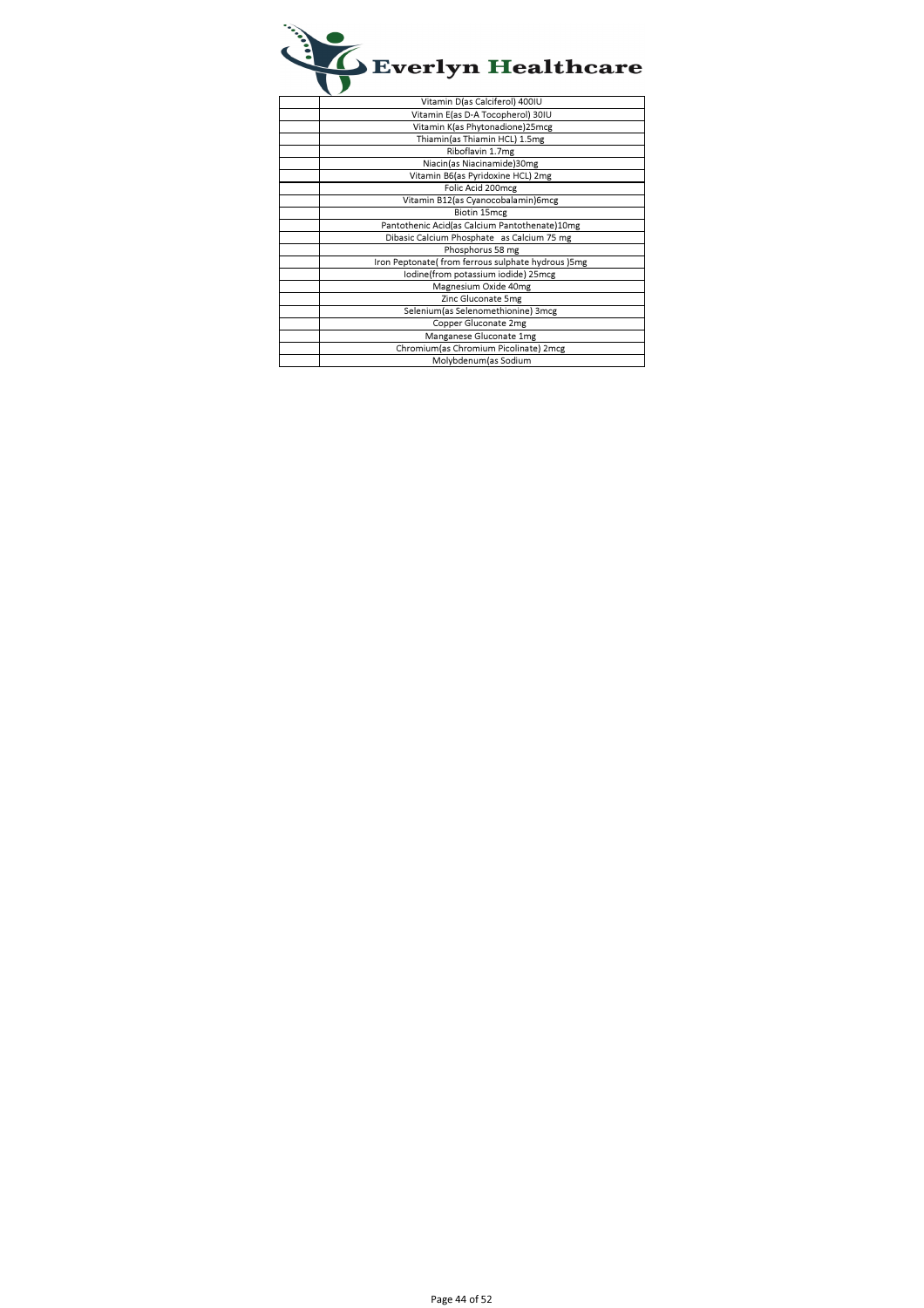| Everlyn Healthcare |  |
|--------------------|--|
|--------------------|--|

l,

|       | SCO-70, SECOND FLOOR, SECTOR-12(A)                                                                  |
|-------|-----------------------------------------------------------------------------------------------------|
|       | PANCHKULA, HARYANA - 134112                                                                         |
|       | MOB : 9914046720, 9872995490                                                                        |
| SR NO | <b>COMPOSITION</b>                                                                                  |
| 1     | Each soft gelatin capsule contains (Approx).                                                        |
|       | Isotretinoin I.P 10 mg                                                                              |
|       |                                                                                                     |
| 2     | Each soft gelatin capsule contains (Approx).<br>Isotretinoin I.P 20 mg                              |
|       |                                                                                                     |
| 3     | Each soft gelatin capsule contains (Approx).                                                        |
|       | Calcitriol I.P 0.25 mcg                                                                             |
|       | Calcium Carbonate I.P 500 mg (Eq. to Elemental Calcium 200mg)                                       |
|       | Zinc I.P 7.5 mg (as Zinc Sulphate Monohydrate IP)                                                   |
|       |                                                                                                     |
| 4     | Each soft gelatin capsule contains (Approx).                                                        |
|       | Calcitriol I.P 0.25 mcg<br>Calcium Citrate Malate I.P 500 mg                                        |
|       | Zinc I.P 7.5 mg (as Zinc Sulphate Monohydrate IP)                                                   |
|       | Magnesium Oxide I.P 50 mg (Eq. to Elemental Magnesium)                                              |
|       |                                                                                                     |
| 5     | Each soft gelatin capsule contains (Approx).                                                        |
|       | Calcitriol I.P 0.25 mcg                                                                             |
|       | Calcium Citrate Malate I.P 500 mg                                                                   |
|       | Zinc I.P 7.5 mg (as Zinc Sulphate Monohydrate IP)                                                   |
| 6     | Each soft gelatin capsule contains (Approx).                                                        |
|       | Cholecalciferol (Vitamin D3) I.P 60000 I.U                                                          |
|       |                                                                                                     |
| 7     | Each soft gelatin capsule contains (Approx).                                                        |
|       | Evening Primrose Oil B.P 500mg                                                                      |
|       | Cod Liver Oil B.P 300mg                                                                             |
|       |                                                                                                     |
| 8     | Each soft gelatin capsule contains (Approx).                                                        |
|       | Methylcobalamin 1500mcg<br>Folic Acid I.P 1.5mg                                                     |
|       | Calcium Carbonate (From An Organic source of oyester Shell) I.P 500mg                               |
|       | Calcitrol B.P .25mcg                                                                                |
|       |                                                                                                     |
| 9     | Each soft gelatin capsule contains (Approx).                                                        |
|       | Clindamycin phosphate I.P Eq. To Clindamycin 100 mg                                                 |
|       | Clotrimazole I.P 100 mg                                                                             |
| 10    | Each soft gelatin capsule contains (Approx).                                                        |
|       | Clindamycin phosphate I.P Eq. To Clindamycin 100 mg                                                 |
|       | Clotrimazole I.P 200 mg                                                                             |
|       |                                                                                                     |
| 11    | Each soft gelatin capsule contains (Approx).                                                        |
|       | Alfacalcidol 0.25 mcg<br>Calcium Carbonate(From Oyester Shell) Equivalent toElemental Calcium 200mg |
|       |                                                                                                     |
| 12    | Each soft gelatin capsule contains (Approx).                                                        |
|       | Methylcobalmin I.P 1500 mcg                                                                         |
|       | Alpha Lipoic Acid USP 100mg                                                                         |
|       | Folic Acid I.P 1.5mg                                                                                |
|       | Pyridoxine HCL I.P 3mg                                                                              |
|       |                                                                                                     |
| 13    | Each soft gelatin capsule contains (Approx).<br>Calcitrol I.P 0.25mcg                               |
|       | (Containing): Fish Oil, Rich in Omega 3 Acids BP<br>Eicosapentaenoic Acid                           |
|       | 180 <sub>mg</sub><br>Docosahexaenoic Acid<br>120 <sub>mg</sub>                                      |
|       | Methylcobalamin 1500mcg                                                                             |
|       | Folic Acid I.P 400mcg                                                                               |
|       | Boron (As Disodium Tetraborate) BP 1.5mg                                                            |
|       | Calcium Carbonate I.P 500 mg                                                                        |
| 14    | Each soft gelatin capsule contains (Approx).                                                        |
|       | Dextromethorphan HBr IP 10mg                                                                        |
|       | Phenylephrine HCL IP 5mg                                                                            |
|       | Chlorpheniramine Maleate IP 2mg                                                                     |
|       |                                                                                                     |
| 15    | Each soft gelatin capsule contains (Approx).                                                        |
|       | Betacarotene 30% USP 10mg                                                                           |
|       | Zinc Sul. Mono. IP 27.5mg<br>Selenium USP 70mcg                                                     |
|       | Manganese USP 2mg                                                                                   |
|       | Copper BP 1mg                                                                                       |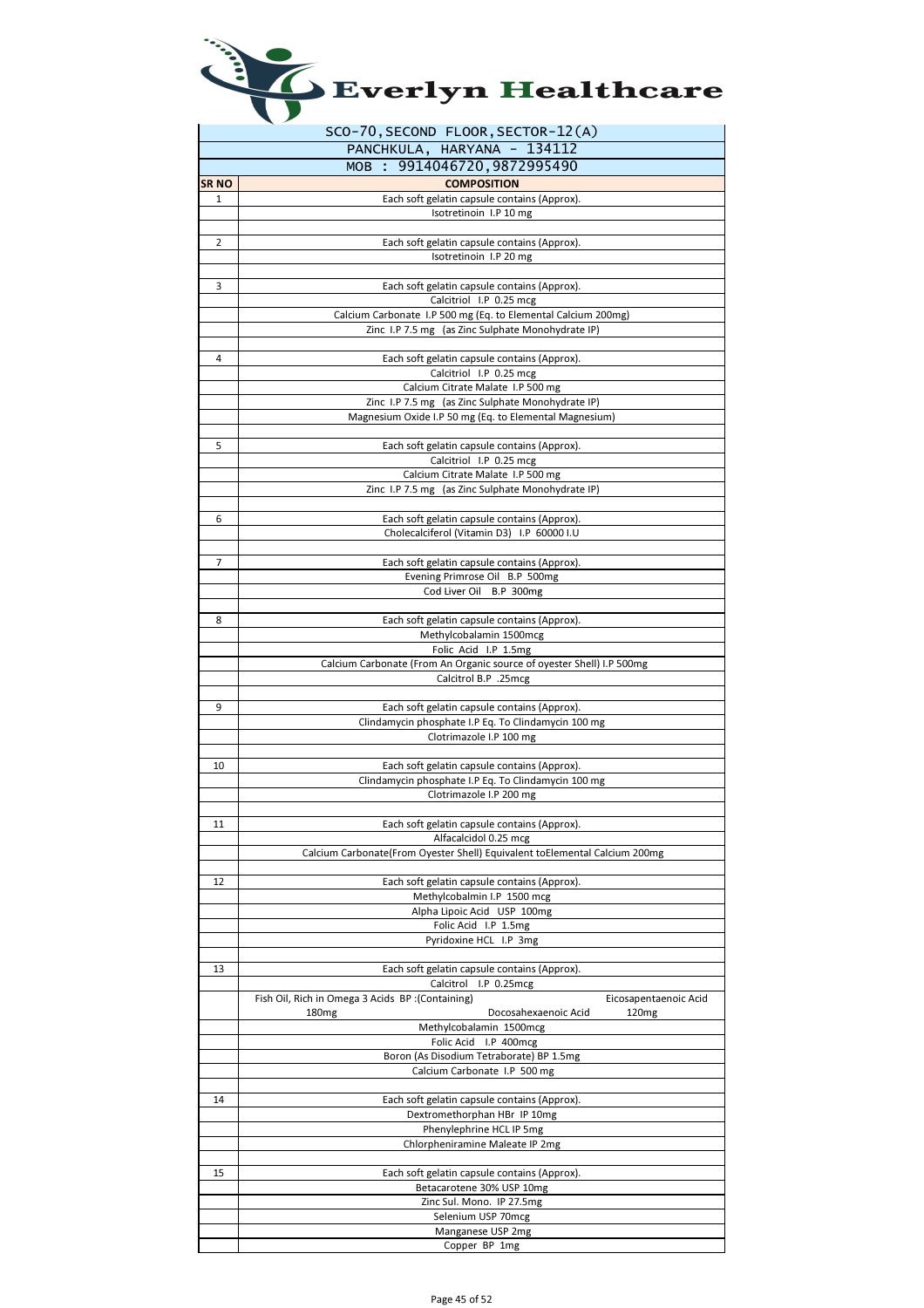

| 16 | Each soft gelatin capsule contains (Approx).                                   |
|----|--------------------------------------------------------------------------------|
|    | Calcitriol I.P 0.25 mcg                                                        |
|    | Calcium Citrate 425 mg                                                         |
|    | Zinc Sulphate Monohydrate I.P 20 mg                                            |
|    | Magnesium Oxide I.P 40 mg                                                      |
|    |                                                                                |
| 17 | Each soft gelatin capsule contains (Approx).                                   |
|    | CoQ10 BP 100 MG                                                                |
|    | EPA 90 MG                                                                      |
|    | Dha 60 MG                                                                      |
|    | Lycopene 10% USP 4000mcg                                                       |
|    | Selenium Dioxide MONO. USP 70 mcg                                              |
|    |                                                                                |
| 18 | Each soft gelatin capsule contains (Approx).                                   |
|    | CoQ10 BP 100 MG                                                                |
|    | EPA 90 MG                                                                      |
|    | Dha 60 MG                                                                      |
|    | L Arginine BP 100mg                                                            |
|    | Selenium Dioxide MONO. USP 70 mcg                                              |
|    |                                                                                |
| 19 | Each soft gelatin capsule contains (Approx).                                   |
|    | Lutein 10% USP 4000 MCG                                                        |
|    | Lycopene 10% USP 4000 MCG                                                      |
|    | Betacarotene 30% USP 5.17 MG                                                   |
|    | Black Grape Seed Ext. 10 MG                                                    |
|    | Selenium Dioxide Mono. USP 25MCG                                               |
|    | Zinc Sul. Mono. IP 10 MG                                                       |
|    |                                                                                |
| 20 | Each Soft Gelatin Capsule Contains:<br>Vitamin A USP (As Palmitate) 2000 IU    |
|    |                                                                                |
|    | Vitamin B1 BP 1.0 mg.                                                          |
|    | Vitamin B2 BP 1.0 mg.<br>Vitamin B6 BP 1.34 mg.                                |
|    | Biotin USP 25 mcg.                                                             |
|    | Calcium Pantothenate USP 1.0 mg.                                               |
|    | Vitamin B12 BP 1.0 mg.                                                         |
|    | Vitamin E Acetate USP 10 mg.                                                   |
|    | Vitamin D3 USP 200 IU                                                          |
|    | Calcium (From Dicalcium Phosphate BP) 190 mg.                                  |
|    | Phosphorus (From Dicalcium Phosphate BP) 140 mg.                               |
|    | Iron (From Ferrous Sulphate BP) 5 mg.                                          |
|    | Molybdenum (From Sodium Molubdate Dihydrate BP) 0.1 mg.                        |
|    | Selenium (From Selenious Acid USP) 100 mcg.                                    |
|    | Magnesium (From Magnesium Sulphate BP) 1 mg.                                   |
|    | Manganese (From Manganese Sulphate BP) 0.01 mg.                                |
|    | Chromium (From Chromium Trichloride Anhydrous USP) 27 mcg.                     |
|    | Zinc (From Zinc Sulphate BP) 0.15 mg.                                          |
|    |                                                                                |
| 21 | Each soft gelatin capsule contains (Approx).                                   |
|    | Isotretinoin I.P 10 mg                                                         |
|    |                                                                                |
| 22 | Each soft gelatin capsule contains (Approx).                                   |
|    | Isotretinoin I.P 20 mg                                                         |
|    |                                                                                |
| 23 | Each soft gelatin capsule contains (Approx).                                   |
|    | Calcitriol I.P 0.25 mcg                                                        |
|    | Calcium Carbonate I.P 500 mg (Eq. to Elemental Calcium 200mg)                  |
|    | Zinc I.P 7.5 mg (as Zinc Sulphate Monohydrate IP)                              |
|    |                                                                                |
| 24 | Each soft gelatin capsule contains (Approx).                                   |
|    | Calcitriol I.P 0.25 mcg                                                        |
|    | Calcium Citrate Malate I.P 500 mg                                              |
|    | Zinc I.P 7.5 mg (as Zinc Sulphate Monohydrate IP)                              |
|    | Magnesium Oxide I.P 50 mg (Eq. to Elemental Magnesium)                         |
|    |                                                                                |
| 25 | Each soft gelatin capsule contains (Approx).                                   |
|    | Calcitriol I.P 0.25 mcg                                                        |
|    | Calcium Citrate Malate I.P 500 mg                                              |
|    | Zinc I.P 7.5 mg (as Zinc Sulphate Monohydrate IP)                              |
|    |                                                                                |
| 26 | Each soft gelatin capsule contains (Approx).                                   |
|    | Cholecalciferol (Vitamin D3) I.P 60000 I.U                                     |
| 27 |                                                                                |
|    | Each soft gelatin capsule contains (Approx).<br>Evening Primrose Oil B.P 500mg |
|    | Cod Liver Oil B.P 300mg                                                        |
|    |                                                                                |
| 28 | Each soft gelatin capsule contains (Approx).                                   |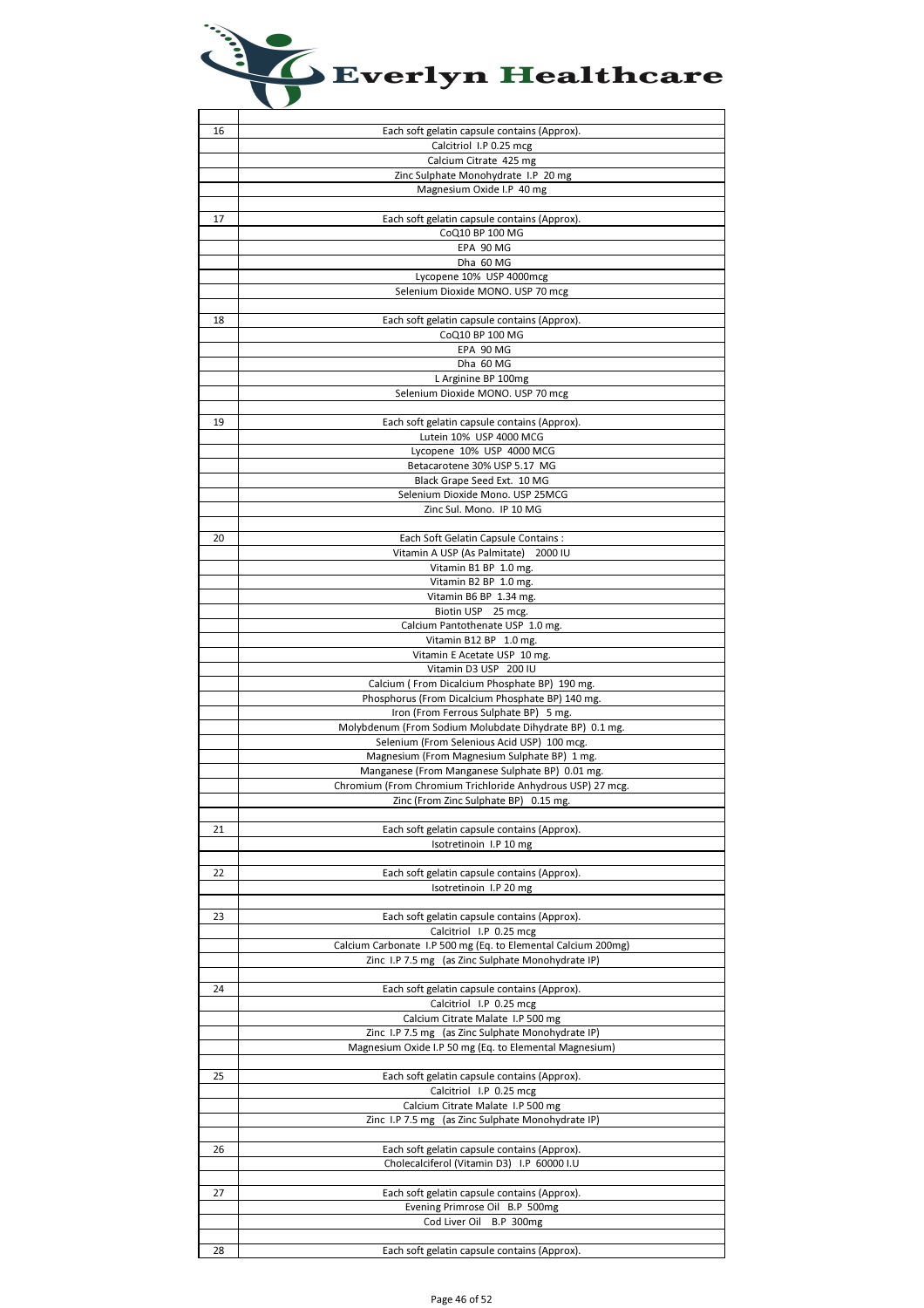| Everlyn Healthcare |
|--------------------|
|                    |

|    | Methylcobalamin 1500mcg                                                                       |
|----|-----------------------------------------------------------------------------------------------|
|    | Folic Acid I.P 1.5mg                                                                          |
|    | Calcium Carbonate (From An Organic source of oyester Shell) I.P 500mg<br>Calcitrol B.P .25mcg |
|    |                                                                                               |
| 29 | Each soft gelatin capsule contains (Approx).                                                  |
|    | Clindamycin phosphate I.P Eq. To Clindamycin 100 mg                                           |
|    | Clotrimazole I.P 100 mg                                                                       |
|    |                                                                                               |
| 30 | Each soft gelatin capsule contains (Approx).                                                  |
|    | Clindamycin phosphate I.P Eq. To Clindamycin 100 mg                                           |
|    | Clotrimazole I.P 200 mg                                                                       |
| 31 | Each soft gelatin capsule contains (Approx).                                                  |
|    | Alfacalcidol 0.25 mcg                                                                         |
|    | Calcium Carbonate(From Oyester Shell) Equivalent toElemental Calcium 200mg                    |
|    |                                                                                               |
| 32 | Each soft gelatin capsule contains (Approx).                                                  |
|    | Methylcobalmin I.P 1500 mcg                                                                   |
|    | Alpha Lipoic Acid USP 100mg                                                                   |
|    | Folic Acid I.P 1.5mg                                                                          |
|    | Pyridoxine HCL I.P 3mg                                                                        |
| 33 | Each soft gelatin capsule contains (Approx).                                                  |
|    | Calcitrol I.P 0.25mcg                                                                         |
|    | Fish Oil, Rich in Omega 3 Acids BP : (Containing)<br>Eicosapentaenoic Acid                    |
|    | Docosahexaenoic Acid<br>120 <sub>mg</sub><br>180 <sub>mg</sub>                                |
|    | Methylcobalamin 1500mcg                                                                       |
|    | Folic Acid I.P 400mcg                                                                         |
|    | Boron (As Disodium Tetraborate) BP 1.5mg                                                      |
|    | Calcium Carbonate I.P 500 mg                                                                  |
|    |                                                                                               |
| 34 | Each soft gelatin capsule contains (Approx).<br>Dextromethorphan HBr IP 10mg                  |
|    | Phenylephrine HCL IP 5mg                                                                      |
|    | Chlorpheniramine Maleate IP 2mg                                                               |
|    |                                                                                               |
| 35 | Each soft gelatin capsule contains (Approx).                                                  |
|    | Betacarotene 30% USP 10mg                                                                     |
|    | Zinc Sul. Mono. IP 27.5mg                                                                     |
|    | Selenium USP 70mcg                                                                            |
|    | Manganese USP 2mg<br>Copper BP 1mg                                                            |
|    |                                                                                               |
| 36 | Each soft gelatin capsule contains (Approx).                                                  |
|    | Calcitriol I.P 0.25 mcg                                                                       |
|    | Calcium Citrate 425 mg                                                                        |
|    | Zinc Sulphate Monohydrate I.P 20 mg                                                           |
|    | Magnesium Oxide I.P 40 mg                                                                     |
| 37 | Each soft gelatin capsule contains (Approx).                                                  |
|    | CoQ10 BP 100 MG                                                                               |
|    | EPA 90 MG                                                                                     |
|    | Dha 60 MG                                                                                     |
|    | Lycopene 10% USP 4000mcg                                                                      |
|    | Selenium Dioxide MONO. USP 70 mcg                                                             |
|    |                                                                                               |
| 38 | Each soft gelatin capsule contains (Approx).                                                  |
|    | CoQ10 BP 100 MG<br>EPA 90 MG                                                                  |
|    | Dha 60 MG                                                                                     |
|    | L Arginine BP 100mg                                                                           |
|    | Selenium Dioxide MONO. USP 70 mcg                                                             |
|    |                                                                                               |
| 39 | Each soft gelatin capsule contains (Approx).                                                  |
|    | Lutein 10% USP 4000 MCG                                                                       |
|    | Lycopene 10% USP 4000 MCG                                                                     |
|    | Betacarotene 30% USP 5.17 MG                                                                  |
|    | Black Grape Seed Ext. 10 MG                                                                   |
|    | Selenium Dioxide Mono. USP 25MCG<br>Zinc Sul. Mono. IP 10 MG                                  |
|    |                                                                                               |
| 40 | Each Soft Gelatin Capsule Contains:                                                           |
|    | Vitamin A USP (As Palmitate)<br>2000 IU                                                       |
|    | Vitamin B1 BP 1.0 mg.                                                                         |
|    | Vitamin B2 BP 1.0 mg.                                                                         |
|    | Vitamin B6 BP 1.34 mg.                                                                        |
|    | Biotin USP 25 mcg.                                                                            |
|    | Calcium Pantothenate USP 1.0 mg.                                                              |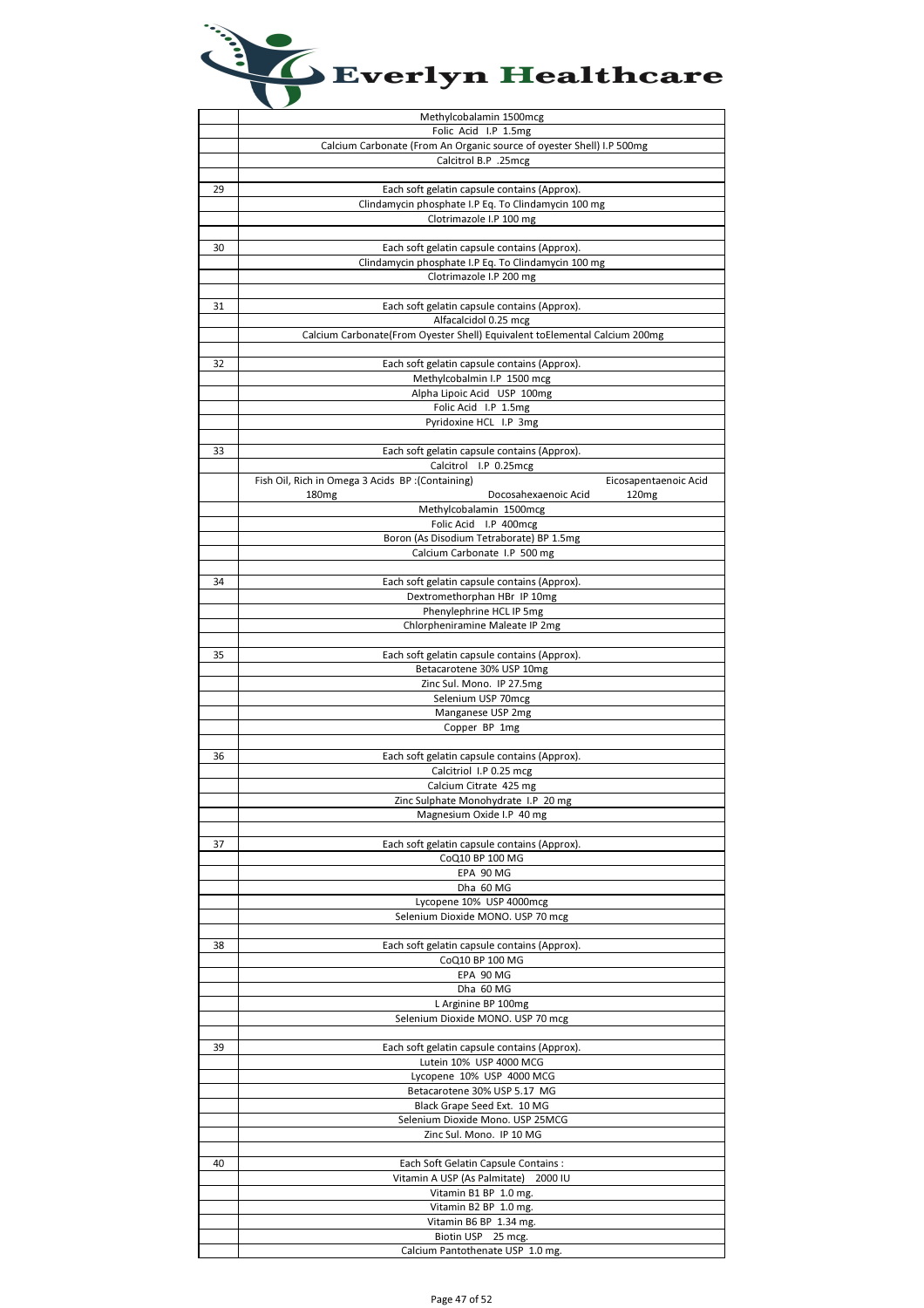

| Vitamin B12 BP 1.0 mg.                                     |
|------------------------------------------------------------|
| Vitamin E Acetate USP 10 mg.                               |
| Vitamin D3 USP 200 IU                                      |
| Calcium (From Dicalcium Phosphate BP) 190 mg.              |
| Phosphorus (From Dicalcium Phosphate BP) 140 mg.           |
| Iron (From Ferrous Sulphate BP) 5 mg.                      |
| Molybdenum (From Sodium Molubdate Dihydrate BP) 0.1 mg.    |
| Selenium (From Selenious Acid USP) 100 mcg.                |
| Magnesium (From Magnesium Sulphate BP) 1 mg.               |
| Manganese (From Manganese Sulphate BP) 0.01 mg.            |
| Chromium (From Chromium Trichloride Anhydrous USP) 27 mcg. |
| Zinc (From Zinc Sulphate BP) 0.15 mg.                      |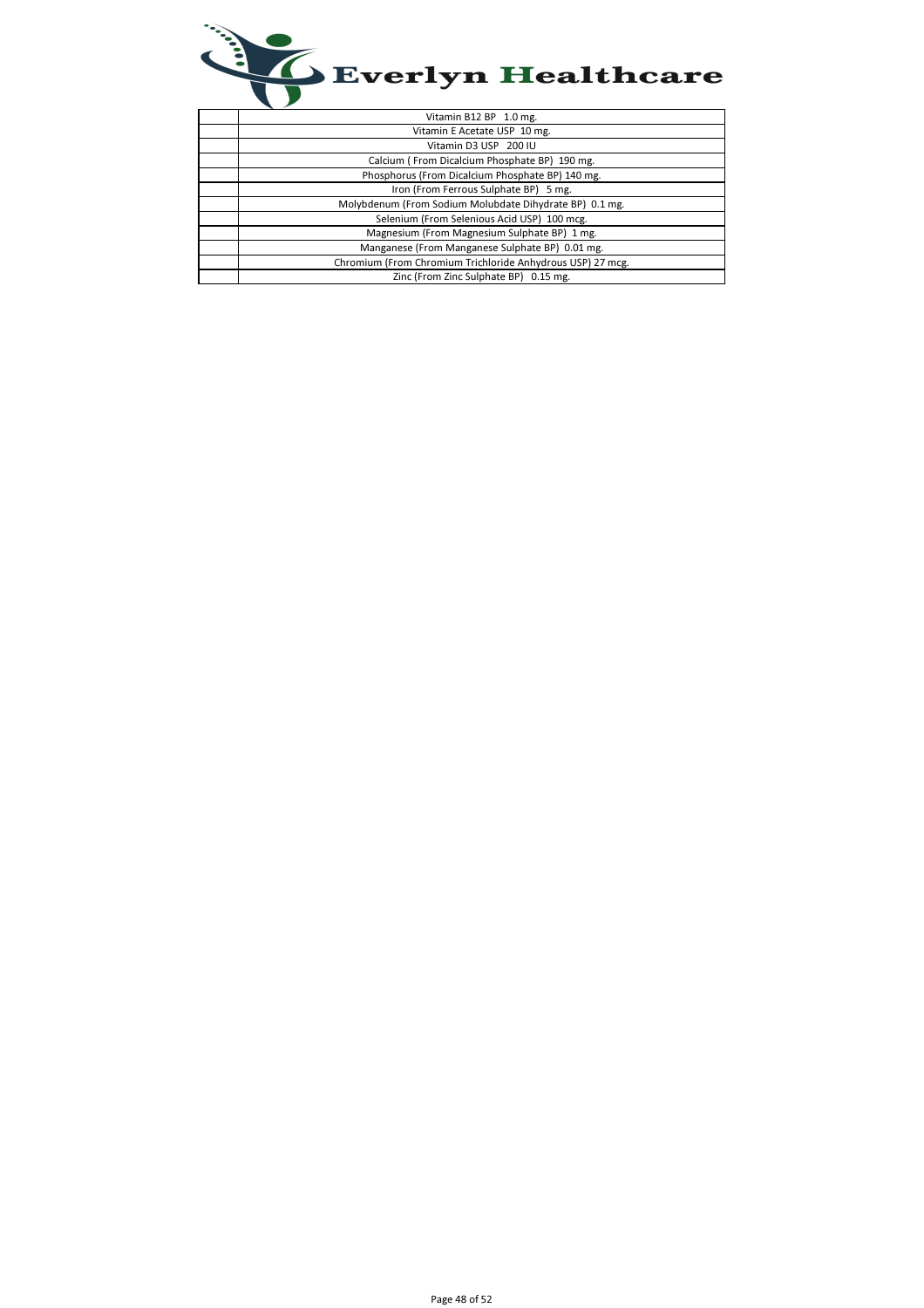

|                                 | SCO-70, SECOND FLOOR, SECTOR-12(A) |                                                                                                                                                                                                                                                                                                                                                                                                                                                                                                              |                                                                                                                                         |  |  |
|---------------------------------|------------------------------------|--------------------------------------------------------------------------------------------------------------------------------------------------------------------------------------------------------------------------------------------------------------------------------------------------------------------------------------------------------------------------------------------------------------------------------------------------------------------------------------------------------------|-----------------------------------------------------------------------------------------------------------------------------------------|--|--|
| PANCHKULA, HARYANA - 134112     |                                    |                                                                                                                                                                                                                                                                                                                                                                                                                                                                                                              |                                                                                                                                         |  |  |
|                                 |                                    | MOB : 9914046720, 9872995490                                                                                                                                                                                                                                                                                                                                                                                                                                                                                 |                                                                                                                                         |  |  |
| S <sub>NO</sub><br>$\mathbf{1}$ | <b>CATEGORY</b><br>Churan          | <b>COMPOSITION</b><br>Each 10 gm contains :- Isabgol Husk 5000 mg, Mulathi 1000 mg, Sannay Patti<br>2000 mg, Saunth 1000 mg, Nimbu Satva 500 mg, Gulaab Phool 100 mg,<br>Preservative & Essence Q.s                                                                                                                                                                                                                                                                                                          | <b>PACKING</b><br>100 gm in White HDPE Bottle with scoop (White<br>Cap) (Metalised Label)                                               |  |  |
| 2                               | Churan                             | Each 100 gm contains :- Saunff 6000 mg, Badi Elaichi 6000 mg, Shudh Heeng<br>1000 mg, Jeera 3000 mg, Dhaniya 3000 mg, Nishodh 3000 ,g, Sanay Patti<br>24000 mg, Jangi Hare 6000 mg, Nar Kachoor 3000 mg, Ajmod 3000 mg,<br>Pippali 3000 mg, Sendha Namak 6000 mg, Saunth 6000 mg, Trifla 16000 mg,<br>Kali Mirch 3000 mg, Nasaudhar 3000 mg, Kala Namak 2000 mg                                                                                                                                              | 100 gm in White HDPE Bottle with scoop (White<br>Cap) (Metalised Label)                                                                 |  |  |
| 3                               | <b>OTC</b>                         | Each 10 ml contains :- Bhringraj 1000 mg, Amalaki 1000 mg, Manjishtha 500<br>mg, Nrahmi 500 mg, Nagarmotha 500 mg, Jatamasi 200 mg processed in Till<br>Oil Q.s                                                                                                                                                                                                                                                                                                                                              | 100 / 120 ml in Green / Clear GLI Keshking Style<br>Bottle - 100 ml in Round HDPE White bottle -<br>200 ml in Clear Pet Bottle with FTC |  |  |
| 4                               | <b>OTC</b>                         | Each 100 ml contains :- Amla 2000 mg, Bhringraj 4000 mg, Nagarmotha 1000<br>mg , Ghritkumari 1000 mg , Shikakai 1500 mg , Jatamasi 1000 mg , Brahmi 1500<br>mg, Gudhl Pushp 2000 mg, Nagkesar 1000 mg, Henna 1500 mg, Giloy 1000<br>mg, Yashtimadhu 1000 mg, Harad 1000 mg, Haldi 1000 mg processed in Till<br>Oil . Added Cold Pressed Essential Oils - Olive Oil 2% v/v , Jojoba Oil 2% v/v ,<br>Tea Tree Oil 2% v/v , Rosemarry Oil 2% v/v , Carrot Oil 2% v/v , Argan OIl 2%<br>v/v , Almound OII 2% v/v | 100 / 120 ml in Green / Clear GLI Keshking Style<br>Bottle - 100 ml in Round HDPE White bottle -<br>200 ml in Clear Pet Bottle with FTC |  |  |
| 5                               | Oil                                | Each 100 ml contains :- Mahanarayan Oil 50 % v/v processed in Till Oil, Linseed<br>Oil 10 % v/v, Nilgiri Oil 10% v/v, Camphour oil 5% v/v, Nirgundi Oil 10% v/v,<br>Garlic Oil 5 % v/v, Malkangni Oil 5% v/v, Cinnamn Oil 5 %v/v processed in<br>Mustard Base Oil                                                                                                                                                                                                                                            | 50/100 ml in Clear / Milky White Bottle with FTC                                                                                        |  |  |
| 6                               | Oil                                | Each 1 ml contains :- Lavang 20 mg w/v(Fr.), Malkangni 20 mg w/v(Sd.), Arand<br>20 mg w/v(Sd.), Dalchini 20 mg w/v (Sd.), Akarakara 20 mg w/v (Rt.), Jaiphal<br>20 mg w/v (Fr.) processed in Till Oil.                                                                                                                                                                                                                                                                                                       | 15 ml in White HDPE bottle in eye drops bottle                                                                                          |  |  |
| 7                               | Syrup                              | Each 10 ml of Syrup Contains:- Punarnava 300mg (Rt.), Kalmegh<br>300mg(Wp.),Kutki 50mg(Rt.),Bhumi amla 300mg(Wp.),Kasni<br>200mg(Wp.),Bhrangraj 300mg (Wp.),Amla 300mg(Fr.),Harad<br>300mg(Fr.),Daruhaldi 300mg(Rt.),Vidang 200mg(Sd.),Pitpapra<br>200mg(Wp.),Kakmachi 200mg(Wp.),Rewandchini 150mg (sd.),Ghritkumari<br>100mg(Lf.), Sugar (q.s).                                                                                                                                                            | 200 ml / 100 ml in Amber Brute Bottle with Ropp<br>Cap                                                                                  |  |  |
| 8                               | Syrup                              | Each 5 ml of syrup contains :- Punarnava 500mg(Rt.), Kalmegh 500mg<br>(wp.),Kutki 100mg (Wp.),Bhumi Amla 300mg (wp.),Kasni<br>200mg(Wp.),Bharingraj 300mg (Wp.),Amla 300mg (Fr.),Harad 300mg(Fr.)<br>,Daruhald 300mg(Rt.),Vidang 200mg(Sd.),Pitpapra 200mg(Wp.),Kakmachi<br>200mg (Wp.),Rewandchini 150mg (sd.),Ghritkumari 100mg (Lf.),Sugar (Q.s)                                                                                                                                                          | 200 ml / 100 ml in Amber Brute Bottle with Ropp<br>Cap                                                                                  |  |  |
| 9                               | Syrup                              | Each 10ml of syrup contains:- Punarnava 300mg (Rt.), Kalmegh 300mg<br>(Wh.),Kutki 50mg(Rt.),Bhumi amla 300mg(Wh.),Kasni 200mg(Wh.),Bhringraj<br>300mg(Wh.),Amla 300mg(Fr.),Harad 300mg(Fr.),Daruhaldui 300mg(Rt.),Vidang<br>200mg(Sd.), Pitpapra 200mg (Wh.),Kakmachi 200mg (Wh.),Rewandchini<br>150mg(Sd.), Ghritkumari 100mg(Lf.), Oont Katera (Silymarin) 150mg (Wp.)<br>Sugar (Q.s.)                                                                                                                     | 200 ml / 100 ml in Amber Brute Bottle with Ropp<br>Cap                                                                                  |  |  |
| 10                              | Syrup                              | Each 10 ml contains:- Punarnava 125mg (Rt), Bhringraj 125mg(Wp), Kalmegh<br>100mg(Wp), Bhumi amla 125mg(Wp), Kasni 125mg (Wp), Chitark 150mg (Rt.),<br>Kutki 25MG(Rt), Pitpapra 100mg(Wp), Kashmard 100mg(Wp.), Vidang(Sd),<br>Amalki 100mg(Fr.), Daru haldi 100mg(Rt), Haritkari 50mg (Wp.) Sugar Q.s                                                                                                                                                                                                       | 60 ml in Amber Brute Bottle with Ropp Capwith<br>Dropper                                                                                |  |  |
| 11                              | Syrup                              | Each 10 ml Contains Extract Derived From:- Chitrak 300mg(Rt.), Zeerak<br>300mg(Sd.) ,Saunth 300mg(Rt.), Chavya 300mg(Rt.), Saunf 200mg(Sd.),<br>Bhringraj 200mg(Wh.), Amla 300mg(Fr.), Harad 300mg(Fr.), Ajwain 300mg<br>(Sd.), Trivit 300mg (Rt.), Lavang 200mg(Fr.), Mugpipal 200mg(Fr.), Sugar (q.s).                                                                                                                                                                                                     | 200 ml / 100 ml in Amber Brute Bottle with Ropp<br>Cap                                                                                  |  |  |
| 12                              | Syrup                              | Each 10 ml Contains Extract Derived From:- Chitrak 300mg(Rt.), Zeerak<br>300mg(Sd.),Saunth 300mg(Rt.),Chavya 300mg(Rt.),Saunf 200mg(sd.),Bhringraj<br>200mg(Wh.),Amla 300mg(Fr.),Harad 300mg(Fr.),Ajwain 300mg (sd.),Trivit<br>300mg (Rt.), Lavang 200mg (Fr.), Mugpipal 200mg (Fr.), Sugar Q.s, Honey Q.s.                                                                                                                                                                                                  | 200 ml / 100 ml in Amber Brute Bottle with Ropp<br>Cap                                                                                  |  |  |
| 13                              | Syrup                              | Each 10 ml Contains :- Guduchi 150 mg (Wp.), Saunf 75 mg (Sd.), Kutki 50<br>mg(Rt.), Vidang 50 mg (Sd.), Nagarmotha 50 mg (Rz.), Jeera 50 mg (Sd.),<br>Pippali 50 mg (Wp.), Amalaki 50 mg (Fr.), Yavani 50 mg (), Nimbu Satt 50 mg,<br>Sugar Q.S                                                                                                                                                                                                                                                             | 200 ml / 100 ml in Amber Brute Bottle with Ropp<br>Cap                                                                                  |  |  |
| 14                              | Syrup                              | Each 10 ml Contains Extract Derived From:- Chitrak 300mg(Rt.), Zeerak<br>300mg(Sd.) ,Saunth 300mg(Rt.), Chavya 300mg(Rt.), Saunf 200mg(Sd.),<br>Bhringraj 200mg(Wh.), Amla 300mg(Fr.), Harad 300mg(Fr.), Ajwain 300mg<br>(Sd.), Trivit 300mg (Rt.), Lavang 200mg(Fr.), Giloy 200mg(Wp.), Sugar (q.s).                                                                                                                                                                                                        | 60 ml in Amber Brute Bottle with Ropp Capwith<br>Dropper                                                                                |  |  |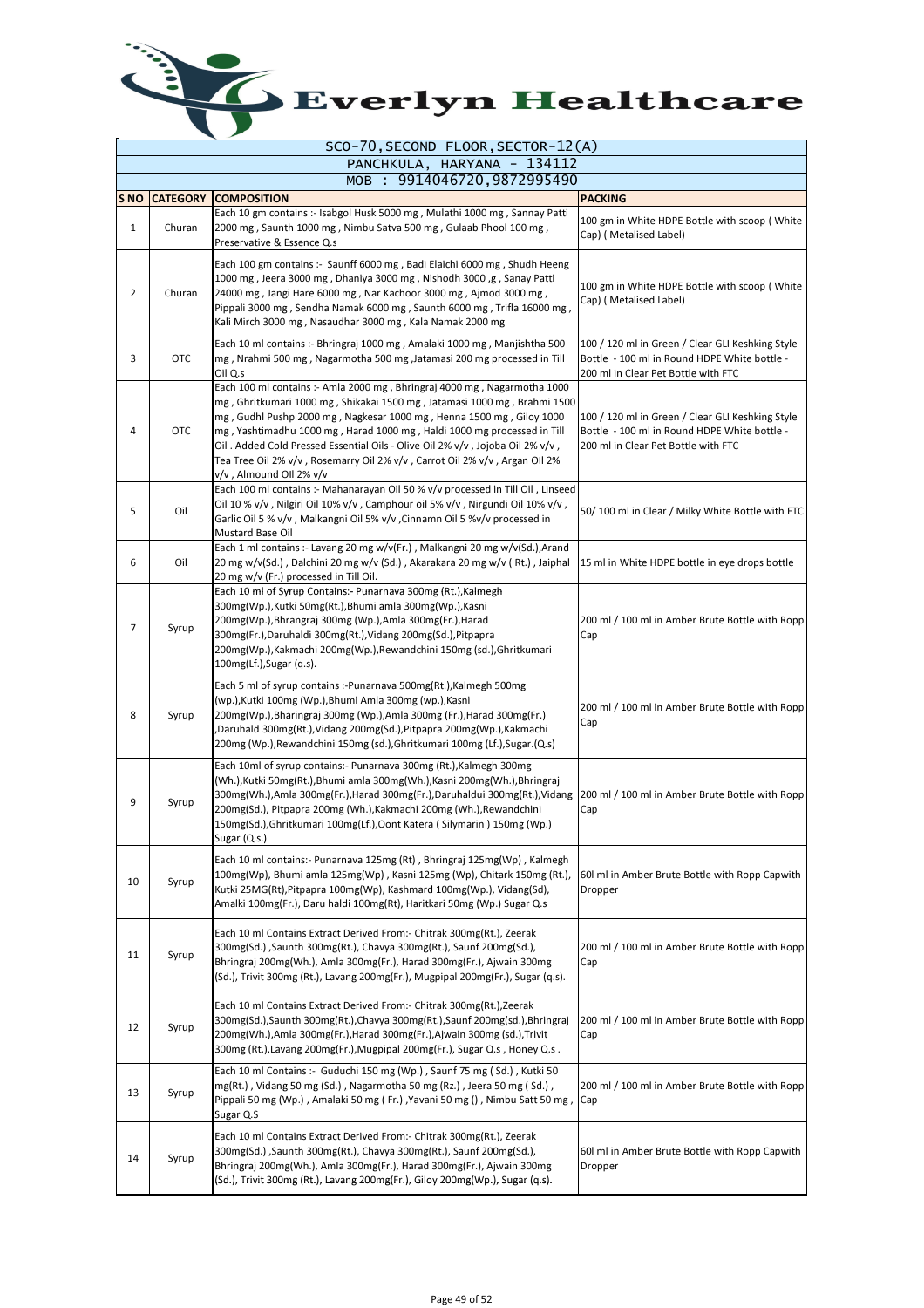| 15 | Syrup   | Each 10ml of Syrup Contains:-Ashwagandha 300mg (Rt.), Ashok chhal<br>800mg(Br.), Anar chhal 300mg(Br.), Maju 150mg(Fr.) Satavari 300 mg(Rz.),<br>Bala 300mg(Wh.), Saunth 15mg(Rt.), Safed musli 15mg(Rz.), Patha 150mg<br>(150mg (Rt.), Daruhaldi 300mg (Rt.), Makoy 150m (Wh.), Nagar motha 300mg<br>(Rz.), Lodhra 300mg (Rz.), Sugar (q.s)                                                             | 200 ml / 100 ml in Amber Brute Bottle with Ropp<br>Cap     |
|----|---------|----------------------------------------------------------------------------------------------------------------------------------------------------------------------------------------------------------------------------------------------------------------------------------------------------------------------------------------------------------------------------------------------------------|------------------------------------------------------------|
| 16 | Syrup   | Each 10 ml of Syrup Contain:-Ashwagandha 500mg(Rt.), Arjuna chhal<br>400mg(Br.),Bhringraj 400mg (Wp.),Wia Vidang 300mg(Sd.),Mashparni<br>300mg(Wp.), Mugdhparni 300mg(Wp), Jivanti 200mg(Sd.), Gwarpatha<br>200mg(Lf.)Widarikand 200mg (Rz.),Kalmegh 200mg(Wp.) Sorbitol Q.s                                                                                                                             | 200 ml / 100 ml in Amber Brute Bottle with Ropp<br>Cap     |
| 17 | Syrup   | Each 10 ml of Contains:- Banphsha 300mg(Wp.), Munaca 300mg(Fr.), Unav<br>300mg(Fr.), Gajban 200mg(Fl.), Saunf 200mg(Sd.), Mulethi<br>200mg(Rt.), Reshakhatmi 200mg(Wp.), Anjeer 300mg(Fr.), Kantkari<br>300mg(wp.),Ustkhdus 200mg(Lf.),Saunth 200mg(Rt.),Vasaka 200mg(Lf.),Giloy<br>200mg(Wp), Hanspatri 200mg(Wp.), Tulsi 200mg(Wp.), Honey (Q.s) Sugar q.s.                                            | 200 ml / 100 ml in Amber Brute Bottle with Ropp<br>Cap     |
| 18 | Syrup   | Each 10ml of syrup contains:- Cissus Quandagularis linn<br>400mg(rz.),Ashwagandha 400mg (Rt.),Satavari 200mg(kand),Bhumiamla 200mg<br>(Wp.),Amla 200mg (Fr.),Harad 200mg (Fr.),Gokhru 200mg (Fr.), Minerals &<br>Bhasms - Parval Bhasam 100 mg, Kukktang BHasam 100 mg, Mandur Bhasam<br>100 mg, Loh Bhasam 50 mg, Swanmakshit Bhasam 25 mg, Kashish Bhasam 25<br>$mg$ , Sugar $(q.s)$                   | 200 ml / 100 ml in Amber Brute Bottle with Ropp<br>Cap     |
| 19 | Syrup   | Each 10ml of Contains:- Punarnava 500mg (Rt.), Badi Ilaichi 200mg(Sd.), Varun<br>chaal 500mg(Br.), Kulethi 400mg(Wh.), Gokhru 400mg(St.), Pashan bhed<br>400mg(Wh.), Kap kachri 300mg(Rz.), Lazwanti 200mg(Sd.), Plash 200mg(Sd.),<br>Sugar(q.s).                                                                                                                                                        | 200 ml / 100 ml in Amber Brute Bottle with Ropp<br>Cap     |
| 20 | Syrup   | Each 10 ml Contains :- Neem 400mg (Lf.), Manjeeth 400mg (Rt.), Vasaka 400mg<br>(Lf.),Daruhaldi 200mg (Rt.),Khadir 200mg (Br.),Chiraita 200mg (Wh.),Gudchi<br>300mg(St.),Pitpapapra 200mg(Wp.),Kalmegh 200mg (Wh.)Amla 200mg(Fr.)<br>Harad 200mg (Fr.),Haldi 100mg(kand),Ghritkumari 100mg (Lf.), Sugar(Q.s.).                                                                                            | 200 ml / 100 ml in Amber Brute Bottle with Ropp<br>Cap     |
| 21 | Syrup   | Each 10 ml contains :- Patol patra 500 mg (LF.), Lavang 500 mg (Fr.), Vasaka<br>200 mg (Wp.), Mirchi 200 mg (Fr.), Jeerak 200 mg (Sd.), Chirata 100 mg (Wp.)<br>Guduchi 200 mg(Wp.), Pitpapra 200 mg (Wp.), Waividang 100 mg (Sd.),<br>Mulethi 200 mg(St.), Saunth 200 mg(Rz.), Chitrak 200 mg(Rt.), Sorbitol q.s                                                                                        | 200 ml / 100 ml in Amber Brute Bottle with Ropp<br>Cap     |
| 22 | Syrup   | Each 10 contains :- Gudmar Butti 500 mg (Wp.), Jamun 500 mg (Sd.), Karela<br>500 mg (Fr.), Methi 500 mg (Sd.), Vijaysar 500 mg (Br.), Ashwagandha 300<br>mg(Rt.), Tejpatter 200 mg (Lf.), Shilajit 200 mg, Sorbitol Q.s                                                                                                                                                                                  | 200 ml / 300 ml in Amber Brute Bottle with Ropp<br>Cap     |
| 23 | Syrup   | Each 10 ml contains :- Papita 600 mg (Lf.), Tulsi 300 mg (Lf.), Giloy 300 mg (<br>Wp.) Anaar 150 mg (Fr.), Anaar Chaal 150 mg (Br.), Arjun Chaal 300 mg (Br.)<br>Dashmool 300 mg (Com.), Ashwagandha 150 mg (Rt.), Satavari 150 mg (Wp.)<br>Haldi 150 mg (Rt.), Aloevera 150 mg (Wp.), Jivanti 150 mg (Wp.), Neem 150<br>mg $(Lf.)$ , Sugar Q.s                                                          | 200 ml / 100 ml in Amber Brute Bottle with Ropp<br>Cap     |
| 24 | Syrup   | Each 10 ml contains :-Rasna 400mg(Wp.), Methibeej 200mg (Sd), Ajwain<br>200mg(Sd.), Nishooth 200mg(Wp.), Sounth 200mg(Rz.), Suranjain 100mg(Rz.),<br>Mugpipal 100mg(), Aloevera 200mg(), Harad200mg(), Amla 200mg(), Behda<br>200mg(), Giloy 200mg(), Ashwagandha 100mg(), Lahsun 100mg(), Sorbitol (q.s).                                                                                               | 200 ml / 100 ml in Amber Brute Bottle with Ropp<br>Cap     |
| 25 | Syrup   | Each 10 ml Caontains Extract Derived From:- Shankhpushpi 1000mg(Wp),<br>Brahmi 1000mg(Wp.),Jyotishmati 200mg(Sd.), Agar 200mg(Wp.), Vacha<br>200mg(Rz.), Ustkhadus 200mg(Fl. & Lf.), Gwarpatha 200mg(Lf.) Sugar Q.s                                                                                                                                                                                      | 200 ml / 100 ml in Amber Brute Bottle with Ropp<br>Cap     |
| 26 | Capsule | Each 500 mg capsule contains dry extracts of :- Suranjan 50 mg (Rz.), PipliMool<br>50 mg (Wp.), Guggal 100 mg (Gum.), Methi 50 mg (Sd.), Lahsun 50 mg (Rz.),<br>Aloevera 50 mg (Lf.), Nirgundi 50 mg (Sd.), Sonth 25 mg (Rz.), Nishoth 25 mg<br>(Bk. & St.), Ashwagandha 50 mg (Rt.)                                                                                                                     | 30 cap in White HDPE Bottle /3*10 Strip / 10*10<br>Strip   |
| 27 | Capsule | Each 750 mg contains dry extracts of :- Gudmar butty 100mg(Lf.), Jamun<br>100mg(Sd.), Malkagni 50mg(Sd.), Karela 100mg(Sd.), Ashwagandha<br>100mg(Rt.), Methi100mg(Sd.), Tejpatter 50mg(Lf.), Harad 50mg(Fr.), Vijaysar<br>50mg(Br.), Shilajit 25mg, Vang Bhasam 25mg                                                                                                                                    | 30 cap in White HDPE Bottle /3*10 Strip / 10*10<br>Strip   |
| 28 | Capsule | Each 500mg contains dry extracts of :- Punarnava 50mg (Rt.), Badi Ilaichi<br>50mg(Sd.), Varun chhal 50mg (Br.), Kulthi 50mg (Wp.), Gokhuru 50mg<br>(St.), Pashan bhed 50mg (Wp.), Giloy 50mg(St.), Kutki50mg(Rt.), Ral safed<br>25mg(Gum), Nagarmotha 25mg(Rt.), Serak Bhasam 25mg.                                                                                                                      | 30 cap in White HDPE Bottle /3*10 Strip / 10*10<br>Strip   |
| 29 | Capsule | Each 500 mg Capsule contains dry extracts of :- Amla 100mg(Fr), Haldi<br>100mg(Rt), Ginsing 100mg(Rt.), Neem 50mg(Lf), Aloveera 50mg(Lf.), Safed<br>Musli 50mg(Rz.), Gudchi 50mg(Wp.)                                                                                                                                                                                                                    | 30 cap in White HDPE Bottle /3*10 Strip / 10*10<br>Strip   |
| 30 | Capsule | Each 500mg Contains Dry Extracts of :- Ashwagandha 50mg (Rt.), Talamkhana<br>50mg(Sd.), Malkagni 50mg(Sd.), Satavari 50mg(Rz.), Kaunchbeej 50mg(Sd.), Safed<br>musli 50mg(Rz.), Jaiphal 25 mg (Fr.), Gokhru 25mg(Fr.), Shudh Kuchla<br>25mg(Sd.), Widarikand 25mg(Rz.), Khuraasaniajwain 25 mg(Sd.), Vang bhasam<br>10mg , Parval bhasam 10mg, Abhrak bhasam 15mg, Loh bhasam 10mg, Tamra<br>bhasam 5 mg | 30 cap in White HDPE Bottle /3*10 Strip /<br>10*1*10 Strip |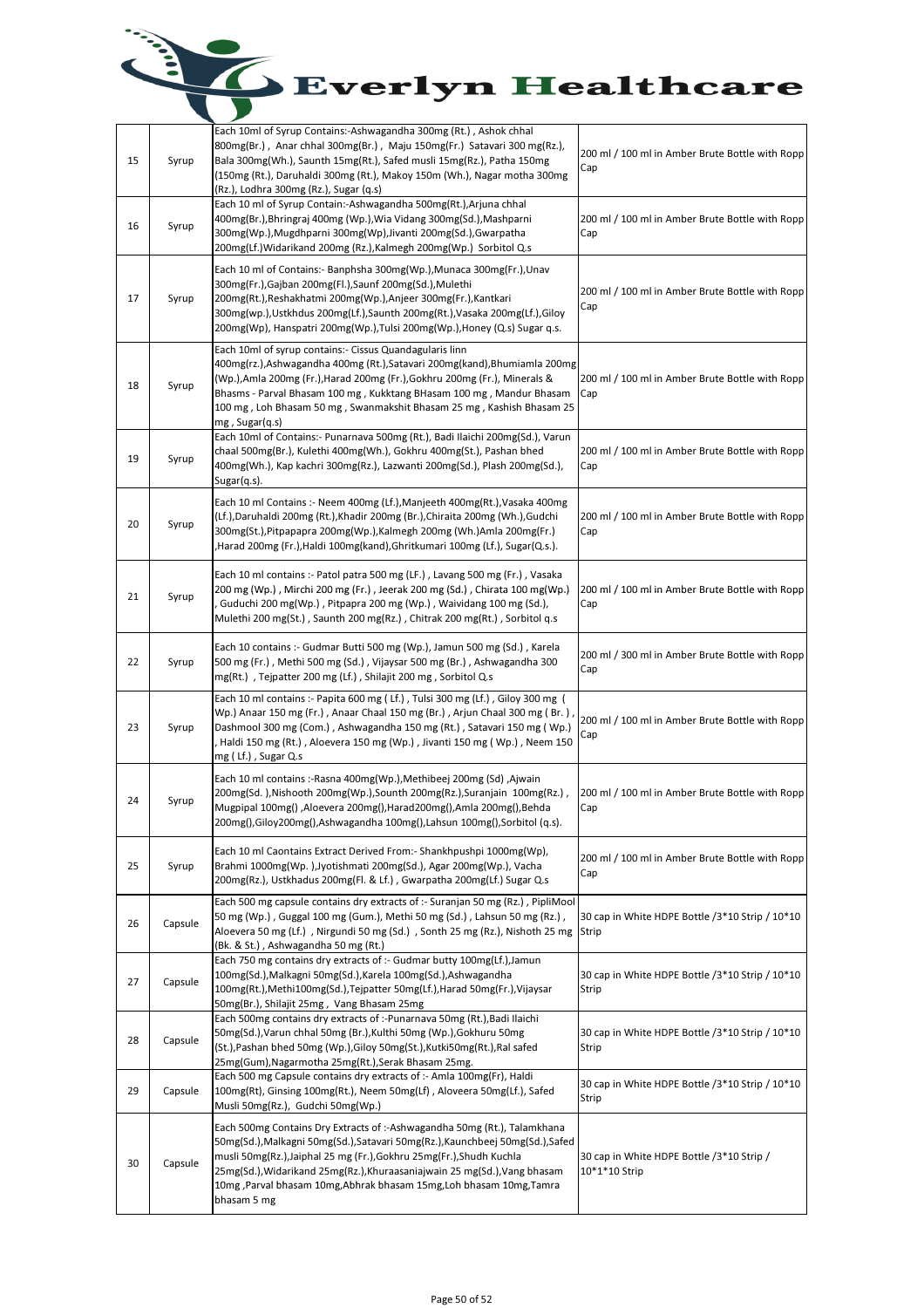| 31 | Capsule | Each 500mg Contains Dry Extracts of :- Ashwagandha 75mg (Rt.), Satavari 75mg<br>(Rz.),Bala 50mg(Wp.),Saunth 50mg(Rt.),Safed musli 50mg(Rz.),Patha<br>50mg(Rt.),Daruhaldi 50mg(St.),Makoy 25mg(st.),Methi 25mg(Sd.), Loh bhasam<br>25mg, Trivang bhasam 25 mg.                     | 30 cap in White HDPE Bottle /3*10 Strip / 10*10<br>Strip               |
|----|---------|-----------------------------------------------------------------------------------------------------------------------------------------------------------------------------------------------------------------------------------------------------------------------------------|------------------------------------------------------------------------|
| 32 | Capsule | Each 500mg Contains Dry Extracts of:-Ashwagandha 100mg(Rt.),Arjuna chhal<br>50mg(Br.), Bhringraj 50mg (Wh.), Wia Vidang 50mg(Sd.), Mashparni<br>50mg(Wp.), Mugdhparni 50mg(Wp.), Jeewanti 50mg (Sd.), Gwarpatha<br>25mg(Lf.), Widarikand 25mg(Rz.), Shilajit 25mg                 | 30 cap in White HDPE Bottle /3*10 Strip / 10*10<br>Strip               |
| 33 | Capsule | Each 500mg contains dry extracts of :- Ashwagandha 100mg (Rt.), Cissus<br>Quandagularis linn 650mg(Rz.)                                                                                                                                                                           | 3*10 Alu-Alu Strip / 10*10 Alu- Alu Strip                              |
| 34 | Capsule | Each 500 mg capsule contains dry extracts of :- Garcinia Combogia (Contains<br>HCA 70 % ) 250 mg , Green Coffee Bean Extract (Contains chlorogenic acid<br>50%) 100 mg, Green Tea Extract (Active Ingredient Gallic Acids) - 100 mg,<br>Aloevera (Lf.) 50 mg                      | 60 Cap in White HDPE Bottle                                            |
| 35 | Capsule | Each 500mg capsule contains dry extracts of:- Amla 100mg(Fr.), Bhringraj<br>100mg(Wp.),Brahmi 50mg(Wp.),Shankhpushpi 50mg(wp.).Neem 50mg<br>(Lf.), Majistha 50mg(Wp.), Harad 50 mg (Fr.), jatamasi 50mg(Rt.).                                                                     | 30 cap in White HDPE Bottle /3*10 Strip                                |
| 36 | Capsule | Each 500 mg capsule contains dry extracts of :- Sarpankh 100 mg (Wp.),<br>Bhumiamla 100 mg (Wp.), Kalmegh 100 mg (Wp.), Kakmachi 100 mg (Wp.),<br>Punarnava 50 mg(Rt.), Kutki 50 mg (Rt.)                                                                                         | 30 cap in White HDPE Bottle /3*10 Strip / 10*10<br>Strip               |
| 37 | Capsule | Each 500mg capsule contain dry extracts of :-Brahmi 100mg (Wp.),<br>Shankhpushpi 100mg (Wp.) Jyotishmati 50mg(Sd.), Ustukhaddus 100 mg (Lf &<br>fl.), Aswagandha 50mg(Rt.), Khurasanj ajwain 50mg (sd.), Shilajit25mg, Parval<br>Bhasam15mg, Vang bhasam 10mg.                    | 30 cap in White HDPE Bottle /3*10 Strip / 10*10<br>Strip               |
| 38 | Capsule | Each 500 mg capsule contains dry extracts of :- Neem Seed 100 mg, Kachur<br>100 mg (Rz.), Harad 50 mg (Fr.), Saunth 50 mg (Rz.), Daruhaldi 50 mg (Rt.),<br>Bhilawa 50mg(Fr.), Loh Bhasam 50 mg, Shankh Bhasam 50 mg                                                               | 30 cap in White HDPE Bottle /3*10 Strip / 10*10<br>Strip               |
| 39 | Capsule | Each 500 mg Capsule contains dry extracts of :- Shilajit (Pure Ext 5:1) 250 mg,<br>Ashwagandha (Rt. Ext. 5:1) 250 mg                                                                                                                                                              | 30 cap in White HDPE Bottle /3*10 Strip / 10*10<br>Strip               |
| 40 | Capsule | Each 500 mg capsule contains dry extracts of: Tulsi (Lf. Ext 5:1) 250 mg, Giloy<br>(Wp ext 5:1) 50 mg                                                                                                                                                                             | 30 cap in White HDPE Bottle /3*10 Strip / 10*10<br>Strip               |
| 41 | Capsule | Each 500 mg capsule contains dry extracts of :- Papya 150mg (Lf.), Giloy 100mg<br>(Wp.), Tulsi 100mg(Wp.), Shallaki 50mg (Twak), Pomeranate 25mg(Fr.),<br>Ashwagandha 25mg(Rt.), Neem 25mg(Lf.), Harad 25mg (Fr.)                                                                 | 30 cap in White HDPE Bottle /3*10 Strip / 10*10<br>Strip               |
| 42 | Capsule | Each 500 mg capsule contains dry extracts of :- Guggal 100 mg (Wp.), Giloy<br>100 mg (Wp.), Tulsi 100 mg (Lf.), Sankha Bhasam 25 mg, Neem 50 mg (Lf.),<br>Ashwagandha 50 mg (Rt.), Sonth 25 mg (), Amla 50 mg (Fr.), Haldi 25 mg (<br>Rt.), Shingru (Moringa Olifera) 25 mg (Fr.) | 30 cap in White HDPE Bottle /3*10 Strip / 10*10<br>Strip               |
| 43 | Capsule | Each 500 mg Vegetable Capsule contains :- Caramulla Fimbrata (Dry Ext 5:1)<br>Active ingredient - NLT 25% Pregane Glycosides 500 mg                                                                                                                                               | 60 Cap in Export Quality Green Pet Bottle /<br>White HDPE with CRC Cap |
| 44 | Capsule | Each 500 mg vegetable capsule contains :- Moringa Olifera Leaves (Dry Ext 5:1<br>500 mg                                                                                                                                                                                           | 60 Cap in Export Quality Green Pet Bottle /<br>White HDPE with CRC Cap |
| 45 | Capsule | Each 500 mg vegetable capsule contains :- Gokshura Dry Extract 5:1 500 mg                                                                                                                                                                                                         | 60 Cap in Export Quality Green Pet Bottle /<br>White HDPE with CRC Cap |
| 46 | Capsule | Each 500 mg vegetable capsule contains :- Trifla Dry Extract 5:1 500 mg                                                                                                                                                                                                           | 60 Cap in Export Quality Green Pet Bottle /<br>White HDPE with CRC Cap |
| 47 | Capsule | Each 500 mg vegetable capsule contains :- Arjuna Dry Extract 5:1 500 mg                                                                                                                                                                                                           | 60 Cap in Export Quality Green Pet Bottle /<br>White HDPE with CRC Cap |
| 48 | Capsule | Each 500 mg vegetable capsule contains :- Aloevera Dry Extract 5:1 500 mg                                                                                                                                                                                                         | 60 Cap in Export Quality Green Pet Bottle /<br>White HDPE with CRC Cap |
| 49 | Capsule | Each 500 mg vegetable capsule contains :- Bosewelia Seratta 5:1 500 mg                                                                                                                                                                                                            | 60 Cap in Export Quality Green Pet Bottle /<br>White HDPE with CRC Cap |
| 50 | Capsule | Each 500 mg vegetable capsule contains :- Brahmi Dry Etract 5:1 500 mg                                                                                                                                                                                                            | 60 Cap in Export Quality Green Pet Bottle /<br>White HDPE with CRC Cap |
| 51 | Capsule | Each 500 mg vegetable capsule contains :- Neem Dry Extract 5:1 500 mg                                                                                                                                                                                                             | 60 Cap in Export Quality Green Pet Bottle /<br>White HDPE with CRC Cap |
| 52 | Capsule | Each 500 mg vegetable capsule contains :- Noni Dry Extract 5:1 500 mg                                                                                                                                                                                                             | 60 Cap in Export Quality Green Pet Bottle /<br>White HDPE with CRC Cap |
| 53 | Capsule | Each 500 mg vegetable capsule contains :- Ashwagandha Root Dry Extract 5:1<br>500 mg                                                                                                                                                                                              | 60 Cap in Export Quality Green Pet Bottle /<br>White HDPE with CRC Cap |
| 54 | Capsule | Each 500 mg vegetable capsule contains :- Shilajeet Dry Extract 5:1 250 mg,<br>Excipients q.s                                                                                                                                                                                     | 60 Cap in Export Quality Green Pet Bottle /<br>White HDPE with CRC Cap |
| 55 | Capsule | Each 500 mg vegetable capsule contains :- Methibeej Dry Extract 5:1 500 mg                                                                                                                                                                                                        | 60 Cap in Export Quality Green Pet Bottle /<br>White HDPE with CRC Cap |
| 56 | Capsule | Each 500 mg vegetable capsule contains :- Seabuckthorn Dry Extract 5:1 (<br>Contains Fatty Acids - 33-40% Palmitic Acid, 23-33 % Palmetoliec Acid) 250<br>mg, Excipients Q.s                                                                                                      | 60 Cap in Export Quality Green Pet Bottle /<br>White HDPE with CRC Cap |
| 57 | Capsule | Each 500 mg vegetable capsule contains :- Spirulina Dry Extract 5:1 with<br>protein content of 60% - 500 mg                                                                                                                                                                       | 60 Cap in Export Quality Green Pet Bottle /<br>White HDPE with CRC Cap |
| 58 | Capsule | Each 500 mg vegetable capsule contains :- Wheatgrass Dry Extract 5:1 500 mg                                                                                                                                                                                                       | 60 Cap in Export Quality Green Pet Bottle /<br>White HDPE with CRC Cap |
| 59 | Capsule | Each 750 mg capsule contains :- Curcumin 95 % ( NLT 95% Curcumoids,<br>Curcumin Oleoresin upto 35% curcuminoids ) 400 mg, Sandh pushpa 200 mg<br>(Wp.), Afot 100 mg (Wp.), Vantrapushi 15 mg (Wp.), Gajwan 10:1 Dry Ext 25<br>mg, Piperidine - 10 mg (NLT 97 % Extract)           | 60 Cap in Export Quality Green Pet Bottle /<br>White HDPE with CRC Cap |